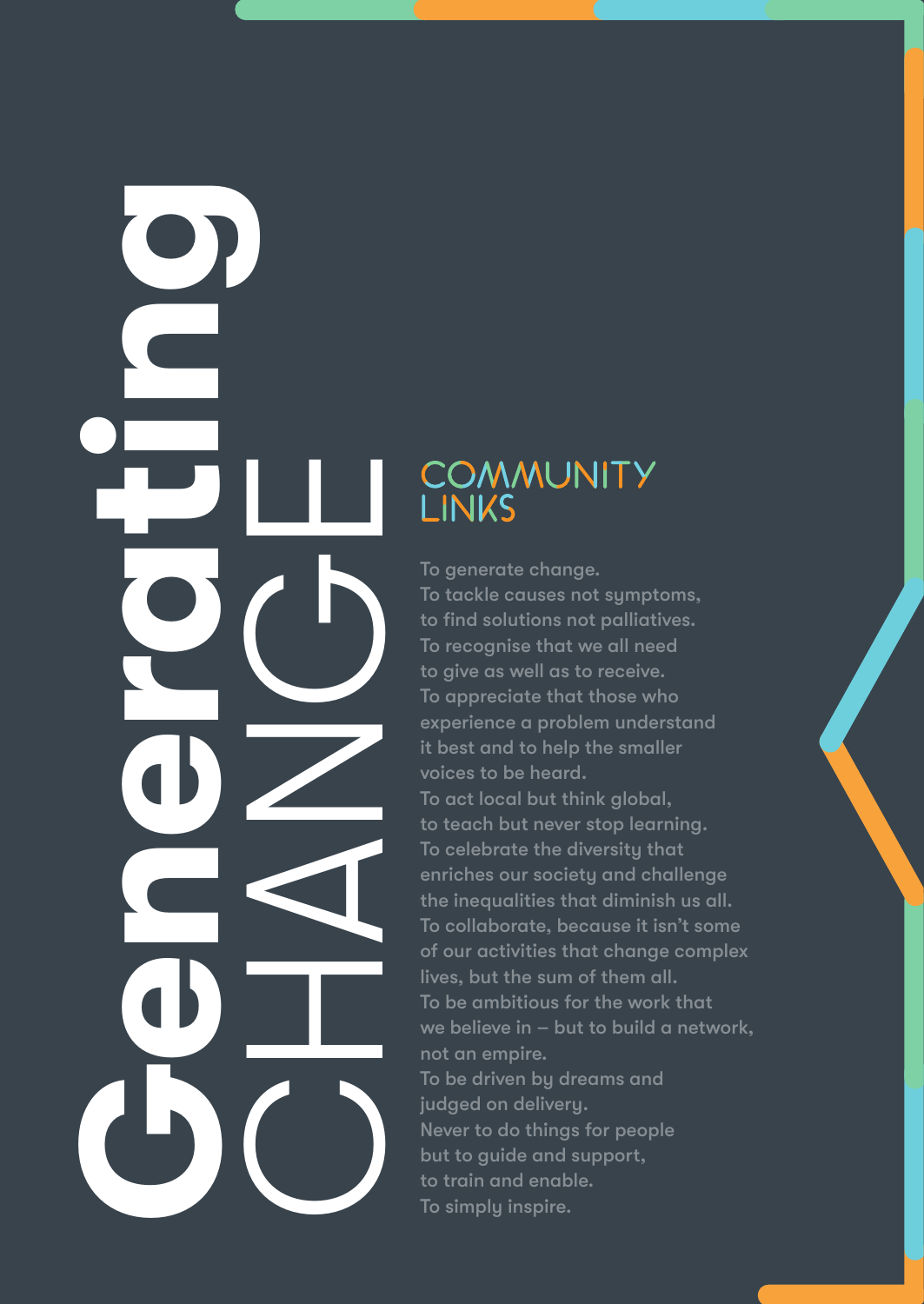### Foreword

At the Calouste Gulbenkian Foundation, we have a long history of supporting community development work, helping to establish the emerging sector in the 1960s and 1970s by providing some of the necessary funding and advocacy. Our work supporting Community Links was one of our first ventures in this realm. We are pleased to have supported it at several key stages in its development and of the force that it has become within the sector.

Reflecting on the past to prepare for the future is a valuable tool. This 40th anniversary allows us a timely occasion to reflect on the journey of Community Links, and an opportunity to learn from the methods and core principles outlined in this book.

At the heart of the organisation remains an unshakeable commitment to local insight. Community Links is a remarkable example of an organisation that has a significant national presence, whilst remaining local to Newham, East London. In part, this has been achieved by consistently placing people at the forefront of its work, recognising early on that trust is essential to working within a community. This is an ethos that we can all learn from. By taking this approach, Community Links has been able to identify and tackle root causes of social issues, rather than symptoms, merely putting bandages on wounds.

The local work in Newham informs the "national work" of Community Links; the broader, more political branch of lobbying and advocacy work. This dual-action technique is a consistent reminder that we should not work locally without understanding the wider national context, nor should we try to tackle problems nationally without understanding how they play out at the local level.

In concluding, David Robinson highlights the value of working in partnership; within an organisation, within a community, with funders, between sectors, even with people that might have an opposing viewpoint or approach to one's own. By doing so, we can connect different perspectives, different skills and assets. Partnership is the fundamental tenet of our work at the Calouste Gulbenkian Foundation. I would further emphasise that there is value to communication and collaboration within our sector. As evident from this book, there are lessons that we can learn from each other, from our histories and different experiences.

This book details a number of Community Links' national projects. One notable example is its work in the early 1980s on unsafe tower blocks. The campaign resulted in 144,000 homes being demolished or made safe. This emphasises that the horrifying events of June 14th 2017 were predicted decades ago and underlines the crucial importance of organisations like Community Links in supporting local communities to campaign on vitally important issues.

We are grateful for this unique review of the strength and journey of an organisation that we have supported, on and off, over 40 years. There are certainly lessons that we will take away regarding how best to nurture and support initiatives. In particular, its story speaks to the value of taking calculated risks and pushing boundaries. In the first chapter, David Robinson asks,

### **66**<br>we **66** Who would close us down first if we tried to do the same today? 99<br>This book demonstrates that each decade has

brought its own trials and unique challenges to Community Links. The current backdrop is continuing austerity and increasing pressure on social organisations with everlimited resources. More than ever, we need to remember and speak for the value of a community-centred approach to development and problem-solving. In these difficult times, Community Links is a voice for community. We hope that despite or perhaps because of this difficult context, this book inspires you to do and support great work.

### **Andrew Barnett**

Director Calouste Gulbenkian Foundation (UK Branch)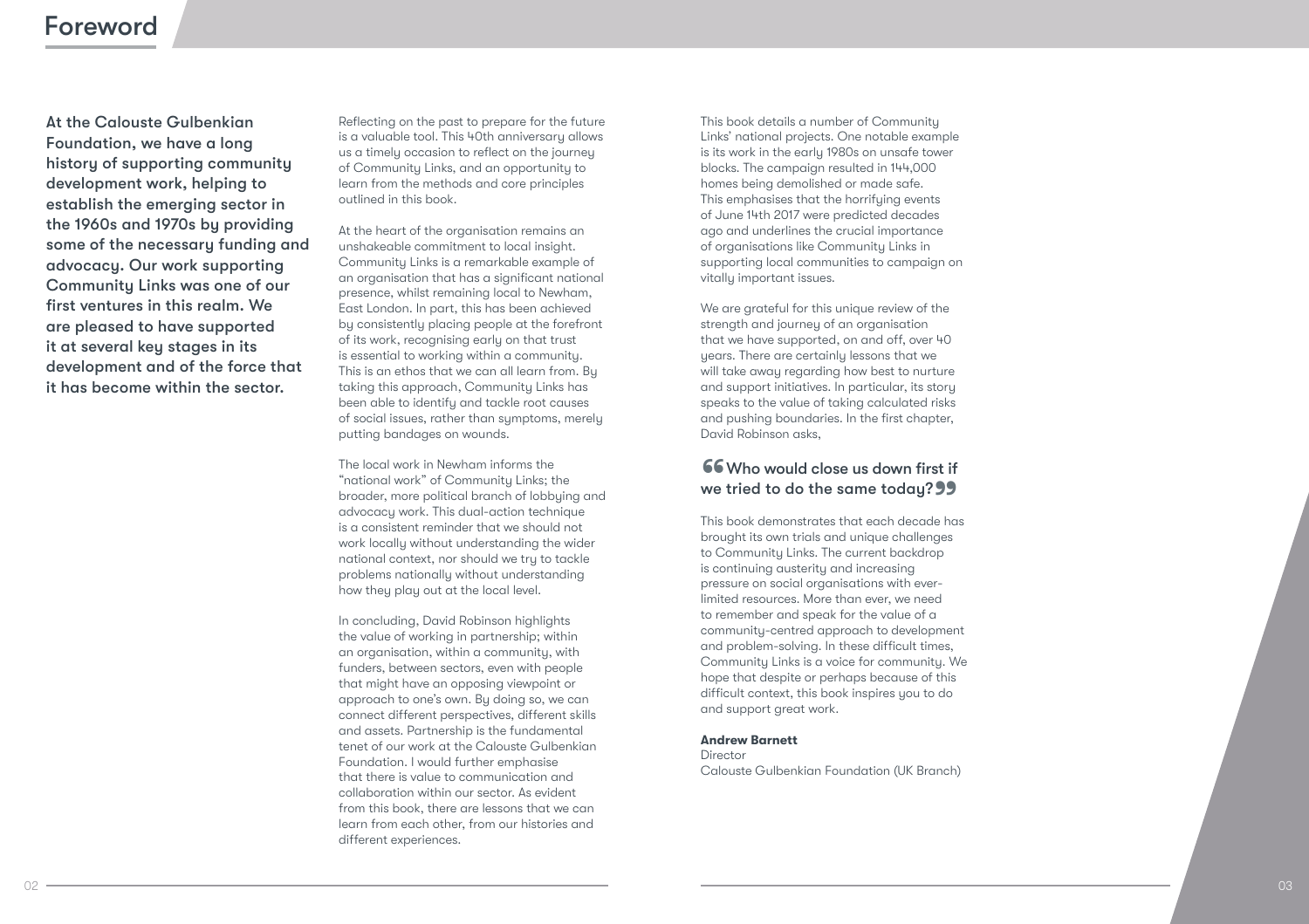For four decades now Community Links has demonstrated something which ought to be obvious, but often is not. That big national change is not the exclusive province of Whitehall or Westminster. That some of the best ideas can be found outside of think-tanks and universities. And that people who experience problems in our society are usually best placed to produce the solutions.

Indeed, it was the everyday insights of people living in tower blocks in the East End, of people attempting to move on from the informal economy, of people on the sharp end of benefits sanctions, which in each case was the foundation on which Community Links was able to build both local and national change, and the stories of how that happened are set out in this book.

Connecting our neighbourhood action to the national policy framework was never simply desirable, but always an imperative. From the beginning, the declared intention of Community Links was to tackle causes not sumptoms, find solutions not palliatives. Community Links asked the big question, what can be done not just to tackle the problems we see around us, but also prevent the problems arising in the first place? Our answers, including the concepts of Deep Value Relationships, and Early Action, are today influencing public service design, legislative change, and funding practice right across the country.

And so, over these four decades, Community Links has shown what can be achieved by a small East London community organisation willing to act local but think global. We hope you will enjoy reading this book, and that it will encourage and inform your own action.

It will certainly encourage and inform Community Links ourselves as we move forward into the next phase of our work, in partnership with Catch22. We will do our very best to remain true to the spirit of the last 40 years: telling stories which resonate because they are authentic, never criticising without a solution, never giving praise without a challenge, and always building unlikely coalitions of the willing and the brave.

**Steve Wyler OBE** Chair, Community Links

### Preface **Contents**

Chapter 1, Pages 06 - 13 **Community Links, Without Borders**  David Robinson

Chapter 2, Pages 14 - 27 **The Tower Blocks Campaign** Aurora Percannella

Chapter 3, Pages 28 - 35 **Action Match** Aurora Percannella

Chapter 4, Pages 36 - 43 **The Social Enterprise Zone** Aurora Percannella

Chapter 5, Pages 44 - 53 **Need NOT Greed** Aurora Percannella

Chapter 6, Pages 54 - 63 **Telling The Stories** Aurora Percannella

Chapter 7, Pages 64 - 79 **The Prime Minister's Council On Social Action** Aurora Percannella

Chapter 8, Pages 80 - 85 **We Are What We Do / Shift** Aurora Percannella

Chapter 9, Pages 86 - 95 **The Early Action Taskforce** Aurora Percannella

Chapter 10, Pages 96 - 110 **The Learning From The Doing** David Robinson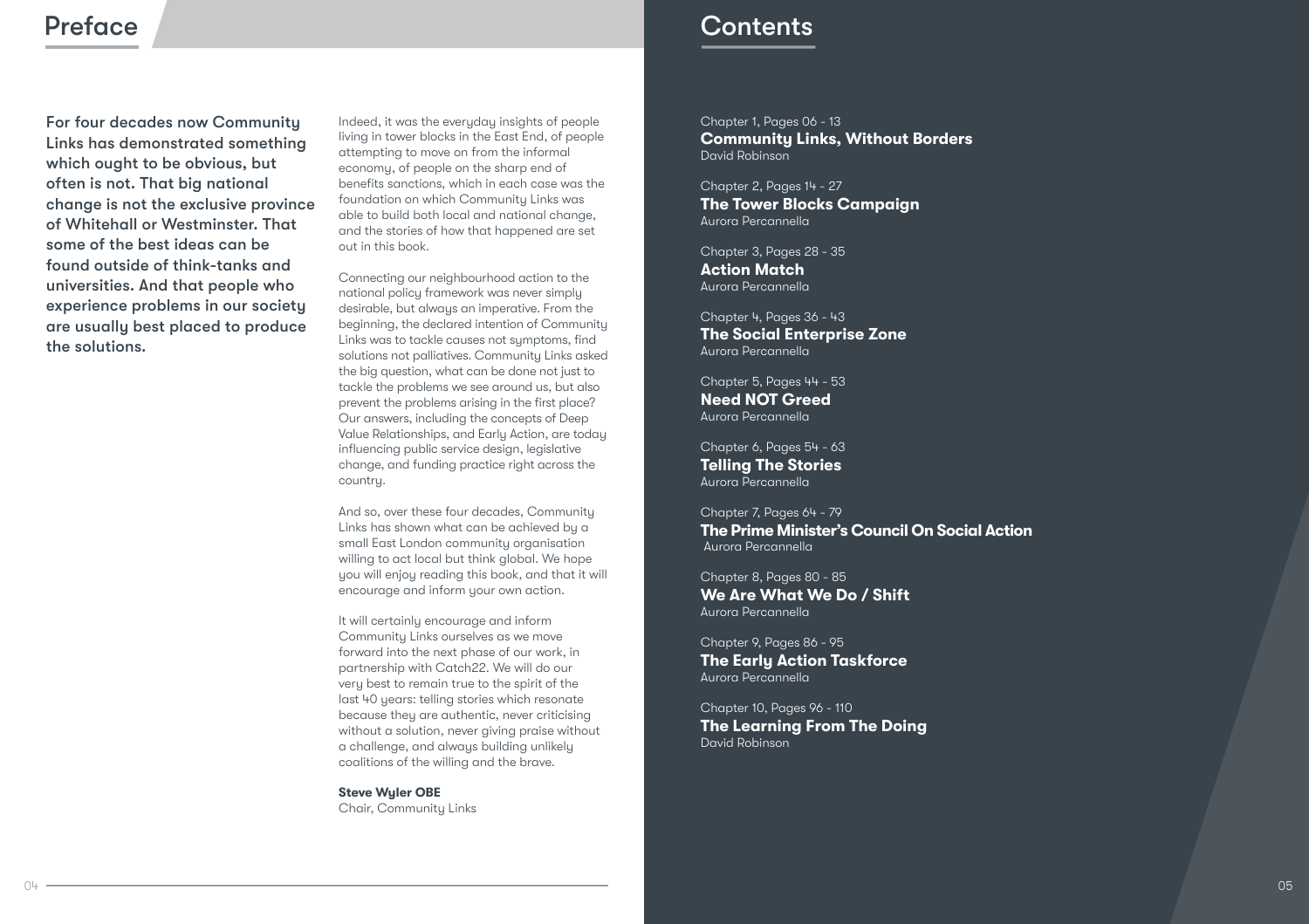# **Community Links, Without Borders**

### Taking stock

I have no idea how many people, adults and children, we with have worked with over the last 40 years, but it would be many tens of thousands over many hundreds of thousands of hours.

We have welcomed Prime Ministers. Chancellors and three members of the royal family, publicly and privately, and some more than once.

We have met the bailiffs on various occasions and endured several arson attacks, two major fires, a devastating road accident, numerous burglaries and an armed robbery.

Mostly what we do is one to one or in small groups helping people in east London to overcome the obstacles in their lives, to thrive independently and to contribute collectively.

Sometimes we encounter wider issues, common concerns, and we bring people together. We develop practical responses unlimited by geography or a rigid operating model and we share the solutions further afield.

This book is a collection of accounts about those wider projects. It is not a history of our organisation. If it were, the principal characters would be people like Stan Harris and Kevin Jenkins, both part of the founding group and hugely important leaders ever since, Stan as chair of our trustees for 25 years and Kevin as director of our children's and youth work programme.

Even within these narrow confines it isn't complete; there wasn't space for everything and everyone but big birthdays are a time for reviewing the big picture and for taking stock. Here, at 40, we look back, we reflect and we look ahead.

### Our journey began on a bus

Newham in the late 1970s still had docks but very little trade. Huge cargo ships were once tethered three deep on either side of the Royals – the biggest enclosed docks in the world. Now the heavy cranes hanging high across the vacant water seldom moved.

Related industries had thrived for generations in the vicinity but they were relocating quickly or dying a slow death. Only Tate & Lyle found new ways to flourish in an increasingly barren landscape.

The people remained but regeneration had yet to begin and unsurprisingly Newham was at the bottom, or very close to the bottom, of all the league tables – high unemployment, low educational attainment, poor housing, and dismal prospects.

A group of us, mostly 16- and 17-year-olds, formed around the loose idea that we might do something that was constructive, useful and fun. Kevin was then a local sixth former. He would go on to lead our children's work with enormous skill, dedication and energy for more than four decades.

Others were also to remain involved for many years. Sandy Davies, for example, the Principal of Education Links, our now independent alternative provision free school, was another early member of the group.

We'd heard interesting things about a Play Bus in Islington and tried to copy the idea running some events, raising £360 and spending it all on an ageing Routemaster. We unscrewed the seats, sold them and bought some art materials, knocked in some benches, a couple of moveable tables and even a used caravan toilet, although thankfully no one ever used it again. Second-hand games, a stair gate, a sand-pit and dressing up clothes were all donated.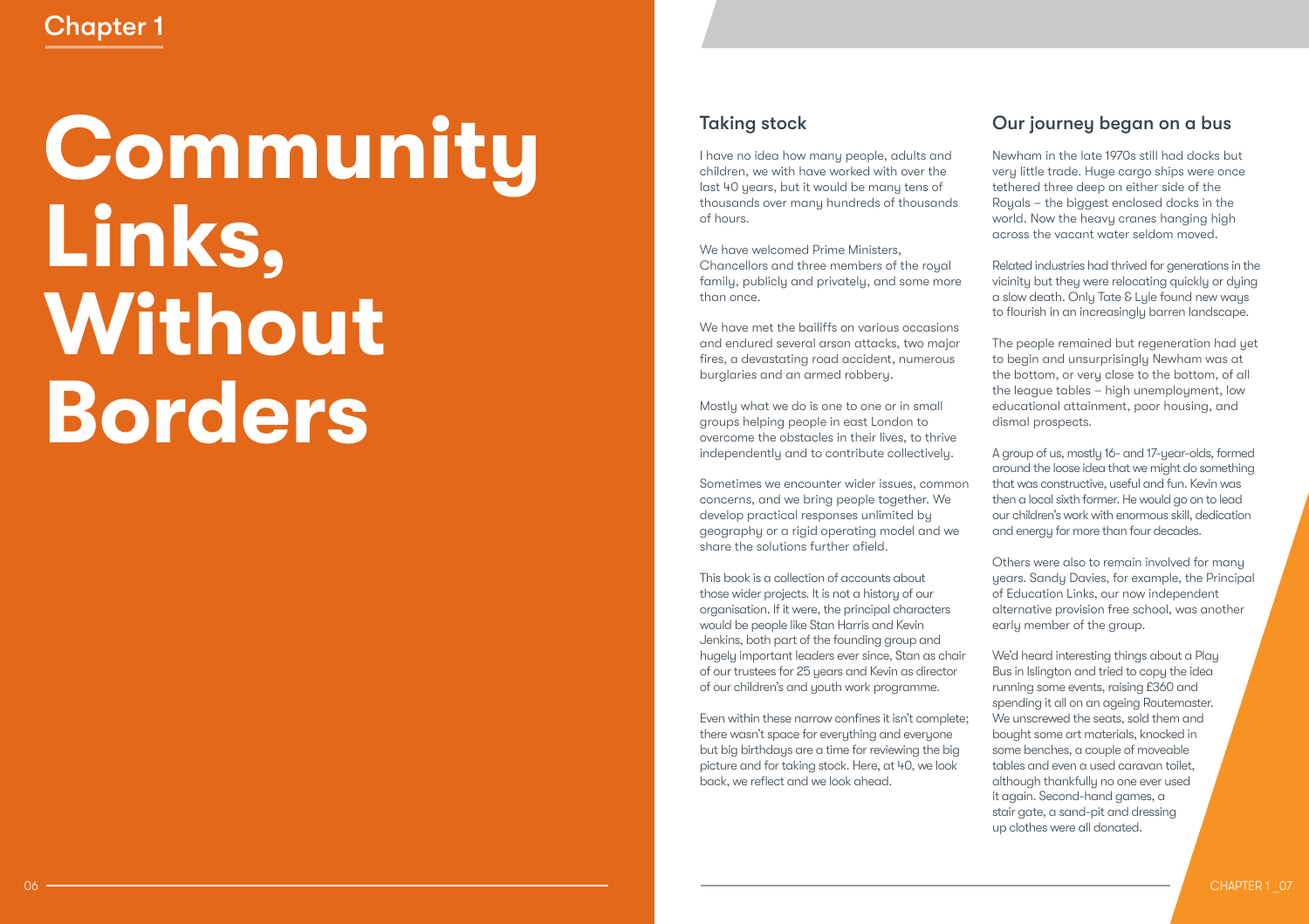We were too young to drive, so an exceptionally dedicated social worker called Mike Lucas, an enthusiastic driving instructor called Pat Woods and volunteers from Plaistow Bus Garage were recruited to take the Bus to regular sites in holiday times, evenings and weekends. From here we ran play sessions and youth activities typically involving 120 to 140 young people every time.

Lighting and even an erratic and feeble heating system would suck the batteries dry on cold, dark winter afternoons. Thirty 9- and 10-year-olds, maybe more, would be needed to push start us back to our borrowed home in the Council depot. As the engine juddered into life and the bus wobbled down the road, all 30 cheering children, maybe more, would fall on top of one another on the icy tarmac.

### **Who would close us down first if we tried to do the same today?**

Somehow the project survived, indeed thrived. Why? Because in essence it worked. Kids came. Parents got involved. Communities cooperated. Relationships materialised.

Certainly there was a simplicity about what we might now call the "business model" but I don't think our priorities were wrong. A recent study by the World Bank and others split small businesses in West Africa into three groups. The first was a control, the second was given conventional "business training", the third received "personal initiative" training. The psychologically stronger group performed significantly better than the others.

### **Likewise we got stronger. Bigger things happened. Community Links had begun.**

By the end of the 1970s we had a permanent base as well as the Bus, a tiny lock-up shop in East Ham, and a sharper sense of purpose: "We all need help at some time in our lives, we all have something to contribute. Community Links will work on developing practical new ways of tackling our local problems and involve the whole community in the process."

At first there was no expectation that any of this activity would be of interest or value beyond east London but word began to spread, people visited from elsewhere and it gradually dawned that some of the learning might be useful to others. Might we aspire to be a national organisation?

The question was more philosophical than practical. Most of the organisations that we admired at the time and to some extent sought to emulate – the Young Volunteer Force Foundation (subsequently renamed the Community Development Foundation, recently wound up), Make Children Happy (also wound up) or CSV (recently renamed Volunteering Matters) – began with a national purpose and reached down. Our origins were different, but it wasn't impossible to imagine that we might grow sideways and similarly deposit activities in other localities. Policy-makers would now call this "scaling up", and the issue that they wrestle with today is the one that we first encountered more than 30 years ago – essentially, how do you maintain fidelity to a successful model under different conditions when results depend on something as personal and as individual as human relationships?

We decided that plonking down in Glasgow or Birmingham a project that was conceived, honed and, in every sense, owned in Canning Town or Custom House probably wouldn't work and definitely wouldn't exploit the unique local assets, the distinctive experiences and the special talents which had made the Bus, despite its multiple flaws and inadequacies, a successful exercise in community development.

That didn't mean, however, that there was nothing useful to be done beyond the limits of the borough. We talked about how the London Hospital just down the road met local needs day in, day out, but also built out from that experience to learn more, to research and invent and to teach. Here it wasn't a question of whether the hospital was local or national. It was clearly local and national. The relationship was symbiotic – one fed off the other.

We came to see in our own field that the brave pioneering, bottom-up approaches of some of the old settlements like Cambridge House, Toynbee Hall or Blackfriars offered more useful inspiration than the top-down national charities. Taking risks, developing new ideas and spreading them was deep in their DNA. "Fear not to sow because of the birds" ran the embroidered maxim above the hearth in the home of Samuel Barnett, Toynbee's founder, more than 100 years ago.

### Statement of purpose

66 To generate change. To tackle causes not symptoms, find solutions not<br>palliatives. To recognise that we all need to give as well as to receive and<br>to appreciate that those who experience a problem understand it best. To palliatives. To recognise that we all need to give as well as to receive and to appreciate that those who experience a problem understand it best. To act local but think global, teach but never stop learning. To distinguish between the diversity that enriches our society and the inequalities that diminish it. To grow – but all to build a network not an empire. To be driven by dreams, judged on delivery. To never do things for people but to guide and support, to train and enable, to simply inspire. **99** 

Local and national became the basis of our operating model – developing and delivering first-class services in and with our local community whilst also using that experience to help practitioners and influence policy-makers further afield. Local delivery would always occupy more than 90% of our staff team and the overwhelming majority of our budget, but the mix, and the synergy between the two, was to be at the heart of an approach that was captured in our "Statement of Purpose" and that has underpinned our work ever since.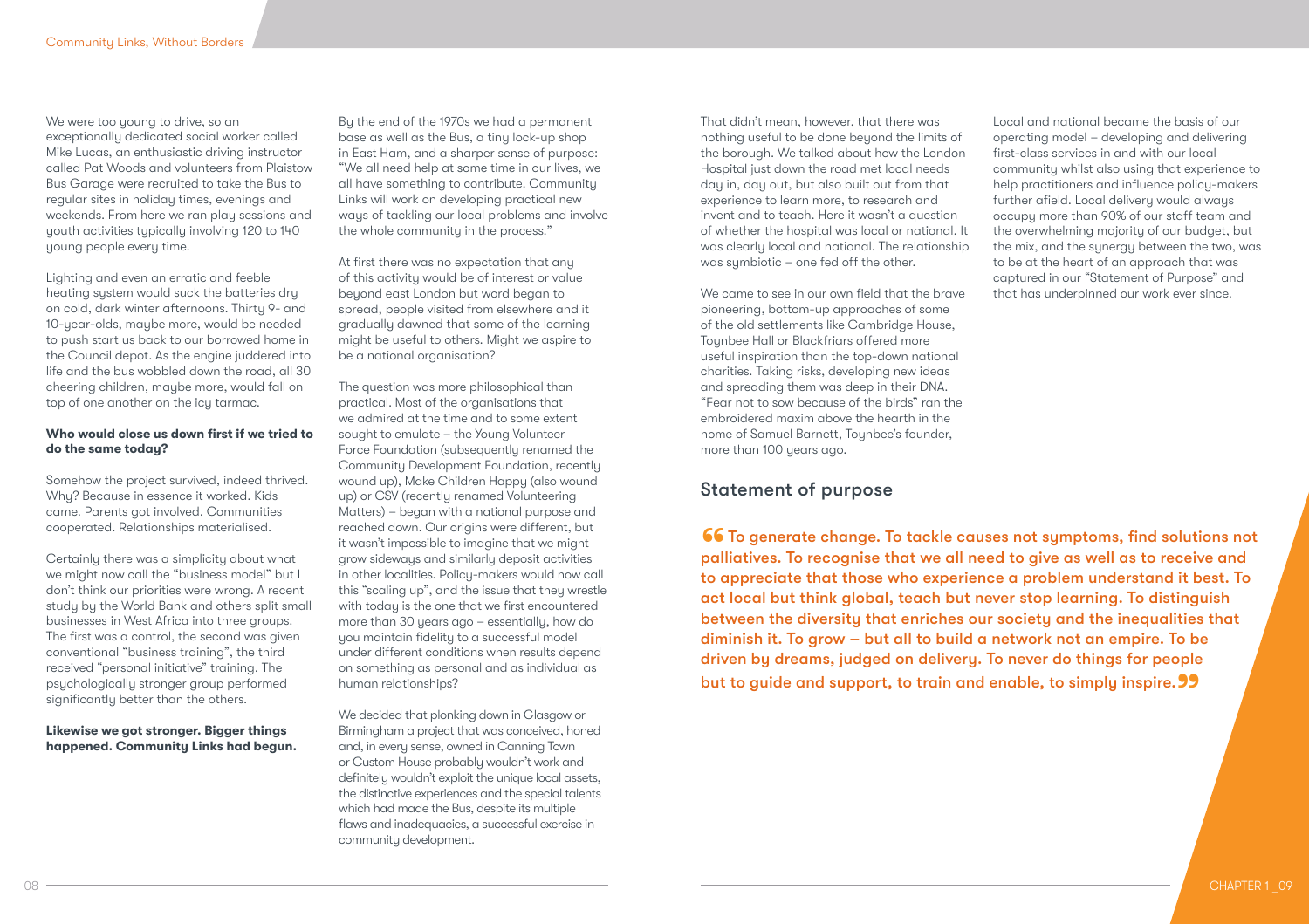Alongside the docks, and of course the excellent football team, Newham is probably best known for Stratford's Theatre Royal. Its finely renovated Victorian façade is now inscribed with the words of its moving spirit, the rebellious and profoundly influential Joan Littlewood: "My life is built on the rock of change".

At first glance the idea of change as a permanent underpinning for the life's work of an individual or an organisation seems almost contradictory, but just as it once drove Joan, it still drives Community Links. "To generate change" reads the top line of our Statement. Change in the lives of those with whom we work and change in the systems, structures and cultures that disadvantage some and not others.

### **What is "national work"?**

The projects which are remembered in this little book are very varied but all are about changing something that could work much better to the benefit of us all. Local MP and former government minister Stephen Timms has called this outlook a "restless pursuit". Sometimes that pursuit has been contentious and combative, often willing and collaborative but always rooted in the lived experience of Community Links and the people who come through our doors seeking help.

We are not a think tank. We don't have the expertise of a university or the resources of a big consultancy. We do have, if not uniquely then certainly unusually, the wisdom of experience topped up every day. It is this precious asset that informs the choices we make about the issues we pursue and about the ways that we pursue them.

At first we didn't have a word for it. The National Tower Blocks Network and Action Match were just two more projects, alongside children's play schemes, the Pensioners Group and the Women's Advice Service.

As Community Links got bigger, separate staff teams and management forums were needed and it was logical to distinguish between the Local and the National.

A range of titles have been tried over the years: At first "National" seemed a bit grand for a handful of projects, so we tried various permutations of Publications, Policy, Development, Consultancy and Research. In the twenty noughties when the work programme was bigger than it had ever been we settled on Links UK. As the team contracted alongside the wider contraction of Community Links in more recent years we have reverted to the Policy moniker, although the brief remains wider than this title implies. In this book we will describe the work as National because every project covered here is rooted in east London but has ambitions which extend beyond the purely local; it is Community Links, work without borders.

Importantly, "national work" at Community Links is not another way of saying "public affairs". It is not about our producer interests and not focused on promoting or protecting our organisation. These are necessary but different functions. Like our colleagues working on our local projects, our work without borders is focused on delivery and on generating change.

Big or small, we have always used the assets around us to respond to the needs on our doorstep. Being serious about listening and learning, about real change, and about involving everybody in the process involves surrendering fidelity to a fixed typology. Sometimes a practical service is the most effective response, sometimes it's a campaign, an event, a product. Sometimes it's a hybrid and sometimes (like We Are What We Do) it's something that defies all the existing categories. Whatever it is, if it reaches beyond east London we think of it as within the purview of this team.

In the early 1980s, for example, there were two issues repeatedly presented at our open advice sessions and for which there were no simple answers. The first concerned the tower blocks – Newham had more than any other housing authority, many of them were overcrowded, damp or unsafe, and most were unsuitable places for growing families.

Guided by the insights of tenants, we developed practical services in and around tower blocks but this wasn't an adequate response when the blocks themselves were fundamentally unsound. The Newham Tower Blocks Campaign emerged. As it became evident that demolition was the only long-term answer, it also became increasingly obvious that the government would need to be involved and that tower blocks in other places were equally problematic. The Newham issue couldn't be fully addressed without a national approach, so the National Tower Blocks Network was set up. That blocks were then demolished in Birmingham, Glasgow and Manchester was the very welcome consequence but not the objective when Community Links set out on this work. Tragically, that work is now hideously relevant again as the inquiry into the Grenfell Tower disaster begins to unfold.

The second issue concerned Asian women who were experiencing domestic violence. It wasn't that there was necessarily more abuse in these families than any other, but the Asian community here was growing very fast and the existing advice services, including our own, were not ready to deal with different languages and especially different cultural expectations. Legal advice about separation or court orders was not, initially at least, a relevant or helpful response.

Community Links Advice worker Su Bhuhi began to draw together some of the women who were trapped in abusive relationships but felt entirely dependent on the man, and especially on the extended family, who largely supported him. These conversations led to

a support group, then a network of support groups, some training and, ultimately, an advice service run for and by the women. By now the initial group had become a separately constituted charity – Apna Ghar – based at Community Links and substantially supported by the bigger organisation, but run for and by the women themselves.

When the service expanded to include a 24 hour telephone line it was no longer just used by women who could walk to the Centre. Should it then become a national project? One of the major sponsors of the work, Barclays Capital, were eager to support such a development. They helped to test out the feasibility and devise a plan and they even offered a tempting funding package, but Apna Ghar decided to stay local. Its services were nothing if not personal. There were no advantages for the women of east London in going national, lots of risks and anyway a service in a distant city would be better delivered by women who lived there. Thirty-five years on, Apna Ghar, now called Aanchal, has been independent of Community Links for many years. It still thrives with Su (now Su Bhuhi MBE) at the helm, and although no woman is turned away its focus remains on London and on Newham in particular.

The Tower Blocks Campaign became part of our national work and features in this book (chapter 2) because the issues it addressed could not be resolved without looking further afield. Aanchal, though equally pioneering, is not included in this collection because the power to make the change wasn't somewhere else; it was in the family and very close to home.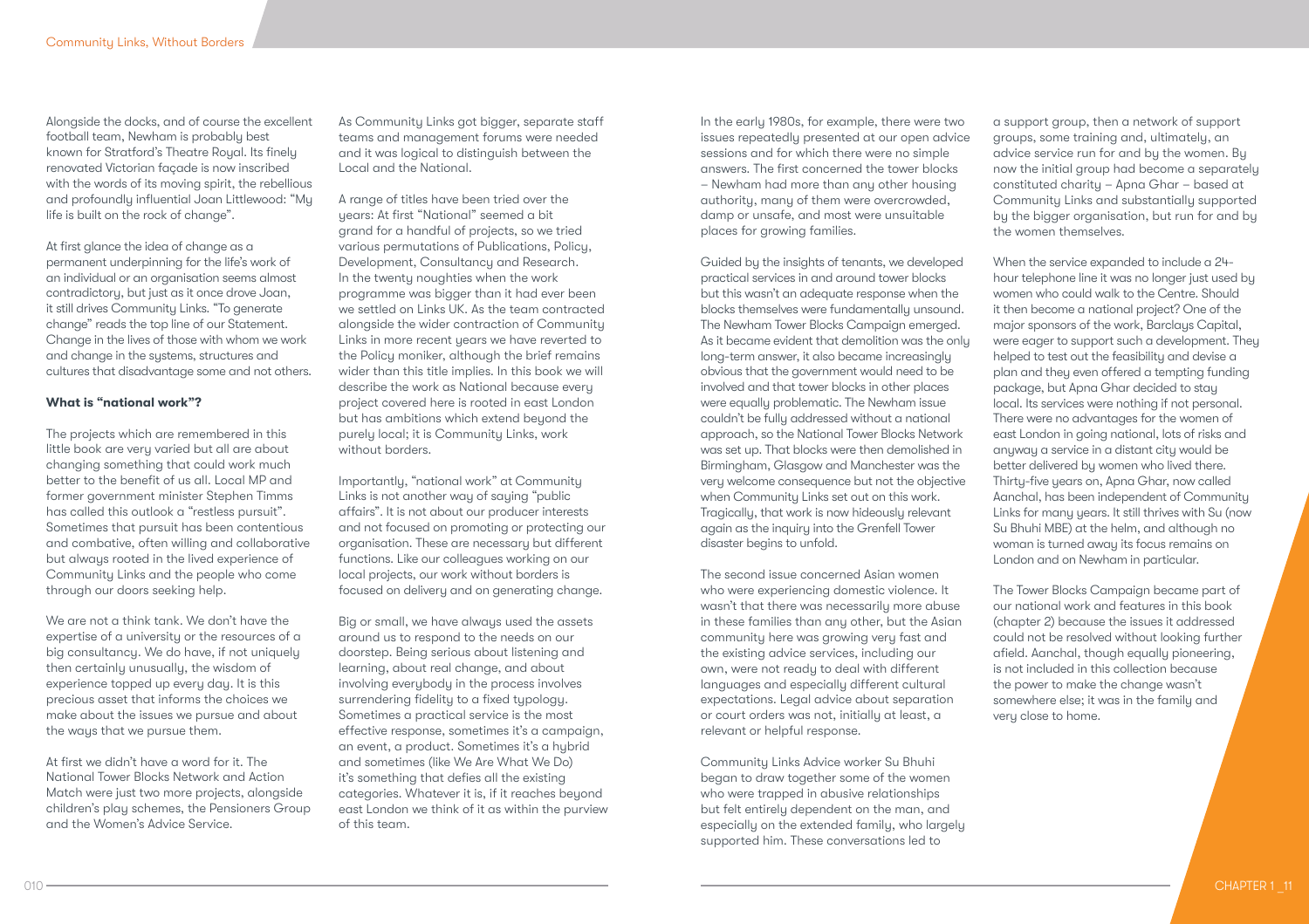There are no instructions on the bottom of the box for this kind of work. The projects in our national portfolio have been pieced together from the available assets. They look different and the theories of change have all been individual, but a set of common core principles has remained consistent over time:

### The common core

### Essentially all our national work …

- 1) Starts with local insight.
- 2) Is shaped in response to local needs and assets – form follows function.
- 3) Seeks to generate a change that will benefit our community.
- Goes wherever it may take us, invariably outside of our own organisation and outside of east London.
- 5) Supports progress everywhere but always expects to feel the impact where the job began.

### These principles have played out in many forms:

1) As we learnt with the tower blocks work, government action, local or national, is sometimes essential. Recent and current work on benefit sanctions is another clear example. Community Links advisers cannot prevent the distress and destitution caused by the random and unjust application of benefit sanctions without changing the policy, but relevant policies don't all reside in government so sometimes our policy fire must be directed elsewhere.

In 2013 we noted that we could only manage the queue for our advice services by reducing need, but we could not divert resources into prevention without abandoning the most desperate. We concluded that we couldn't resolve this dilemma without persuading major independent funders to provide additional funding for earlier action. This became a major focus for our work. When the Big Lottery Fund agreed and made early

action one of its three key priorities at the start of 2017, it opened up important opportunities for Community Links and for our service users. Big Society Capital and the City Bridge Trust are the latest major funders to adopt a similar focus. A further 60-plus funders are now in membership of the Early Action Funders Alliance which we started in 2015.

This huge expansion in independent funding for early action, like many other policy changes that have started here, works well for our community and it improves lives across the UK. The benefit is everywhere and not least for funders who recognise two bangs for their buck:

**66 Community Links always seek to** maximise the return for beneficiaries and funders, and the insights from their work have an impact both in their community and across the UK **... we are constantly impressed 99**<br>said Dawn Austwick, Chief Executive, Big

said Dawn Austwick, Chief Executive, Big Lottery Fund in March 2017.

- 2) Sometimes the necessary outcome isn't about policy, but a new service or even a new product. We Are What We Do, for example, began from considering how volunteering had changed at Community Links over our first 25 years. Those insights led us into behavioural change and the product-focused approach of what ultimately became Shift.
- 3) Occasionally, the local insights from our day-to-day activity haven't been about individual problems. Action Match, for instance, began from the experience of raising funding for our front-line services, and the Early Action Task Force (EATF) from thinking about an operating environment that so often obstructs rather than supports the preventative approach that is so important to Community Links.

4) Community groups notoriously reinvent. Henry Ford didn't use a faithful facsimile of the first wheel on the Model T but nor did he need to reinvent the concept. Principles travel, lessons can be adapted, protocols can be taught and ideas can be shared. As we sought to learn from others we realised that we also had learning to share and that there was benefit for everyone, including ourselves, in aggregating knowledge. Publications and events became another important part of our national work, with leading projects like the Ideas Annuals or Chain Reaction or, most recently, the Gallery of Case Studies which is being compiled by the Early Action Task Force. In all this work we don't claim that every featured idea is brand new, ours or anybody else's. Nor do we say that these are the only examples or even the best ones. We just say, "here is a useful story; we've learnt from it; we think you might too. Now tell us yours."

### This book

Attribution is difficult. We have tried to neither over claim nor under claim for achievements in this book. Every chapter is built around the comments of others, so hopefully there is at least a measure of objectivity but in the end these are personal judgements. I don't think it is ever possible in our kind of work to say that we, and we alone, achieved a certain outcome. I do think it should be possible to say that without our contribution, maybe alongside others more or less important, but without our contribution it would not have happened, or at least would not have happened when it did or how it did. We don't need to know that our work is unique, and it shouldn't be exclusive, but we do need to know that it matters.

*Guardian* editor Alan Rusbridger once said, "the legendary Community Links wrote the book on how to regenerate deprived

neighbourhoods and engage with young people" (Guardian, 25/11/11). That very clearly was an exaggeration (!) but we have tried to test and learn and "write as we go", sharing experience good and bad in the belief that reflection and dissemination at the very least informs internal review and at best inspires and drives wider change.

As Community Links approaches its 40th birthday this publication is the next contribution to that canon but it emphatically is not a complete history of Community Links. It is a telling of stories about some of our projects with national reach – a small proportion of what we do and have done – in vaguely chronological order and as recalled by some who were there at the time. The recollections have been compiled by Aurora Percannella. Her work was funded by a grant from the Calouste Gulbenkian Foundation. In the final chapter I offer some headline observations on the lessons we have learnt.

Way back in 1978 the Trust for London, then called the City Parochial Foundation, boldly pledged to pay the rent on our first little shop. So committed were they, but so uncertain of our future, that we agreed an unusual arrangement: The grant would be released quarterly on receipt of a dated, signed threeword note printed on headed paper:

# **66 We're still here 99**<br>Forty years on we're still "sti

Forty years on we're still "still here". Much has changed around us, but many of the issues that we were founded to address continue to impoverish lives across the UK. As long as the cause endures, this book is less a reminiscence, more a call to arms. We hope it's useful.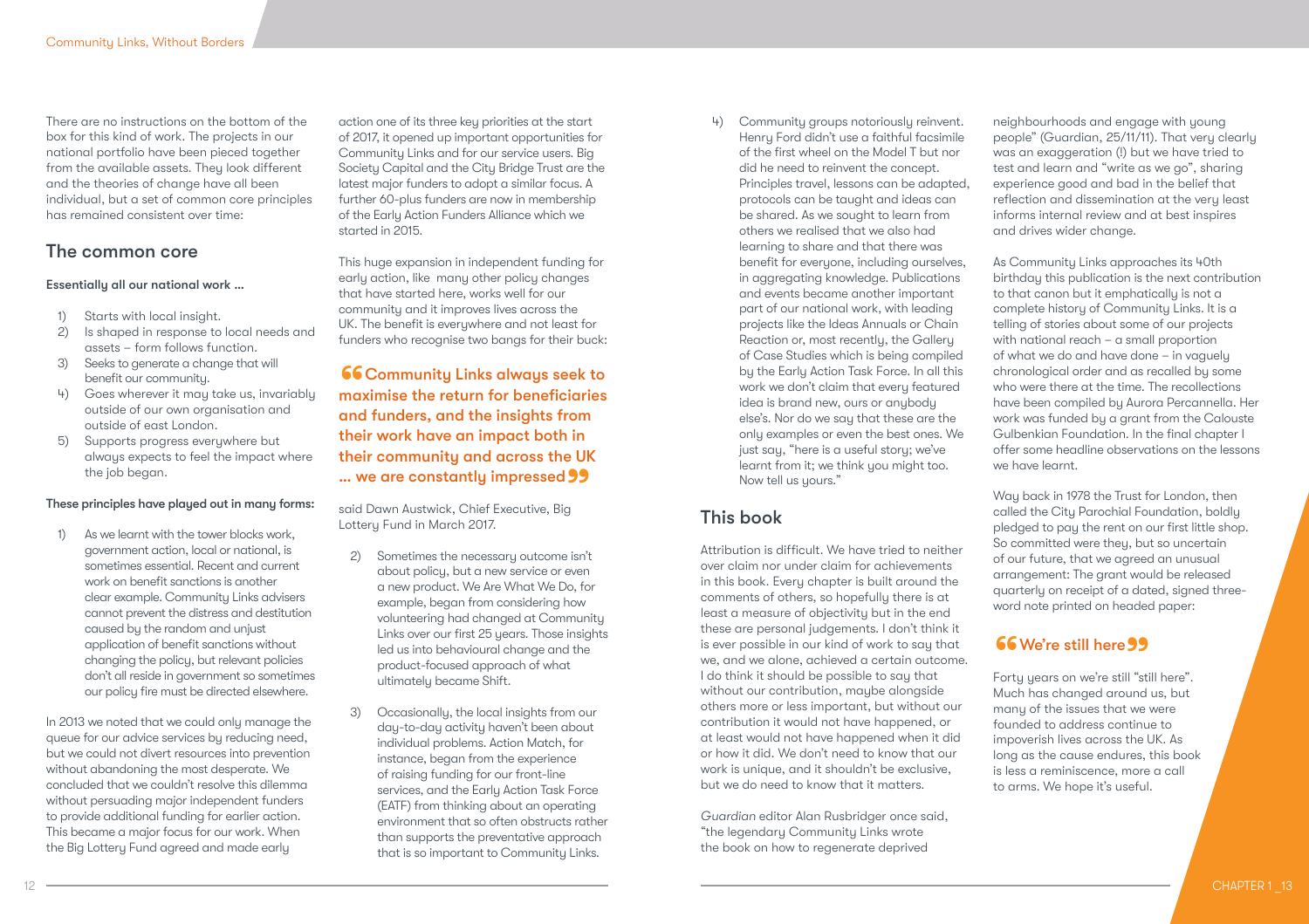# Chapter 2

# **The Tower Blocks Campaign**

**[Following the collapse of Ronan Point, residents of the Beckton clearance area launched a] petition [which] stated "under present conditions we will flatly refuse to leave our present [Victorian] slums to enter modern slums" (i.e. newly built tower blocks), to which a letter from the Town Clerk replied, "whether the blocks become slums or not will depend on the people who live in them".** 

(Patrick Dunleavy, "Ronan Point: Crisis of legitimation", in *The Politics of Mass Housing in Britain, 1945–1975,* p.244)

**I wish to highlight the fact that [tower blocks are] not only a London problem. [They are] a national problem and, indeed, an international one. Outside Paris there is a district called Sarcelles which has had the tower block problem for some years. There is a new disease in France now called malade Sarcelles, which is mental disturbance caused through living in tower blocks.**

(Mr Tony Durant, MP for Reading North, 24 May 1974)

**Our promise [is] to make the demolition of Ronan Point open to public scrutiny at all times; so any lessons to be learned could be revealed to the world for the benefit of future house building and the quality of life for future generations, which has been denied [to] those that lived and died in this monument to human frailty.**

(Fred Jones, Leader of the Council of Newham, speaking at the technical presentation of the dismantling of Ronan Point, 2 October 1986)

We could start this book in lots of different places. Projects ran concurrently. Some led to others. Some took off in a direction of their own. We've chosen two pieces of work – the Tower Blocks Campaign and Action Match – because they were the first projects to have a real significance outside of east London and because although they were underpinned by the same values and the same sense of purpose, they could not have been more different in style and content.

The Tower Blocks Campaign was the earliest example of Community Links' willingness and desire to engage with the broader policy implications arising from its local action.

Although initially involving only the tenants of the high-rise estates on which the organisation was offering individual advice services in the 1980s, the initiative grew quickly; soon, it came to include the wider, crowded network of Newham tower block residents who could no longer bear their living conditions and wished to fight for fairer social housing solutions. Cockroach infestations, lack of safe spaces for children to play, derelict community rooms and the resulting feeling of being forgotten by formal institutions had all contributed to exacerbating the social isolation felt by tower block tenants, motivating many to ask Community Links for support in developing a comprehensive campaign.

Once started, the action didn't exhaust itself at the borough level. Fuelled by Community Links' ability to bring together a powerful network of local knowledge, journalists, architects, councillors, government officials and highrise tenants experiencing similar problems, it gradually extended to other parts of London and cities across the UK.

And with this expansion, Community Links' vision broadened. If, at first, the main purpose of the initiative was to provide services for tower block residents, new priorities emerged. The campaign had to mean more than the immediate satisfaction of a multitude of individual interests. Of course, cockroach infestations had to be eliminated, derelict community rooms had to be renovated and put to use again, safe play areas for children had to be introduced, but wider policy changes were needed too, be it at the local or national level. Relevant institutions had to provide remedies for the failures caused by the post-war wave of cheap housing construction: they had to invest in strengthening existing blocks and commit to building humane, structurally sound estates. Growing out of the need to find practical responses to local concerns in a collaborative manner, the campaign adapted flexibly as it was exposed to new challenges, gaps and perspectives, ultimately engaging with systemic issues to try and shift mainstream political thinking.

In order to fully convey the organic evolution of the movement, why it was significant and the role of catalyst played by Community Links, this chapter narrates in some detail the story of the tower blocks through the eyes and voices of some of the people involved in the campaign. The story begins in 1968, approximately nine years before the birth of Community Links, with the collapse of Ronan Point.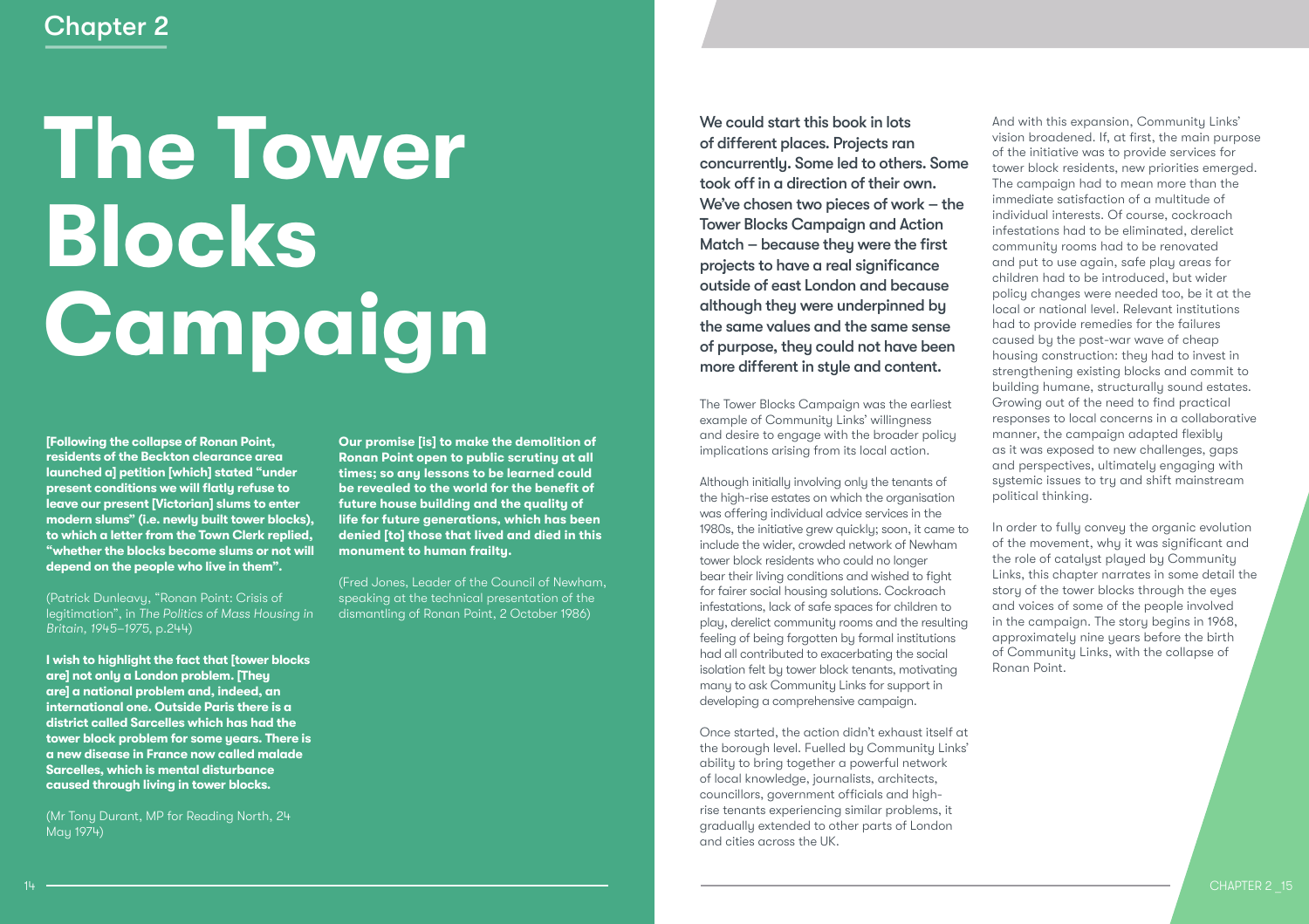**66Think how you pump a bicycle... 99**<br>It was 5.45am on a late spring day in 1968 It was 5.45am on a late spring day in 1968 when Ivy Hodge struck a match to light the stove for her morning cup of tea. She had just moved into a flat on the 18th floor of Ronan Point, a 22-storey tower block on Butchers Road in Newham that had been completed and handed over to the Council a couple of months prior, on 11 March 1968. Three weeks after the first tenants had moved in almost all flats were occupied. As the woman lit up the match, a sudden explosion occurred. This caused an entire corner of the brand new high-rise building to collapse progressively, like a house of cards. Ivy Hodge miraculously survived, but five people were killed and 17 injured that day, as some of the load-bearing walls of her apartment were blown out and could no longer support the structure (http://www.newhamstory.com/node/1061).

The inquiry that followed established that – far from being unpredictable or particularly violent – the blast could have caused one of the load-bearing walls to fail at an internal pressure of 1.4 lb per square inch. To put this figure into perspective, Sam Webb, the architect who dedicated his career to fighting for the demolition of Ronan Point, says: "Think how you pump a bicycle tyre – you would need anything in between 50 and 500 lb per square inch."

After the inquiry reported, the government ordered councils to turn the gas off in all the similar tower blocks throughout the country.

# **66 These buildings were built like** castles of cards **99**<br>notes the architect. Once

notes the architect. Once flats in Ronan Point were fitted with electric cookers and gas was disconnected, tenants were told that their homes were now safe and they could move back (http://www.community-links.org/linksuk/ wp-content/PDF/RonanPoint.pdf).

"Ronan Point was like a symbol for everything that was wrong", concludes Sam. But it would be a further 13 years before the start of the campaign which would eventually lead to its demolition.

### **April Merrin and Sue McDowell**

In the early 1980s, Frances Clarke was running a variety of projects across different Newham estates from the Community Links' doubledecker bus. "We were providing different services, including advice on benefits, debt, and immigration. Because Newham had built so many tower blocks – 114 – they seemed like the ideal places to work. We'd just park up on the estate and offer advice – this was a way of finding out what the issues were", explains Frances. Through these encounters and conversations, unexpected challenges that were specific to this form of housing started to emerge.

"We went to a high-rise estate in Plaistow, the Brooks estate. We expected that the people would come to us and talk about benefits or debt, on the basis of our general Community Links experience, but actually what came was a whole range of housing problems, like cockroach infestations or water coming up out of the drain or out of the toilet. At times water was not running at all, or there was damp and mould. Security was a big issue too, as the front door was just like an internal door and somebody could easily kick it open", remembers Frances. "So we decided to do a survey. We door- knocked every flat and asked people about their issues."

In April 1981, 13 years after the collapse of Ronan Point, April Merrin, a young woman who lived in one of the blocks on the Carpenters estate in Stratford, committed suicide after trying desperately to obtain a housing transfer. She had, Frances says, told "social services, housing and the local papers, over and over again, that she could not bear life on the 21st floor. She used to go to the housing department every day."

Community Links was soon approached by one of April Merrin's friends, Sue McDowell, who wanted Newham tower block tenants to organise. She asked for help in setting up a campaign. Pulling together the feedback from the survey and the desire for change and working with a group of April's neighbours who wished to fight against the misery of high-rise living, Community Links was able to assist tenants with planning coordinated meetings on both estates. "About 50 people came to each meeting. At that time, it was certainly far more than we'd expected", reflects Frances. The Newham Tower Block Tenants Campaign (NTBTC) was born.

**66** Once we realised that this was<br>really going somewhere, we applied<br>for funding from the GLC [Greater really going somewhere, we applied for funding from the GLC [Greater London Council]. They agreed and we employed a tower blocks **Campaign worker 99**<br>says Frances, noting also "

says Frances, noting also "how different it was back then", when it was possible to get mainstream funding for grassroots work which, due to its very nature, would probably fail to pass the now rigid thresholds that define measurable impact. "Mandy Wilson, our newly appointed campaign worker, was a brilliant asset and hugely increased our capacity in ways that we would not have imagined when we first applied for the money."

"The Campaign was a mix of community activities, bringing people together and supporting them", continues Frances. "When the architects had envisaged these new communities, they had developed community flats for spontaneously organised community activities. But they weren't working, as people were isolated, conditions were awful and these spaces were derelict. So we campaigned for permission to lease several of these rooms and we got a couple of them to reopen. We ran a bulk-buying food club, bingo and summer

playschemes, we supported people in a whole range of ways, as well as campaigning." In particular, the charity established a community room within Gannon Point, one of the blocks on the Freemasons estate – to which Ronan Point also belonged. "This led to a breakthrough in our work there", explains Frances. "We had identified the high-rise estate as one of the worst in Newham as virtually everyone wanted to move out."

By the beginning of 1982 the campaign involved four estates; each had its own board, and representatives from these met regularly in a borough-wide committee. Borough-wide campaigns were organised to draw attention to particular problems: for instance, heating days, cockroach days and a children's week of action (after a toddler fell from a balcony). Participation was high because the issues touched upon were experienced across the borough and beyond. Ultimately, it was that sense of isolation that seemed to accompany every instance of low-quality, high-rise living that Community Links and the Campaign were attempting to tackle head on.

In order to amplify the voices of tower block residents, the Campaign worked closely with the media. "We kept them fully involved in all our activities – Hugh Muir [now of the *Guardian*] in particular. He was a reporter for the *Newham Recorder* at the time. He managed to sell that local story to a national newspaper", says Frances. "By constantly approaching journalists, the people involved in the Campaign came to be regarded as the sources to speak to when opinions were sought." As part of this strategy, on 7 November 1983 Frances published an article in the *Guardian* in which she voiced the concerns and demands of the NTBTC for the newspaper's national audience. The story caught, once again, the attention of architect Sam Webb.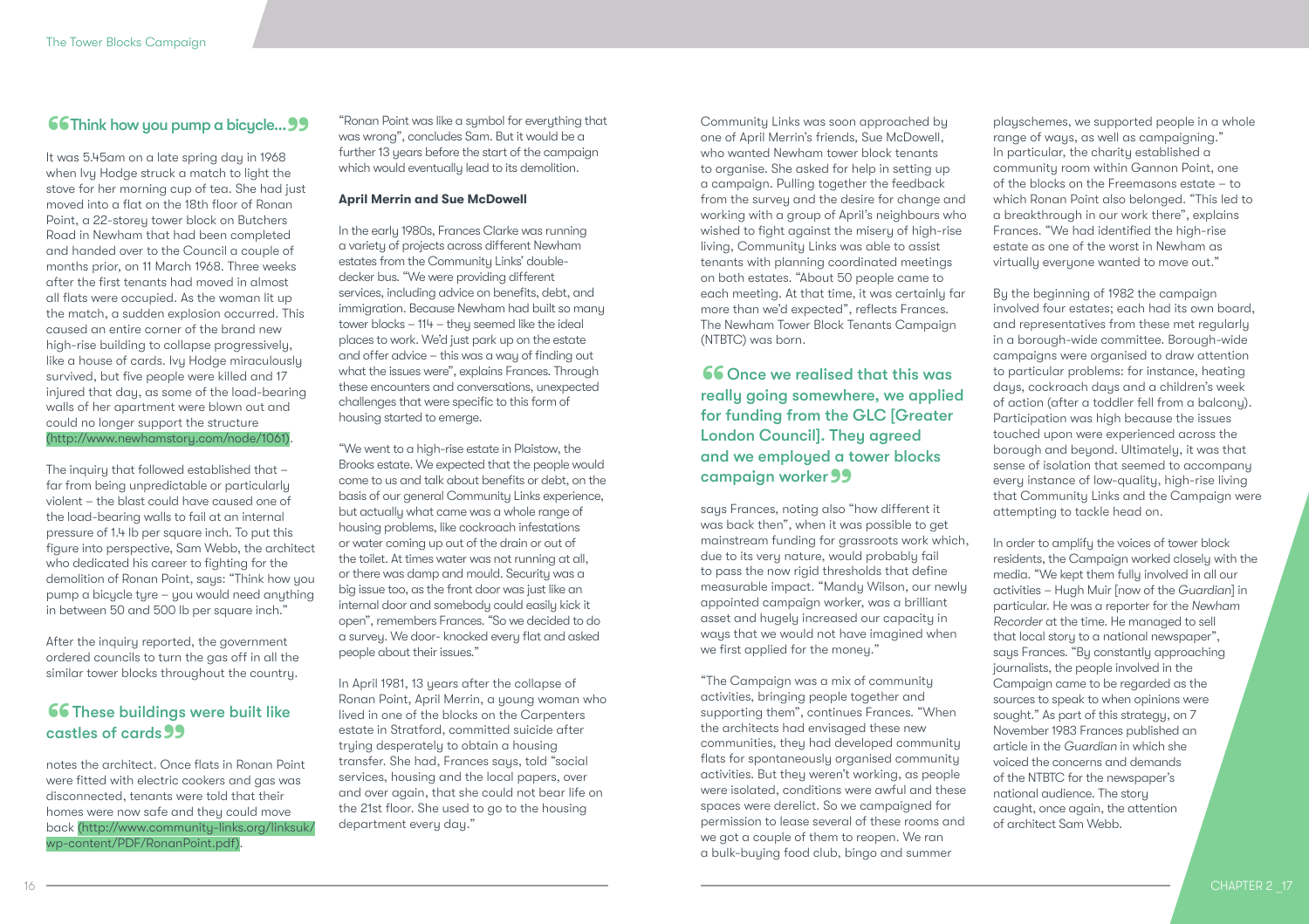"I came across the article in Autumn 83", remembers Sam. "Frances was announcing a National Tower Blocks Conference. I phoned her up and said, 'I've done all this research on Ronan Point, They invited me to speak at the conference."

### Turning points

The conference was held on Sunday, 23 October 1982. It was a turning point for the Campaign, which was now starting to gather national momentum. "A lot of people came, from all over the country", remembers Sam. "Far more than we'd expected", agrees Frances. "So many that we had to bus people out to other venues for the break-out sessions. We had Members of Parliament, councillors, engineers, architects, housing people", continues Sam, "and lots of radio and TV coverage."

It was at that point that Sam Webb introduced to the public the idea that, besides being undesirable, grim and isolating, many of the tower blocks that were frantically built to respond to the post-war housing crisis were also structurally unstable. Analysing the Ronan Point tragedy from an entirely new perspective, Sam wrote in his conference notes:

66 After the Ivy Hodge's incident, gas became the major culprit and the scapegoat. In fact this was a red herring. It didn't matter what caused the explosion. The structural principle on which Ronan Point was built was unsound. 99<br>But how could that be and what did that m

### **But how could that be and what did that mean for the other blocks built to a similar design?**

"In the 1950s and 60s ... this country achieved its building output at 75% of the cost of its EEC

partners. The legacy of that is why we are here today", said Sam at the conference. The UK had invested heavily in systems constructed out of prefabricated panels that could be assembled quickly, without employing skilled labour and which could save space if piled up into high-rise buildings. "Ronan Point was just one example of the Larsen-Nielsen system of construction which was used very widely in the 60s and 70s by Taylor Woodrow-Anglian." This system was developed in Denmark in the 1940s. It is "composed of precast concrete components designed to minimize on-site construction work. Walls, floors and stairways are all precast and all units are load bearing." This means that some of the walls on each floor support those directly above and if the wall panels of one of the units fail – as it was the case with Ronan Point after the explosion – the entire structure will progressively collapse.

In the UK this structural frailty was exacerbated by reckless interpretations of space maximisation and cost-effectiveness. According to the designers of the Larsen-Nielsen system, only buildings of up to four storeys were robust enough to prevent disproportionate collapse without additional reinforcement. But unlike their Danish counterparts, the joints of the far higher Ronan Point and the other 22-storey tower blocks of similar design "were only nominally reinforced and could not resist collapse", writes Sam in his notes. "Bags, polystyrene, cardboard, wood, cigarette ends and tin cans" were found tucked in the joints instead of cement. When the final tests on Ronan Point were carried out before its demolition three years later, Sam was astonished at "the sheer scale of bad workmanship"; "not a single joint was correct".

During the conference, a couple of Ronan Point tenants mentioned that they could smell the food being cooked many floors below and hear televisions and people talking. In conversation with them, the architect mentioned that he believed that this indicated that "there were gaps between walls and floors through which smoke would pass".

Working with these residents, Community Links and a team of students. Sam surveyed 50 flats and the main staircase. Here, he found cracks in the panels. "The lower I got, the worse the cracks were. In my opinion, this was because the block was swaying in the wind." In one flat, he tried to put a 10p coin up against the wall and let it slide down. "It disappeared. We went downstairs and we could see it coming out of the ceiling in the flat below."

Cllr Fred Jones, the then Chair of Newham's Housing Committee, agreed to take the findings to a special meeting of the Housing Committee on 27 April 1984. "One hundred and thirty tenants packed into the meeting", recalls Frances. "Far too many for the public gallery to accommodate. The overspill forced their way into the Council Chamber and sat with the councillors. Many more gathered outside. The pressure was enormous."

The meeting unanimously agreed that Ronan Point should be evacuated immediately. This was a great leap forward, but the Campaign didn't end there.

With Ronan Point now empty, NTBC continued to put pressure on the local council to perform tests which would further corroborate the evidence found by the architect. Ronan Point was handed over to the Building Research Establishment who pledged to "test it to destruction". The decisive step was a fire test carried out in the summer of 1984. "If that 10p coin had been fire", Sam had told the tenants, "it would have spread down the building, through the gaps, and would have gone from tenancy to tenancy." The Housing Committee, in its report announcing the evacuation of Ronan Point, had similarly written:

66 Dust, noise, etc. can travel from one flat to those above and below through these gaps. In the event of a fire in one flat, smoke and fumes might be communicated in the same way....

# The existence of these gaps means that the blocks no longer comply with Fire Regulations.<sup>99</sup><br>The regulations assume that "yo

The regulations assume that "you are safe inside your house for an hour", explains Frances. "So the fire brigade expect they have one hour to get people out. But as those flats were not properly sealed units we guessed that they would not contain the flames for anything like that length of time."

Sam remembers standing outside Ronan Point during the fire test and watching the flat burn, supposedly in a controlled manner. Within 10 minutes it was evident that the third floor unit used for the test could not contain the blaze. The fire brigade had to intervene immediately. If they hadn't, the whole block would have burnt down or collapsed.

### 66 We were embedded in the community 99

This was irrefutable proof. Ronan Point was never " occupied again and was eventually demolished in 1986, together with its eight sister blocks on the Freemasons estate. Liz Lowe, Social Work Team Leader, recalls, "over a thousand families, representing four to five thousand people were rehoused within the Borough within a short period, some permanently and some placed temporarily but all with the option of returning. Newham Council set up the South Canning Town and Custom House Project to support local tenants in the process of emptying the blocks and then redesigning the area once the blocks were demolished. The Council seconded a senior officer to this Project from every council department and opened a dedicated local drop-in office in an empty school caretaker's house in Freemasons Road."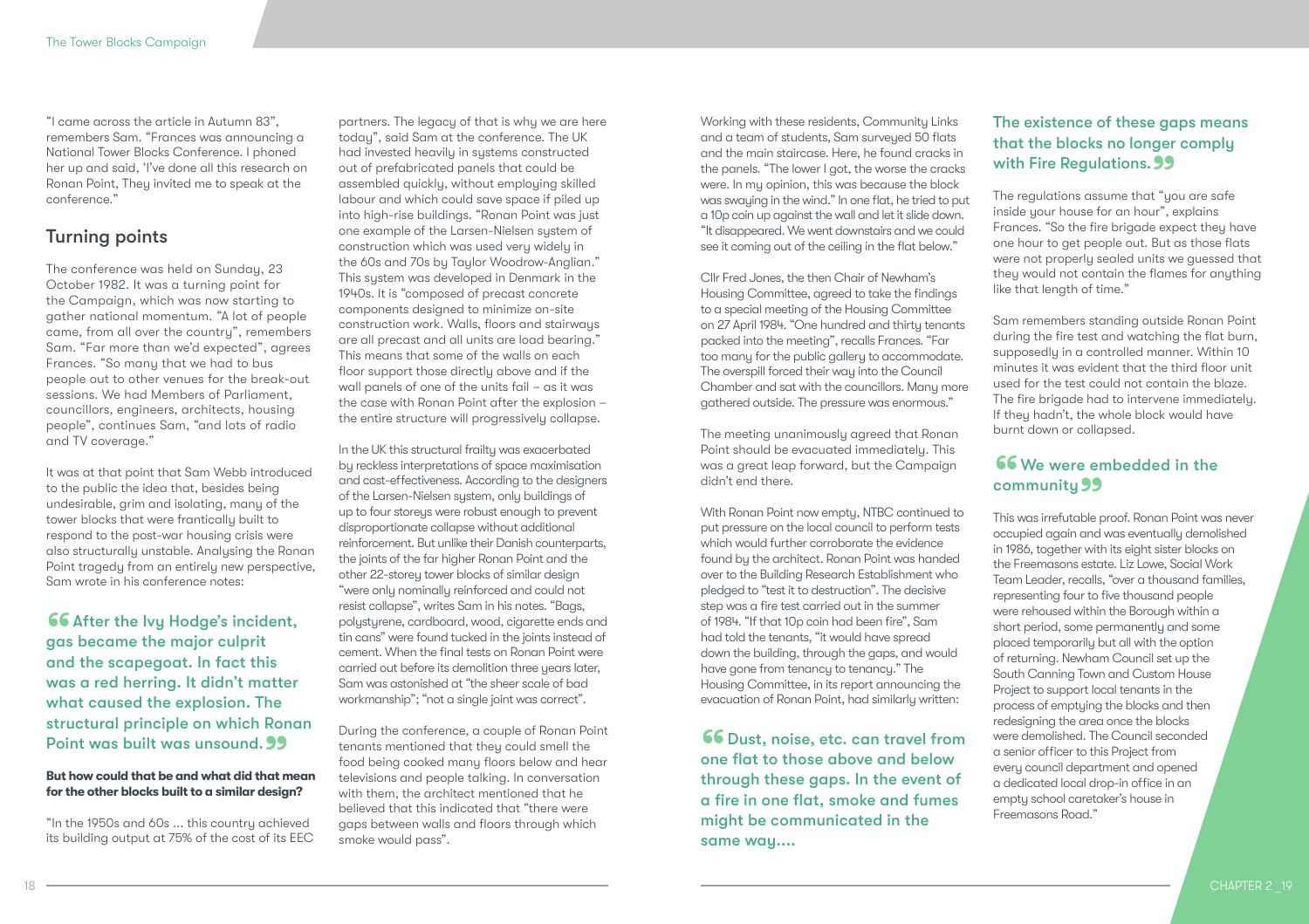The nine grim, tall high-rise buildings were replaced with terraced housing. "Shaped by the tenants a local plan was developed and consulted on. This community consultation process resulted in a low-rise estate into which displaced tenants could be rehoused, with a range of services including: leisure, family and under-fives and community health", says Liz Lowe.

The tenants' Campaign and Community Links had achieved their goal – safe, socially adequate housing for every resident. Experts played a part but it was the scale of the tenant involvement and the mobilisation of the people who had experienced the problem first-hand that eventually delivered a just outcome 18 years after Ronan Point first made the news.

Tower block tenants had often been dismissed as apathetic, but Community Links showed that this disempowering rhetoric was inaccurate as the vast majority of Freemasons estate residents recognised that this was their opportunity to improve their lives. "We leafleted and door knocked to explain the situation", said Frances. "The loud hailer became our most prized possession. Door knocking and loud hailing for several hours prior to every meeting became the set pattern." And this simple, grassroots approach worked. "We had meetings where hundreds of people came", remembers Sam. Many were outdoors because the community rooms were too small to contain them. Block and boroughwide meetings, tenants' petitions, lobbying of the Housing Committee and high attendance in Council meetings became increasingly ordinary phenomena.

# 66 This showed the power of **local people 99**<br>Frances reflects now

Frances reflects now, 32 years later. "It was a campaign led by the local community. It showed that people are absolutely not apathetic; you just need to offer them an opportunity that works for them." For

organisations, this means being rooted in the communities that you are attempting to engage with. "If you're not", continues Frances, "you come up with all sorts of strange conclusions. Policy-makers could have an idea and implement a project at a rather elevated level, but if it isn't rooted in the community, it doesn't have much relevance."

"We were embedded in the community, we weren't political agitators who'd come in from outside and were trying to get people to follow a line", explains Frances. Talking specifically about the Campaign, Sam notes how they "could involve people very quickly because they trusted us, because we ran a whole range of projects; we weren't just a campaigning group." In this sense, Community Links was able to act as catalyst, listening to the issues of tower block residents, encouraging them to take action, enabling the formation of a powerful web of key people and successfully channelling the voices of a previously disempowered community.

### **661** think we changed people's lives. We contributed to giving tenants immense self-confidence **immense self-confidence 99**<br>reflects Sam. "I'm thinking of tenants' leader

Sue McDowell, for example. Just after Ronan Point was evacuated, we were invited to a big housing conference at Kensington Town Hall. I was asked to be the keynote speaker. I said Sue should do it. She protested and said she had never spoken in public before and wouldn't know what to say. So I said she should tell them about how she became involved with the campaign, what it was like living in a tower block – not just for her, but for her friends and especially the children. As she spoke, you could have heard a pin drop. People were visibly moved by what she said. She realised, as she was speaking, that what she was saying was important. You could see her grow in stature. She changed after that and it rubbed off on everyone. It was a

major triumph, not just for the tenants from Canning Town but those from all over London who were there that day."

"It was the first time I saw involvement on that scale", observes Frances, as she notes, too, how many of those who took part in the campaign gained confidence and went on to be more active in the community. "Later on, I saw the names of people who had been involved in the tower blocks listed as members of parent-teacher associations, health panels and governing bodies … Because of how the Campaign was organised in those little committees, people became familiar with how governing bodies work. Many people played a part – friendly experts, politicians, journalists – but it was the drive, the determination, the deep understanding of Sue, the other leaders and their neighbours, that carried the day. Nearly 1,000 families actively participated."

Stephen Timms, the current Labour MP for East Ham who at the time was a young member of Newham's Housing Committee and an ally of the Campaign, doesn't believe that tower blocks would have been questioned, tested and then demolished if Community Links hadn't worked so hard to apply community-wide pressure on officials. "The issue would have just been dismissed, I think, as it had been before. Community Links was able to bring people together, provide a forum for people." And the organisation's ability to develop a diverse network of experts and tenants made waves locally, nationally and even globally.

**66** They can design them, they can<br>build them, they can pay for them,<br>but pobody will over know what build them, they can pay for them, but nobody will ever know what a tower block is like until they've actually lived in one 99

According to Frances, "Strong evidence is really important in getting people to understand your case and to form a good relationship with you … That's why the Campaign ensured that press, radio and television were constantly involved. We hand delivered frequent press releases, running down Fleet Street (there was no email in those days!) making personal contact and tipping off journalists just enough to keep them engaged, but not too much either, so that the tenants group wouldn't accidentally lose ownership over their demands and, consequently, weaken their negotiating voice."

Importantly, the campaigners included various contacts on press releases: there were tenants, community workers, architects and Housing Chair, Fred Jones. "This enabled us to appear reasonable and confident of our argument", reports Frances. "We succeeded in convincing the media of the credibility of our claims and developed many productive relationships. Over the months, members of the press and TV interviewers came to know the issues as well as we did. Many came to identify with us and, I think secretly, to support our case."

Hugh Muir is now Associate Editor at the *Guardian*, but at the time he worked for the *Newham Recorder*. He remembers that "back in the 1980s, it was simply impossible to predict the rise of social media or the sophisticated public relations that drives social campaigns today. But it was important then as now to engage the public, to humanise advocacy in a way that can engage and move the public. The Newham Tower Block Tenants Campaign clearly understood that.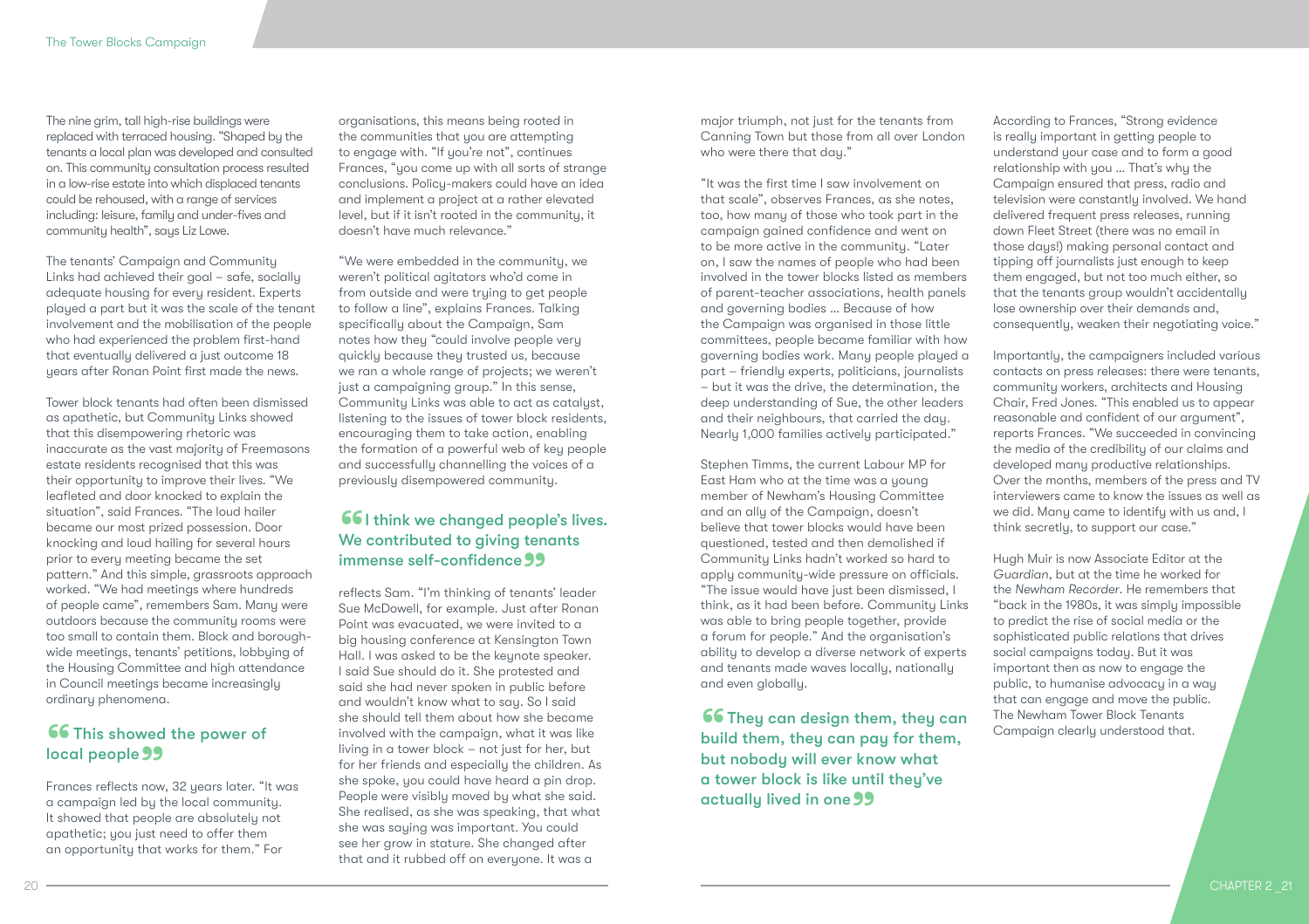"There was a notable trajectory. Stories might begin with me or my colleague Pat Coughtrey in the *Newham Recorder*. I passed many of the stronger ones up the line to Thames News, then the ITV news programme for London. Some were fed to national papers. Some were human interest stories. Others, informed by long conversations with the ever knowledgeable, always accommodating architect Sam Webb, dealt with wider structural concerns. One in particular gained media traction. On examination, a load-bearing joint from the refurbished Ronan Point was found to have been stuffed with an old copy of the *Daily Mirror*.

"The story of Ronan Point and the Freemasons estate highlighted many things about the relationship between the media and government, about local journalism and the link it should have to communities, about political accountability. It changed lives. It may have saved some.

### **66** But most of all it showed<br>how ordinary people – focus<br>informed: determined and how ordinary people – focused, informed; determined and strategic – really can seek and achieve momentous change. 99<br>On 22 November 1984, BBC Two produced

On 22 November 1984, BBC Two produced a 30-minute TV programme called *The Blockbusters* in collaboration with the tenants, who wrote large parts of it and suggested the title. The accompanying tagline was: "They can design them, they can build them, they can pay for them, but nobody will ever know what a tower block is like until they've actually lived in one." On the day, the programme's synopsis included in the TV listings announced: "Housing authorities can no longer paper over the cracks of the 60s social disaster, systembuilt tower blocks that are literally splitting at the seams. Setting an alarming precedent, east London's Newham Council has ordered the total evacuation of tenants from a nine-block estate [the Freemasons estate]. It's a victory for reason – but only after concerted pressure from

'The Blockbusters' – the Newham Tower Block Tenants' Campaign. This is the story of their constant fight against the misery and terror of tower block life – and the lessons they learnt in the process."

Looking back, "I think the biggest achievement is that we probably changed people's attitudes", sums up Sam, particularly by engaging with the media and "putting the issue on national television. I think what we did do was piece it all together in an explainable way, so we always had the advantage because people would understand what we were saying. We became reliable, trusted sources of information. People would call from all over the country to ask questions."

# **66** These problems will only be<br>solved by increased spending o solved by increased spending on **humane housing 99**<br>By sharing information abo

By sharing information about this local work Community Links had found a deep gap in housing policy that no newspaper was talking about, no organisation was engaging with and no policy-maker was promising to remedy. The issues experienced by Newham tower block residents weren't unique to this portion of east London; thousands of other tenants across the country lived in similar conditions.

"Pursuing this to its logical conclusion", writes Frances, "we then sought to draw attention to the inadequacy of resources which had created many of the problems in the first place. ... These could only be solved by greatly increased spending on sound, humane housing." The Campaign had ultimately grasped and embraced the national dimension of the issues it was trying to tackle. Until then, Community Links and the tenants had mainly engaged with the national level as a necessary step to bring about change for the local patch. By continuing to involve the people of Newham while also reaching out to tenants everywhere, Community Links was no longer merely offering

support and creating change locally; it was also tackling a national and indeed global issue.

Community Links' decision to organise a National Tower Blocks Conference in the midst of the local campaign was motivated by some of this growing awareness. The intention behind the event was to "draw attention to the social and structural problems of Britain's tower block homes, to share information about local activities and to consider ways of building on these experiences", Frances explains. Community Links had understood that the group's action could potentially bring about broader change, and although it could then hardly hope to influence governmental policy on its own, it could instead attempt to "build links", or establish a network of key knowledge and people that would help them do so.

Of course, at the time, the organisation's vision wasn't as linear as the narrative we can compose with the benefit of hindsight. Much of the organisation's action during the Campaign was moved by this sense of possibility, together with a stubborn determination to keep up the momentum gained around these issues. For this reason, while some of these initiatives were developed consciously and strategically, others happened on a more spontaneous level, and it would be difficult to accurately disentangle the two. What's interesting, however, looking back, is noticing how these elements interacted and shaped the story of the Campaign. Since the network evolved out of people's lived experience, it was primarily pushed by pragmatic concerns, not necessarily by a conscious desire to develop these into something more. Community Links' unique contribution lay in the audacity and flexibility it lent to the project, broadening what was originally a narrow perspective then actively gathering awareness, learning and deliberately pushing initiatives one step further, always lacking the certainty that something would be achieved but always determined to try.

The National Tower Blocks Network, launched at the conference in October 1983, would go on to gather and share tower block information nationally. A series of National Tower Blocks Directories were produced, sponsored by the Gulbenkian Foundation and produced by Community Links. They were divided into two sections: the first part included an alphabetical list of the main organisations involved in tower block issues, both landlords and tenant organisations. The second part featured DIY, community-based examples of good practice that could inspire new ways of tackling common problems, from forming and training tenants' co-ops to eliminating cockroach infestations to building community gardens and play areas in council estates, as well as wider reflections on tower block living.

"We hope that this publication will enable local groups, professionals and decision makers to learn from the experiences of one another and to work together in improving the quality of life for high-rise tenants everywhere", declared Frances in the introduction. To ensure that the National Tower Blocks Network would continue to grow and consolidate after the conference, the Campaign also launched a national quarterly newsletter, *The View*.

### **66 This local victory is to be used to** full effect 99 full effect 99<br>"When we started compiling the Directories,

I visited cities all over the place and found similarities", remembers Frances. "In Waltham Forest," declared the Campaign in a press release dated 26 September 1986, "there are 22-storey blocks of flats with a gas supply. They do not meet the minimum requirements for structure laid down for gas. Other high system blocks with gas have been found in Camden, Glasgow and Sheffield. Not one of them could stand a gas explosion."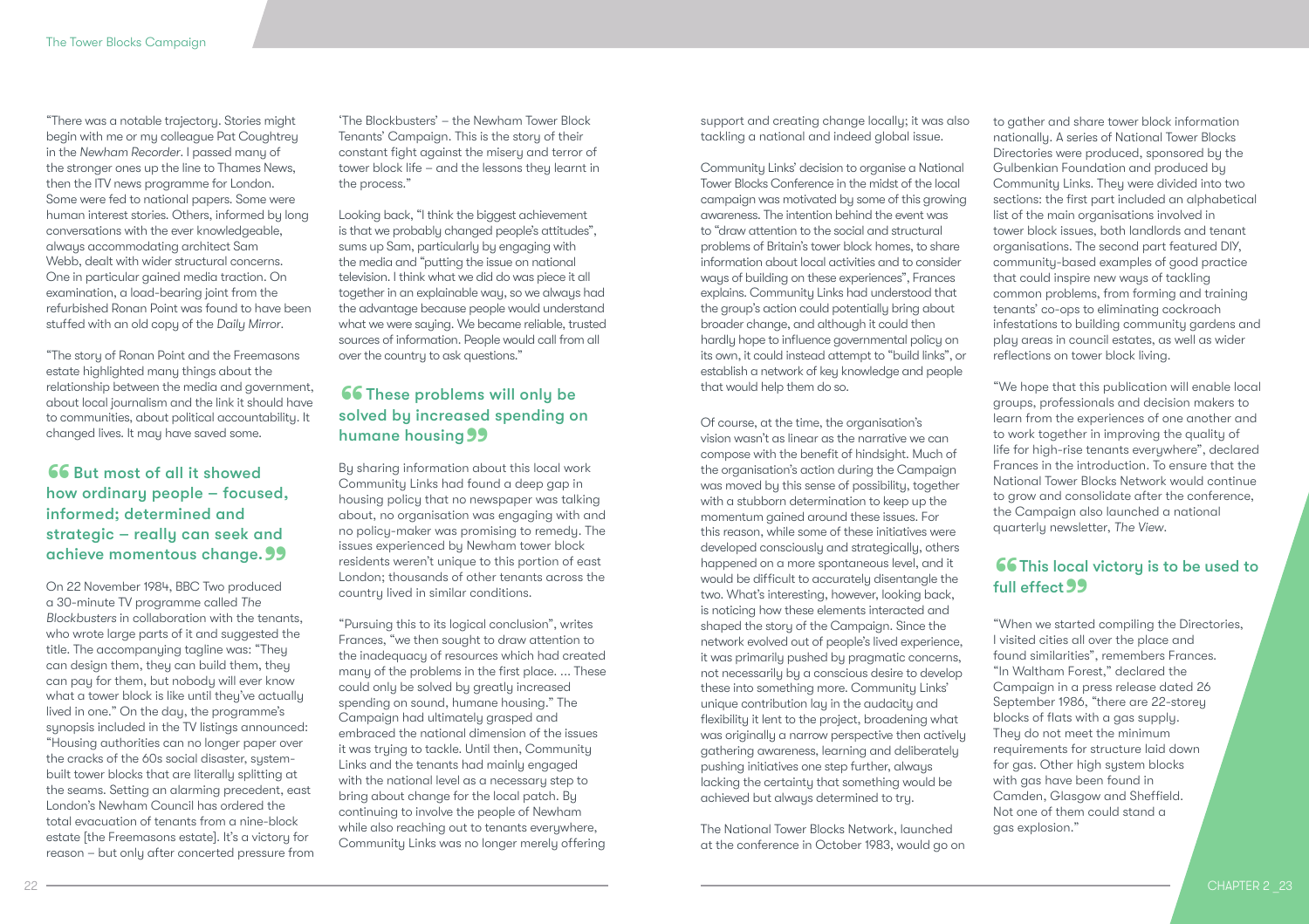Many local authorities didn't have the drawings of their tower blocks, mostly because the licence agreement between Danish company Larsen & Nielsen and Taylor Woodrow-Anglian, which had built many of the large-panel systems in the UK, provided for all "methods and practices, documents, drawings and information concerning construction and prefabrication to be kept secret". When councils did have access to drawings, following Ronan Point, it was impossible to predict whether the highest standards of construction had been respected in assembling the buildings on site. "The repercussions of our action were huge nationally", notes Frances. "We shared information, organised training events about structural defects and other people started to get funding to do tower blocks work. When the government became aware of the issue, they started surveying large-panel system blocks, and those blocks would either be strengthened or demolished."

### **This eventually persuaded the government to instruct the Building Research Establishment to survey 144,000 flats across England and Wales.**

With the failure of Ronan Point and other blocks across the country, large-panel systems gradually became obsolete. "If we hadn't exposed their frailty, we would have many, many still", Sam believes. "The Campaign discredited them. We changed housing policy at the national level." The levels of poor workmanship found in the joints of Ronan Point and the awareness that the system was susceptible to progressive collapse, apart from leading to the demolition of blocks in the UK and abroad, also shaped practice and building regulations throughout the world – from Canada and the US to the then socialist People's Republic of Hungary. When the blocks were first assembled, they were thought to be innovative, cost-effective and safe. "We do not consider that in its present form Ronan Point is an acceptable building," states the report of the post-1968 collapse inquiry, "yet it was designed to comply with statutory standards". Evidently,

something was missing from such standards, and the term "disproportionate collapse" finally found its way into global building regulations; the notion, that is, that even if a structure suffers local damage, the system as a whole should be able to sustain it and remain stable, to avoid a repeat of the phenomenon that caused Ronan Point to crumble on an early spring morning almost 50 years ago.

# **66** Newham used to be a hotbed of Masonry 99<br>The Campaign

The Campaign also left its mark on local institutions. "We formed an alliance with the people who wanted a change", reflects Sam. Frances explains: "Newham council was dominated by Freemasons whose decisions at the time lacked both transparency and accountability." Indeed the *Independent* noted that it was "a hotbed of masonry".

The name of the Freemasons estate to which Ronan Point belonged (itself named after local councillor Harry Ronan) and the Freemasons Road that still runs through the area bear witness to the confident power of the Masonic influence. It was widely believed that "the chair and vice-chair of the Housing Committee were Masons, as were the Director and Assistant Director of the Housing Department", writes Frances in *Talking Point* (the Tower Blocks Campaign newsletter). "Fred Jones, who later became chair of housing, was not a Freemason", explains Sam. "He wanted a change. So we were supporting new, young councillors who wanted a change to come forward and they were supporting us." This reintroduced transparency into a council that had struggled to remain accountable to the local population, particularly in relation to housing matters. Some decisions were very difficult to understand.

Sam remembers the extraordinary public meeting in which Housing Chair Fred Jones proclaimed that "this isn't just the end of Ronan Point, 'it is the end of this kind of politics in Newham'".

# **66** Everybody's contribution **counted 99**<br>Sam emphasises

Sam emphasises that Community Links' approach was, above all, collaborative. Wherever possible it sought to build a willing coalition, but there were too many vested interests to imagine that this would always be possible. The Campaign was merciless in its pursuit of public officials; some would say it went too far. Sometimes meetings were very angry. "Poverty brutalises", said Frances. "If you ignore people for many years and treat them badly it is unsurprising that working together, patiently and tolerantly, can sometimes be a struggle."

Others, not involved in the Campaign, began to feel that their needs were ignored. Families who had been on council waiting lists for a long time, many "temporarily" housed in very low-grade bed and breakfast hotels, started to complain to Community Links that they would cheerfully trade in their place in grim lodgings for a tower block home no matter how risky it might be. As this lobby became increasingly angry and active, Community Links decided that it wasn't its role to rank needs and nor could it stand by whilst one desperate group pitted its case against the needs of another. Everybody had a right to a decent, safe home. This led Community Links to run advice sessions for people in B&Bs, then a Family Day Centre and ultimately the No Home Campaign. The development of this local work wasn't consciously modelled on the tower blocks work, but we can see that it made the same progression from essential support services through to coalition building and the facilitation of a campaign led by people with living experience. It's a story for another day, but the lessons are similar.

All the Freemasons tenants obtained their housing transfers, but Community Links and the network it had put together hadn't just been able to give practical answers and solutions to the needs of a group of Newham residents.

They had understood lived experience, observed the system in its entirety and identified what needed to change. The Campaign "illustrated the link between local and the national: that there's no point in working at one level and not the other", reflects Frances.

**66** That's certainly something that<br>Community Links has always tried<br>to do and that's what we did then Community Links has always tried to do and that's what we did then. We helped people to realise they can have some impact, that they **can influence things. 99**<br>Community Links had just starte

Community Links had just started to grasp the unique space it could occupy. Deeply in touch with the local reality and directly exposed to the issues experienced by the local population through its community services, the organisation had now found a way to make the ripples of change it created travel beyond Newham. Engaging with the tenants pushed the team to adjust goals and vision and to build a diverse network of people and knowledge, Community Links had come to understand that its primary strength lay in facilitating, mediating and, ultimately, liberating connections. Its role of enabler informed the network's action, and the latter shaped its identity in turn. Far from presenting itself as the sole driving force behind the Campaign, Community Links became a conscious promoter of a collaborative approach to change-making, in which everybody involved felt that they had some level of individual ownership over the initiative and its achievements. Everybody's contribution counted.

**Post script 66 Tell that to the** tenants 99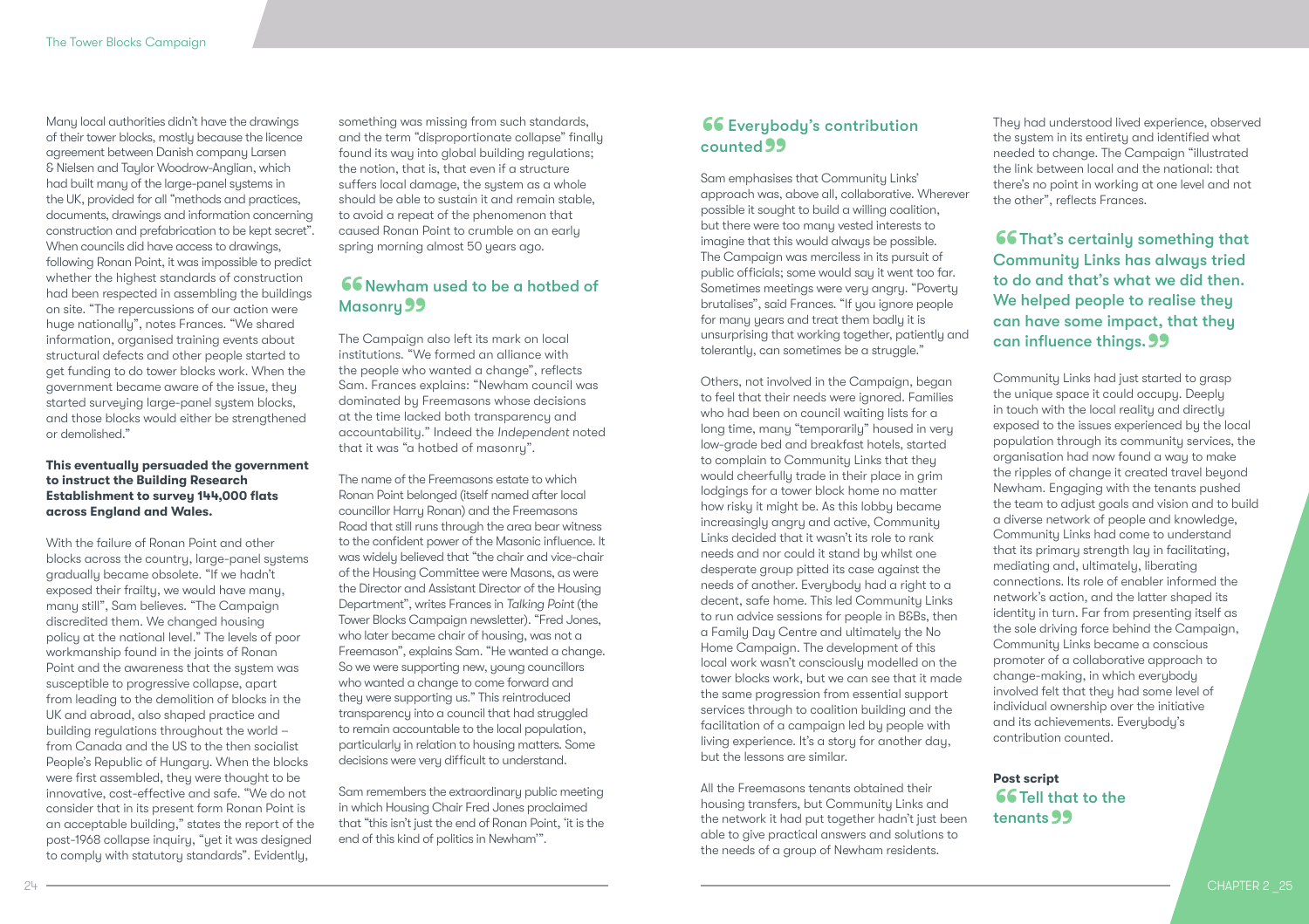*Frances Clarke writes in July 2017*: The Grenfell Tower fire on 14 June 2017 is a brutal reminder that although our Campaign won many victories in the 80s and 90s, we didn't win enough. The Campaign ensured that the defects inherent in the Ronan Point style large-panel system blocks were widely known. The nine blocks were demolished and government instructions were issued to local authorities across the country to check all similar blocks and deal with the structural issues. The Ronan Point campaign had a national impact; 144,000 flats around the country were reinforced or demolished.

We wanted to seek to fill the gap in knowledge about tower blocks and to share information that tenants and tower block owners would find useful. Through the National Tower Blocks Network we sought to gather and share information about the social and structural problems of tower blocks and to promote solutions to these problems. We had found early on that owners of blocks and even the Department of the Environment knew little about the stock. Original drawings were often not available, perhaps never kept, perhaps lost or destroyed, perhaps kept secret. Log books and records of alterations and refurbishment works were not maintained.

We, the least "expert" people, became the source of much knowledge. In a meeting between tenants' representatives and the Department of the Environment, we were told by officials that no Reema large-panel blocks existed that were more than 19 storeys high. "Tell that to the tenants of the 25th floor of Royston Hill", shouted Eileen McCloy, Glasgow tenants' leader.

The National Tower Blocks Network was able to support tenants' groups nationally and we saw that the council responses to problems varied; some councils responded quickly while others required pressure from their tenants to face up to tackling the risks. In Glasgow, tenants of Royston B identified fire safety as a risk when they realised that their flats would not be able to contain a fire for one hour. A tenant had

drawn attention to this when she accidentally spilt paint which reappeared in a flat two floors below. Once again we saw that tenants' experience could highlight vital issues. Tenants insisted that these Reema blocks be structurally surveyed, and their fears were proved right when all were found to be outside of building regulations and had to be demolished.

During the course of our research we found that fire safety was a widespread and growing concern to tower block tenants.

Fires should not spread in tower blocks. The Building Regulations are based on the assumption that each flat is a sealed unit that will not allow the spread of flames or fumes for at least one hour. The rest of the design is predicated on this presumption. If it is undermined, perhaps by refurbishments or poor maintenance, the Fire Service will not be able to rescue everybody. There is often only one staircase and no sprinklers; fire brigade ladders cannot reach the upper floors; dry risers may not be functioning. All this was known, not least by the tenants, long before the Grenfell tragedy.

A tenant died as the result of a fire spreading over six floors in Merry Hill Court, Smethwick 27 years ago. The gaps between flats were found to be filled with newspaper, and the fire spread along the floors and between the flats through ducting that held the gas pipes. The pipes had been boxed in plywood and there was no fire-proofing of the pipes or ducting. The dry risers had failed to work. In Knowsley Heights in Merseyside, in the following year, a fire spread rapidly up the rainscreen cladding. Horizontal fire breaks had been omitted in order to give ventilation and address problems of dampness, condensation and energy efficiency.

In 1990 the National Tower Blocks Network carried out a "Spot Fire Safety Survey". Architect Sam Webb inspected estates in London, Sheffield and Manchester, and 30 tenants'

groups in other parts of the country submitted fire safety information about their blocks. A picture emerged of structural defects, shoddy maintenance and cuts in fire-testing.

Examples of conflicting priorities also arose, conflicts that jeopardise fire safety, for example, when fire stopping behind cladding is considered less important than aiding air circulation in order to prevent dampness and condensation. Similar conflicts arise when gas is present in tower blocks – gas pipes must be vented to avoid explosions and vertical firestopping may not be used as it could interfere with this venting.

In some cases the tenants were able to use our spot safety check information to effectively highlight their issues. Tenants in Kedge House in Tower Hamlets, for instance, successfully campaigned to be rehoused due to lack of fire safety.

We were able to support tenants' groups in particular areas to deal with the problems they identified, and tenants from across the country came together to share their knowledge.

However, overall our concerns relating to fire safety were not addressed. The problems that had been identified in the early 1990s went on to be added to by the policies of austerity, local authority funding cuts and a Conservative government's commitment to deregulation. The fire risks grew.

As the risks grew, the voices of the tenants and their allies were diminished. Public sector cuts meant that organisations like the National Tower Blocks Network were no longer funded, and legal aid was slashed. Ownership and management of housing became more complex and less transparent, less accountable and open to tenant pressure.

In 2009 a fire in Lakanal House, in Southwark, spread rapidly up the cladding killing two

families of six people. These families were not safe in their flats for one hour. Sam Webb once again represented tenants and once again pleaded for a change in the Fire Regulations. The inquest advised installing sprinklers in all blocks but nothing changed.

As the truth about Grenfell gradually emerges, we hear many echoes of the Ronan Point experience: It was a small gas explosion in 1968 that triggered the collapse but it was the design and workmanship that caused the disaster. In 2017 it was a small fridge that sparked the blaze but it was the cladding that drove the devastation. Newham tenants were told to stay put in the event of fire. The same advice was still being conveyed in 2017. And, at the heart of it all, tenants knew all along that they were living with danger but their voices were routinely ignored.

Tenants of Ronan Point were puzzled as to why they could smell the food cooking many floors away; tenants of Royston Hill wondered why spilt paint would reappear in a flat two floors below. These everyday puzzles led to the identification of serious structural issues which required blocks to be demolished because they could have collapsed or burnt down.

If Grenfell residents had been listened to, if tenants had had a mechanism by which they could be heard, investigations could have taken place and the terrible death toll could have been avoided. A tenants' voice needs to be built into the democratic system, and those making the decisions about other people's lives need to be more accountable and more humble, for they have not got it right. The image of babies thrown desperately out of windows and of phones blinking their silent mayday is seared into our memories. Those responsible may eventually be held to account but is that enough to stop it happening again?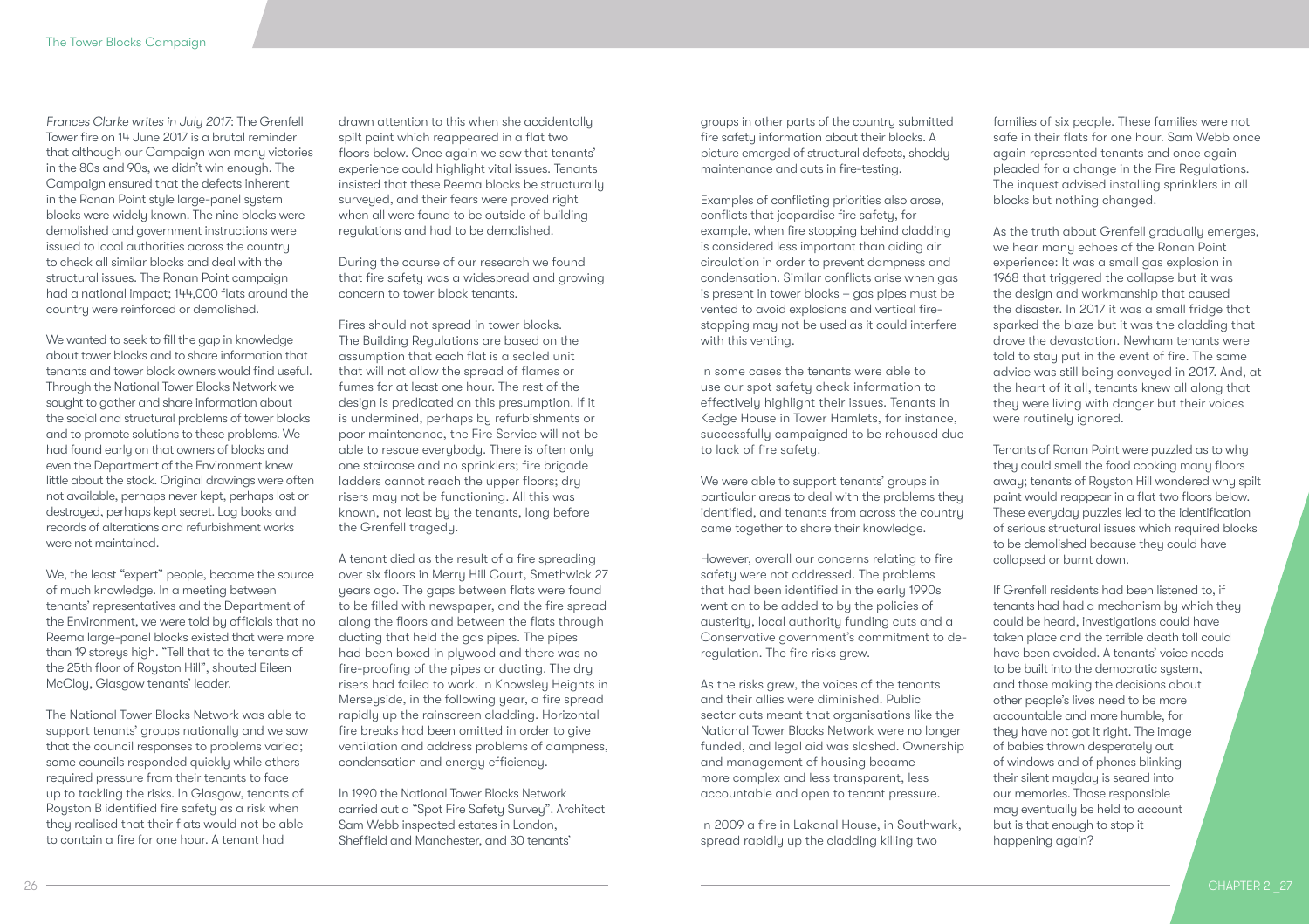# **Action Match**

**Sport (sponsorship) has grown massively but nowhere nearly as much as social and in some small way that was down to the vision and bravery that Community Links has shown throughout its life.** 

(Giles Gibbons CEO, Good Business, 2016)

**Inside the Marks & Spencer room there were desks heaving with paper, books, it all looked very un-Marks & Spencerish.**

(The Rt Hon Stephen Timms MP, 2016)

**Community Links is clearly moving towards a position where no self-respecting local enterprise can afford not to be seen sponsoring some aspect of its work. … As you visit Community Links commercial sponsorship is obvious. Each interior door has a plaque which says "This room is sponsored by…" anyone from a small local business to London Weekend TV, Laura Ashley and Shell UK.**

(Duncan Scott and Paul Wilding, Manchester University, *Sponsoring Voluntary Action: Rhetoric or Reality,* 1986)

To put the hyperbole in context, Scott and Wilding wrote those breathless lines in 1986 when Community Links' entire turnover was less than £200k. It is, however, true that corporate sponsorship was the largest single source of income then and had been since Tate & Lyle first supported the Bus project in the earliest days of Community Links. Like many big businesses, Tate & Lyle have undergone huge changes in 40 years, but to this day the company's support has never wavered.

At the time Tate & Lyle were the borough's biggest employer, operating from two very large refineries in the borough. When asked to house the Community Links bus they not only agreed, but also undertook regular maintenance, provided first aid training for the young volunteers and helped with fundraising. Community Links found that business leaders were more open to an innovative and entrepreneurial approach and more comfortable with the risk than almost all the charitable trusts and statutory bodies that they approached. From those beginnings they were emboldened to seek help from other businesses and also to begin to explore the potential for mutual benefit.

This radical approach to fundraising was surprising, even, at the time, countercultural. Stephen Timms was the Newham council leader at the time, soon to be an MP and ultimately a government minister. He is and has always been a strong supporter of Community Links but recently remembered a vague feeling of discomfort when he visited 105 Barking Road:

"I vividly remember visiting the Community Links building, which would have been in High Street South at the time. It was a sort of biggish Newham terrace house, endof-terrace, and it was just full of activities, heaps of paper, people coming and going and I went up to the first floor and it had like every other terrace house in Newham three bedrooms and I remember in the middle of these three bedrooms it said on the door 'the Marks & Spencer room' or something like that. And that was in a way quite a subversive thing because Newham was a Labour council, struggling with all these things, and here was a bit of a critique coming from an organisation that was getting funding from businesses. And that was quite new ... corporate social responsibility, that was a very new aspect, it probably hadn't been invented at that stage.

"So the way in which Community Links was able to harvest links with businesses and funding from businesses to try and address some of these very pressing social issues was brand new. And, you know, from the point of view of a Labour council, at the time, that was slightly troubling, subversive. Something … You know, if this had been a general workers' union room or something, that would have been very comfortable, but the fact it was a Marks & Spencer room, that was quite confusing. This would have been the mid-1980s. Inside the Marks & Spencer room, there were desks heaving with paper, books, it all looked very un-Marks & Spencerish".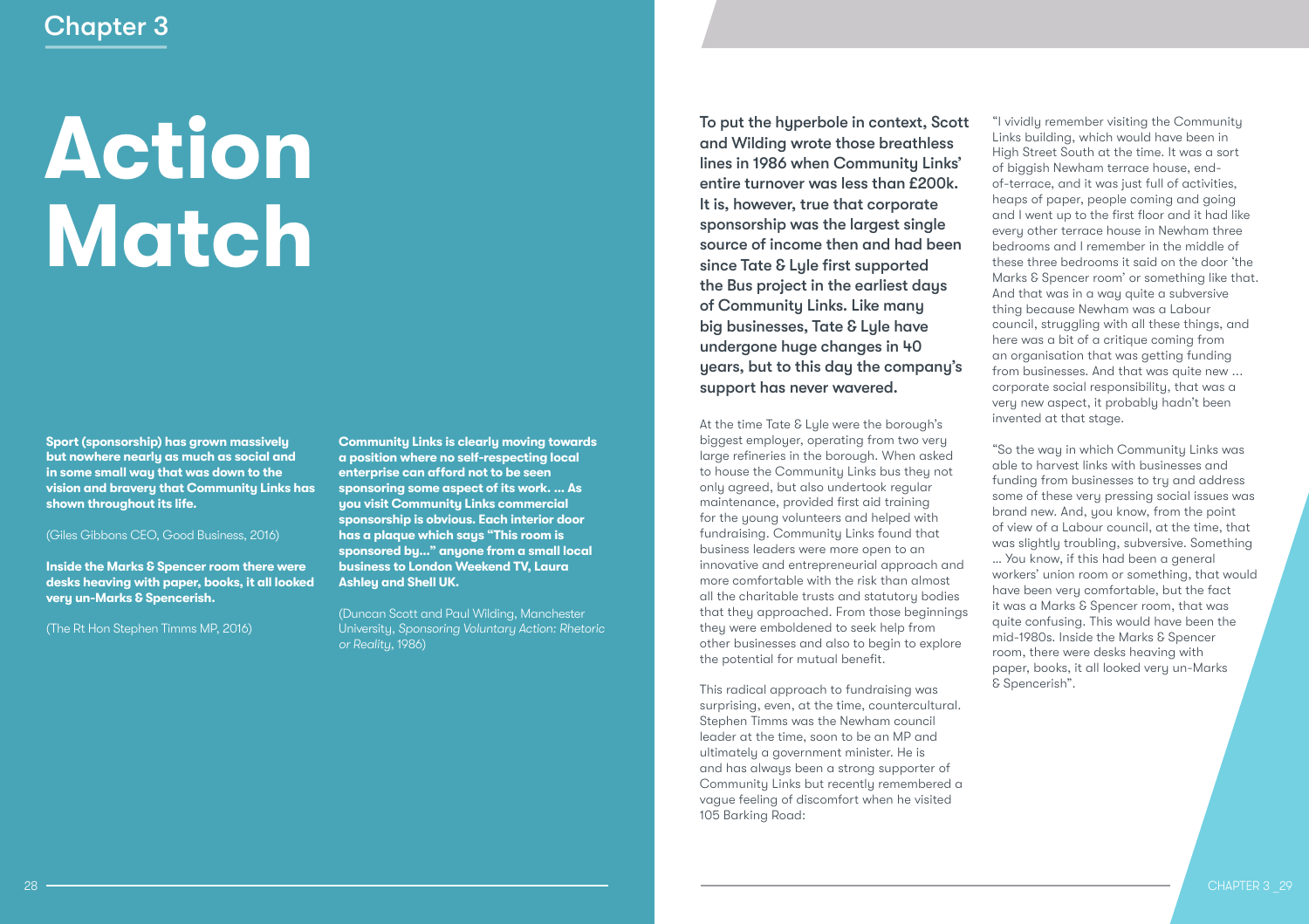Ford UK, just down the A13 in Dagenham, were also very large local employers. They too became supporters and, like Tate & Lyle, actively contributed to the development of the early thinking. At the time around £250m was spent on corporate sponsorship in the UK, most of it on sport with about £25m on the arts. Almost all this money went into high end, professional businesses, leading institutions and elite teams. The market was growing at 15% per annum and Ford were market leaders, heavily involved in sponsoring motor sport across the world.

One day Stuart Turner, their then Director of Marketing and Sponsorship, lunched at Community Links and asked a simple question – if Ford were to sponsor football, which teams would we pick?

David remembers the Community Links team suggesting Manchester United or Arsenal – the biggest names in the game.

"No", said Stuart, "you're not understanding why I might want to do it. You are not thinking about the problem I am trying to solve: Global recognition isn't a problem for Ford. Everybody knows our business. We don't need Match of the Day. Our problem is that customers think we are too big, we don't care anymore and customers don't matter. That's why our new corporate slogan will say **FORD CARES FOR PEOPLE AND THEIR CARS.** If we want to get into football sponsorship we will go for lower league teams, several of them, maybe youth teams or an entire league. Then people will say isn't it nice of Ford to care about our team. Offer me that goodwill here in east London, multiply it up with similar deals across the country and the aggregated benefit will exceed anything I could gain from tying up with a single big name."

Community Links gobbled up the insights. They realised that an association with their work offered a level of goodwill that couldn't

easily be bought in any other way. They began to argue in fundraising materials and on wider platforms that "businesses that are concerned to be seen must be seen to be concerned" – a line that would later be borrowed by Business in the Community. The group set to work on crafting offers that would meet the needs of Ford and of other companies. Most were tiny; this was after all uncharted territory. Whilst it was reasonable to pitch for a modest punt, it wasn't reasonable at that stage to seek major long-term commitments. Nonetheless, as Scott and Wilding observed, some big names picked up the invitation.

### **66** Social sponsorship will exceed<br>sports and arts sponsorship as the<br>fastest arowing marketing technic sports and arts sponsorship as the fastest growing marketing technique of the 1990s 99<br>Community Links ho

Community Links hadn't intended to break new ground, just to meet their own needs, but this approach to fundraising made the young agency, according to the Manchester University team, "a rare bird". In fact, Scott and Wilding couldn't find any other examples.

The £25m spent on the arts had grown out of almost nothing over the preceding decade – just £0.5m in 1977. With the whole sponsorship market apparently expanding fast, and with arts sponsorship as the precedent, perhaps "social sponsorship" could be the next big thing? Community Links coined the phrase and suggested to the Home Office, who then led on the government's relationship with the voluntary sector, that with a small grant, the group might popularise the concept. It was the first time that Community Links, hitherto exclusively focused on east London, asked a national funder to support a national project.

**A two-year grant was ultimately awarded for a team of three people, and Action Match was launched.**

Action Match was first introduced at a press event addressed by Stuart Turner and Home office minister John Patten and attended by journalists, business leaders and charity directors. It was improbably but effectively chaired by Valerie Singleton, who was then primarily known as the Blue Peter presenter. As David says, "I can't remember much about how Val came to be chosen to sprinkle the stardust, but I don't think it involved very careful deliberation. Someone knew someone who knew her and no one else knew anyone who was more famous. Anyway, she did it well and the Minister was very pleased!"

In Mr Patten's speech that morning he predicted that "social sponsorship will exceed sports and arts sponsorship as the fastest growing marketing technique of the 1990s". It sounded like a bold aspiration, but given the Manchester University conclusion that the total spend on social sponsorship in the UK at the time amounted to less than £200k, a growth rate target was largely meaningless. Instead, the Action Match team set themselves the goal of placing social sponsorship alongside arts and sports sponsorship as recognisable marketing techniques that were widely understood. They hoped that it would be regularly deployed by marketing directors, and alongside fundraising events and individual giving as fundraising methods that were similarly accepted and adopted by the charity sector.

Josephine Seccombe had just stepped down from Saatchi & Saatchi, then the UK's leading ad agency. She joined Stuart Turner as an external adviser and as Chair of an advisory board that included leaders from all sides of the table. In keeping with the sponsorship philosophy of mutual benefit, the team suggested to board members that they, as well as Community Links, could benefit from an involvement with this work. Josephine recalls that she did benefit personally as well as contribute:

**66** Action Match gave me the<br>opportunity to learn how to traction.<br>This was the chance to opportunity to learn how to train a group. This was the chance to learn on the job so to speak, hoping the group would gain overall. Facilitating, mediating, mentoring and leading idea generating are all best 'taught' by actually doing. I am indebted to Action Match for this experience. 99<br>In its promotional materials at the time Action

In its promotional materials at the time Action Match began to argue that "social sponsorship offers good value for money. It enhances the corporate image, gives access to the media, and a range of practical benefits to customers and workers, provides links with celebrities, politicians and opinion formers, offers opportunities for creative product promotions and is good for the tax bill …. It raises the charity profile, and can have a range of knock on benefits for fundraising, campaigning or other agency activities."

Of course there were limitations, and the project team were very clear about these too: "some voluntary sector activities are better suited to social sponsorship than others and some companies are not acceptable partners. ... it isn't easy money. It demands time, care, imagination and persistence to construct a deal that is profitable for both partners and true to the ideals of the agency but the experience of sport and the arts and international comparisons demonstrate that the local voluntary sector isn't getting nearly as much as it could from British businesses largely because it appears to offer so little in return."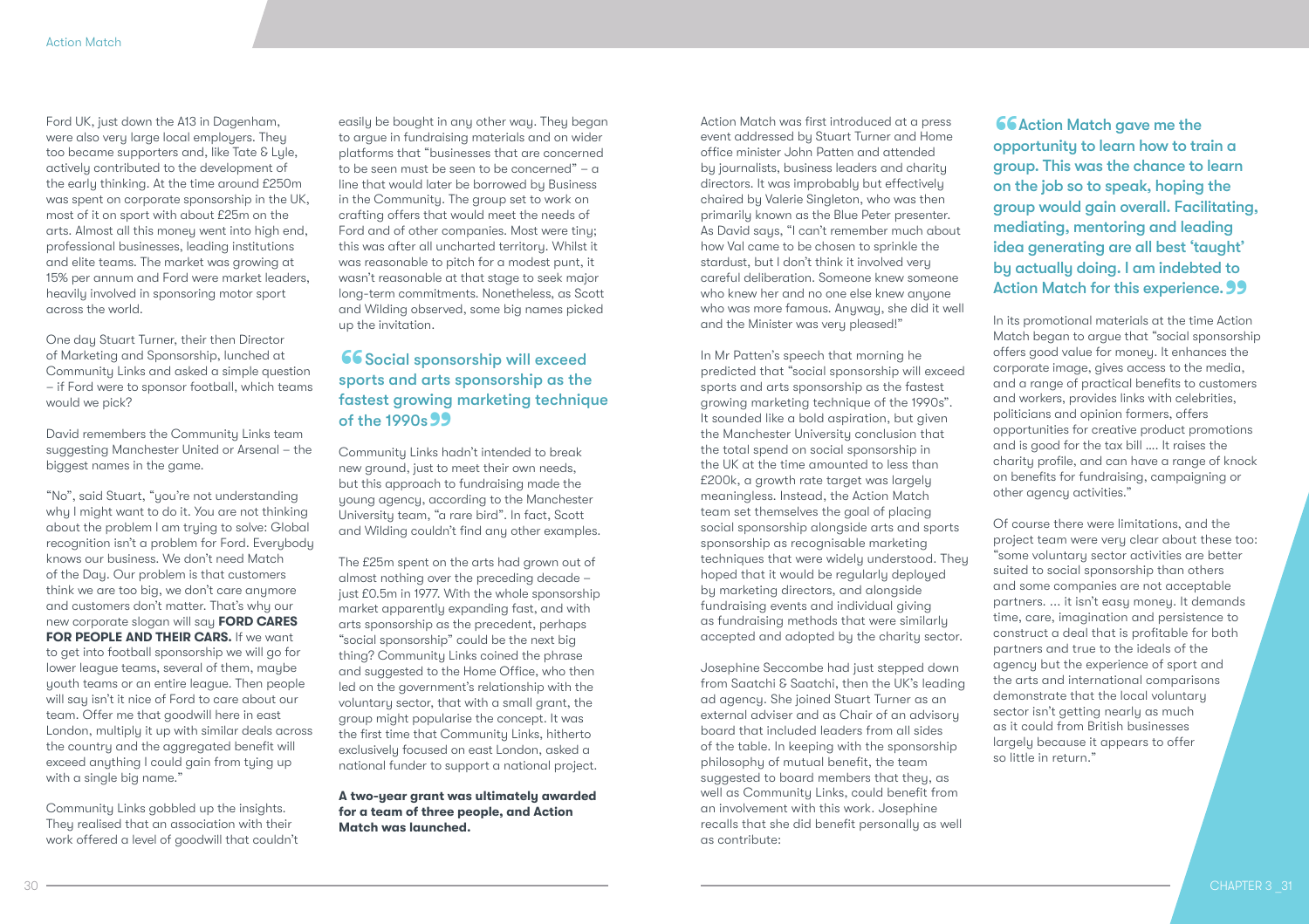Little of this would be contested in 2017, but it is interesting to recall how controversial it was 30 years ago. David remembers with a shudder the applause for the Chief Executive of a leading children's charity who responded to his presentation at a charity conference with a withering "it might work for snooker tournaments, but never for my organisation". With some very notable exceptions, businesses were generally more open to the thinking and faster to the table than the charities.

### Action Match developed a three-part strategy:

- A promotional programme included an Awards Scheme, a business breakfast programme and a media campaign. Action Match authored a monthly page for the industry magazine *Sponsorship News*, compiled a training pack published by the Directory of Social Change and contributed to numerous other publications. The team spoke at seminars and conferences hosted by *Marketing* magazine and charity events convened by partners as disparate as the Institute of International Research, Mencap, the National Alliance of Women's Organisations and the Scottish Council of Voluntary Organisations.
- A support programme helped both businesses and charities make social sponsorship work for them. This included a training programme for small and medium sized charities in 26 cities throughout the UK. One hundred and twenty organisations attended the two-day programme in the first year. A consultancy service for companies was sponsored by Royal Insurance enabling Action Match to assess existing corporate marketing strategies and suggest ways of including social sponsorship and, as the data base built up, ambitious plans were developed for a Matching Service.

In practice, this was the most erratic aspect of the project. The scheme never achieved sufficient scale to quarantee success: sometimes brilliant matches could be made and sometimes they had nothing to offer.

• A good practice programme shared through a quarterly, full colour magazine – the only national magazine focusing exclusively on social sponsorship – and also a series of practical booklets highlighting successful practice and explaining the mechanics.

By the end of year one the influential Mintel Report was reporting on the advent and "notable rise" of "Social sponsorship [which] in addition to the benefits it offers as a marketing tool has added PR potential. That is the projection of a caring image through contribution to charitable causes and therefore to the quality of life in the community."

### Did it work?

Looking back, there were several learning points which will reoccur in different contexts throughout this book.

The imprecise expectations at the outset – all aspirations, no numbers – and the absence of formal monitoring throughout make it difficult to judge the impact of the work so many years later. Did it work? Giles Gibbons, then a Saatchi & Saatchi employee, now CEO of Good Business and one of the world's leading practitioners and thinkers on the relationship between business and the wider community, thinks it did. In a recollection for this book he wrote:

"How many meetings do we have in our careers? Rough calculations gets me to 50,000. How many do you really remember? Meetings that changed the course of your career, probably no more than 50. One of those for me was meeting David Robinson many years ago.

"Steve Hilton and I had a theory that in order to be a successful business in the 21st century, it would be as critical how you actually behave as an organisation as what you actually sell. Success would come from being a 'Good Business' – where values are as important as value.

"Was the idea good enough to leave our safe jobs at Saatchi & Saatchi?

"We went to talk to business leaders. Many of them said the same thing, we are jolly nice people, we support many charities (normally under the auspices of the chairman's wife's fund). These were mostly charities of little relevance to the business in question. We went away slightly depressed but also motivated, thinking if only we could persuade them to be more strategic in how they supported society through their business, not only could they do more good, but they could help themselves too – the food company that helps the farmers and their communities in their supply chain, or a health insurance company inspires people to be more active …

"This made sense to us but did it make sense to the people already helping those in society? Again we thought we should talk to some charity CEOs. The charities, said they didn't really care. As long as they got the money, they didn't mind whether it was strategic or irrelevant to the business. Having to be strategic might even limit where they might be able to get their money from. More depression ensued …

"Then we ended up in Canning Town to meet a guy called David Robinson, the boss of Community Links. It didn't look like it was going to be worth all the effort of cycling to East London! How wrong we were. He showed us a chart that compared the growth of social, cultural and sporting sponsorship in the previous 50 years, the visual was astonishing. Sport had grown off the chart, culture too, a massive growth; social, minimal growth.

"Why, we asked? Because we haven't been strategic, he said, we are still only getting the chairman's wife's fund. To succeed we must show businesses why we are relevant to their success and how we could partner to make things better.

"Standing in the shadow of the shiny new Canary Wharf, looking across the second poorest neighbourhood in Europe, it was clear for the Wharf to succeed, so the communities around it need to as well. They had a strategic rationale to make it work. David showed us Action Match. A way to take great solutions that were working here and trying to do them elsewhere with partner businesses included.

"We left that seminal meeting knowing we weren't crack pots and with the confidence to start Good Business.

"And look what has happened since. Charities and business work hand in hand to make society better delivering on mutual objectives. WWF works with Coca Cola on water replenishment schemes around the world; The Shard works with community partners to train local people to deliver new jobs. The Sports Shoe Manufacturer works with community sports organisations getting kids off the streets and into sport. The list is endless. The combinations are multiplying.

"We have come so far that new UN Sustainable Development Goals, 17 ambitious goals to improve the world, will only be met by Government, NGOs & Businesses working together to that end.

"Thirty years later, if we relook at David's chart and review social, cultural & sport sponsorship again – two things would stand out.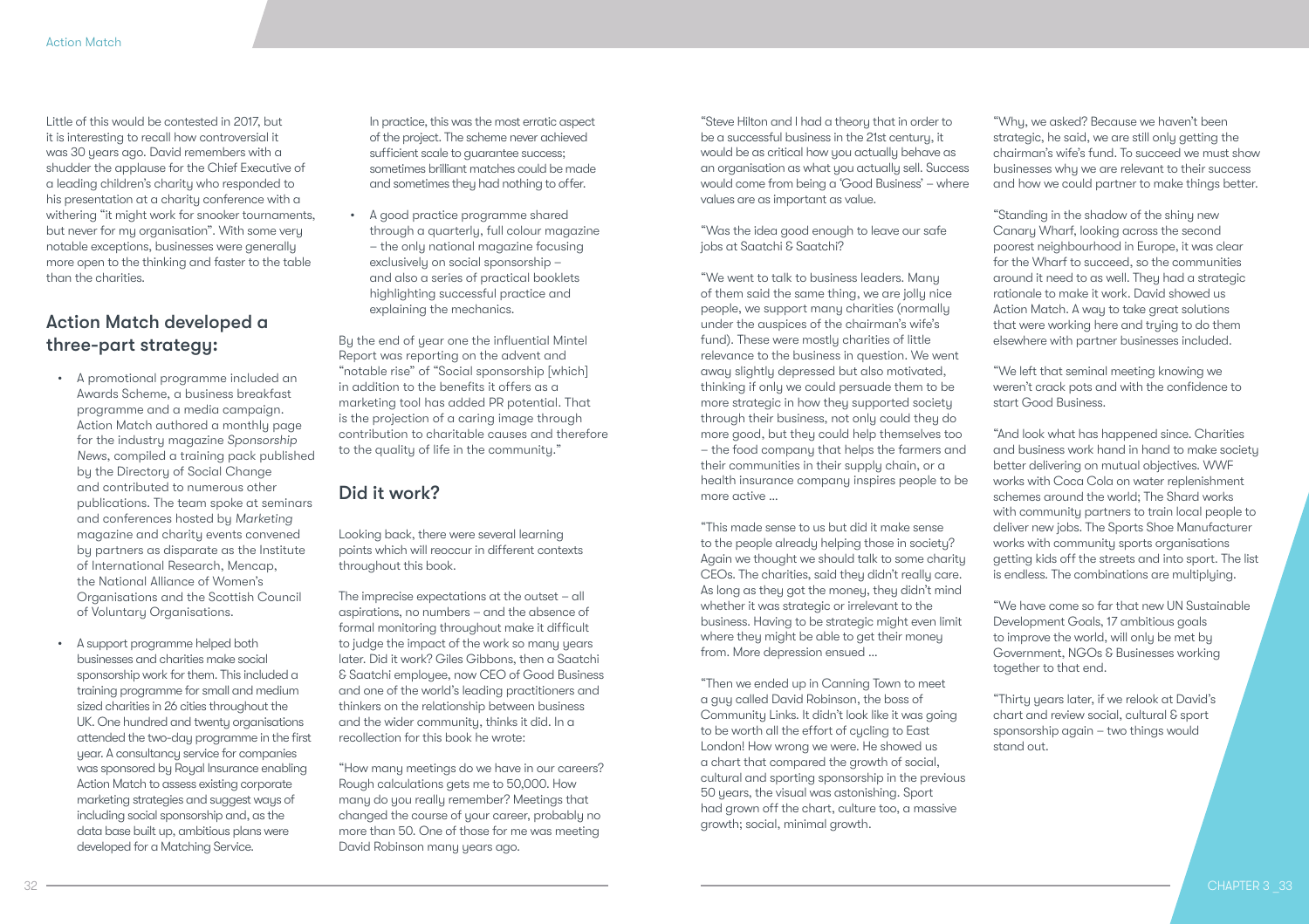### Josephine Seccombe agrees:

"First, how difficult it would be to measure social impact: so much of the delivery is not in cash but through the business actions itself it would be impossible to measure – but assuming you could, yes sport has grown massively but nowhere nearly as much as social and in some small way that was down to the vision and bravery that Community Links has shown throughout its life."

"There is no question that the arrival of Action Match forced voluntary sector workers to look at this new approach of raising funds from a new source in a new way. The match was between the customer of the product or service and the end aim of the charity, e.g. the local parents' charity seeking a sponsor for their guide for new parents. They sold the idea as part of a package that would be distributed by the midwifery service – a package that included the Guide and also the baby products produced by the sponsor.

**66 The newness was the approach** to the marketing budget not the charitable trust source, which was different again from the Saatchi style help-in-kind offer for creative products like new headed paper or leaflets. Action Match truly broke new ground. 99

### David Robinson remembers it the other way round:

"Marketing managers were accustomed to spotting the opportunities in sport or the arts and were apparently comfortable with the unpredictability of advertising – but most at first struggled with social sponsorship. It wasn't the lack of evidence that bothered them but just the sheer novelty. As we've seen subsequently with other, quite different projects you can argue the case until you are blue in the face but it is case studies – reallife examples of success – that ultimately swing the argument."

### What was learnt?

1) Social sponsorship certainly took off, but it is difficult to properly evaluate the scale of the Action Match contribution from the surviving evidence. It is unimaginable that any serious funder would enter into an arrangement now that involved so little measurement and so much trust. At the time, of course, this was not unusual, but attitudes and protocols have subsequently changed on both sides. It would no more occur to Community Links to pitch a project on this basis today than it would occur to most government agencies or other public bodies to fund it. Instinctively this feels like progress but it is worth pausing on this first project to reflect on what might have been lost from the subsequent professionalisation of the grant-making process:

Would a tiny community group stumbling on a bright idea ever have had the chance to make it grow and to share it if precise outcomes had to be predicted at the outset and delivered by the quarter date?

Would an entrepreneurial movement ever have emerged, adapting and shaping itself to the opportunities and pitfalls it encountered if the milestones were carved before a penny spent?

Would a reputable funder now take little more than the instincts of a handful of outlying practitioners and the slender "evidence" of one project and support an idea (it was no more than that) like Action Match today? Giles' account of his first impressions reveals the improbability of the endeavour – "It didn't look like it was going to be worth all the effort of cycling to East London!"

Flair, instinct, trust, freedom, discretion, flexibility have been replaced by certainty, systems, measurement, accountability, control. Neither perfect state is ideal. In the right context, there is a place for both.

2) It is an obvious point, but as in so many other areas of our lives it is hard to overstate the impact of the internet. Sharing good practice in the 1980s and building a network meant a costly magazine, expensively posted to relatively few people. The total unit cost for each magazine, excluding labour, was around £2. Today the labour costs would be similar but costs would be far lower. Magazines get passed on laboriously to maybe half a dozen others, one by one, and then they fall apart. Emails and pdfs are instantly and continuously relayed and stored indefinitely.

At around the same time as Community Links was building Action Match, it was also developing the National Tower Blocks Network and about to start work on the first Ideas Annual. Again, these were all painstaking processes and quite different from the subsequent, more successful and much easier experience of the Early Action Task Force which has similarly attempted to spread an idea, build a practitioner network and share learning. The Action Match brokerage service never fulfilled its potential, and didn't survive because it was just too big a job to reach the necessary critical mass. In 2017 such an undertaking could be vastly faster and cheaper.

The success of Action Match demonstrates that even very small organisations can have big ideas and can light a slow fuse. It is exponentially easier in 2017 but it is hard to identify the practitioner-led movements that have caught fire faster. If it isn't that the sector doesn't have the technical capacity, could it be that it no longer has the appetite for risk, the funding for experimentation or even the belief that an idea shared is an idea doubled? These are all questions to which we will return.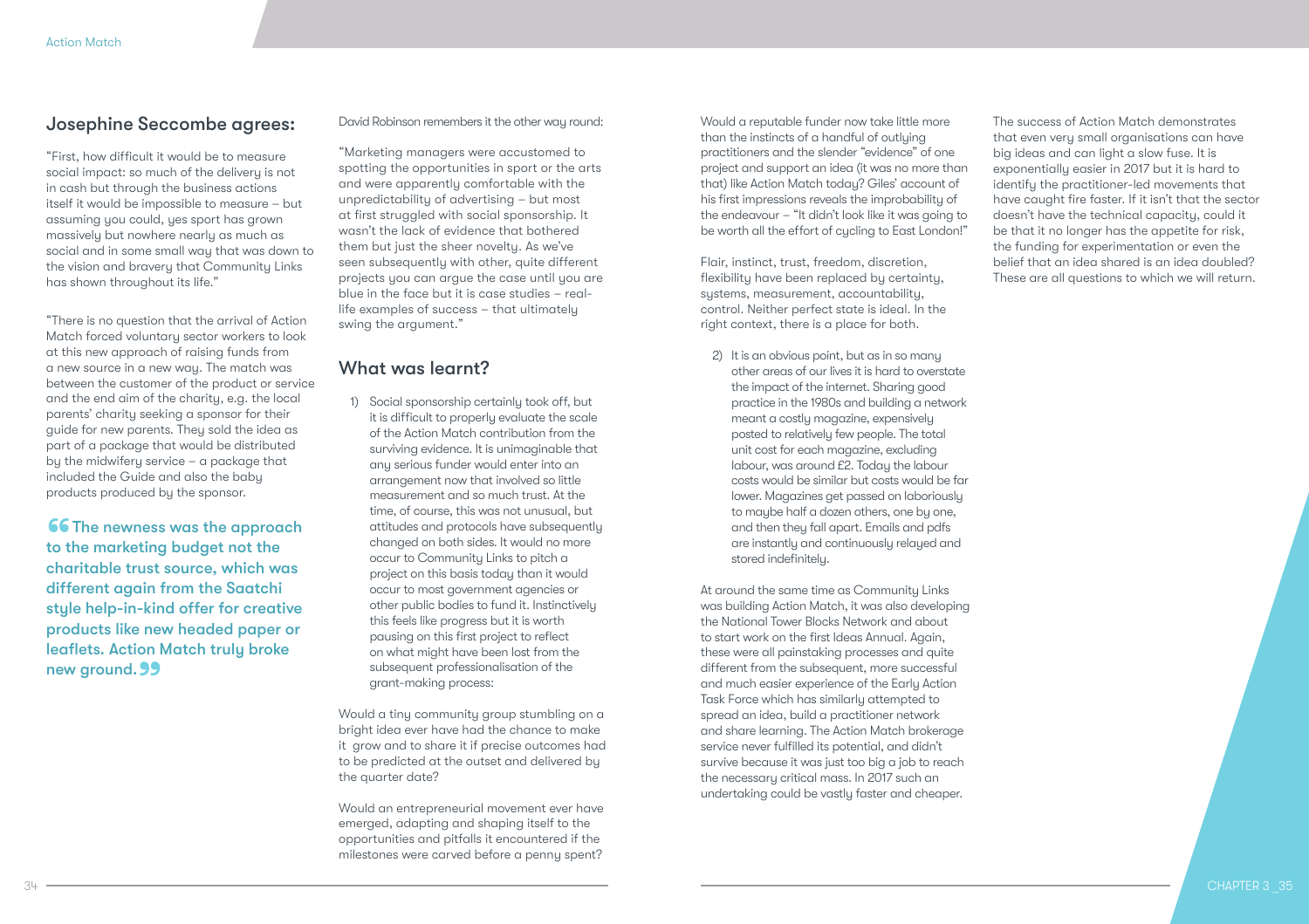# **The Social Enterprise Zone**

**Action at the centre does not always translate into action locally.**

(Government secondee to SEZ)

**Without approaches ... that ensure policy is driven by practical experience of the problems, evidence-based policy offers no inherent guarantee that it will produce policies that work.**

(*Enduring Change* report, Community Links, 2004, p.27)

The next big opportunity to engage with ambitious policy ideas presented itself when the organisation developed a new model for neighbourhood development: the Social Enterprise Zone. This is the story of how Community Links sought to regenerate Newham with the sort of local exceptionalism that Margaret Thatcher had granted the big businesses in Canary Wharf a decade earlier, failed to obtain the necessary permissions to do so and somehow, along the way, ended up playing a key role in the

implementation of tax credits instead.<br> **66** How could you create a sort of Business Enterprise Zone to develop human capital?

In the mid-1990s, Community Links began to ask why it was that, despite all the regeneration funding that Newham was receiving from government, the borough consistently featured among the worst performing and most deprived areas in the UK. "We realised that significant sums were spent on regeneration and that Newham had benefited substantially from these government programmes. We used to say to people that we could go on the roof of our centre in Canning Town and see, within walking distance, examples of every generation of government-sponsored regeneration since the earliest urban programmes of the 1960s", remembers David Robinson.

"We could see gleaming new Jubilee Line trains on their way from the rejuvenated Stratford town centre to central London; passenger jets shuttling to and from City Airport; London's largest new conference centre, ExCel", a 2004 report co-authored by David and Matthew

Smerdon further describes. But despite all these investments, Newham seemed to still do badly on all the league tables. Was it because money wasn't being spent well? Or because it was being spent on the wrong things? Community Links began to realise that, although large amounts were allocated to these high-profile regeneration programmes, the sums were still relatively small compared to the sums that were spent on benefits or housing in the same area. As large as it seemed to be, the regeneration spend was tinkering at the margins.

In 1998, Community Links estimated that about 60–70% of the gross domestic product in the Borough of Newham came directly from the public sector. Of this amount, some 2% was for urban regeneration; the other 98% went into mainstream programmes, such as housing and benefits. To illustrate this, Community Links analysed the spending for the New Deal for Communities in West Ham and Plaistow, a regeneration programme worth £50 million over 10 years. They calculated that if benefit payments were to remain the same over the same period of time, they would amount to £1.2bn – a sum that was 24 times bigger than the £50 million which was specifically dedicated to regeneration. Staff began to think about how they could help to change the ways in which the benefits budget and other mainstream funds were being spent.

For inspiration, the charity had to look no further than across the River Lea, in the direction of Canary Wharf, where the tall towers and skyscrapers of the city's financial district powerfully remind east Londoners of what can happen when a neighbourhood is granted some level of exceptionalism. An idea started to take shape: what if a similar concept were to be applied to Newham? What if less bureaucracy meant that the borough could experiment with different arrangements and come up with alternative models that would lift it out of poverty?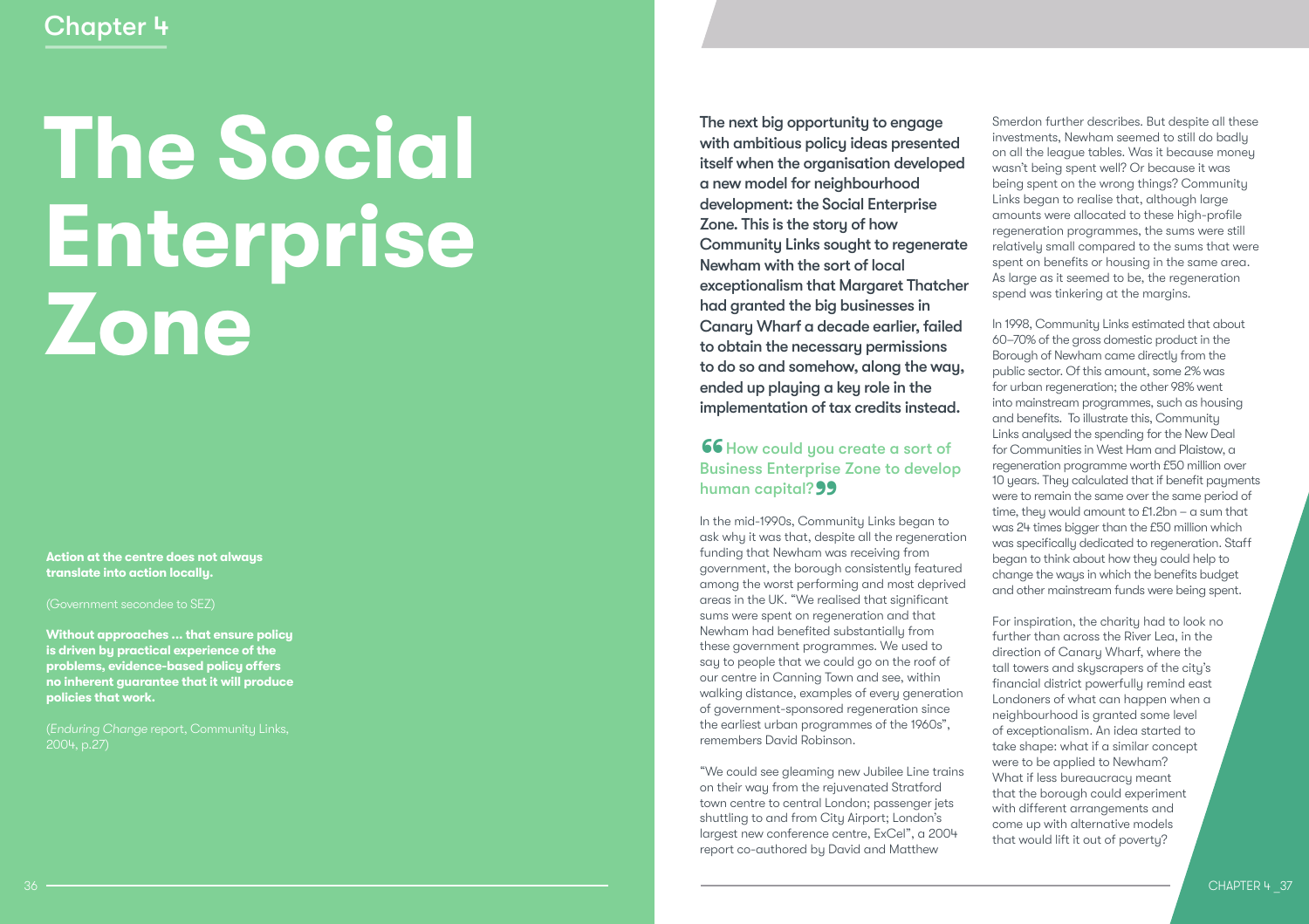"We realised that the Business Enterprise Zone, which the then government had used to develop Canary Wharf by encouraging business to locate there, was all about altering tax and planning regulations for companies", continues David. "They weren't just offering relatively modest capital investment; they were transforming mainstream programmes to release a different kind of development. We started thinking, 'How could you create a sort of Business Enterprise Zone but apply it to the development of human capital rather than the physical capital?'" In short, explains Aaron Barbour, who first joined Community Links as a researcher to support and expand this programme, Community Links took "the principle to try to develop the social equivalent of Canary Wharf". It was similarly hoping to set in motion a new, more holistic process of regeneration in Newham by attempting to negotiate exceptions to all those rules that had so far stifled change.

The idea and corresponding experiment took the name of Social Enterprise Zone (SEZ). In its *Social Enterprise Zones: Building innovation into regeneration* report in 1998, Community Links defined the SEZ as "an area in which local communities and agencies can come together to change relevant rules or laws wherever more flexibility could have a positive impact on both social and economic regeneration". The purpose of this experiment was, therefore, to create an environment free from suffocating bureaucracy in places where several competing factors – from unemployment to poor health services – had caused long-term deprivation.

"One of the first things I did was look at a map of multiple disadvantage for Canning Town", remembers Matthew. "If you were a local resident, there were all sorts of barriers you faced that were interlinked and self-reinforcing. [At the heart of the work on Social Enterprise Zones] was the idea that if you're really going to try and change an area, you need to harness all the resources – not just the little bits that are available for regenerations – and use them to address all these different barriers."

In areas such as Newham, Community Links hoped, the establishment of a Social Enterprise Zone could bring about a different way of doing things. People would collaborate more. Ideas could be tested through pilot programmes. Mainstream public funding could be invested in locally led regeneration initiatives. All this would likely tackle problems at the root, in a systemic manner.

That, at least, is what the organisation had initially envisioned. Government was less keen. John Prescott, the Secretary of State for the Environment, had initially spoken with enthusiasm at the launch and referenced the project, with approval, in a parliamentary debate, but as the detailed work began to be developed, all the ideas for wider discretion were rejected. It became increasingly evident that something truly radical and systemic was not going to happen in the way that Community Links had intended.

From the initial bold, human-centred reinterpretation of Thatcher's financial vision, the SEZ shifted its focus into influencing the way individual public resources were spent. In order to do this, potential government allies had to be selected for each initiative and approached strategically, with a list of specific, relevant policy proposals. These ideas could only be developed by involving the local community, and should be tested and monitored locally before being recommended to central government. It was a subtle but disappointing pivot and a step back from the ambition of the original vision but, once again, just as in the National Tower Blocks Campaign, Community Links was building networks to channel the local knowledge and using that knowledge to pioneer working solutions on the ground.

### **66**<br>life, **66** Don't tell me what's wrong with your life, tell me your vision to improve it **99**<br>"When the SEZ was launched, it was in the hop

"When the SEZ was launched, it was in the hope that we would secure for this area considerable flexibility in using budgets like Jobseeker's Allowance", explains Matthew. "But", he continues, "we weren't given that permission, so right from the start we had to rethink what the project was trying to do. It became much more about how to engage people who experience a problem in generating ideas for using mainstream budgets in more effective ways. In that sense, I think it nicely captured the spirit of Community Links around the phrase 'people who experience a problem know it best'.

"We ran a lot of exercises with [local residents] to generate themes, then we worked together on ideas that had originated through that process and developed them into either [pilots] or [suggestions] for broader policy change. It was a useful distinction; we thought it wasn't just about big policy change, but also about what we could do locally."

The SEZ was funded through a local government budget that covered Forest Gate and Plaistow in Newham. For the organisation, this meant that most actions and initiatives, before anything else, had to show that they would deliver local change. "We were held to account by that local regeneration body," says Matthew, "but we also wanted to amplify that experience and make some wider points." The regeneration body granted the SEZ unusually flexible outcomes. This enabled the charity to also engage in systemic thinking and generate broader ideas.

Community Links developed a particular mechanism to collect the thoughts and concerns of Newham residents. "It was an idea-generating process which we called What If", explains Matthew. "The methodology was based around three questions and it started from a positive perspective", says Aaron.

66 Tell me your dreams and aspirations, your vision for the next five years. ... Don't tell me what's wrong, tell me what's right and what's your vision to improve your life, what are the barriers that prevent you from achieving this and what are your solutions to bring about the change you want. 99<br>Looking back on it, Aaron reflects: "It's a

Looking back on it, Aaron reflects: "It's a liberating approach. I've taken that on into my work at Katherine Low Settlement" (where he is now the CEO), "because it's much more positive; you can really engage and have some interesting discussions with people; they go away quite thoughtful and they'll come back to you with 'Oh I've had another idea!' It really sparks that kind of thought process and generates a whole bunch of different ideas. We talked about all sorts of things – issues around employment, unemployment, the informal cash-in-hand economy, stuff to do with the benefits system, housing, health. At the time, the idea was to then go, research those issues and set up some practical demonstration projects – some pilots – to see how we could change those things."

These dialogues were conducted by two employees who lived locally and that Community Links itself had trained. This way, because they were familiar with the particular problems affecting the neighbourhood, they could engage residents more effectively. To eliminate distance and liberate confidence and ideas, "What If" conversations were also structured in a way that would encourage participants to shape content and direction.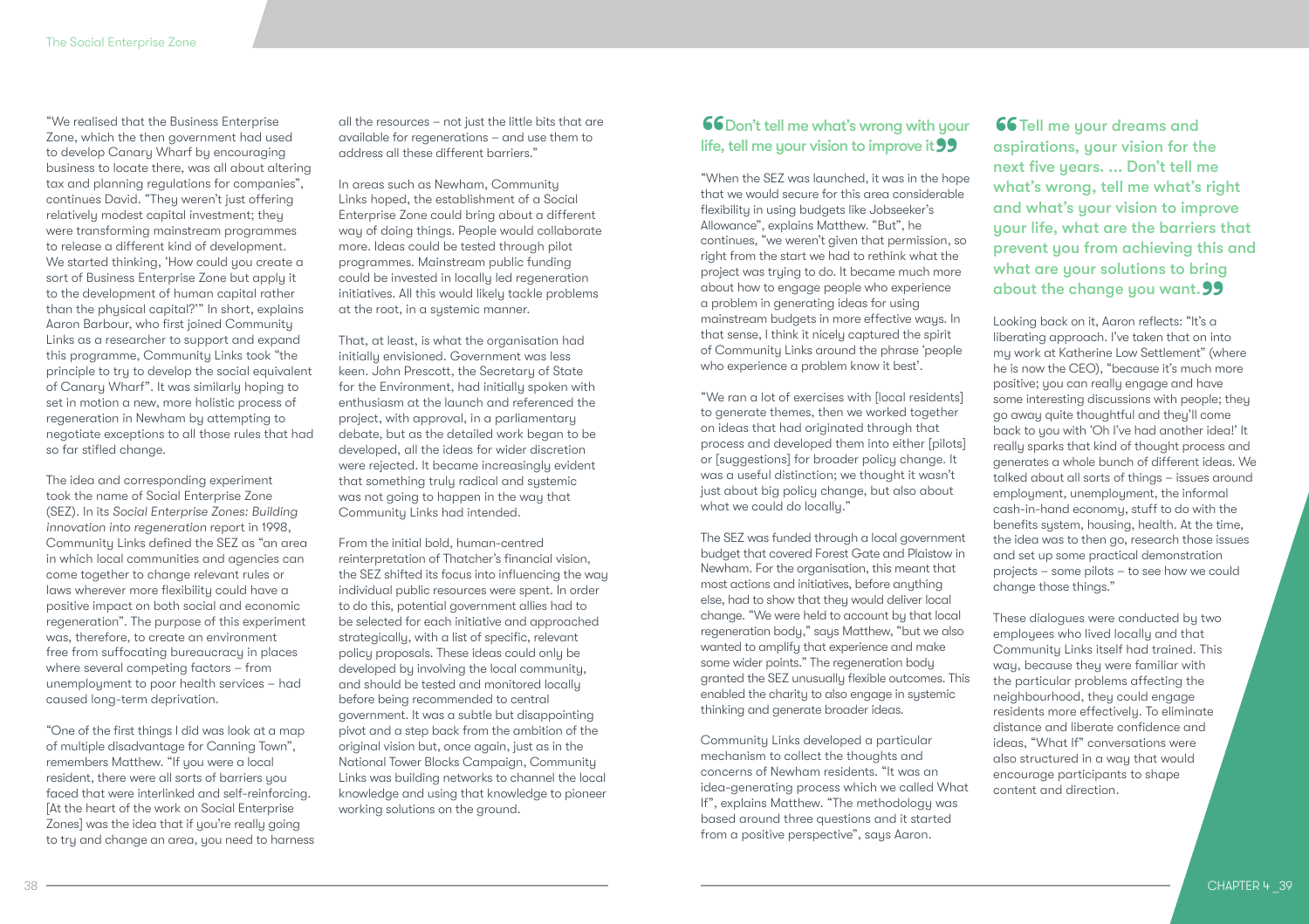"The [What If] message", concluded Community Links' *Enduring Change* report at the time, "is that there is a wealth of knowledge and commitment stored in communities all over the UK, but without mechanisms to capture it, it remains largely untapped."

Once the blurred contours of an idea had emerged through a "What If" conversation, Community Links would apply what it had learnt from past experience: it wasn't enough to just outline recommendations; to create policy change, ideas had to be linked back to current priorities in central government. This would maximise the chances of any suggestion being picked up. If the ultimate goal was systemic change, some of these ideas had to be tested, so that working alternatives could be found and introduced with confidence to relevant government departments. At this stage, ideas for pilots had to pass a triple threshold in order to be selected: they had to be beneficial to Newham; they had to contain the potential to bring about mainstream change; and they had to include partnerships between local agencies and central government.

One of the first chances to interact with Whitehall and use the SEZ as a lab came when the government started developing tax credits. "We arranged for a secondee from Revenue and Customs to spend some time with us, looking at the practical implications of how we could introduce tax credits." Before officially implementing the current tax credits system in April 2003, the Treasury and Inland Revenue were looking for ways to raise awareness of this imminent change to welfare legislation among vulnerable communities. Invited and supported by Community Links, the Inland Revenue set up a pilot in Newham in 2002 and collaborated with the organisation to disseminate information and help people on low incomes complete applications. When the project ended, the Inland Revenue reported that Newham had "the highest number of tax credit claimants in all the inner London boroughs" (*Enduring Change*, p.13).

Over £2 million was distributed among families and individuals in need, but the benefits of this initiative extended far beyond the lives of the people who were directly involved in it. After this collaboration, the Inland Revenue established a new department dedicated exclusively to developing partnerships with the voluntary sector, and it grew determined to roll out the scheme across the UK. A few years later, Community Links was also able to exploit its by now well-established relationship with the Inland Revenue to explore potential pathways between the informal and formal economies.

# **66** People have ideas. We need to find ways to build on those 99<br>At the same time, the "What If" process

At the same time, the "What If" process threw up another issue: Newham residents were going into their local Jobcentre and, because many of them couldn't speak very good English, they couldn't tackle benefit application forms. "Newham is so diverse; at the time there were more than a hundred different languages being spoken in the borough", says Aaron. "These people were getting [the applications] wrong and so they were getting massive delays in benefit payments and ultimately eviction notices because the other half of the system hadn't paid them in time."

66 Together we came up with the idea that we should work with local people, who've got all these amazing language skills, train them in form filling and put them in the Jobcentre to translate and help others. 99<br>A pilot was launched in 2002 in Stratford.

A pilot was launched in 2002 in Stratford. Soon, the experiment was extended across the borough. One hundred volunteers were recruited to assist Jobcentres with their language skills. They were mainly people who were struggling to get into paid employment.

At the end of this experience, many of them moved on to paid positions within the Jobcentre. "There was something like a sixweek delay in processing time [when we first started]", remembers Aaron. "We managed to reduce that – in a few months – to three days. The error rate went from 76% to less than 9%."

At first and immediately after the experiment ended, a lot was achieved: Jobcentre Plus agreed to take the funding for the local service into their mainstream budget, and the findings from the pilot were discussed at the Treasury. The then Chancellor agreed to the establishment of "a new fund of £8 million over the next two years to help Jobcentre Plus managers to [introduce] specialist advisers in areas with high ethnic minority populations".

In the end, however, Jobcentre Plus didn't use the money to extend the service. "On that one, we failed", considers Matthew now, but something positive still came out of it all: as with the work with the Inland Revenue the newly built partnership between the charity and Jobcentre Plus would be of enduring value.

"We had really good relationships with local managers and individuals within the agency; that's why our work regenerated and developed", remembers Aaron. "We started developing new ideas, such as a Discretionary Payment Fund for people who needed small sums of money to be able to cover, for instance, transport costs in order to attend job interviews." Again, this small, locally generated idea ended up reaching national policymakers: in April 2003, the Budget provided for a new discretionary fund that would give Jobcentre Plus managers more flexibility to direct resources towards the specific priorities, challenges and needs of the local community.

All the small initiatives developed under the SEZ umbrella didn't just have a narrow, local ambition. "We always took all these findings back to government", explains Aaron.

"We would say: 'Look, local discretion in Newham is actually bringing about quite a lot of changes; you should give district areas more flexibility.' Because you know your local area, you know what's going on, you've got a much better angle on this. You should be able to make some decisions at that local level. And the Social Enterprise Zone proved it."

These ideas incubated by the Social Enterprise Zone highlighted areas into which central government had to intervene, often guiding policy action and reform. The broader reach of this work inaugurated a new phase in the development of the organisation's selfawareness, as Community Links began to realise that its front-line activities, the networks it was building within government and its ability to unite the two could enable it to make a unique contribution to policy-making.

"We engaged with bigger themes, particularly around the informal economy; it was such a significant factor in our local area that we needed to do some broader thinking about it", explains Matthew. The most significant piece of work done by the organisation at the time, he says, focused on a report about the hidden morality of informal work. It was written by Dr Andrew Travers, an academic at the University of Exeter, and it pointed out that people working informally often do it for "positive reasons": to feed their family, to be busy, to feel productive, to build wider networks, to learn new skills. "You've got all these very positive reasons which aren't reflected in the way in which government deals with the informal economy, which is to criminalise it", continues Matthew.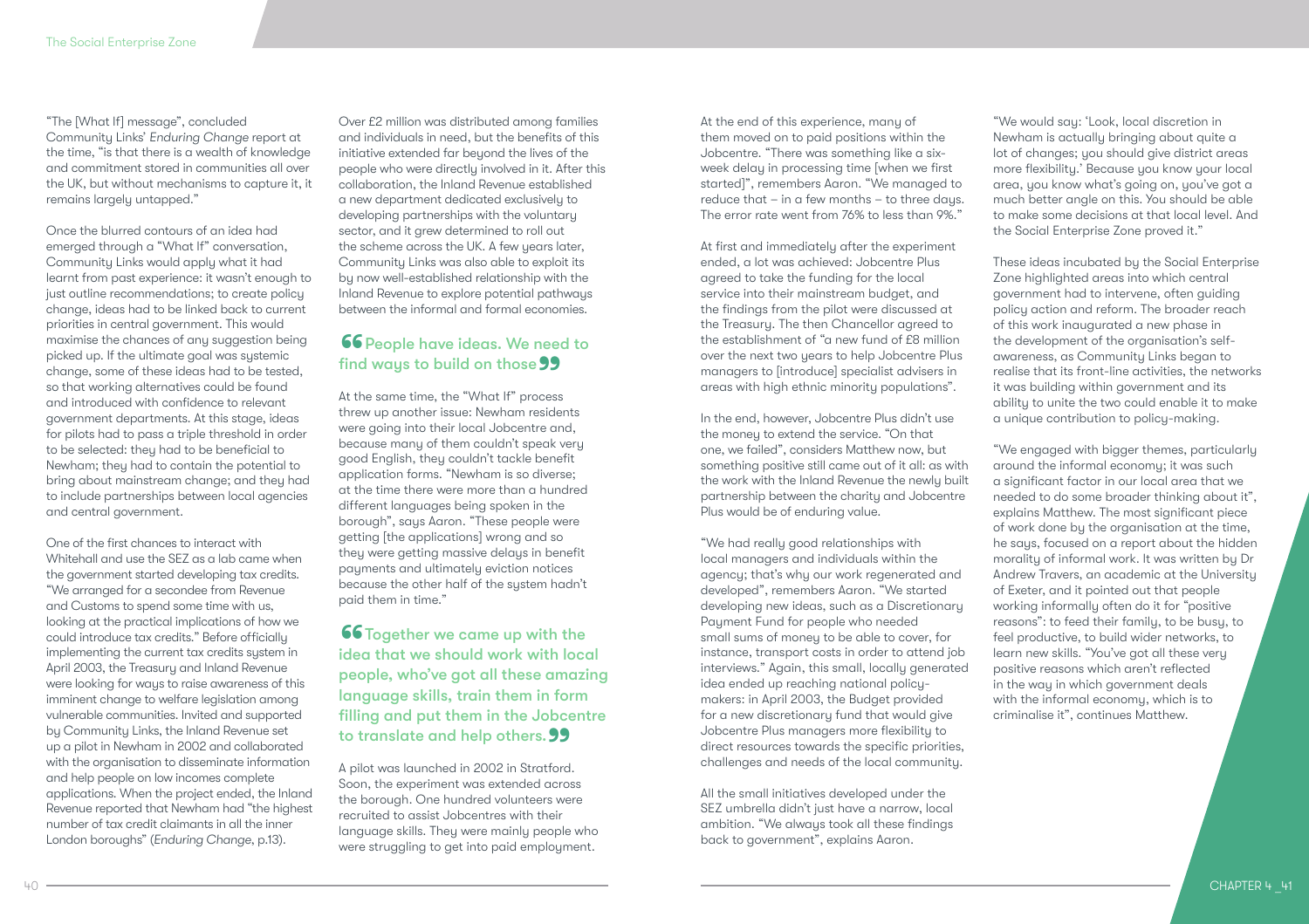Before pitching proposals to government, in this case Community Links collaborated with an academic to better understand the reasons behind individual decisions to work informally, to explore public attitudes around this reality and to clearly highlight why government policy in this area needed re-thinking. Only by building on the learning gathered at the local level could the organisation hope to effectively influence central policy-making.

After this initial stage, Community Links made strategic use of the relationship it had already developed with the Inland Revenue and shared its ideas and thoughts directly with them; the Inland Revenue responded with a new secondment to further investigate the issue and interrogate the ideas. This time, the project was directly linked into senior management to striking effect: the secondee had to regularly report her findings to the Inland Revenue board as the placement unfolded. At the end she was promoted and given a budget to develop new policies on the informal economy across the UK.

Effectively, Community Links had begun to come up with its own brand of evidencebased policy-making, which at the time was being heavily promoted at the national level by Tony Blair and others as a way to increase the accountability of public institutions. The organisation was pushing for a type of policy driven by close insights into social issues as experienced by local communities; once again the lived experience was right at the heart of the work. The ultimate goal, articulated in the *Enduring Change* report, was to include these communities and front-line staff not just in the process of gathering evidence, but also in interpreting it, deciding what works and what would work better.

**66** We were looking for discretionary<br>power at the local level ... **99** power at the local level ... **99** 

"Looking back on it, that original ambition wasn't achieved – a zone where you could flex all these resources and sustems", says Matthew. "We wanted to bring together public sector leaders and local people, break down some of the barriers between them and redirect mainstream budgets at scale. That didn't work out. Without firm instruction from the centre or a new budget, it was difficult to get people to abandon the way they'd done things for decades."

In the years that followed the SEZ experiment, Community Links reflected a lot on how to revolutionise the siloed ways in which the public sector tends to operate. "I think it is difficult to do", says David. "There have been several attempts; some, like Total Place have been government led but progress has been very slow. In more recent times, with the Early Action work we have begun to talk about the 'magic triangle' – leadership, systems, culture; trying to pick off one point on the triangle and not the other two is unlikely to work. The SEZ addressed systems. To a limited extent we worked on the cultural influences. Leadership support was patchy. You have to succeed on all three to create sustainable change."

"We tried to bring to life the idea that 'people who experience a problem understand it best'", says Matthew. "And we put some ideas into the public domain that were taken up on a broader scale, such as the focus on area-based policy, on decentralising power, on working together, building around existing local resources, establishing mechanisms to effectively gather people's voices, opinions, perceptions and solutions, while, at the same time, engaging with top officials, national budgets and regulations. Although the SEZ didn't become what the organisation had initially hoped, it showed what we were good at, the power of user insight and the importance of the lived experience in developing new ideas. Later on, when we were involved in the Council on Social Action, we were building on this."

Stephen Timms was a Treasury minister at the time, and speaking in 2016 particularly remembered the work on the informal economy:

### **66** What's impressive about

66<br>Cor<br><sub>oble</sub> Community Links is that it's been able to keep its Newham focus while getting involved in very fruitful policy work with government. When I was at the Treasuru, Links was truing to come up with ideas on how to bring people who were making a living – pretty entrepreneurially but illegally – into the legitimate economy. The Treasury took this work very seriously and with great interest. I do think the Council on Social Action emerged from the value that [Community Links] exhibited at the Treasury then. 99<br>Besides opening new avenues for action, some

of the mechanisms, ideas and relationships the organisation had developed while experimenting with the Social Enterprise Zone helped to shape Community Links' belief in a different type of policy-making: one based on collaboration across interests and sectors; one solidly founded upon the insights of changemakers on the ground; one able to put people and their stories at the centre of every new conversation. And that's how the charity began to engage more systematically with issues whose impact was felt at the local level but that were considerably broader than Newham, such as the informal economy and an overly complex welfare system.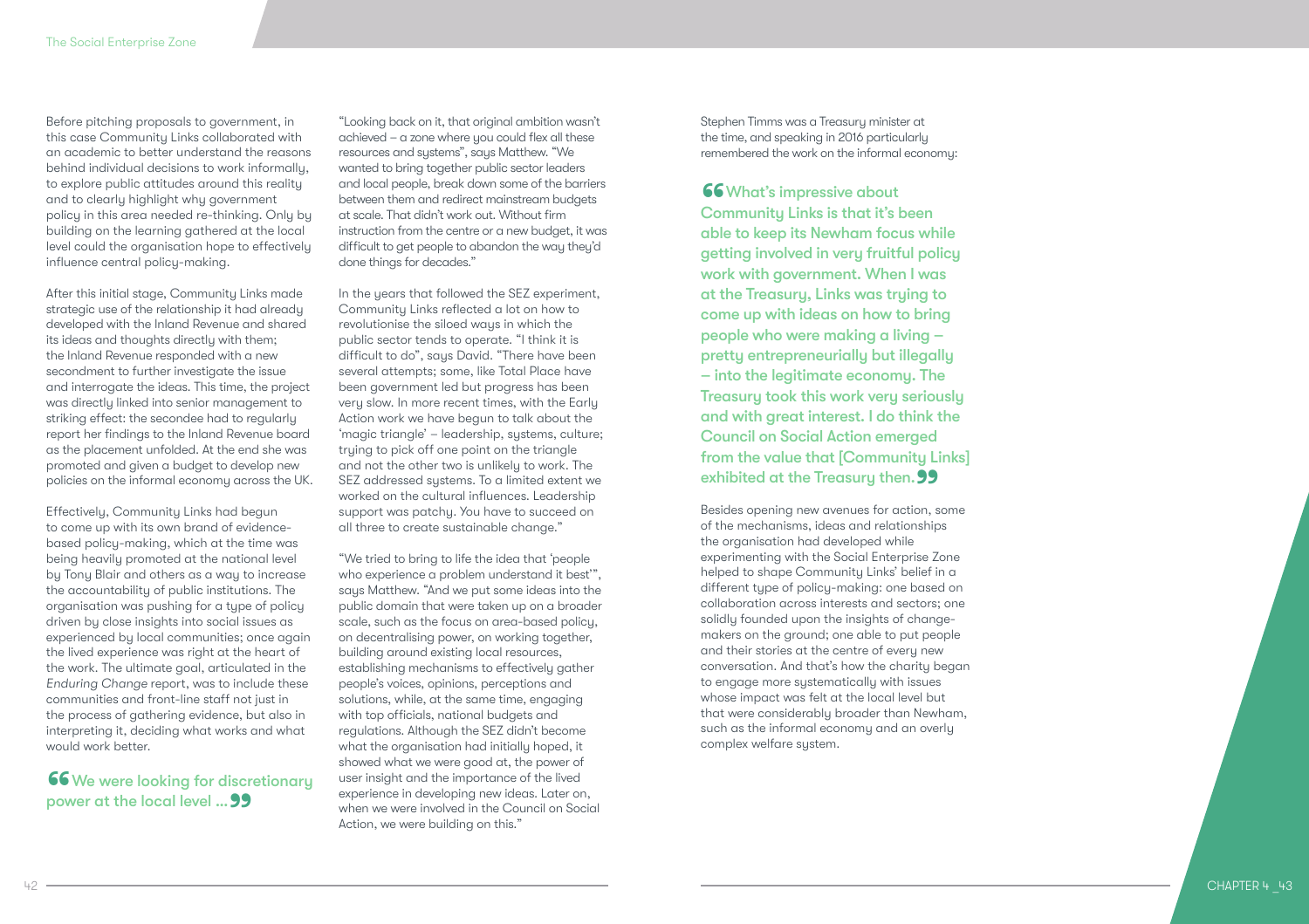# Chapter 5

# **Need NOT Greed**

**We were thinking, "Well, why not? Let's tackle the informal economy in the UK. Let's reform the welfare system." And actually, a lot of these things did happen. It was about being optimistic; about making something radically different.**

(Maeve McGoldrick, interview)

**Sharon has been running her own mobile beauty therapy business for three years .... On average, she declares around 50 percent of her business for tax purposes. However, this varies in accordance with her earnings. Sharon's approach is to declare the maximum she can afford to, after first ensuring that she can pay her rent and feed her family. That way, she feels she is not taking a penny more of state support than she needs for her basic living costs. She takes quite a strict approach to minimising her state dependency and abiding by her own moral code, distinguishing this radically from "real benefit scroungers".** 

(From *Self-employed people in the informal* 

The Social Enterprise Zone had repeatedly shown that operating in an area where many residents depended on state funds to survive, meant that Community Links was engaging simultaneously with local needs and issues of national relevance. The gap between taking care of local priorities and attempting to solve them in a holistic way – by involving the right institutions – was a narrow one. If the organisation wished to help someone who had paid a visit to its advice desk because they were at risk of homelessness after losing their housing benefit, for example, any sustainable solution would also entail getting the relevant public agency to change the way it worked. It was never just about offering one vulnerable person immediate assistance; it was also about tackling big injustices at the root. After the SEZ had come to an end, Community Links continued to work on some of the broader issues that had surfaced from local conversations, learning more about them as it went along, keen to inspire wider policy changes. This chapter traces that journey, focusing in particular on the work on the informal economy and the germination of universal credit.

# **66 They were stories from the** ground up 99<br>Much of the policy

Much of the policy work that came out of the Social Enterprise Zone was collected in a series of publications called Evidence Papers. These contained ideas, highlighted problems and suggested solutions derived from local experience, but their main purpose wasn't to simply record that knowledge; the organisation wanted to use the series strategically, as a tool to start informed conversations on specific issues with those in power.

"The Evidence Papers were rigorous, but they weren't academic publications", explains Richard McKeever, who edited the series. "We wanted to write something that felt like a feature, a proper analysis of an issue, and to put that out as a way of generating interest and creating a story. Very importantly, each of those Evidence Papers had to include comments by the people who were affected by that issue, [consider the latter's] impact and what could be done differently. They were stories from the ground up."

The grassroots nature of the publications was mirrored in the way they were disseminated: Community Links never sold them, but made them immediately available for download, blogged about them and organised events to launch each one of them. Now the idea of a free download is established practice, but at the time is was unusual.

"The Papers felt like they were uncovering a hidden story, a bit like [developing] an academic working paper; [they were] based on facts, statistical evidence and lived experience, [but they didn't require] a fullscale research and writing-up process, so they got content moving quickly." Most importantly, they "served a purpose: they informed action and projects that were happening in the same building. It wasn't abstract research that you never saw or heard of again."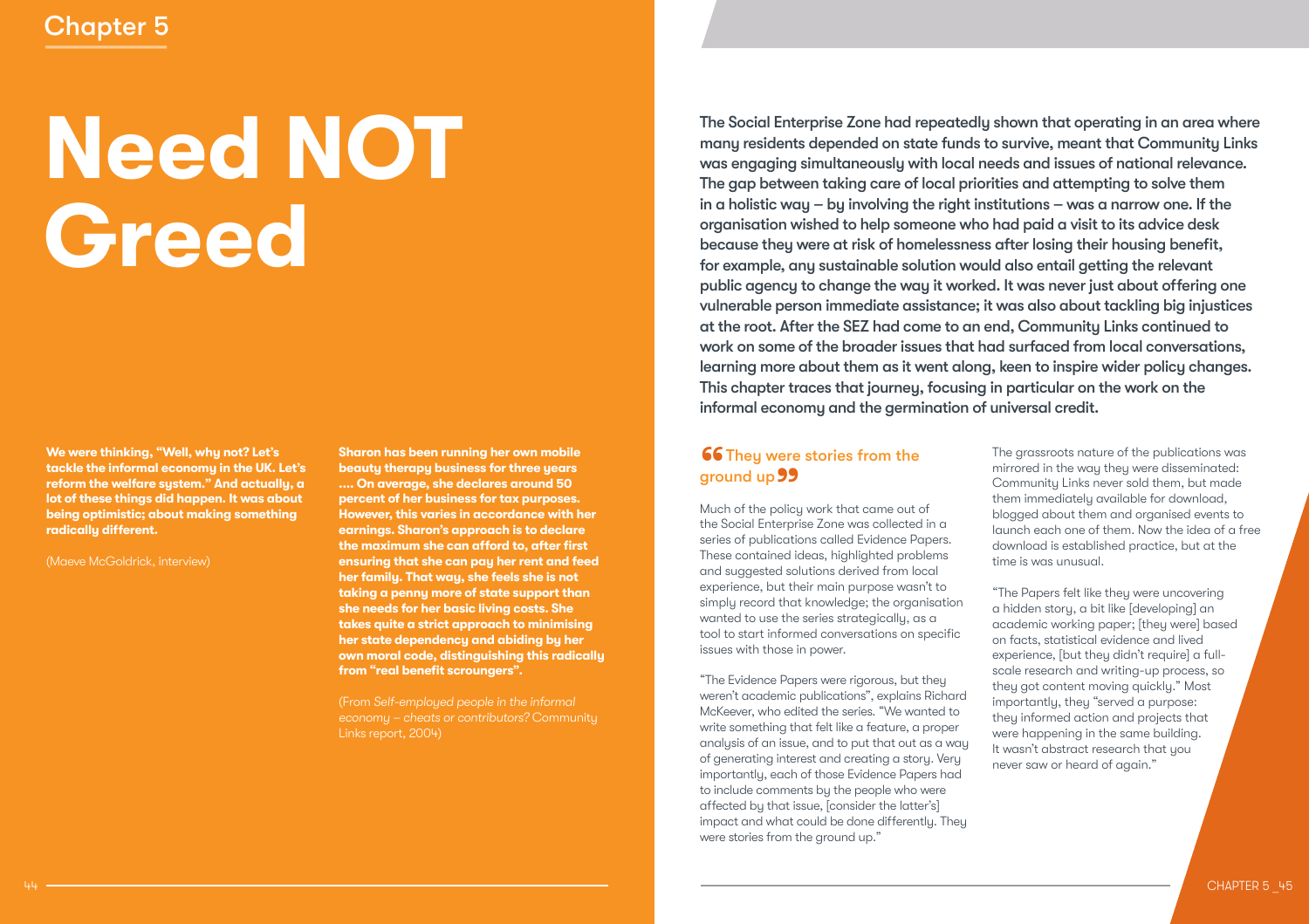The Evidence Papers were an expression, in print, of what Community Links had learnt with the Social Enterprise Zone. They were about uncovering different stories on the ground and sharing them with policy-makers; about challenging traditional, simplistic ideas of what constitutes evidence and what doesn't; and about sharing a deeper level of understanding, inspiring new views and reframing old conversations.

For Aaron Barbour, head of policy and research at the time of the Social Enterprise Zone, the Evidence Papers were representative of the particular type of policy-making that Community Links wished to mainstream: "It was an evidencebased approach to policy-making rather than, 'Oh, I've got a good idea! Let's test it through the various different media outlets and find a winner, then we'll put some flesh on it and develop a policy properly.' A lot of policy is made like that."

The interpretation of evidence at the heart of this process was different from what civil servants might have expected. It was deeply qualitative: it focused on people, their problems and their aspirations. It placed policy ideas in context, portraying how these might fit in the lives of a community stuck for decades at the bottom of all deprivation rankings. "We could say, 'This policy works in practice; now you should roll it out and develop it'", continues Aaron. "And I think civil servants appreciated this. We weren't just saying, 'Here's a problem, it's [bad], fix it'; we were actually saying, 'This could be better and here's how you could do it'. So [the series] was very solutions-focused and it genuinely grew out of the research we were doing on the ground."

The target audience for each paper changed every time, as the organisation tried to strategically identify the most relevant interlocutors in government for each new topic, sharing with them stories and testimony that could shift policy and opinions. More than in their instrumental nature, however, according to Aaron, the value of the Evidence Papers lay in their pragmatism: "They gave you the authority to then go on and say, 'Look, there is evidence for this,

we're not just making it up'. And the solutions are derived from this. That was always the key thing, with all the parts of the work we did: it was based on practical, on-the-ground work. We're not a think tank. It's [all] born of years and years of experience working with local communities – and for me that makes it doubly, triply strong."

# **66** The uncounted population in east London was as large as the **population of Norwich 99**<br>The first paper, "The Uncounted", v

The first paper, "The Uncounted", was published around the time of the census – in 2001. The phrase was coined by Community Links to describe people who were living in Newham but weren't officially on the census. "This continues to be an issue", says Richard now. "People live in informal accommodation, sheds, above shops – unrecorded. We did a triangulation of data with the number of people who were registered with the GP versus the number of people who were on the electoral roll, all sorts of things which indicated that there were far more people living in the area than were officially registered. [And this] has an impact on services – [such as] the health service, so [for example] the number of beds in hospitals for that population is incorrect."

The subject matter was inspired, once again, through direct interactions with local residents. "[Our] advice workers were seeing increasing numbers of asylum seekers and refugees, homeless people, and travellers", explains David Robinson. "Some of these people were in the UK illegally or wanted to preserve their anonymity for particular reasons, but the overwhelming majority had nothing to hide."

Eventually, Community Links started to realise that the east London population was significantly bigger than the census had suggested and, therefore, that deprivation could be more extreme than anything revealed in the official numbers. The census had recorded that 610,000 people lived in the area, yet GP registrations numbered 710,000. "The truth", notes David, "is that nobody truly knew how many people lived here." At the time, Community Links estimated that the uncounted population in east London was at least as large as the population of Norwich, and probably approaching the size of Milton Keynes.

Following this discovery, Community Links embarked on a more rigorous investigation, speaking to front-line staff in a wide range of organisations, to service managers and, in particular, to the uncounted. "This led to the realisation that if official counts routinely fail to include those at the bottom, decisions about the allocation of resources consistently underestimate the scale of the need", explains David. This meant two things: first, as the advice workers had initially observed, significant numbers of the most excluded were missing out on important services like GP registration and school places; second, if facilities like the new local hospital were based on population numbers that were considerably lower than they should have been, both the counted and the uncounted were short-changed. This insight was particularly pertinent at the time, as Newham's new A&E provision was proving to be inadequate and a cause of much local concern.

As a result of this piece of work, the Cabinet Office contacted Community Links to learn more about the findings. The organisation automatically assumed that the local authority would be similarly interested in them, as this could attract more funding to the area. However, the LBN Chief Executive publicly dismissed the report and privately demanded a retraction and an apology, saying that Community Links' behaviour undermined "all the good work of the council" and was "disloyal". Council leaders argued that Newham was widely regarded in Whitehall as a successful and effective authority. All the official criteria showed that local need was going down and performance was going up. Government rewarded leading authorities with additional funds, pilot programmes and special privileges. Revealing hidden need spoilt those trends and threatened that reputation, showing that Newham wasn't doing so well after all.

"We decided that we had nothing to apologise for", remembers David. "We were doing exactly what we are here to do: uncovering a major issue through our front-line services, investigating more thoroughly and suggesting solutions. However," he adds, "lessons were learnt from how the findings were used: we should have taken them to the authorities before they were published and said, 'These are the facts, what can we do about this together?' We missed an important stage, and that was naïve and disrespectful."

In the end, "The Uncounted" successfully brought to the surface an issue which was subsequently recognised and addressed, although still not completely resolved. Official figures are now better aligned, efforts are made to identify and count these hidden communities, and to allow for the fact that they exist even when officials cannot be precise about the exact numbers.

"Would the uncounted have come to light without our work?" wonders David now. "Possibly eventually, but it wouldn't have happened when it did. Maybe that's what organisations like ours really contribute. Plenty of good people in authorities, local and national, would arrive at the same conclusions as we do but big systems and structures are often opaque, even to those who work in them. 'To see what's in front of one's nose is a constant struggle', said George Orwell. We see things from a different perspective and we talk about it. We prod and disrupt and challenge and change happens faster."

**66** For many, choosing to work in the cash-in-hand economy was a survival strategy 99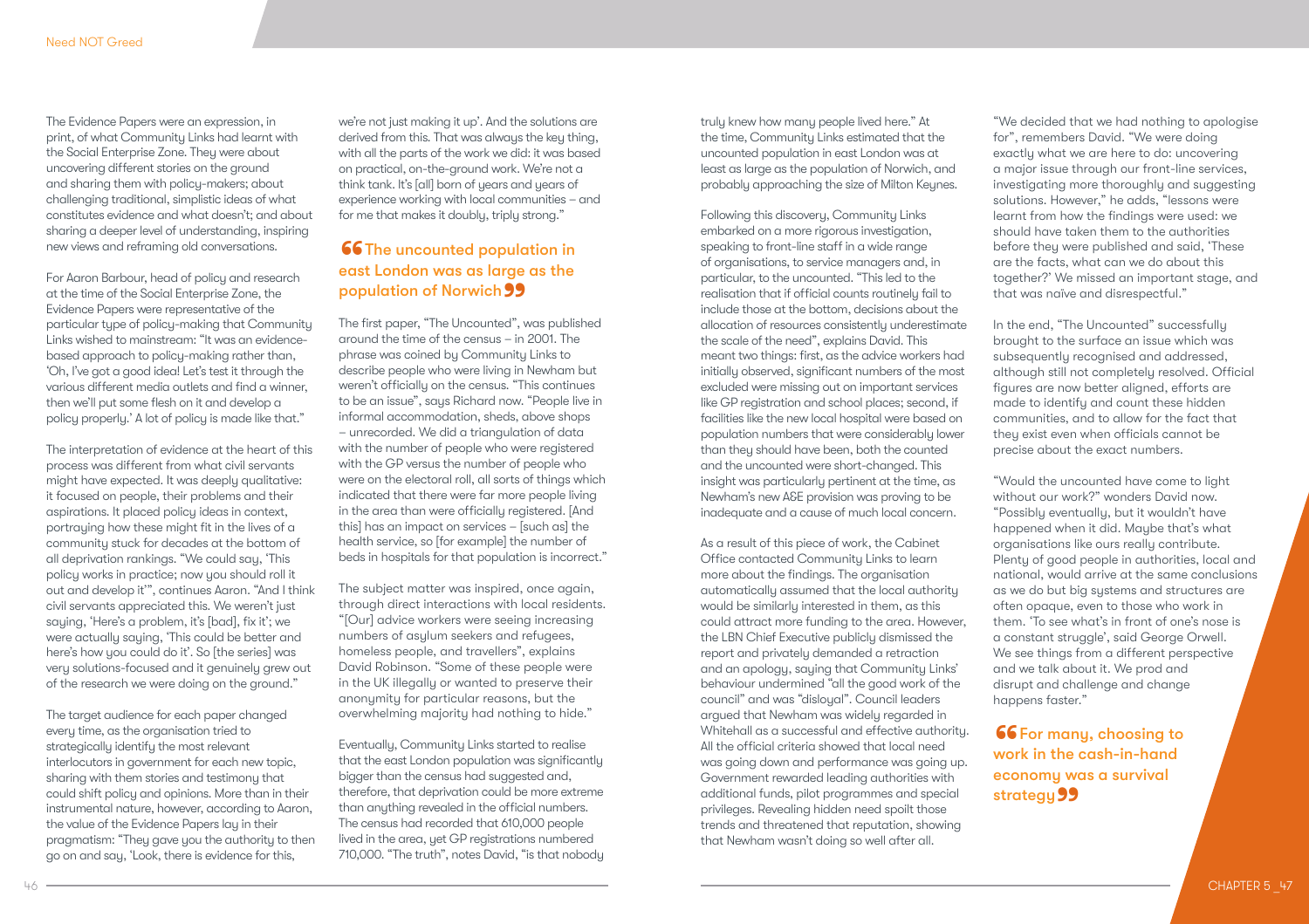Further exploring the invisibility that often accompanies poverty, some of the Evidence Papers focused on the extensive work that Community Links was doing at the time on the cash-in-hand economy and the people involved in it. Richard remembers, "there was a cycle where we were learning from people with that lived experience, we were writing it up and producing policy recommendations. We were dealing with it in a way that a think tank or university research department wouldn't: the same people were involved in experiencing the issue, thinking about it, understanding it and then doing something about it."

In many of the "What If" conversations that Community Links had conducted with local residents, employment issues had been repeatedly raised, and the organisation was determined to make good use of its editorial output to channel, elaborate on and share the reality of everyday living in this deprived area of London. If the "What If" mechanism served to gather the local knowledge and understand the most pressing challenges affecting the neighbourhood, the Evidence Papers were the tools through which the organisation could hope to influence central policy-making, collecting stories on the ground as evidence and shaping recommendations around them.

Through the work on the SEZ, the charity had started looking at why some people in Newham were choosing to work in the cash-in-hand economy. It gradually discovered that this had more to do with survival rather than with greed. "It was a coping mechanism, a survival strategy for feeding their family. It was a reaction to poverty. If people couldn't get mainstream jobs or develop a career, they had to do what they could to get by – taking bits and pieces of work and getting paid in cash", explains Aaron. "When we started looking into this area, there was very little research in the UK around the impact that cash-in-hand work has on poverty or prospects. The issue had come out of the 'What Ifs'. We did policy research around it and eventually produced about 20 reports over several years."

In the foreword to one of these reports, "Selfemployed people in the informal economy – cheats or contributors?" (2004 ), Sir David Walker, then chairman of Morgan Stanley International and regular government adviser, welcomed the organisation's in-depth exploration of the reasons why people end up working informally. "In poorer countries of the world, 'micro-entrepreneurs' trading informally are praised for their initiative, enterprise and sheer hard work", he wrote. "Their stories are held up as examples of courage in the face of adversity. Our government provides substantial aid to programmes which support them. And yet, in our own country, we seem to [view] their efforts to improve their situation only in a criminal light."

According to Walker, the informal economy "is a prevalent force in many communities throughout the UK. It often provides an essential mechanism for people to support themselves and their families, become more financially independent and less reliant on state support. It gives them the capacity to work, and with that [come] self-esteem and personal dignity, a sense of contributing to society, and perhaps the only opportunity available to them to acquire the necessary skills and experience to move into mainstream business or employment."

This means that the cash-in-hand economy remains a grey area, one in which judgements cannot be made without understanding the intentions and motives behind the behaviour. "With 'The Uncounted' and this piece of work we were going back to the Tower Blocks Campaign, operating at the margins of what the council and government wanted us to be doing", says David now. "It was quite controversial, as the popular opinion would be that people in the informal economy should be punished; [instead, we were pushing for] an understanding of the circumstances and of what's in the interest of wider society."

Gradually this angle seemed to grow in relevance, and the connection between poverty, benefits and the widespread need to supplement these minimal sums of public money in times of hardship by accepting cash-in-hand jobs became increasingly evident. Scaremongering campaigns by the Department of Work and Pensions targeted at benefit fraudsters began to make appearances across many of the most deprived areas in the country, including Newham. "Made to pay back the benefit I stole", said one humiliating poster on a phone box outside Community Links, office. "And he thought he'd never be caught", threatened the official comment printed at the bottom.

The charity felt it had to take urgent action to reframe the conversation and invert people's attitudes; it had to introduce a different narrative. "Where people take on [low-paid] informal work out of need, the decision ... is different from that of someone who is avoiding taxes out of greed", explained one Evidence Paper at the time. The perspective was simple but unique; the potential for change huge. A campaign was needed.

### **The slogan: Need NOT Greed.**

# **66** We've shown how much of the fraud in the benefits system is **perpetrated out of need, not greed 99**<br>In 2008, Maeve McGoldrick joined Community

In 2008, Maeve McGoldrick joined Community Links to work on this campaign. "[The organisation] had a substantial evidence base around the informal economy, but recognised that they needed to change government policy. We needed more proactive campaigning and lobbying", remembers Maeve. "Initially, I had to refine policy recommendations, build up support for them and do some profile work in parliament and with the media. As the campaign grew, we got it down to three big policy areas to make it more effective: one was around ending the need for informal work through welfare reform;

the second one was looking at formalisation services, particularly around self-employment; the third was [encouraging government to adopt] a more nuanced approach to enforcement. At the time those posters were all over the country and there were adverts on TV – really threatening ones – 'we are watching you and we'll find you'. We wanted to say, 'Yes, benefit fraud is happening, but we should have a more positive approach.' We realised we needed to do a lot more about the stigma of people on benefits."

But when Community Links tried to do this, it encountered its first challenge: "We quickly realised that our reports, with all their results, stats and figures didn't contain sufficient personal narratives or human stories", says Maeve. These were particularly important, as the campaign was perceived as controversial by several key actors. "It was very difficult to get across in the media, the government and even the third sector. Charities [didn't feel comfortable] talking about this publicly because they spent a lot of time trying to help people off benefits, whilst this campaign indicated that these people had to stay on, but out of survival – out of poverty."

The best way to break through this layer of suspicion was to have people as the face of the campaign. "But it was so difficult to find people who were willing to talk to us about their situation; understandably, they were scared", continues Maeve. "I remember I got a call from the BBC saying, 'We really want to cover the story and talk to some of these people.' I was desperately trying to find case studies for them, but I couldn't and we lost that opportunity. After work that day I walked up and down Barking Road just asking people if they knew someone... I was terrified of how to put it. They all walked away. I hadn't quite appreciated the challenges of the campaign and the fear people had."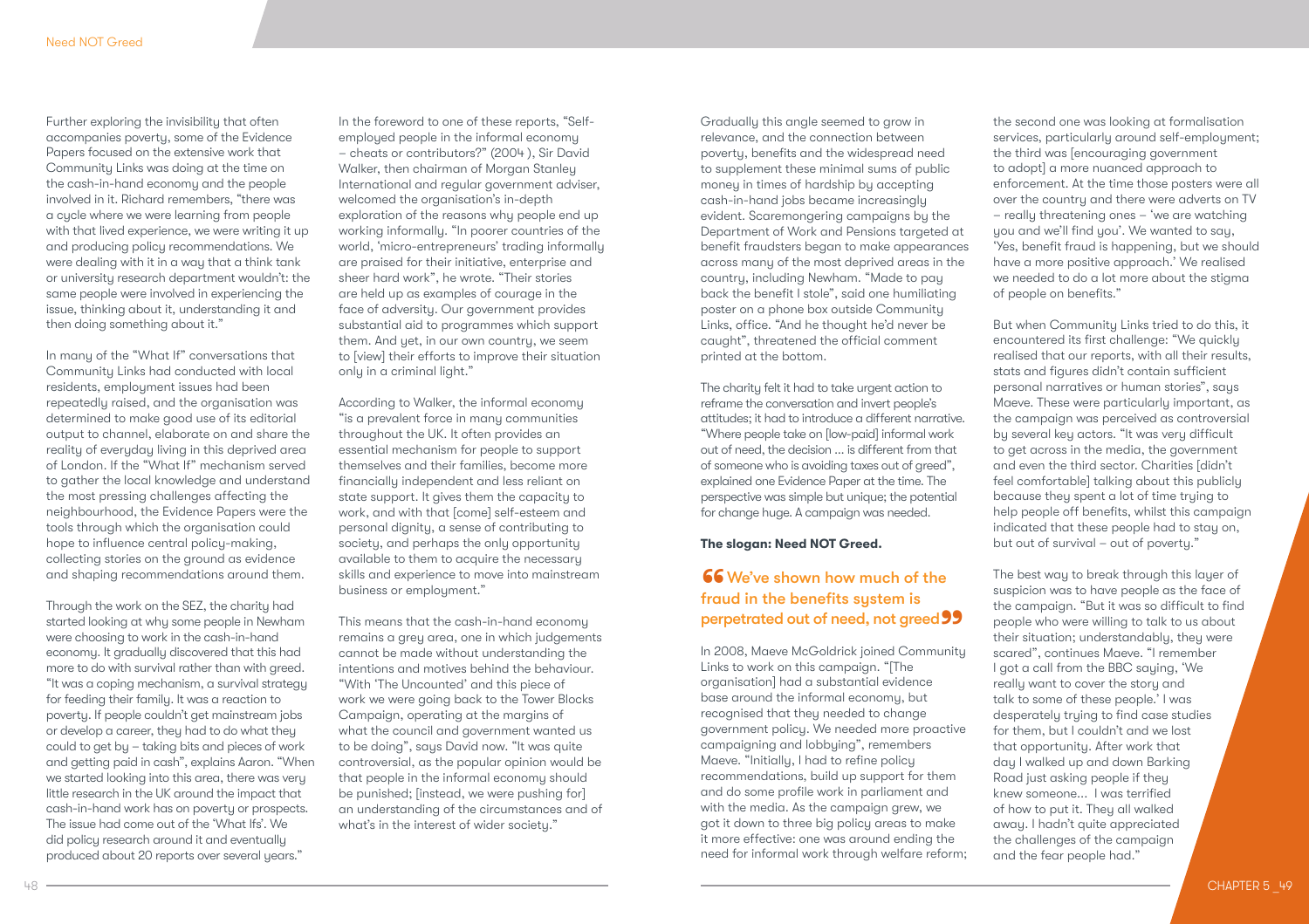Although Maeve didn't find anyone who was prepared to talk on the record that day, eventually, by working closely with their own service users and with other organisations, Community Links identified people who were willing to talk. "Trust was essential", says Maeve. "I remember discovering this little community – it's called Gamesley – a really deprived area, with very few opportunities, just cash-in-hand work. We discovered over 30 people who were freely talking about doing bits and pieces of informal work. We ended up with eight people who [agreed to share their experiences publicly and attend] the launch of Need NOT Greed."

# 66 We are living with a complex **system 99**<br>It was early 20

It was early 2009 when Community Links brought these people and others with experience of cash-in-hand work to Westminster and officially launched the campaign. At the event, there were MPs, Lords and the then Secretary of State James Purnell. "[They were all very interested in] personal experiences and people's personal motives", says Maeve now. "[I remember] this story of a mum who ended up in prison [and] was prosecuted for [fraud]. She said she never regretted it; she mentioned her daughter, she said that she was able to make enough money to educate her and the daughter now had a really good job, so her sacrifice was worth it. James Purnell [in particular] was very moved. He invited us to meet later with him, the head of the Department for Work and Pensions fraud team and the head of benefit policy. It was the morning that the MPs' expenses scandal first made the news. I sat there with them while the Secretary of State was on the phone to the media trying to explain why he wasn't fiddling his expenses, and I heard exactly the same line we were telling MPs, 'We are living with a complex system.' This was exactly the same line [that can be read] in our research findings – people don't understand the benefits system [and can too easily be accused of fraud] because it's [all] overly complex. We thought he was going to call off the meeting", she continues, "but we [talked] and he

was really keen to work with us. We'd won him over by that stage and we'd won Hazel Blears – who was the Department for Communities and Local Government minister working on regeneration and tackling poverty. Then, shortly afterwards, both Ministers resigned! The piece of learning we had to take forward was don't rely on one or two very senior people; build out from those leaders as soon as possible. Campaigns can have long lives and many of them. Ministers often don't."

However, the campaign had touched James Purnell in a way that had caught his attention beyond the scope of his official role. "He met with me in his flat after that and he said he was not able to talk officially because he wasn't secretary anymore, but that he thought this was the most inspirational campaign he'd ever encountered – it was the impact of people's voices, hearing about real lives. It really had an effect on him and he gave us some advice on how best to approach it: don't go public but go behind the scenes, because it's a controversial topic and even if the Secretary of State wants to help you, they can't be seen to be endorsing benefits fraud. It was incredible but that's why my job changed, from Campaigns Coordinator to Policy and Public Affairs Manager. We recognised that we needed more of a public affairs approach and we realised how important it was to build strong, trusting relationships if we wanted to have the kind of influence that we needed."

By that time it was 2010, and Community Links saw an opportunity to expand some of this work by applying alongside the Department for Work and Pensions to run the UK programme for the European Year against Poverty and Social Exclusion. Winning the bid meant that the organisation could continue to research the ways in which poverty and the informal economy were connected, while strengthening its network beyond Newham and even beyond the UK. "We applied that 'What If' methodology across the country and fed back ideas into mainstream policy", says Aaron.

"We involved over a hundred people on benefits in workshops to identify obstacles and come up with

solutions", explains Maeve. Among participants, the challenges of the labour market and the inflexibility of the benefits system appeared to be recurring concerns. As well as a chance to influence national policy-making from the bottom, as Community Links had done in the past, the experience was a chance for the organisation to engage with a broader dimension, as the Need NOT Greed team attended events in Brussels and met with other European actors to join forces against poverty across the region.

Gradually, the campaign became no longer just about raising awareness on the informal economy but also about identifying and highlighting those barriers that prevented workers from entering the formal economy. "We've shown before how much of the fraud in the benefit system is perpetrated out of need, not greed", wrote Will Horwitz, former Communications Coordinator at Community Links, in a blog post. "Obviously there are those who are greedily playing the system, and they make for great newspaper headlines, but in our experience many people on benefits do a bit of work on the side because they need to. Reforming the benefits system so that people are able to do small amounts of work as a first step back towards the job market would lead to higher employment and fewer people working in the informal economy. Ultimately, less fraud and a smaller welfare budget", he concluded.

The conversations with some of the people who felt they had no choice but to sell their services and skills on the informal market were all pointing towards the need for welfare reform. "We began to steer Need NOT Greed into modernising the welfare system [and how this could have a positive impact on] formalisation activities", explains Maeve. At that time Deven Ghelani had started volunteering with Community Links. He had recently experienced the benefits system and was interested in contributing suggestions for welfare reform. "Deven worked on a tapered benefits proposal which was later presented to the minister", remembers Maeve. This wasn't a new idea; many other voices were simultaneously calling for change, but the timing was perfect. "Shortly afterwards Iain Duncan Smith introduced dynamic benefits – basically a bigger

version of what we were asking for", says Maeve now. These changes were worked up in detail by the Centre for Social Justice (CSJ) – a think tank set up by Iain Duncan Smith. The CSJ called on government to simplify working-age benefits by replacing them all with Universal Credit.

There were common threads linking this piece of research and Community Links' conclusions, as in the meanwhile Deven had secured the post of senior researcher at the CSJ. Maeve, who is now Head of Policy and Campaigns at Crisis UK, notes that Iain Duncan Smith had conducted research on dynamic benefits for years, but that, thanks to Community Links, "he incorporated the informal economy into his proposals and, when he became Secretary of State, part of the universal credit design focused particularly on additional revenue to formalise informal activities. The principles were very much the same. It's what we were asking for and we strongly believed that would reduce informal work."

Will, who is currently a civil servant for the Department for Work and Pensions and was involved in the design of universal credit, also says that he's noticed evidence of the Community Links impact on the DWP. In particular, he identifies elements of Deep Value (the importance of relationships in public services as theorised by Community Links) that were then attached to welfare reform: "there's definitely an aspiration amongst the senior leadership to base the delivery of universal credit around the relationship between a work coach and a claimant. It's the claimant commitment – now a core part of how the DWP operates." And, perhaps more than anything else, it's precisely this focus on human interactions that Community Links attempted to contribute to the initial design for welfare reform, alongside the wealth of grassroots knowledge that had filtered for decades through its regular interactions with the front line.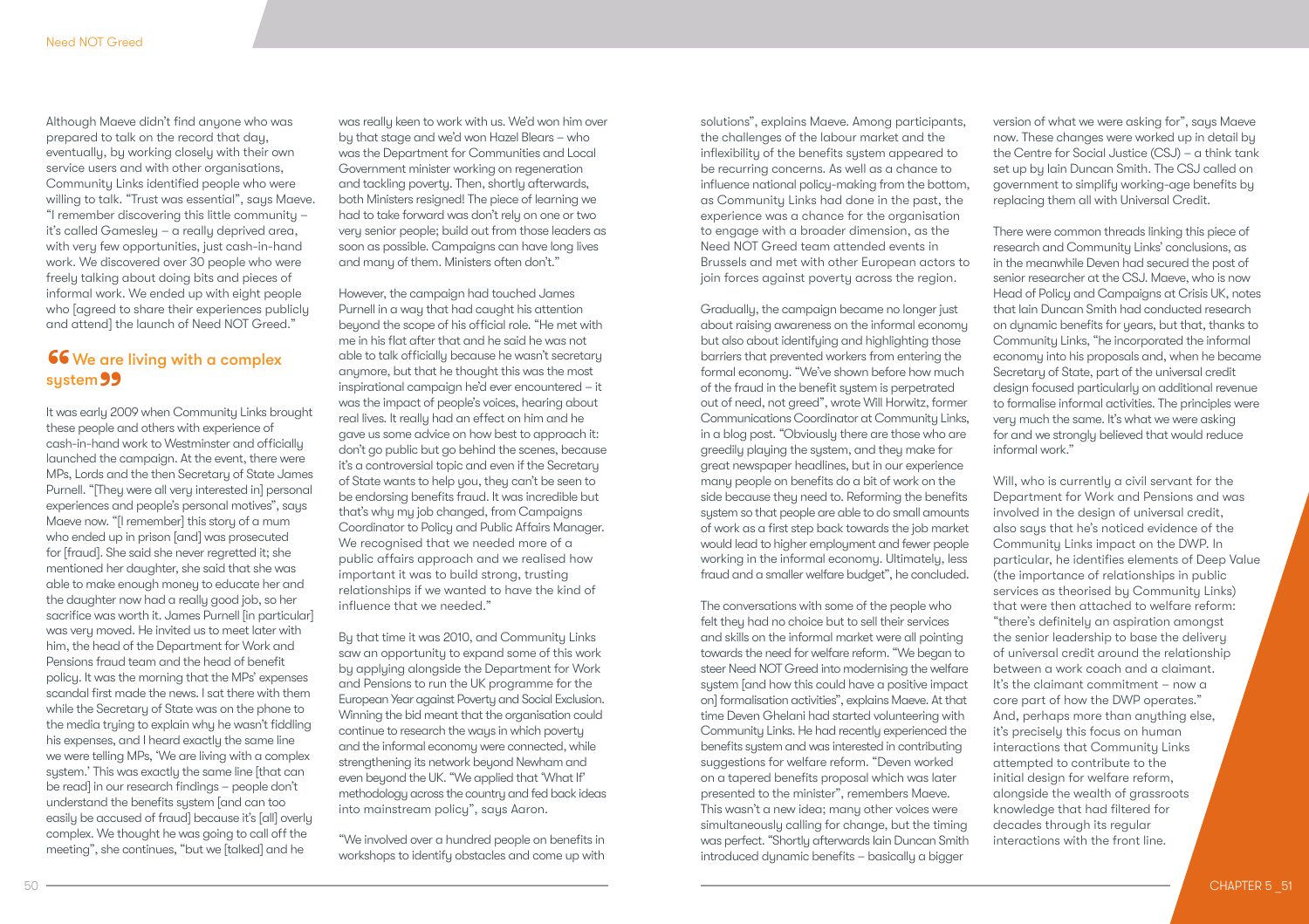### **66** We took the experiences of the local people to the House of Commons, suggesting solutions but then working with civil servants to **look at the different implications 99**<br>explains Aaron. "[For example,] we supported

explains Aaron. "[For example,] we supported the work around universal credit – at the time we thought it would be the best option – because we could see [in Newham that] the benefits system wasn't working. So [for instance,] we analysed the data to understand why people were coming to see us for advice. A lot of it had to do with delays within the benefits system. We could then take that to the DWP and say 'Look, 73% of people come to us because of housing, because of the administrative delays. You need to improve that policy.' Our involvement in universal credit grew out of this. We could see the changes needed and we developed those [ideas] over a number of years."

But the collaboration with Ghelani offered more than a claim to influence over mainstream policy-making. As a direct result of this work, the demands of the Need NOT Greed campaign acquired more focus and relevance, as the organisation now had a clear picture of how the welfare system should be improved for the benefit of people who had been struggling because of its intricacies.

"Maeve McGoldrick of the charity Community Links says the benefits system simply can't cope with modern working life", wrote Jenni Russell in the *Guardian* in August 2009, summing up what the campaign now wished to convey. "It is designed for predictability, and that is just what has become so elusive, particularly at the bottom of the market. If a single mother, say, is offered a steady minimum-wage job for 24 hours a week, the system can deal very effectively with that. It can calculate the tax credits and the housing benefit subsidy that will make work pay.

It falls apart, though, when it has to respond to fluctuating incomes or rapid changes in people's circumstances.

"McGoldrick says the majority of benefit claimants are now going into unstable jobs. They may be commission-based, or agency work, or zero-hour contracts. ... Jobs aren't what they were. The government and the welfare system tend to talk and act as if finding work is the end of the problem, and as if happy jobseekers will have nothing left to think about except the gold watch they'll receive when they retire. But many jobs on offer, particularly those advertised in jobcentres, are precarious, temporary or part-time, or have uncertain hours. Leaving the security of benefits for jobs like these is like stepping out onto cracking ice. ... Trying to deal with that sends benefit offices into meltdown. ... If [people's] incomes fluctuate from week to week, so will their entitlement, and the system can't keep up. Weekly changes must be reported, and it can take weeks for each claim to be processed. Meanwhile, panicking claimants may find that their housing benefit has been cut or suspended, on the assumption that what they earned three weeks ago is what they're earning now."

What was needed was a simpler welfare system, flexible enough to accommodate all modern work arrangements and realities; not one that was rigid and increasingly difficult to navigate.

"I remember that right at the beginning of Community Links one of the first things we did in [our] little shop was a welfare rights course", says David, "It ran for four half days – so two days in total – and you could pretty much learn how the system worked. The idea that you could spend two days doing that and master the system now is laughable. Bits have been built on and it's become so much more complex over the years. Large numbers of people don't claim what they're entitled to; there's a level of poverty that doesn't need to exist."

At the time of the campaign, Community Links had calculated that more than 150 minor changes had been made to the housing benefit system since it was introduced and the number was continuing to rise. "It's evident to anybody who looks at the system that it's in need of an overhaul, and certainly some way of pulling some of those things together, making it much, much simpler", David adds. That's what Need NOT Greed was arguing for. It was an increasingly common view. That's the context in which the organisation ended up supporting the work on universal credit enthusiastically, even backing – for a while – some of the changes that the CSJ was advocating for. But in the end, "the details of the government's implementation fell well short of what was necessary", says David. "When the government introduced a benefit cap, the objectives of universal credit were discredited and contradicted", similarly concludes Maeve.

Although the final design was not what Community Links had envisioned when it had first started talking about the modernisation of the welfare system, by the end of the campaign political opinions on the informal economy had begun to shift – as the government's decision to allocate resources to the formalisation of cash-in-hand activities demonstrated. "Politicians understood that the picture is mixed; that while certainly some people are serial fraudsters, the considerable majority in our view were motivated by the right reasons, trying to do their best for their families and themselves; with the right kind of system we could enable that to work for the benefit of the state as well as for the benefit of the individual. These people weren't getting rich; they were trying to get into the formal economy and the system blocked them rather than facilitated them", explains David.

Need NOT Greed persuaded Revenue & Customs to think differently about these issues. "The Government secondee who spent six months with us went back and set up an Informal Economy Unit", remembers Aaron.

The attitude of HMRC changed. "They were no longer just saying, 'We're going to catch you and lock you up.' They recognised that that approach alone just drove the problem further underground. They understood that it was shades of grey rather than binary black and white – informal is bad, formal is good – and so their response should involve more respect, more education, more support, more encouragement and more understanding of real lives and of the subtleties of tax morality", says Aaron.

It was Community Links' local experience that had shaped this knowledge and motivated the organisation to pursue a wider culture shift – not the other way round. The charity had first encountered these issues through local conversations; it had then invested resources in listening to – and collaborating with – people who had personally experienced the challenges of an overly complex benefits system. Throughout the process, it reframed the focus, narrative and perspective of its campaign to fine-tune relevance, scope and reach, it proposed systemic change and it continuously challenged the cultural presumptions which underpinned the policies.

In the end, the work on the informal economy and welfare reform came to represent the organisation's preferred approach to policy-making. Listen to grassroots voices. Embed these insights into every stage of the thinking when attempting to develop solutions. Conduct research, shape proposals and develop a narrative which actively engages popular opinion and conventional wisdom without ever losing sight of real lives and real needs. Engage influential leaders and connect with national policy-makers. Build out from those relationships to engage whole institutions. Act as a link between local experience and mainstream knowledge. Create change, from the ground up.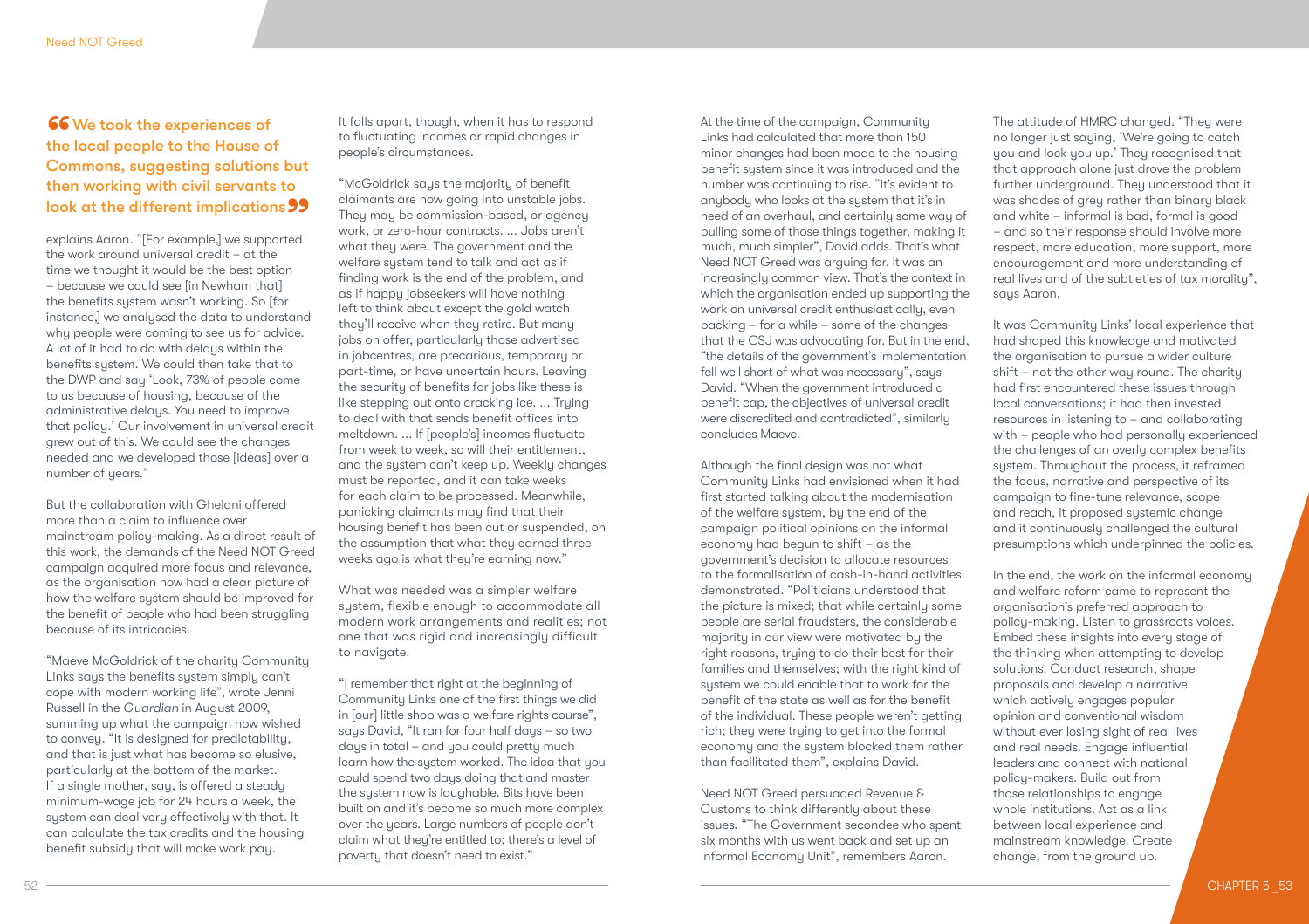# Chapter 6

# **Telling The Stories**

**"Stories," wrote Ben Okri, are the "secret reservoir of values". I believe that in our national conversations we could devote more time and space to stories .... "Change the stories individuals and nations live by and tell themselves," says Okri, and we "change the individuals and the nations".**

(From Gordon Brown's conclusion to *Britain's Everyday Heroes*, p.223)

Through the years, Community Links has consistently attempted to accompany its ground-up policy work with regular publications that could spread ideas far and wide, inspire people and increase the chances of initiating systemic change. "A national directory of UK tower blocks was published", wrote Frances Clarke referring to the first in a series of publications that the organisation had produced to disseminate information in the 1980s, at the time of the National Tower Blocks Network. "[These] kick-start[ed] the Community Links publications programme, which continues today."

As the organisation grew in size and its projects began to reach a wider audience, this strategy became more relevant. From relatively short reports tailored for fellow practitioners, to books co-written with prime ministers and global bestsellers, Community Links has always attempted to share its constructive take on pressing issues as broadly as possible, mostly by collecting positive examples of good practice rather than angrily denouncing what's wrong or coldly analysing problems from afar. But content wasn't the only aspect that Community Links wished to curate; early in the process, the organisation understood that form and linguistic choices were important too.

"I think in our sector there used to be an assumption that, because we're saying useful things, we have a right to expect people to read what we produce; that we don't have to present it in a style that is anything other than worthy", notes David. But busy public officials might flick through reports on the Tube, so production values, competent writing and good design are as important as content. "I think we probably got better at this as we progressed and we tried to reflect the different audiences", he says. "It's about selling ideas, also by using phrases that stick. Words define ideas and ideas drive action. It's a way to influence behaviour." The terms Deep Value (the revolutionary power of relationships in the context of public services) and Early Action (the importance of preventative action in creating systemic change) are two such examples, according to Matthew Smerdon: "Each of them captures something that others might be talking about, but in a way that describes it differently; they lift the concept and move it into another plane."

By gathering in one place – and in chronological order – some of Community Links' editorial projects with national and global reach, this chapter aims to articulate the underlying intent that brought them all into being, tracing the publications back to the desire of the organisation to amplify community voices, share inspirational ideas, discuss potential solutions and, with the help of influential allies and through the strategic use of the written page, generate change.

66 We were promoting an asset-based approach to community development 99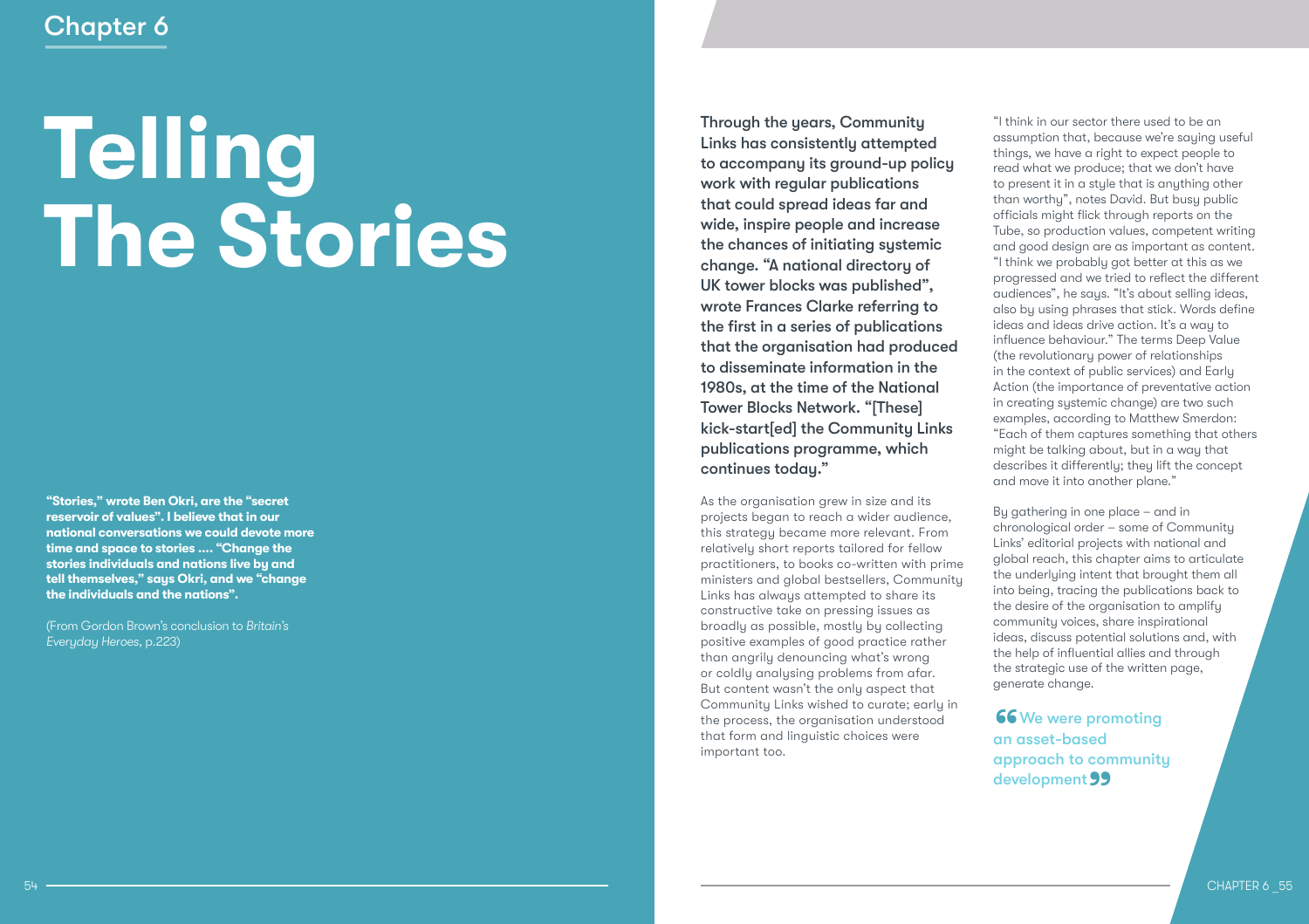In 1989, a few years after the end of the Tower Blocks Campaign, the National Directories were succeeded by the Ideas Annuals. These grew out of the recognition that Community Links was repeatedly encountering bright ideas from across Britain – predominantly coming from some of the most disadvantaged local communities in the country. People were finding clever solutions to tackle local problems, but their experience was rarely being shared beyond the boundaries of each individual community. The Ideas Annuals were therefore an attempt to draw together these experiences and experiments to inspire others who might be struggling with similar issues elsewhere.

"We wanted to collect together good practice, though you couldn't call it that because it was never evaluated: there was always an element of editorial judgement, it wasn't a neutral, objective decision", says Richard McKeever, who managed Community Links' wider publication programme. "They were good ideas, and the intention was to share them with other practitioners, third sector organisations and funders. It was a fairly simple concept. Somebody had found a solution, a way of dealing with something, an answer to a problem, and we would write it up: lead with the need, what's the problem, what are people trying to do, what they have achieved and, obviously, the impact of that. And then here's the contact details, directly to the project. So Community Links didn't act as an intermediary; it simply told the stories of what these projects were doing."

Some of these case studies were found by "snowball sampling" – asking people to suggest others who were working on similar issues or in similar ways. Some Ideas Annuals were themed. "For example, we did one [specifically] on projects working for refugees and asylum seekers", remembers Richard. *Small places, close to home* explored a wide range of initiatives set up by or for refugees and asylum seekers to facilitate the integration of their communities across the UK. The title

alone is telling, as it conveys the inherent connection between local action and global justice. It's taken from the speech that Eleanor Roosevelt gave at the United Nations in 1958, where she introduced the idea that "without concerted citizen action to uphold [human rights] close to home, we shall look in vain for progress in the larger world". The projects covered are local in nature and, therefore, extremely varied: from Amigos in Middlesex, which provides newly arrived refugees and asylum seekers with a web of volunteer support to help them navigate an unfamiliar country, to the Southwark Refugee Artists Network in London, which showcases the work of artists belonging to these communities and celebrates their creativity.

Almost all the featured projects were developed to bridge gaps left behind by mainstream policies. The aims of this publication were simple: as well as providing a resource for practitioners and encouraging the sharing of information to generate new ideas, Community Links hoped that by focusing on the positive contributions of refugees and asylum seekers in community projects across the UK, *Small places* could also help to counter a lot of negative media stereotyping, bringing some humanity to the conversation.

"Quite early on", says Richard, "we were commissioned to produce two special editions by the Department of Education. They had set up the Children and Young People's Unit and they had a particular fund available [for organisations] to work [on issues affecting children and young people]. They wanted two [of our] Ideas Annuals to demonstrate what a good application of the fund looked like, showing how [existing] projects were contributing good ideas and [tracing] their impact."

# **66** They were good, practical ideas, [accompanied by some] extremely g<mark>ood analysis **99**<br>says Paul Twivy, a comi</mark>

says Paul Twivy, a communications consultant who would join Gordon Brown's Council on Social Action alongside Community Links and others a few years later. Paul helped with the design of another volume of the series, *Ground Up*. This one was celebrating some of the projects that were tackling family poverty at the grassroots level. Just like most other programmes developed by Community Links, the Ideas Annuals, too, were rooted in a strong belief in vulnerable people and their ability to come up with ways to tackle problems directly affecting them, because "they are best placed to pass on their knowledge and understanding to others on the same issues".

With the series, explains Richard, the charity was therefore "taking what is now called an assetbased approach to community development and asking, 'What are the good things about living there? What can we do better? Let's celebrate what we've got as a community so that those bits and pieces can be better.' This idea is similar to that of solutions journalism [a type of reporting focused on sharing stories that highlight positive outcomes], and this, in turn, isn't a million miles from what David Wilcox – who was involved in Community Links and Chain Reaction – was writing about when he became one of the pioneers of social reporting. This approach has stuck with me, so I'm [currently] involved as a volunteer in a community hyperlocal website. One of the things I think [Community Links] has got right is the storytelling stuff; this focus on the importance of individual stories."

As communications gradually shifted online and access to information was transformed by the internet, the series came to an end. Print publications were cumbersome and had become disproportionately expensive when compared to the limitless, free, open web. The last Ideas Annual was published around the

time of Chain Reaction, when Community Links and its partners began to develop a community website which attempted to aggregate some of those ideas online.

# 66 We offer this compilation to share ideas we believe in and to si<mark>mply inspire 99</mark><br>The book you are hold

The book you are holding in your hands isn't the first publication in which Community Links has tried to articulate its vision through the stories, voices and perspectives of the people it's worked with and some of the thinkers who have shared its values through the years. In fact, as the organisation turned 21 at the start of the millennium, it published a diverse collection of essays called *What If…?*

The title wasn't a coincidence. "What If" was indeed the mechanism that Community Links had developed at the time of the Social Enterprise Zone to channel the knowledge and experiences of its local community through positive conversations. Underpinning the publication was therefore, once again, the desire to inspire others to create change by amplifying good ideas, communicating thoughts, narrating pragmatic stories and sharing some of the lessons that the organisation had grasped after years of attempting to influence central policymaking from the bottom.

"As Community Links comes of age, we offer this compilation to celebrate, to share ideas we believe in and, above all, to simply inspire", wrote David in the introduction. "At the start of the new Millennium, it is time for us all to reflect on our place in the world and our moment in history. We are of the generation that has wired the world. We can make a difference – individually and collectively. We have the technology and the wealth to include the excluded, here and across the globe. Have we the will?"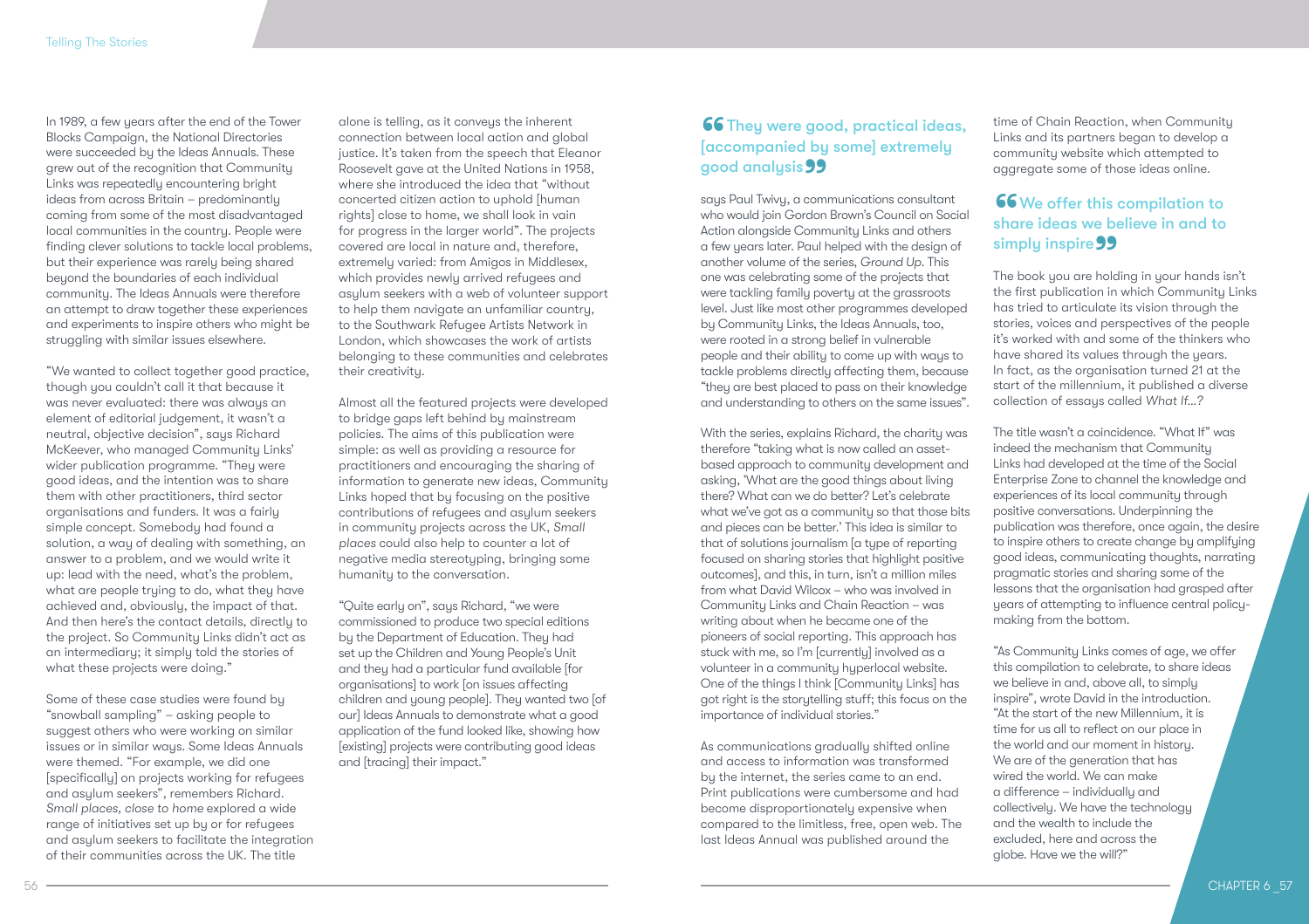Multiple literary and political personalities contributed to *What If…?*, from William Boyd to Steve Hilton, sharing their thinking around issues that were "increasingly relevant to everyone in Britain but [that were] rarely openly discussed in Westminster", such as child poverty, redistribution, mutual social responsibility and how to go about regenerating communities intelligently. Each chapter was preceded by a constructive quote extrapolated from Community Links' exchanges with local residents. "The cause of disability does not lie within the individual but within the way society is organised", says one of them.

**66** It's the way society treats me that makes me disabled. We need to change society at all levels, starting with the new generation. I want people to see what I can do and not what I can't do. 99 **what I can't do. 99**<br>A few years later, as Community Links turned

30, the organisation similarly published and shared a book containing a series of individual stories that narrated various individual interpretations of what community means. The charity called it *Making Links: Fifteen visions of community*. "The title reflects the creation and development of our organisation over 30 years", Richard had written in the introduction at the time, "but also the vital connections, person-to-person and person-to-institution, that affect the people we work with in east London and people just like them across the UK ... even across the world." "Both Gordon Brown and David Cameron contributed something", he says now. "We took a big, broad look at 'what is community?' We asked people to identify what they understood [by that]. They responded with all sorts of things: there was a community of dog walkers in their local park, there was an online community of bloggers and so on. We wanted to record what people mean by community and who they connect

with, so each contributor wrote an essay and then we asked them to include a little piece at the end of it, listing what communities they felt part of. Some mentioned communities [built around] the football team they supported, some talked about geographic communities, communities of interest and of issue. *Making Links* was another way of getting people to think about these ideas and put them all together, so [readers] could then look for their own conclusions and connections."

*What If...?* published in 2002, was the first Community Links publication to make any impression in the mass market. There were several positive reviews in the national press and the Andrew O'Hagan chapter, "A portrait of a British teenager", profiling a young member of the Community Links Education programme was reproduced in full and as the cover story in the *Guardian* supplement.

*What If...?* spent three weeks in the Waterstones list of 50 bestsellers, a notable achievement at the time for a book that was so different from the mainstream but it was to be another Community Links' publication, *Living Values*, that would have the longest life. Eleven years after publication it is still regularly downloaded.

### Living values

When former chief executive Geraldine Blake joined Community Links in 2004, the organisation was trying to establish new mechanisms that would allow it to push its local learning into nationwide conversations. "We called this Links UK", says Geraldine. It was a research and policy programme that also integrated project development, training, consultancy and publications. The first piece of work developed by Links UK was a research and consultancy project, and ultimately three publications, focusing on values and aimed equally at charities and funders. This, Community Links hoped, might strengthen the voluntary sector as a whole.

The project grew out of the emphasis on principles that the organisation had prioritised for itself through the years and a gathering concern that this approach was threatened by the then embryonic contract culture which was beginning to transform the relationship between funders, particularly government, and the voluntary sector.

"We were asking ourselves, 'How do we survive in this new environment and still work from the ground up?'", continues Geraldine. How could organisations maintain their independence and inherent purpose while responding to government priorities? Just as in the past, the link between Community Links' individual experience and the broader context in which this was situated shaped the project from the very beginning.

"It was an example of Community Links experiencing something here in Canning Town and thinking there was probably a wider relevance", explains Geraldine. "We were thinking, 'If we are feeling that, then other organisations must be feeling that too'. So we brought together a cross-sector 'collaborative inquiry' to [conduct] some primary research, to consult and to imagine. At the end of this very inclusive process we published the *Living Values* report."

Richard, who oversaw its production, remembers how this participative approach was reflected in the design of the publication:

**66** Although it was produced as a<br>report, it had a toolkit at the back.<br>So it's now go-and-do-it-uourself report, it had a toolkit at the back. So it's now go-and-do-it-yourself stuff. I think there's a lot of that DIY ethos [at Community Links]; a sort of punk ethos. [And since] the organisation was funded in the punk era, it's almost appropriate. 99<br>But at the heart, this piece of work aimer

But at the heart, this piece of work aimed to understand and crystallise the values that were driving voluntary organisations and consider how they compared with or contrasted to behaviour in other sectors.

"You've got government that does things because they're statutorily required to do so", says Richard, "you've got commercial organisations that do things for profit; what is it that drives the voluntary sector?"

It turned out that many of the long list of values at the core of the charitable sector were common to the other sectors but the priorities were very different. Wanting to speak to as many voluntary actors as possible, regardless of focus and context, Links UK also spent some time attempting to frame findings in an engaging way. Matthew Smerdon, who also worked on the project, credits a journal article from 1971, written by American sociologist Murray Davis, for much of the inspiration: "It's called 'That's Interesting!' [Davis had] looked at different academic theories and worked out why they were interesting. His conclusion was that even if something is true, it's not [necessarily] interesting.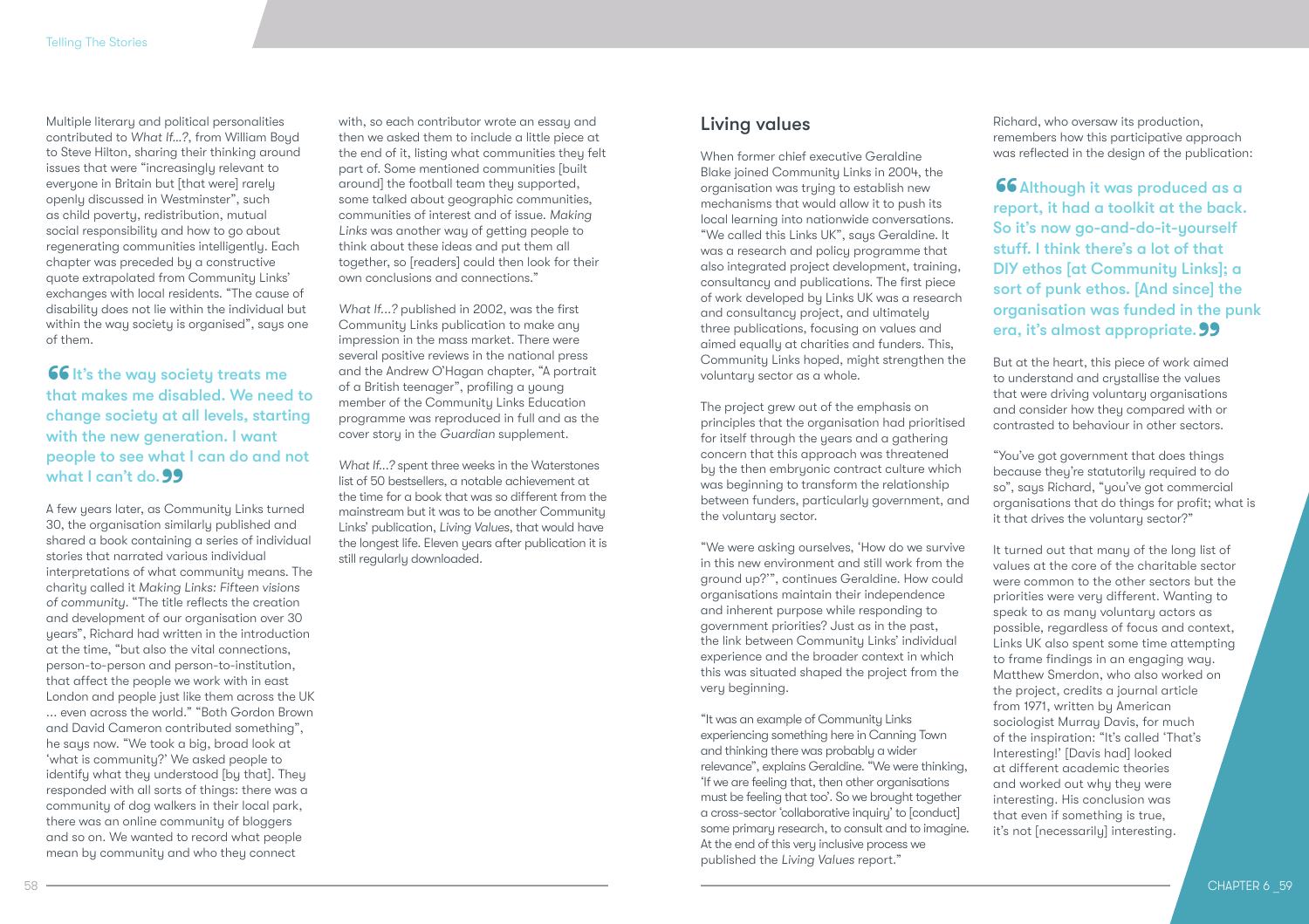What's interesting is when [the findings] deny an assumption which you thought you had. So we went back to the Living Values work and we asked ourselves, 'What's surprising about this?' We came up with the finding that whilst there were these huge forces at work having an effect on the voluntary sector, the biggest threat was coming from organisations themselves not focusing on their values."

In other words, Community Links discovered that charities were indeed at risk of losing their founding beliefs and identity, but not primarily because of the changing relationship with government. In fact, the threat was predominantly internal: many voluntary sector organisations had been unable to firmly – and clearly – articulate what they stood for. When the environment changed, they changed too, not in a deliberate or principled way, but without consideration.

# 66 That was quite challenging, but it was also quite optimistic 99<br>notes Matthew. "It meant they could do

notes Matthew. "It meant they could do something about it." A series of national consultancies and training activities ensued, as Community Links went on to assist various organisations across the UK, helping them to put their values back at the centre of their action.

*Living Values* ended up speaking to a relatively broad audience because "it highlighted a critical issue within the sector then", says Matthew. Essentially, it was a matter of timing, and of framing the problem in a way that was relevant to the context. "It was prescient", continues Matthew. "Once the recession kicked in, government behaviour really did start eroding the sector's values through the funding relationship as it became more important for organisations to survive. You see now things like the Charity Commission saying charities should stick to their knitting; that charities getting funding from government should not criticise it. There are now clauses saying that

if you're under contract with a government department you cannot reveal your performance data. And you see government undermining charities' right to campaign, government performing judicial review, and all the different ways in which the space of civil society has been restricted. It was important to highlight this to the sector, because it's up to us to sustain those values, to fight for them – it's not up to government. They have an interest in not sustaining those. It's our job to hold government to account, to make voices heard. The issue of trying to sustain your values was important when we did the work but has become even more intense."

Unsurprisingly, of all the publications in Community Links' back catalogue, *Living Values* is still the one that is still most often requested and downloaded.

In retrospect, the Living Values work was also representative of Community Links' approach to policy: it came out of the learning in Canning Town and it was positive and practical. The learning inspired the tools, and the tools were then put to use to inspire others. "And to link this process back to what we do here, we applied those tools [to our organisation too]", says Geraldine. "We try to be very explicit about how we are using our values. In the end you get a loop", as the lines separating the teaching from the learning and the local from the national become blurred, and it becomes difficult to understand where one ends and the other begins.

# **66** The society we want to build<br>is dependent on all of us doing<br>ordinary things thoughtfully is dependent on all of us doing ordinary things thoughtfully 99<br>Britain's Everyday Heroes was the next

*Britain's Everyday Heroes* was the next book project and, once again, it was hugely different from the last one. Just as the Council on Social Action was starting to take shape, Community Links came up with the idea: *Britain's Everyday Heroes*, says the cover,

Union Jack colours on a black background. "[By] Gordon Brown with Community Links, the innovative charity at the forefront of community-based regeneration."

The plan was to use the launch of a book that celebrated social action as an opportunity to announce the Council and a wider programme of work. It was to be Gordon Brown's first major speech as Prime Minister.

Gila Sacks was working as an adviser to the then Chancellor. She remembers the genesis of *Everyday Heroes*: "The idea came when Gordon was still at the Treasury. David talked about a book that would capture the stories of people around the country who were doing something to help somebody – these kind of sparks of kindness and support. This was happening everywhere and we wanted to celebrate that, to shine a light on the great stuff that was happening."

Shortly before Gordon Brown moved into Number 10 in late June 2007, he and David developed the concept of 24/7. "[They wanted] 24 July to become a regular day in which government celebrates social action and social heroes", continues Gila, and so the newly elected Prime Minister planned a reception for that date, to simultaneously celebrate volunteers and launch the book. There, he gave the speech [of which the following is just an excerpt]:

**Everywhere I have travelled I have been encouraged and inspired by meeting and listening to concerned individuals wanting to do more to make their neighbourhoods safe and strong – people who offer their hearts and their hands, day in and day out, year in and year out. The mothers and fathers helping with the local football team, lending a hand at their school, helping with Comic Relief fundraising, joining the local campaigns to reduce waste or recycle or improve pavements and parks.** 

**Young people mentoring younger pupils, collecting toys or clothes for children who need them more: their energy, their ideas, their devotion, every day changing our country. And it is in these millions of quiet, often unheralded deeds of commitment and acts of humanity that never draw attention to themselves that we can see the greatness of Britain. ... This 24th of July we recognise and celebrate ordinary people in all walks of life and across every neighbourhood who are making a willing commitment to act for social change, 24 hours a day, 7 days a week. Because the society we want to build is dependent not on exceptional people doing extraordinary things occasionally but on all of us doing ordinary things thoughtfully, day after day, 24/7. I want to see 24/7 every year becoming a day in which I, the government and the country as a whole can honour all those acting for good, and be inspired by the countless acts of social commitment which are shaping our country each day.**

The message was clear, and contained that unique attention that Community Links had always dedicated to local struggles and mutual assistance. But the book and the event stood for something bigger than Newham, Community Links and even Westminster: it argued for a better society, one that already existed in thousands of small examples of good practice across the country, based on ideals of support and compassion, yet drawn from the pragmatic reality of everyday living. *Everyday Heroes* wasn't about envisioning a utopian society; it was about strengthening communities by sharing the stories of those who were already contributing to it.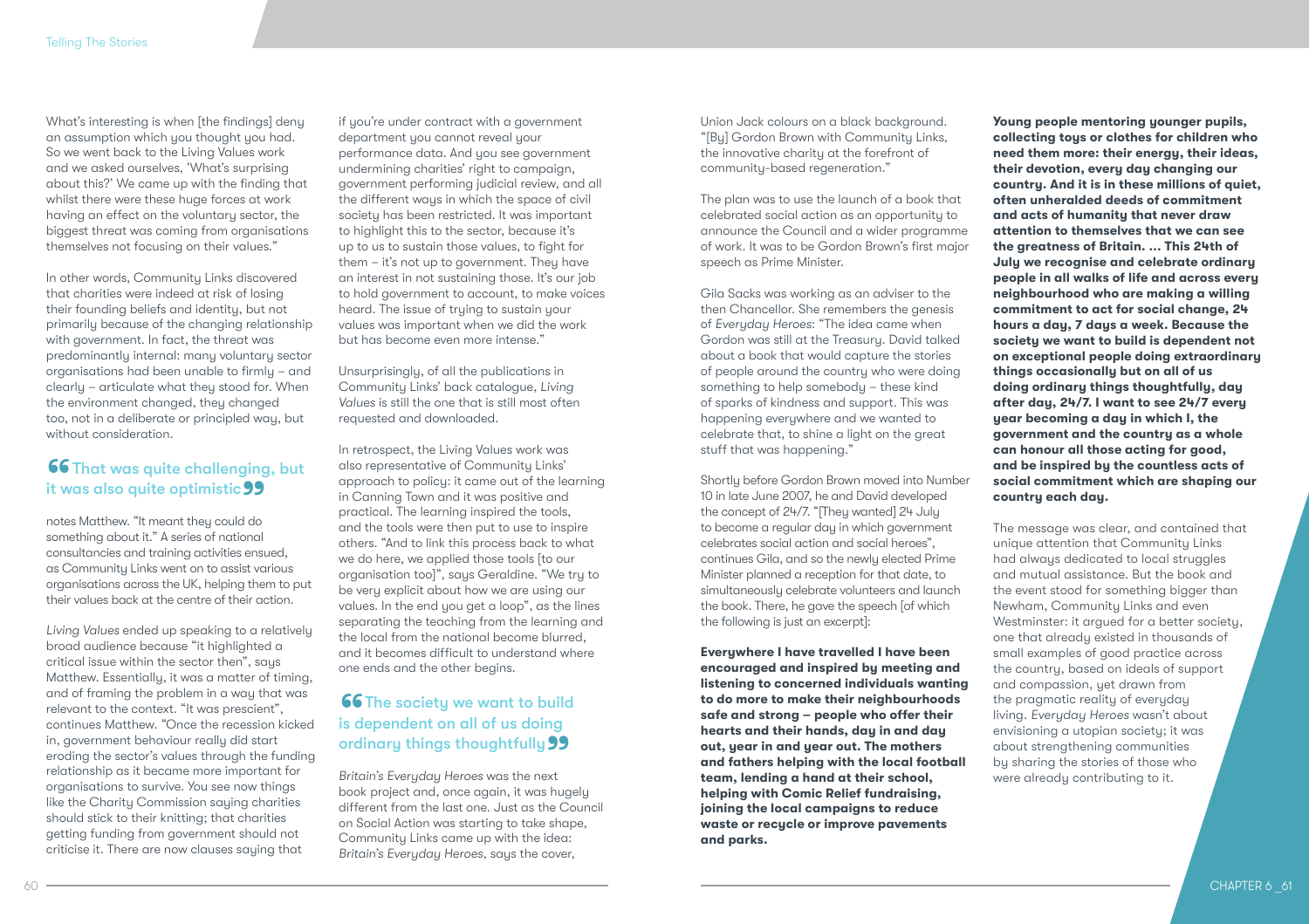Gordon Brown had just completed a book in which he portrayed eight characters who had been an inspiration to him in different ways. But *Courage: Eight Portraits* listed big people with even bigger ideas, such as Nelson Mandela and Aung San Suu Kyi. They were legendary creatures. Unreachable heroes.

**66** There were lots of individuals<br>who weren't as identifiable but w<br>were doing equally valuable stuff who weren't as identifiable but who were doing equally valuable stuff in smaller, less well-known situations 99<br>explains Richard. "It was them that we wanted

explains Richard. "It was them that we wanted to profile and to celebrate."

So Gordon Brown and Community Links put together a diverse, UK-wide list of such people and started working on the book. Richard remembers the first meeting in the Treasury: "I suggested that this could be like William Cobbett and his *Rural Rides* – the idea of someone from Westminster travelling around the country and taking the temperature of the nation: what's happening, what are people thinking, what are people doing? In this case, Gordon Brown would be the one looking at what people are doing in this country and what are the actions, activities and behaviours that he, as a prime minister, would like to celebrate and encourage through the Council on Social Action."

On the list, there were public servants, there was a firefighter from Liverpool, there was a woman who'd been working in Northern Ireland and had been doing cross-community work as a result of the Troubles, there were people that Community Links had worked with and who were connected to projects that had been previously featured in the Ideas Annuals. In fact, for those involved, *Everyday Heroes* felt like a natural successor to the Ideas Annuals. "But whereas in the Ideas Annuals Community Links focused on projects, in this book the focus was on individuals, on personal stories", says Richard. "It felt unusual, like a bit of a

demarche. This gave people the opportunity to talk about motivation and personal impact rather than just the work of the project. And the book was divided in relatively short chapters (which could equally be presented as blogs), almost like Humans of New York [the successful online platform on which portraits of – and interviews with – individuals in the streets of New York City are published daily]. We wanted to make it personal and engaging."

Throughout the process, Gordon Brown was very keen to carve out the space and time to speak to all the subjects and to hear and retell their stories as faithfully as possible. Gila remembers:

**66** He was very passionate about<br>the power of storytelling and peop<br>own voices. That's quite unusual fo the power of storytelling and people's own voices. That's quite unusual for very senior politicians, I think. He wanted to share these narratives in a very straightforward way: not layer on lots of ideology or policy, but just listen to what could be achieved when individuals go out and try to do a<mark>mazing things. **99**<br>For Community Links, tl</mark>

For Community Links, the experience also felt like a unique opportunity to reach a wider audience. "The book was even serialised by the *Daily Mail*, of all places", says Richard. "They took some of the stories and published edited versions of them in the week [preceding] the launch. It felt like quite an unusual but exciting collaboration with a newspaper that didn't support the Prime Minister and was also not the natural home of campaigning but while these were indeed social action stories, the protagonists were framed as everyday British heroes, and so the *Daily Mail* became exactly the place where they should be." The stories and the messages behind them touched a far larger audience than would ever have been reached by a more obvious partner and the Mail paid Community Links a very welcome £30k for the privilege.

The entire 70,000 words were written in five weeks. Production went on under a lot of pressure, partly because of the strategic deadline and partly because this was both an unprecedented opportunity for Community Links and a particularly sensitive and confidential project, that would soon be scrutinised and critiqued very publicly and from every angle. "We organised a couple of events in Downing Street so that Gordon Brown could meet and talk again with those people we had interviewed, also the ones he had already met", says Richard, "so that at no point would the writing and publishing process feel disconnected from what was actually going on on the ground."

Bruce Crowther from the Fairtrade Foundation was featured in the book and wrote at the time, "it is a great honour to be selected as an example of one of the many thousands of people who do such great work in our country. This can only help the cause that I feel so passionate about …. The message that comes out in the book is so clear to me and one that it is a privilege to be associated with. Change does not come from great leaders but from the many millions of people who stand behind them. We often put those great leaders up on a pedestal, but that is to miss the point. Change is in ourselves."

Behind all these fragments of personal experience, behind *Everyday Heroes*, the *Living Values* report, the Ideas Annuals lay Community Links' belief in the power of stories, and in the strategic value of sharing them. But these were not just any stories. They were narratives that reflected what the organisation stood for and its approach to systemic change. They were derived from its policy work, and they in turn shaped the future iterations of that work. They recounted what seemed to work on the ground, what individuals and small groups of people had been experimenting with. They

showed there could be another way of doing things; that even the most disadvantaged communities could attempt to take control; and that, in some cases, it worked. These were stories of empowerment that gave back voice and agency to marginalised protagonists, and they were told with a purpose: To influence behaviour and to create change at all levels, within institutions and without.

*Britain's Heroes* **raised the curtain on Community Links' next national adventure - the Prime Minister's Council on Social Action.**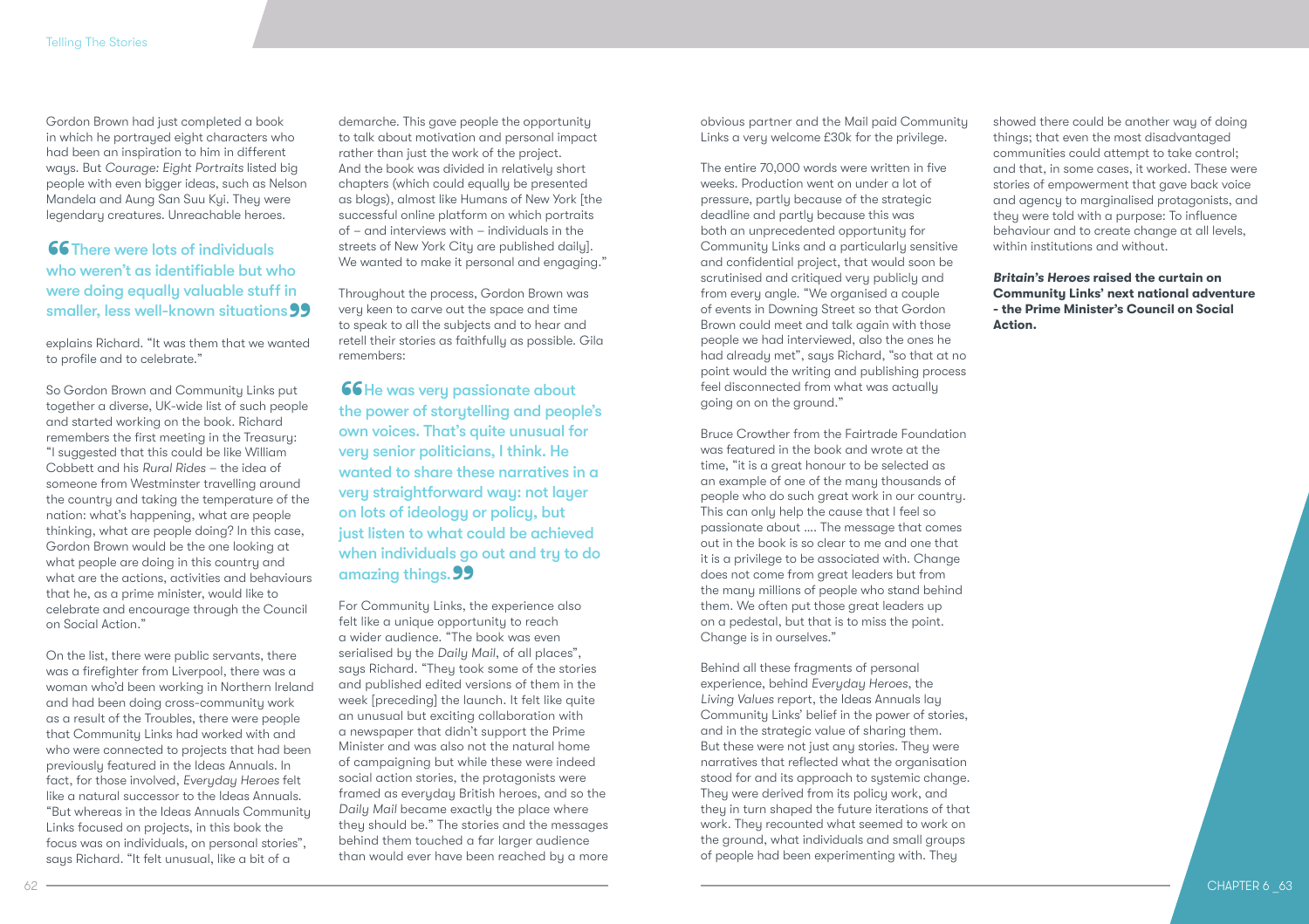# Chapter 7

# **The Prime Minister's Council on Social Action**

 **It is an immense privilege to be here today ... with such a powerful and successful community group – Community Links – ... whose founding belief is one ... that I embrace: "that we all need help at some times in our lives and we all have something to give".**

### (Gordon Brown in his first speech as Prime Minister, 24 July 2007)

**The good society is made up of willing citizens: the school child who goes over to a new arrival to make them feel welcome; the woman who gives her time to mentor someone; the company chairman who ensures all his staff earn a living wage; the scientist who devotes her career to finding a cure; the nurse who spends time comforting the families of her patients; all those doing the infinite number of things that can make other people's lives better.**

(Council on Social Action, *Willing Citizens and the Making of the Good Society*, 2008)

**In ... relationships [between people delivering and people using public services], it is the practical transfer of knowledge that creates the conditions for progress, but it is the deeper qualities of the human bond that nourish confidence, inspire self-esteem, unlock potential, erode inequality and so have the power to transform.**

(Council on Social Action, *Side by Side*, 2008)

It was in 2007 that Community Links became formally involved in shaping one of the last big social innovation agendas pushed from the heart of Whitehall, before a sustained programme of deep cuts to public spending started to inhibit any similar conversations and experiments. Gordon Brown had established the Council on Social Action and wanted Community Links to co-run it. A few decades had gone by since the organisation had first stumbled upon national policy-makers as it was building up a campaign to improve the living conditions of tower blocks residents in Newham. Now, Community Links was more conscious of what it was doing: it wanted to work directly with government; it wanted to find ways to influence policy-making with its grassroots knowledge; it wanted to get maximum access so it could attempt to create maximum change.

This is the story of how a small community organisation found itself catapulted out of east London and into the decision-making halls of Downing Street; of how it set out to change social policy from within mainstream institutions; and of how it ended up making only modest progress against the background of a collapsing global economy. It was the most extraordinary opportunity to arise from the Community Links approach to "work without borders", explicitly pioneering and plainly national, yet at the same time more rigidly constrained by the rules and conventions of working at the highest level in government than any other project before or since. Much was learnt from this experience.

# **66** It was not the kind of<br>conversation that was us<br>bannening inside of Num conversation that was usually **happening inside of Number 10 99**<br>Gordon Brown was still Shadow Chancellor

Gordon Brown was still Shadow Chancellor when he first took an interest in Community Links' insights and stories of some of the people who were struggling to get out of poverty in what was then one of the most deprived neighbourhoods in the UK. As he became Chancellor, this exchange intensified. David asked him if he had talked to any of the people who would qualify for New Deal programmes (New Labour's workfare initiative to create 100,000 jobs for lone parents, the disabled and the long-term unemployed), or any of the families who might be affected by benefits changes. Brown said: "Not as much as I'd like to. Can you fix that?", remembers David.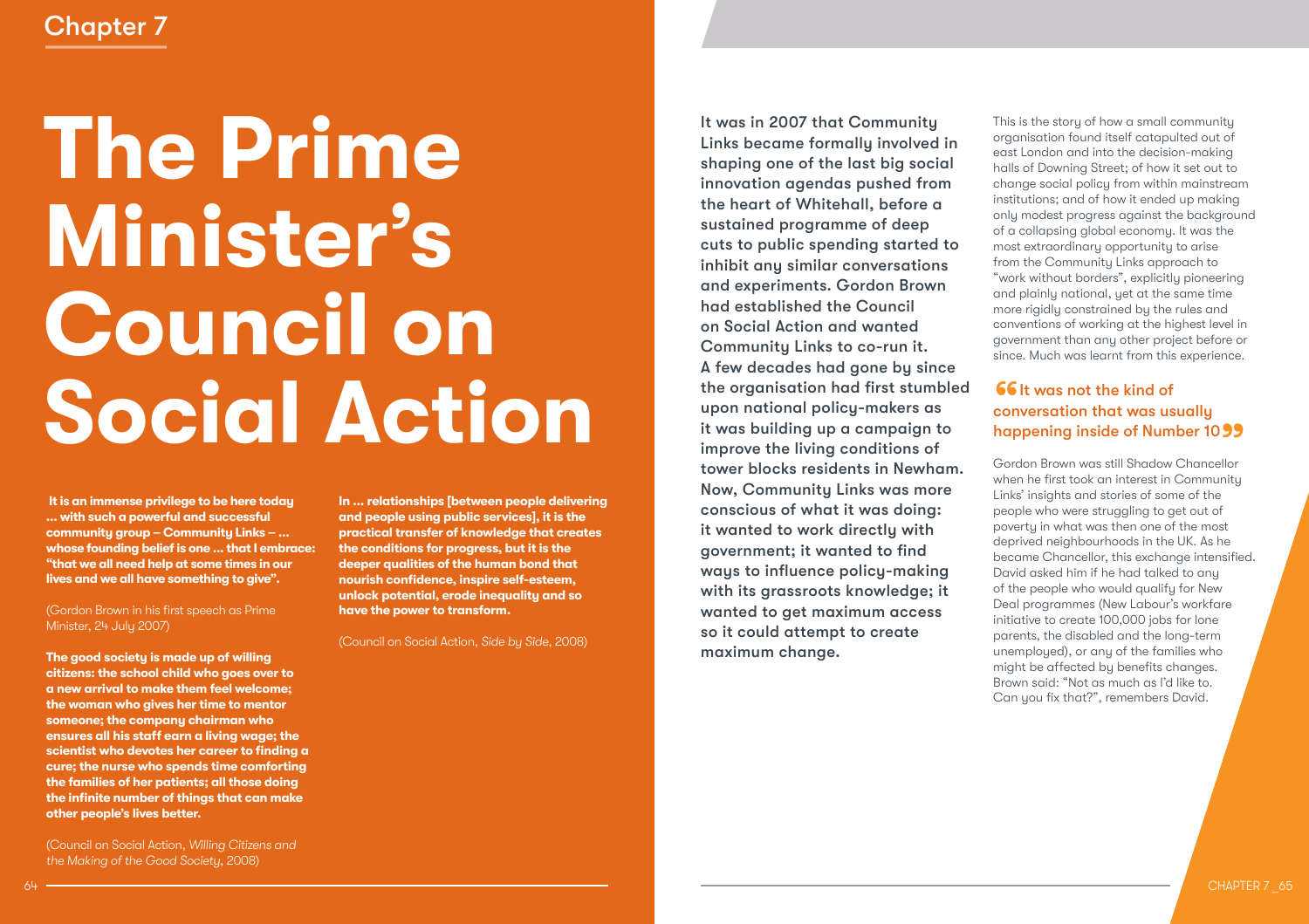Community Links organised a few evenings in Downing Street, where it brought small groups of people who were affected by these policies to meet the Chancellor. The encounters were very informal and without fixed agendas. They were lengthy conversations rather than meetings, and they were confidential – neither side would talk about them. "Sometimes they'd last a few hours. They were very useful and honest, as Gordon Brown was trying to understand the real issues – what policies might be helpful and what wouldn't", continues David.

In time, as it became clear that he was going to be Prime Minister, these sessions evolved into more focused discussions on how that tupe of experience could be brought forward and incorporated into his government. Eventually, it was agreed that some stable mechanism was needed in order to make the collaboration more effective. The first step was to convene a small informal group that included people close to Community Links and others who had worked with the organisation in the past. "We were starting to think about what Gordon Brown might do when he became Prime Minister", explains David.

The *Everyday Heroes* book was the first output, written in the months immediately preceding the new premiership and launched in its first weeks alongside a commitment to formalise and expand the little informal group. That's how an institutional body dedicated to social action started to take shape, eventually becoming the Council on Social Action in 2007.

"It was a council of independent advisers chaired by Gordon Brown and David", says Geraldine. Although technically the vice-chair, in fact, David – in the words of communications specialist and Council member Paul Twivy – "basically ran it all". "He was the catalyst", agrees David Thomlinson, who at the time was head of Accenture's business in the UK and Ireland and brought his corporate perspective into the mix of voices animating the Council.

The body was diverse, but not representative. The 15 members were selected from a mixed background to ensure that the project would remain committed to its ultimate objective: generating ambitious, creative ideas. "We were looking for people who were likely to be constructive and interested in similar things; people who had some experience that would help us do something differently – in the middle of it all rather than just from the outside", explains David.

Some of the members were known for a particular innovation, such as Sophi Tranchell of Divine Chocolate and Tim Smit of the Eden Project. Other members were from the voluntary sector or involved in policy-making, such as Julia Unwin, then Chief Executive of the Joseph Rowntree Foundation, and Geoff Mulgan, then at the Young Foundation. It was the odd, ambitious and experimental mix that motivated Paul to join the group, he says.

66<br>of s **66** | got involved because the idea of something that was going to take social entrepreneurs from different backgrounds and mix them with top civil servants and the prime minister, to come up with some ideas that could **become policy, was phenomenal. 99**<br>And the energy and creativity released by

And the energy and creativity released by this unlikely combination were something central institutions had rarely seen before. "I remember that first meeting at Number 10", recounts Gila Sacks. "We were in one of those incredibly formal rooms and we were hearing some people come up with some pretty crazy stuff, thinking, 'Alright, I don't think these walls are used to these kinds of conversations, that's good'. Gordon was there and he was just like, 'This is fine'. It was not the kind of conversation that was usually happening inside of Number 10, and that was the whole point. Let's get people together who are very creative, in some ways quite outspoken or just free-thinking, and let's see what happens. Let's not try to have everything under control, let's just see what happens. It was very exciting."

Radhika Bynon, a Community Links trustee who temporarily stepped off the Board to join the Council in 2008, similarly remembers those meetings: "You had these extreme, funny, amusing characters and there were always big topics on the agenda, so we never really spent time discussing procedural stuff. It was always about big issues, progress made around big issues, and people would throw these great ideas at the table."

Fuelled by the variety of ideas put forward by its members, the Council embraced a model of action that had little to do with the measured, uniform and controlled manner in which government traditionally works. "There was no other mechanism in government that we were trying to copy; we did everything in a different kind of way", explains Radhika. It was a creative experiment, thus flexible to some extent, but it was also guided by a precise set of principles and some deliberate goals. The vision framing the discussion was articulated in *Willing citizens and the making of the good society* – the first report published by the Council (over the next two years it would produce 11 reports, totalling more than 100,000 words, as part of its commitment to open discussion).

The aim of the experiment was to produce work that would encourage and support the participation of every citizen, every community group, every organisation and every institution in moving forward, individually and together. The Council wasn't just about finding new ways for government to intervene and solve problems. It was about encouraging everyone to do their part. This is why the body intentionally pursued a mix of policy influence and practical action; to get as many people as possible on board. "I think we were trying to catalyse an idea, so we were attempting different projects at the same time", says

Caroline Middlecote, who at the time worked for Accenture and helped to coordinate the programme on a secondment. "It was like small pieces of policy work actually creating a change that was sustemic."

Although the ideas and projects generated by the Council on Social Action (CoSA ) were diverse in nature, they followed some common threads: barriers preventing people from becoming active citizens had to be addressed, communities had to be strengthened by fostering lasting relationships; people and institutions had to feel responsible for one another. Each thread served the Council's final purpose: to facilitate, by championing social action and through innovation, the creation of

### $66$  the good society, a society where we all feel a part of, and play a part in, something bigger than ourselves 99 ourselves 99<br>as Gordon Brown put it when he announced

the establishment of CoSA. Ultimately, this belief was summarised in the three words that made up the strapline for Chain Reaction, one of the biggest events run by the Council in its two-year lifespan: Connect, Collaborate, Commit.

# **66** What would Davos look<br>like if it was all about social<br>change? **99** like if it was all about social **change? 99**<br>The Global Foru

The Global Forum for Social Leadership – which was later rebranded as Chain Reaction to convey the idea of "a chain reaction of people, introductions and ideas [that releases] energy and connections" – was announced by Gordon Brown with the same speech in which he launched *Everyday Heroes* and CoSA.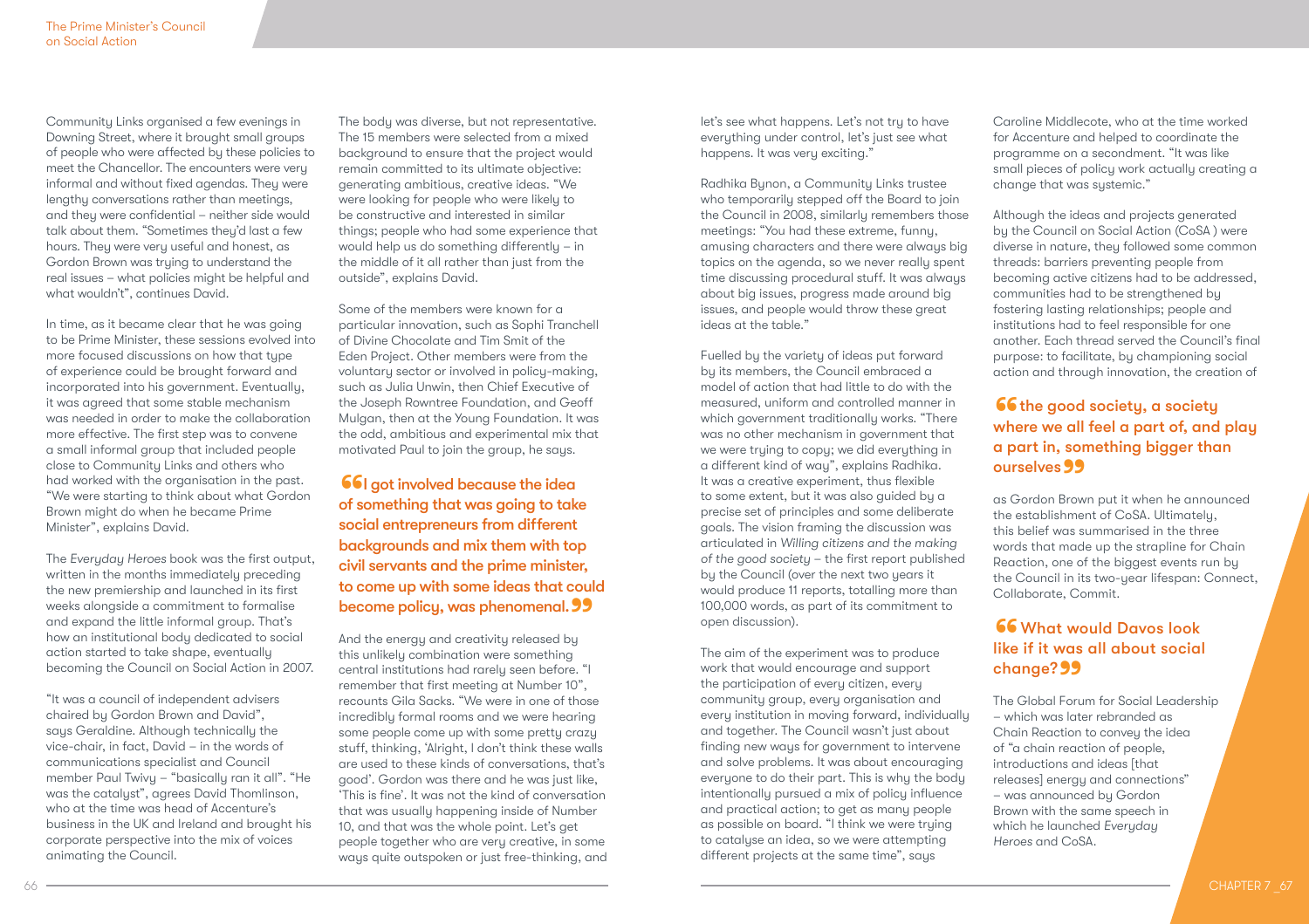The Council wanted to establish a new annual forum on social leadership to bring together innovators from all over the world. The first Chain Reaction, which took place in London in 2008, was imagined as "what Davos World Economic Forum would look like if it was all about social change and social leaders", remembers Geraldine. She managed the event and Community Links delivered it.

Comic Relief Founder Jane Tewson remembers the event as "really special, exciting and inspirational. It was a privilege to have been asked to be involved alongside some outstanding thinkers and speakers." It was indeed a big project, designed as a two-day event and attended by over 1,000 people from 17 countries. The entire event relied on an unconferenced approach; that is, on building a space where people could self-organise and come together; "where people [wouldn't] just go and listen to speakers; where they [could] connect with each other", says Geraldine. The whole agenda was based around social change, "so sport for social change, art for social change, entrepreneurship for social change, investment for social change, everything for social change as well as the more conventional conference presentations".

Chain Reaction attendee and Star Wards Founder Marion Janner described the experience as:

**66** exceptional, enjoyable,<br>stimulating, inspiring and succful I mot some amazing stimulating, inspiring and super useful. I met some amazing people, I am still in contact with some of them now. I learnt masses, got lots of ideas and had a simply brilliant time. 99

Fiona Rawes, director of the Heart of the City, was a little more restrained but no less enthusiastic:

# **66** such an ambitious idea, so<br>beautifully, beautifully execute<br>and with such inspiring results beautifully, beautifully executed and with such inspiring results ... 99<br>At the centre of the event was Community

At the centre of the event was Community Links' desire to encourage people to connect with other participants, and commit to specific projects and collaborations by the end of the two days. More often than not, these interactions were fleeting conversations shared informally at a coffee table, so many of the collaborations that ensued were hard to track down.

Daniela Eavis, from the then start-up Harry Bang Bangs, wrote afterwards: "Chain Reaction fed my soul. So much to listen to and actively participate in, my only regret is that I didn't manage it all. My dream needs finance, so on the second day I braved the finance workshop. I am simply a mum with a vision and the event enabled me to chat with CEOs, one Cabinet minister, a load of inspiring young leaders and a whole bunch of experts. Everyone was saying it was the best conference they had ever been to."

"Sometimes I would bump into people three years later and they would say something incredible like, 'As a result of Chain Reaction I met this person, we bought a building together and we started a community radio station'", recounts Geraldine.

Executive coach Linda Woolston particularly recalls "the optimism … it left its mark on me very strongly". Thanks to those two days, Linda decided that she wanted to coach people who wanted to make a difference in the world. She got in touch with Jeremy Gilley, the founder of Peace One Day, after hearing his passionate speech at the event and she has worked with him ever since. "For me it was indeed a chain reaction", she says. "The whole

event's purpose was to connect people, to make changes. It created a connection and we have made changes."

Matt Hyde (now CEO of the Scout Association) was Chief Executive of the National Union of Students at the time. He attended with the then NUS President Wes Streeting (now Ilford North MP) and says, "I went away buzzing with ideas and inspiration. Wes and I attended with Angus McFarland, President of NUS Australia. We were really struck by the global nature of the event and started discussing a collaborative event for students across the world focused on global social action..."

It was also an occasion to experiment with early social media, which at the time were just starting to shape communications in the voluntary sector. "We were using Twitter, which was really new then", remembers Geraldine. "At one point we were trending worldwide." There was a lot of live tweeting, web streaming, blogging and various other ways to share ideas online as well as in the physical spaces provided. This experience led directly into the UK Catalyst Awards which CoSA designed and launched to celebrate projects that were already using information technology innovatively to improve society.

Chain Reaction 2008 was designed as a first; however, by the time that budgets were set for 2009 and 2010 there was much less money available and the events were much smaller. Learning and exchange continued but the big ambition to do something really different and sustainable was never able to develop to its full potential. Was it all worthwhile? For those who enjoyed the extraordinary excitement of those two glorious days in November 2008 it plainly was. It was not, however, as had been hoped, the start of something bigger.

### **66** The first Social Impact Bond<br>has now become dozens of proje<br>geross the world has now become dozens of projects across the world"

Whilst still at the Treasury Gordon Brown had talked to David about the funding of the voluntary sector and David had convened the first meetings between Sir Ronald Cohen and Gordon Brown. Sir Ronald had a very big idea about a "social investment bank", and as the acknowledged father of the venture capital industry he had the experience to know what worked and the authority to talk about it. The Chancellor was convinced and work began on what would eventually become Big Society Capital. Sir Ronald and Gordon Brown are still collaborating in 2017 as their shared vision of "impact investing", largely driven by Sir Ronald's skill, passion and insight, has rippled out across the world. For Community Links the thread of this work was continued when Prime Minister Brown asked CoSA to think about innovative funding models.

The ideas behind the Social Impact Bond had first been discussed some time before the official start of CoSA by David Robinson and Peter Wheeler, who was then a partner at Goldman Sachs. At the time, Community Links was working with young offenders, and its projects had been funded on a yearly basis, with little regard for whether the final outcome of helping these people break the cycle of recidivism was ultimately achieved. This seemed ridiculous. For the state, a positive outcome meant saving money. For the individual, it meant having a chance at a good life. It was a win-win situation. Why weren't public bodies seeking to understand what works and investing for the longer term?

Of course public budgets were limited, but by designing around timeframes rather than outcomes government wasn't tackling the causes of reoffending. How might this absurdity be addressed?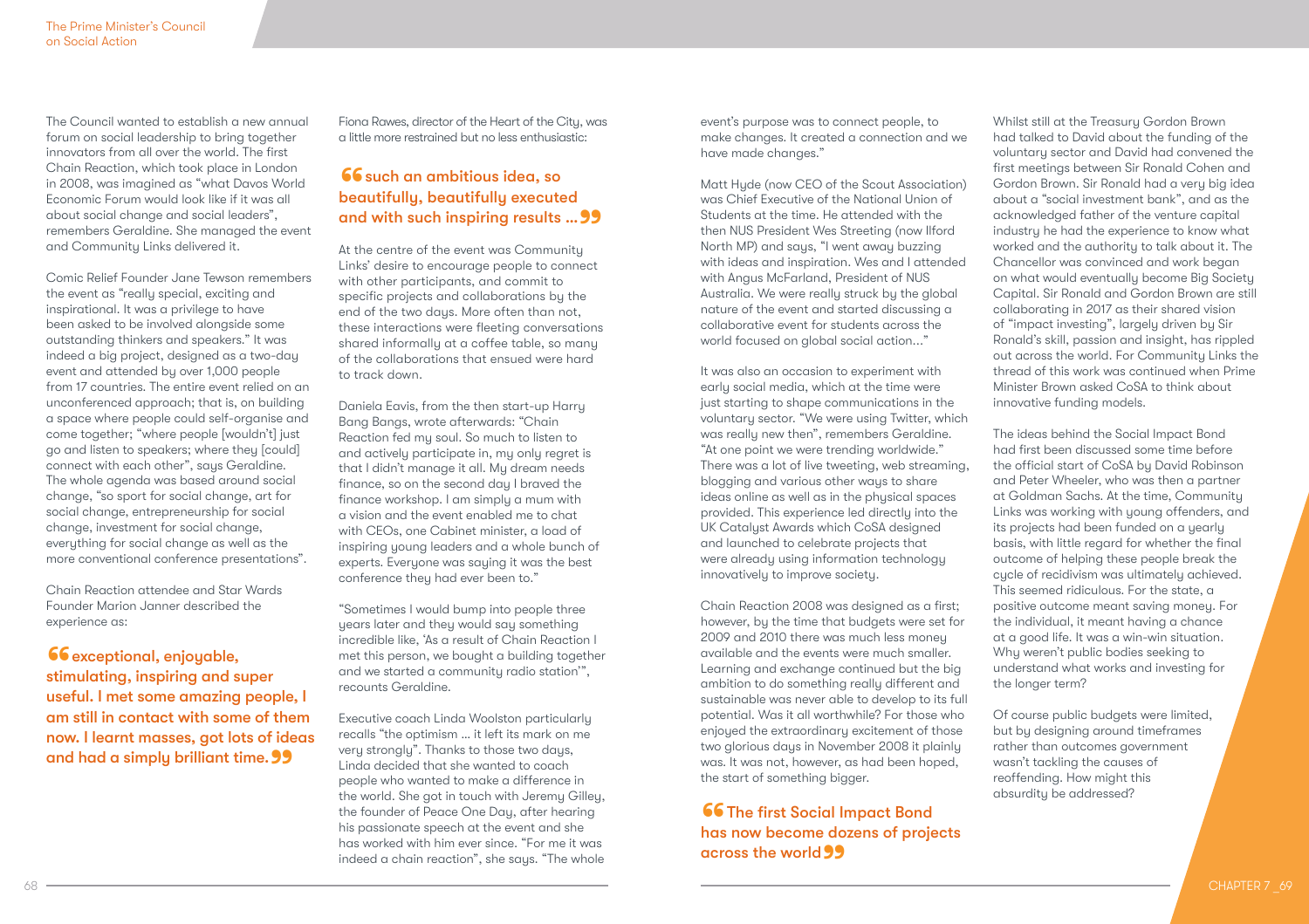When the Council was first set up, these thoughts were brought to the table and the idea of a bond that would raise private investment for complex social issues began to evolve. CoSA member Victoria Hornby worked for the Sainsbury Family Charitable Trusts at the time. She arranged a grant to bring social investment specialists from the then fledgling Social Finance into the conversation. The Contingent Revenue Bond (later renamed the Social Impact Bond) was born and driven forward by a skilled and passionate team from Social Finance who would go on to develop and successfully deliver the world's first SIBfunded project.

SIBs are a mechanism through which government can work with the private sector to solve long-term social challenges, shifting the focus onto outcomes so that action can be more targeted and truly systemic. The private investor bears the risk. Government pays only for successful results. If a SIB achieves the outcome, then the private funder gets a return, just as they would with any other investment.

There were mixed feelings when CoSA first discussed the concept. The main concern was that the model would give private investors the chance to profit from something that had always been – and should always remain – a state obligation. However, as David explains, " SIBs don't replace state funding. If it works, the investor makes a profit, but that's because the investment carries a risk." In other words, the profit would always be proportionate to the actual outcomes achieved on the ground. At first, the Treasury didn't show much interest, but eventually, thanks to the hard work of political allies such as Gordon Brown, Stephen Timms (fortuitously by now a Treasury Minister) and Jack Straw, the idea was picked up and implemented.

The first Social Impact Bond was launched in Peterborough in 2010. In July 2017 the final results were announced: A 9% reduction in reoffending by short-sentenced offenders

compared to a national control group. This exceeded the target of 7.5% set by the Ministry of Justice and the Big Lottery Fund. The 17 investors received back their capital investment together with a return of 3% per annum for the period of investment.

Announcing these results in 2017, David (by now Chair of the Peterborough Advisory Board) said, "The multi-agency intervention providing responsive and sustained assistance to people stuck in the reoffending loop has worked, it has provided appropriate reward for our risk-taking partners and, most important of all, it has shown the transformative power of high-quality, often peer-led, support for determined people in difficult circumstances."

The St Giles Trust were the principal delivery agency. CEO Rob Owen was a CoSA member and so played a part in the first SIB from beginning to end. "St Giles", he said, was "hugely proud to have played its role in helping to deliver a historic first. The Peterborough Social Impact Bond is great news for everyone. To reduce reoffending rates at this scale by this amount is extraordinary. It's a great result for everyone in society, the clients served and those lives that have been transformed; the thousands of victims not created, the ensuing savings to the taxpayer and ultimately the investors who funded the bond. A true win-win for everyone."

The Barrow Cadbury Trust was one of those investors. Its CEO Sara Llewellin agreed:

**66** At last the proof that the<br>right combination of support<br>challenge at the right time re right combination of support and challenge at the right time reduces crime, reduces the number of victims of crime and saves on public spending all at the same time. It's a bullseye outcome! 99

Writing in the FT in August 2017 Gordon Brown concluded, "Big ideas are few and far between. Progress usually occurs incrementally, bit by bit. But sometimes a big idea – even one that starts modestly – can thoroughly transform our view of what is possible. Last week, a small social experiment conceived 10 years ago to help 2,000 young delinquents in Peterborough, in eastern England, paid off – literally. More important, the Peterborough experiment has become the guiding light for hundreds of millions of dollars in investment in social reform."

There are now 88 SIB-financed projects mobilising more than £300m of investment in 19 countries from the UK to Israel, from Australia to the US and more than 30 in the pipeline in the UK alone. "I have been working in Swaziland recently and we did a project for people with HIV that was a Development Impact Bond – an extension of the SIB", says Caroline, who now works for the Clinton Health Access Initiative. "There's another one in Uganda and I'm writing a paper proposing three more DIBs. I'm involved in this because I had experience with the SIBs, but I now work for a completely different organisation, in a completely different country. It's a good story."

Ben Jupp of Social Finance notes how, although they have managed to grow the model, the wider journey of implementation "has been illuminating but also really tough". The New York-based Rikers Island Recidivism Social Impact Bond is an example of how things could go wrong. Its aim was similar to that of the Peterborough project: reducing reoffending, but among teenagers with longer prison sentences. Soon, however, it became clear that participants were not returning to prison at a lower rate than before, and the project was discontinued. The disappointment was tangible, particularly in a country such as the United States, where this model could offer much-needed investments in social policy that the government prefers not to take directly upon itself.

However, Community Links and Social Finance don't think that the failure of Rikers Island means that there is something inherently wrong with the financial model. Rather, it just shows that there is always a risk, and in some cases there's profit while in others there's loss. The idea of the SIB is that the private sector takes responsibility for the risk of tackling complex social issues that the government would not be able to cover otherwise. If the project fails, as at Rikers Island, it is the private investor, not the taxpayer that loses out. If it succeeds and savings ensue, then the private investor is entitled to a proportionate reward. Most importantly, people's lives are changed in the process. The failure in New York, although profoundly disappointing, demonstrates the validity of the financial model as much as the Peterborough success.

There will be more evidence on how useful they can be in the next couple of years as ongoing projects across the world report final results, but the model is now well established. Many partners were involved, but Peter Wheeler says CoSA was the "midwife".

**66** It is not only possible for one human being to make a real and lasting difference to another; it is often the only thing that ever does **99** does 99<br>Much of CoSA's work focused on

promoting a different idea of society: one in which human connections and trusting relationships are given the space to form and develop. In turn, these knit together a fairer, more supportive and resilient fabric; the necessary basis upon which to build stronger communities.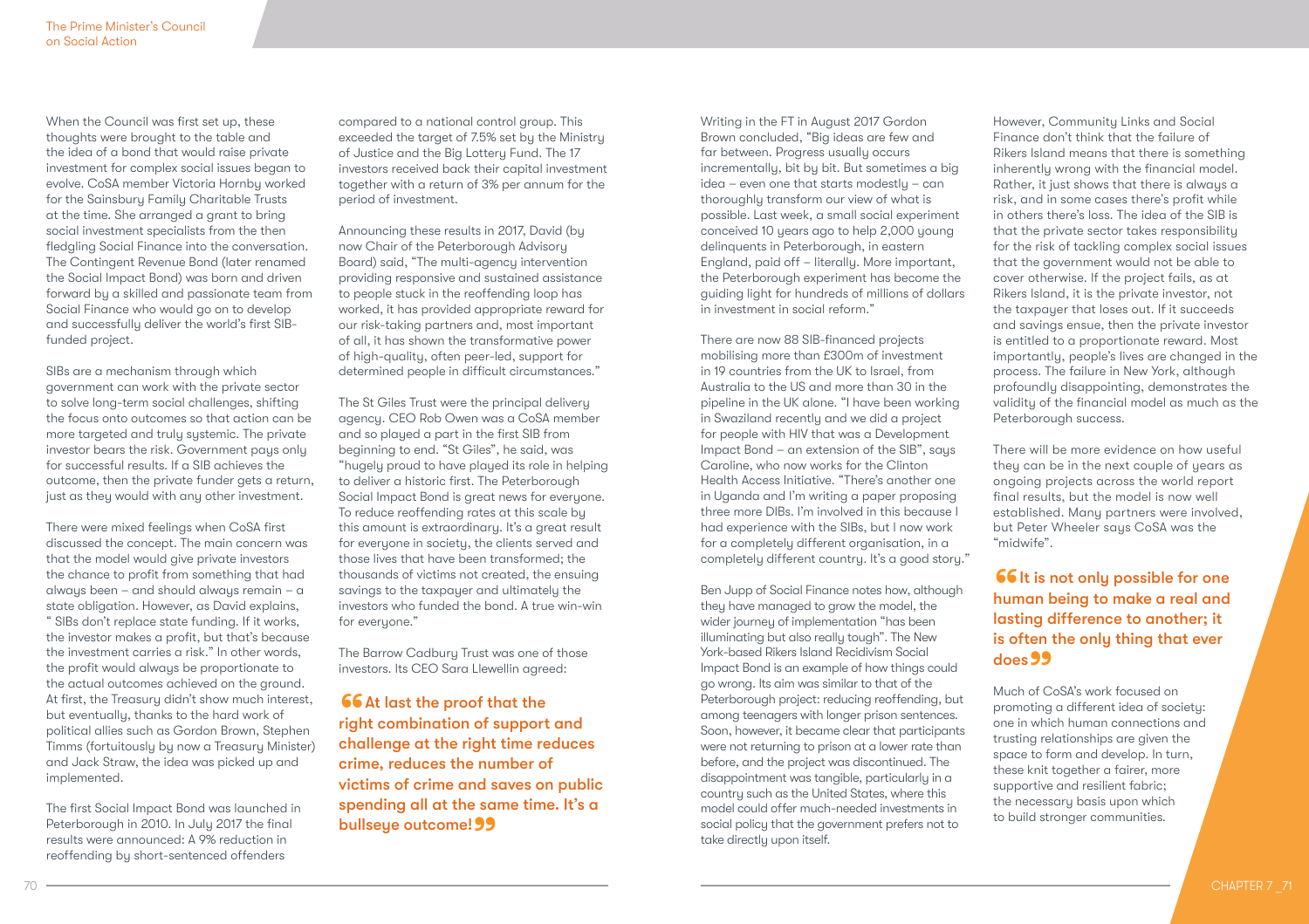"We expect to be judged on our ability to channel the momentum into wider cultural or structural change", the Council stated in its second publication, *Side by Side*, in 2008. "If we are able to stimulate a new mindset around the voluntary support of one another, within government and way beyond, that would be success."

Radhika recalls what this meant in practice: "David says:

### **66** It is not only possible for one<br>human being to make a real and<br>lasting difference to another it is a human being to make a real and lasting difference to another, it is often the only thing that ever does. 99<br>This is the principle underlying every pa

This is the principle underlying every part of the work that Community Links and the Council focused on. "It's the idea that all the changes in your life are caused by another human being, sometimes as part of their job, but always the human connection is at the heart of it", she says. "If you recognise that, then we all have the potential to be that person to somebody else. We wanted to institutionalise a way to encourage, for example, someone working at Jobcentre Plus to recognise themselves as that person, so that they approach their job not just by getting everything done, but they also recognise that they have that personal capacity to make a difference."

Effectively, this was Community Links' attempt to inspire central policy-making with basic principles of community work, sharing with government one of the most important lessons that the organisation had learnt after decades of interactions with people in Newham.

The Council's focus on one-to-one relationships and mentoring went on to become one of the main strands in its programme. "For example, we were talking to employers to increase volunteering culture in

their organisations", explains Radhika. "We spoke to the civil service about every employee being entitled to a certain number of days they can use to volunteer; obviously they could also do it in their own time, but the idea was that the state should support it and send a clear message saying, 'This is the kind of country we want, where everybody does this, and we're going to encourage your boss to help you be that person.'"

Paul Twivy speaks highly of the one-to-one work. "It really stuck with me", he says. "One of the ideas which I think is still relevant is the universal scheme for mentoring in schools." The Council was working directly with the Department of Education on developing a "buddy system". Paul elaborates: "We wanted every person in every school to be mentored by somebody who was a few years older than them – slightly more mature but not so far ahead that they couldn't understand. That would carry on all the way up from primary school, and when you got to the Sixth Form, you'd still be mentored by people who had left the school and had gone out to university or into work. So it would continue right to the end and then, in turn, they would mentor somebody else – again, a chain reaction of mentoring."

He remembers Gordon Brown being very keen on the project. "I think that the opportunity to have a third voice outside of your parents and other than your friends is incredibly important, as well as growing the skills to think about others from an early age", he adds.

Of course, Community Links hadn't invented the concept: there were schools that were already successfully doing something similar across London and Britain. "We looked at a number of schools that had systems in place for playground buddies. They managed behaviour in the playground by charging children with the responsibility to look out for the kid who wasn't playing and talk to them", recounts Radhika. However, Community Links was contributing a broader, systemic vision, as well as the convening power that derived from its temporary position at the centre of policy-making. From within government, the organisation "wanted to say, 'People are already doing this, practice exists already, so how can we accelerate that? How can we validate that? How can we share those examples so people can try?'"

### *Time Well Spent*

At this point, a lot of the thinking around the benefits of the one-to-one approach was starting to prove uniquely relevant to the provision of public services too. In its *Side by Side* report, the Council had argued that public service design should start from the most important stage in the process: delivery. That means that everything should be done to ensure that the relationship between those who deliver a service and those who are on the receiving end is effective, productive and, above all, human. Could more meaningful relations improve public services? Could solid connections perhaps even contribute to absorbing emerging problems at the source, preventing them from growing in size and becoming unmanageable?

"Gordon Brown had been looking at how many government interventions there were in the lives of families with multiple social problems", remembers Paul. Typically, this involved several government partners, from pensions and social security to education, but each one of them acted separately – with separate budgets, separate people and no coordination. "And wouldn't it be much better if a single person who lived locally was skilled enough or trained enough to know how to call on the services, to understand what was needed, was able to win the trust of the family and form a real relationship? I think this idea was followed through when the Troubled Families unit was set up under the coalition. I think there was very clear evidence of the work of the

Council in all this. The coalition approached it differently, perhaps in a way many under Gordon Brown would feel suspicious of, but the principle [behind it] is here to stay", Paul concludes.

This crucial need for deeper relationships between staff and service users was articulated in detail in one of the final papers produced by the Council: *Time Well Spent*, in 2009. It focused specifically on legal advice workers and their clients in sensitive areas such as debt, housing, benefits, employment and immigration, where advice is fundamental to overcome discrimination and to empower the most vulnerable. The paper demonstrated very powerfully how the qualities of the personal relationship between the adviser and the client determine the calibre of the outcome.

"This piece of work was picked up by advice agencies and used in a number of campaigns about legal aid", remembers Matthew, who wrote the report. "It was partially superseded by the public expenditure cuts, but it captured a strong anxiety that the sector had about how it was being changed through funding. Advice workers could no longer consider people's needs in a holistic way; they were being forced to be very transactional, particularly about legal needs. That was something that the sector was trying to resist – public services needed to be designed in a different way." They had to put the personal relationship at the centre of design and delivery, they needed to be "humanised" and they needed to reach deeper, beyond mechanical interactions. Community Links called this Deep Value. CoSA and Community Links weren't the only actors to be thinking about these ideas, but they were at the forefront and in "deep value" they gave it a name.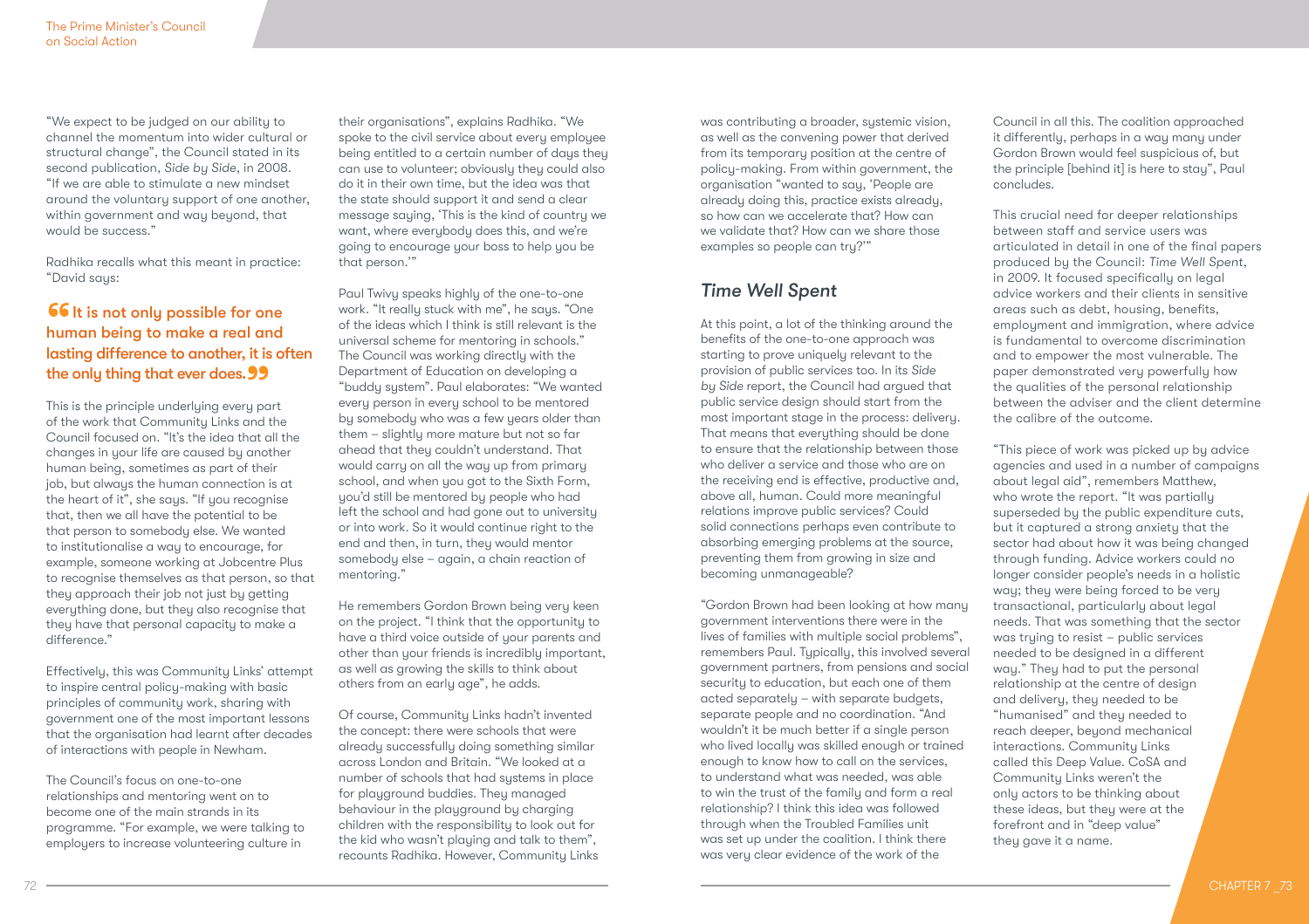Several years later in 2015 Steve Hilton, David Cameron's senior adviser under the coalition and the driving force behind the Big Society, acknowledged the influence of the CoSA work on his brainchild – the Troubled Families programme - in a public conversation with the Think Tank Policy Exchange:

**"Community Links have been working with some of the poorest families in our country for over 25 years. They told me a story of a boy who was, I think, eleven years old, and he was going off the rails and coming to the attention of all the bits of government – social services and the criminal justice system and so on. And there was a conference arranged with all the people that were responsible for helping him and there were eleven people in that meeting – the probation officer and social care and all the rest of it. Eleven people in the meeting, and the mother of the boy phoned Community Links and said: "would you please come to the meeting as well?" And they said: "Why? You've got all these people, there's nearly a dozen people. You don't need us as well." And she said: "Yes, I do. I need someone who's on our side.**

**"And I just thought that was incredibly sad, to feel that this person thought that all these people that were there to try and help were actually not on her side. I'm sure they were sincere about their efforts to help that boy, but actually what they do when they come to a meeting like that is that they bring to the table their own bureaucratic priorities, what they can achieve through their system that's been designed with their needs in mind, not the whole life of that boy. And it's a real allegory, I think, for what's gone wrong with government, because even though those people all mean well, the structures they're in don't allow them to give that boy and that family the human, personalised help that they need. And the mother really understood that, and that's why she wanted someone there who was 'on her side'."** 

Importantly, there is a clear link between these ideas and the way in which Community Links tries to work on the front line, notes Matthew. These weren't abstract concepts; they reflected the values of this organisation, "from the awareness that people who experience a problem know it best to the importance of treating people with respect, listening and doing your absolute best to support them and help them take control of their lives. That's what Deep Value was all about. It traced its origins back to these core beliefs", and because these were backed by decades of local experience and evidence, the Deep Value work offered top officials authoritative insights that they had little pragmatic knowledge of in the first place.

# **66 The empowered willing citizen** is the partner of the enabling state and not the alternative 99<br>The CoSA experiment revolved aro

The CoSA experiment revolved around the idea that none of us on our own can change the world; not governments, not businesses, not charities. "We succeed when we work together", tweeted Chain Reaction at the time; it was an early formulation of an idea of society in which every individual and every agency shares some responsibility for the rest.

"I want to recognise and celebrate a growing spirit of service in our country", Gordon Brown had said in 2007, as part of his inaugural speech. "I want ... to mark the start of a new partnership of individuals, independent community organisations and a government working together to empower and help all those working for social change." Here we can identify the influence of Community Links coming through very clearly.

In the *Willing Citizens* report, Community Links called this "the good society". "There is much that is bad in the world; talent wasted, aspirations unrealised, illness endured and harm done", states the publication.

### **66** But there is much more that<br>is good; people supporting one<br>another communities finding is good; people supporting one another, communities finding solutions to problems, generosity and differences resolved. 99<br>The idea was that since these positive

The idea was that since these positive dunamics already existed in society, Community Links wanted to inspire institutions to remove barriers so that everyone could contribute their skills, values, creativity, dedication, passion and compassion to strengthen local realities, communities, neighbourhoods, cities and beyond. Citizens had to take responsibility and become active participants, but government and other institutions had to play their part too: they had to create the conditions that would enable people to direct their energy towards constructive goals; they had to assist vulnerable members of society; they had to eliminate inequality. "The good society is not just something that happens; it has to be made and continually sustained", reads the report, and "it needs coordinated action between individuals and institutions all pulling in the same direction … the empowered willing citizen is the partner of the enabling state and not the alternative."

This view was passionately shared by Gordon Brown who used the launch of the *Everyday Heroes* book in July 2007 to announce a "new commitment as a government to do all [they could] to support and develop an active society".

Later on, when the coalition headed by David Cameron started discussing the Big Society, there was a sense that some of Community Links' thinking around the good society could seep through new institutional appointments and into changing political priorities under the new administration.

Radhika remembers her initial excitement about the Big Society: "I thought, 'We've achieved it, social action is mainstream! It didn't happen under Gordon Brown, it will happen under the next prime minister.' But", she continues, "that isn't what happened. It's so toxic as a brand now, but that's because when they implemented it, it got mixed up with implementing austerity. The state should enable that kind of society, not abandon people to it. It wasn't within the scope of my imagination that someone would have taken away all the enablers and just left social action on its own, kind of naked", letting the Big Society become a mere filler for the space left void by an ideologically smaller government.

After CoSA officially ended, a number of members of the Council were invited to contribute to the Big Society. "We were invited to the very first meeting of the coalition government", says Paul. "We were there, in the same room we had used for CoSA meetings, the Cabinet room, with a different prime minister, talking about the Big Society ideology and how to make it work. I was inspired by the work done on CoSA with Gordon Brown to think, 'Actually, although this is a Tory policy and it's coming at a time of cuts, we can make this very practical'."

David Robinson also attended the meeting, and Steve Hilton spoke to him about reinventing the Council under David Cameron, but David was unconvinced. "I didn't feel that the values underpinning it were the values that I wanted to be supportive of", he concludes. "I knew that the CoSA work had barely begun and I was eager to build on all that we had learnt, but I felt that the new government was coming from a different place. There were some core principles about equality, for instance, cross-sector collaboration and the role and size of government, which were at the heart of the CoSA proposition and which the new government did not support. I didn't think a CoSA mark 2 could work in this environment and I certainly didn't think Community Links should be centrally involved."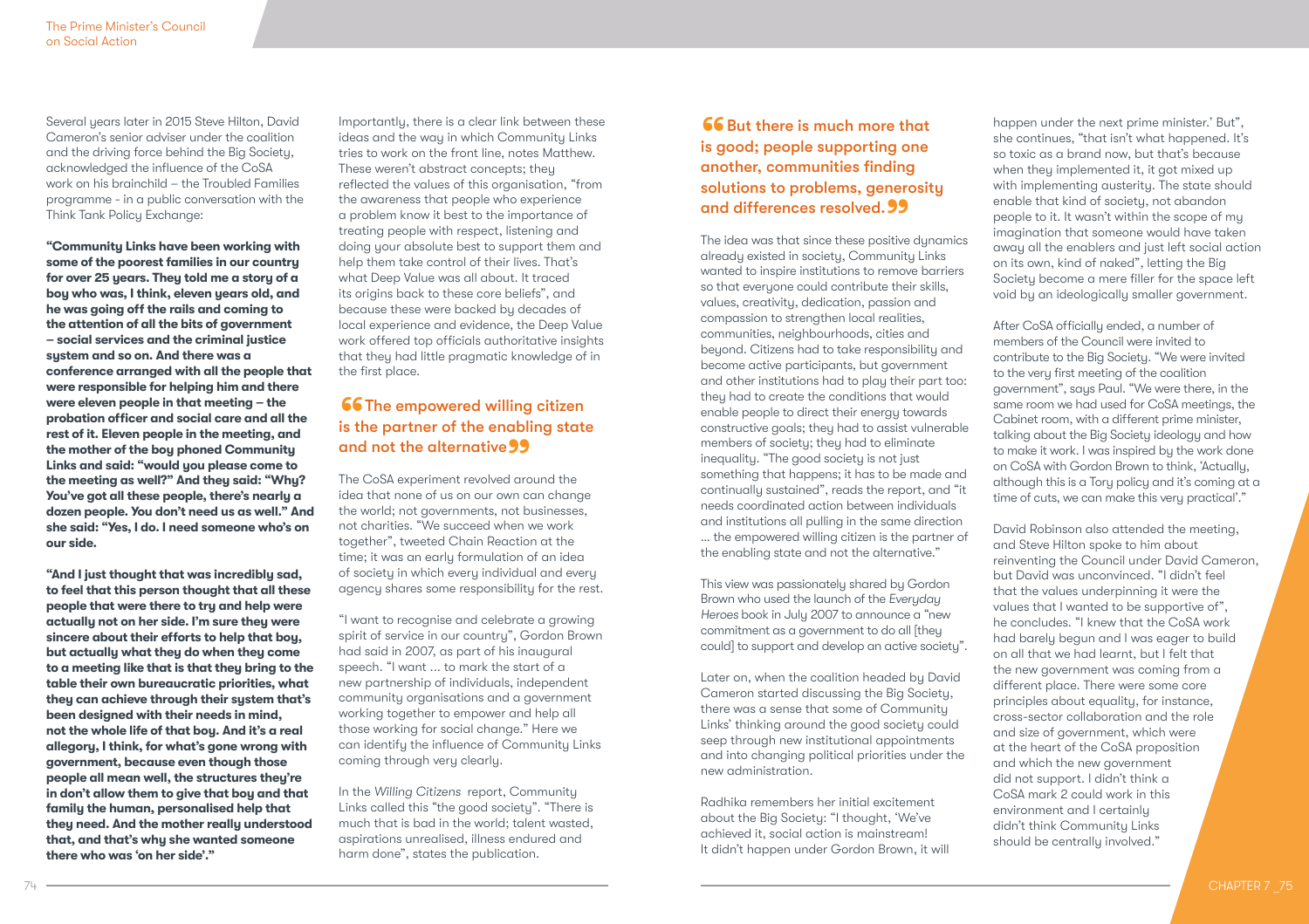As the Big Society programme unfolded, David chronicled his growing anxiety in two open letters to the PM. Both were reprinted and covered at length in the *Guardian* and elsewhere. "We didn't want to be continuously negative, but it was very clear that lessons which could have been learnt from our work were overlooked or consciously rejected. Of course every new government wants to set its own direction and pick its own people. We completely understood that, but it is a pity that an initiative that was so avowedly inclusive and non-partisan should be overtaken by a new one that talked about similar aspirations but actually learnt nothing from what had or hadn't worked in the past."

**66 From 105 to Number 10 99**<br>CoSA was the first time Community Links could attempt to influence social policy by occupying a formal position at the very heart of government. It was a unique opportunity for an organisation of that size, and everyone was determined to take full advantage of the experience. The structure of the Council itself reflected what the organisation had been trying to do for years: bring government thinking in touch with practical knowledge – and vice versa.

# **66** I really learnt how valuable it<br>is to bring in the perspective from<br>other spaces and sectors is to bring in the perspective from other spaces and sectors 99<br>confirms Gila Sacks. "[As a civil servo

confirms Gila Sacks. "[As a civil servant,] you're trying to make policy for people out there, all with very different experiences, and you can't do that from a bubble. You have to bring that power of stories, of real people, of real perspectives and individuals into what you're doing; you have to think about what something you're working on really means for them; who is that person or that business or that charity or that community or school who's going to experience or do something with this

decision you're making? Government is very busy and you have to try and make everything work for your minister, but try and always remember what is actually out there – who are these people? Whose are these stories? – and bring that into your policy thinking." These different ideas and perspectives were also challenging for government because they were conceived in a different way: they were stories; they were intuitions; they didn't respond to rigid standards of accountability; they didn't incorporate measurable targets and goals.

In a way, CoSA was the epitome of one of the main ideas that had driven the organisation from its early years: use the experience of people living and working in disadvantaged areas of the country to attempt to shape national policy.

"Community Links had a long tradition of saying, 'From 105 to Number 10'", notes Radhika. "The way it conceives policy is, 'we will use the experience of what we see on a day-to-day basis to influence national policy, not just to solve people's problems at 105 [Barking Road]. All that experience is learning, so that we can then reflect it back to people who can really make the strategic change.' So it's never just about solving people's problems, but about using those people's experiences as a lever to then unlock systemic change."

Unlike in the past, with CoSA Community Links had managed to institutionalise for some time a direct channel through which it could exchange local evidence with the ultimate organism responsible for driving change: Downing Street. This time, the aim was to bring about broad changes in the way the entire system worked, not just solve a few issues or alter some small mechanisms.

The ambition was bigger than at the time of the Social Enterprise Zone. CoSA was about attempting to tackle problems at the roots by adopting a radical approach: if society

was failing its most vulnerable members, then the same concept of society had to be discussed again. That's why, from the start, the Council had determined to leave aside all the initiatives and ideas that might have been worth pursuing in other circumstances but that wouldn't put to use the convening power of the prime minister in order to be implemented. Those were, by definition, not ambitious enough. Individual ideas like Social Impact Bonds and Deep Value gained traction, but the projects that CoSA had worked on never really came together to fundamentally transform the system at its core. That was probably an unrealistic expectation in the first place, particularly given the resources and the time frame at its disposal. Government is complex. Without multiple allies it was difficult to get anything meaningful done quickly, and Gordon Brown was prime minister for less than three years. Most experts agree that systems change in government takes at least twice as long.

It was also a rigid ecosystem, one that struggled to absorb the creative energy of an unusually diverse group of people. In the end, what remained was a useful but disparate collection of connections and experiments, a modest catalogue of ongoing projects, and for Community Links a newfound awareness of which strategies to adopt to increase the chances of bringing about systemic change in the future.

Most people involved in CoSA remember the experience as a constant negotiation between a complex bureaucracy on one side and the boundary-breaking way in which the Council operated on the other. "There was a feeling that all that energy that was being generated on our side of the table was being absorbed by this kind of grey machine. Anything vaguely risky was taken out", remembers Paul, who also worked on the Big Lunch – an annual "gettogether for neighbours" now involving 6 million people across Britain – with Tim Smit, and launched it with the Council's backing in 2009.

"Lots of things about government don't make it easy to get things done if you don't know really well how to operate the system", agrees Gila when asked about this tension. "And the context at the time was very challenging, as this was not most people's priority", she adds, as the financial crisis was looming and Gordon Brown's government began to come increasingly under fire.

Gila was new to government then, and perhaps because of this she was the best mediator Community Links could have hoped for. "I learned a lot along the way with David and the others. It wasn't easy working out how to harness all the potential and energy of this kind of half-in-government, half-not-ingovernment structure. No one quite knew what it was, no one had done it before, it wasn't easy to figure out how to get something done and what we would have the freedom to do and not do. You have the convening power of government, you have a prime minister who's really behind you, you have this diverse group, but trying to work out what the levers were was challenging."

As the Council was about to dissolve against the background of the financial crash and then a change of government, CoSA found it "more of a challenge to influence and provide ideas that really picked up", notes Matthew. He is convinced that "if Gordon Brown had been able to stay in power for longer, some of these would have gone much further".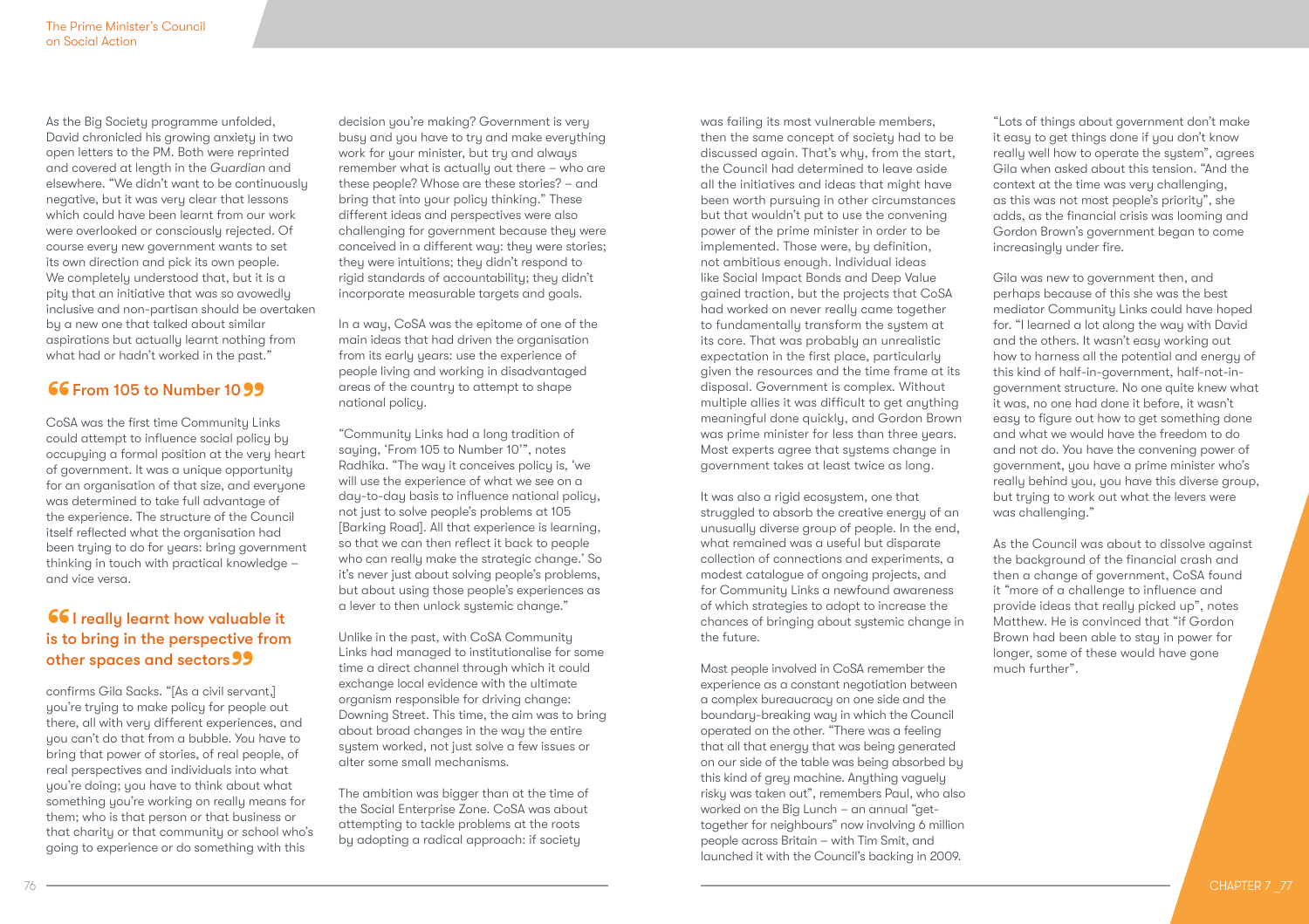CoSA's most ambitious policy report was the last one – a paper called "Stronger Communities, Stronger Economy". It resulted from consultations on the challenges and opportunities for social action arising from the massive disruption in the global economy and it envisaged a set of ideas that could become "as much a part of the UK's recovery plan as bailouts and loan guarantees setting a new aspiration for the country – not only a revitalised economy but also stronger, happier, healthier communities". It included, for example, a "Common Good Agreement" for inclusion in bank bailout arrangements, drafted pro bono by City Lawyers Allen and Overy, a national volunteering programme with fiscal incentives and third sector secondments and apprenticeships as well as targeted investment. The paper was never published. It is salutary to read it again now as politicians discover, post-Brexit, the so-called "forgotten" or "left behind" communities.

The story behind the failure of "Stronger Communities, Stronger Economy" to gain any traction in Whitehall illustrates the importance of building wide support. Hazel Blears, then leading the Department for Communities and Local Government, was the relevant minister. She shared the Prime Minister's interest in the programme and offered to present and endorse the paper, with the Prime Minister in attendance at a full meeting of the Council. David remembers checking the meeting room immediately before the critical session. The Minister's place, opposite the Prime Minister and flanked by the departmental director, was reserved as usual. David left the room to join other members gathering for coffee in the anteroom. He found them watching the TV on the wall. Hazel Blears was announcing her resignation – another victim of the expenses scandal. Her departmental director, hearing the news for the first time, hurried out.

"By the time I went back into the meeting room the name plates had been removed and the chairs respaced. Hazel Blears, I was advised, would not be speaking. The waters had already closed around her. Sadly she took down with her a stream of work which, precisely because she supported it so passionately, we had neglected to embed with departmental colleagues. Maybe there wasn't the time. Maybe we didn't make it the priority that we should have done. Either way the new minister did not share her priorities. "Stronger Communities, Stronger Economy" never recovered. It was a vital lesson – never think the support of one or two people, no matter how senior, is ever sufficient. Embed from day one."

Looking back, David summarises "the three fundamental structural weaknesses" in the CoSA model: "Chiefly, we didn't have time. We were trying to do something different in the body of a beast that is slow to adapt if not actively resistant to change and we spent most of the first six months trying to fathom out how to have an impact. By the end of year one, we were making progress. By the middle of year two, the economy dominated almost everything at No. 10 and out across Whitehall and then it was all over.

"Our team certainly lacked the insider understanding to hit the ground running at the start but even if we had had those advantages I don't think we could have achieved a great deal more in the time available.

"Second, independence was our strength and our weakness. We had some terrific people who thought outside of the Whitehall box and we had freedom to make new suggestions, but we weren't wired into the system in a way that enabled us to do what we wanted to do without a lot of persuading and cajoling. That all takes the time which we didn't have.

"Third, it's possible that neither of the above would have been insurmountable with sufficient resources. In fact, when we were at peak capacity we had the equivalent of two full-time workers and a private sector secondee. We were taking a pea shooter to the business of influencing a government. If I had the chance again I would say that a body like CoSA can do important work but we need to have the confidence to expect serious resources, to wire it into government (accepting that this would impose many more constraints as well as help to get things done) and, ideally, to plan for a longer term of office.

"We did some useful work despite all this but it is a pity that no one has, as yet at least, been able to build on the learning and do it better next time."

During his last hours in office on the afternoon of 11 May 2010, Gordon Brown sent a handwritten note from Westminster to Canning Town: "… as I leave No. 10 I wanted to thank you for the remarkable contribution that you make to our country. Your recent work with me makes me proud to have worked with you all. …"

**66** If the Prime Minister's Council<br>on Social Action didn't achieve as<br>much as we all boned that it would on Social Action didn't achieve as much as we all hoped that it would", concludes David, "it wasn't for a want of desire. **99**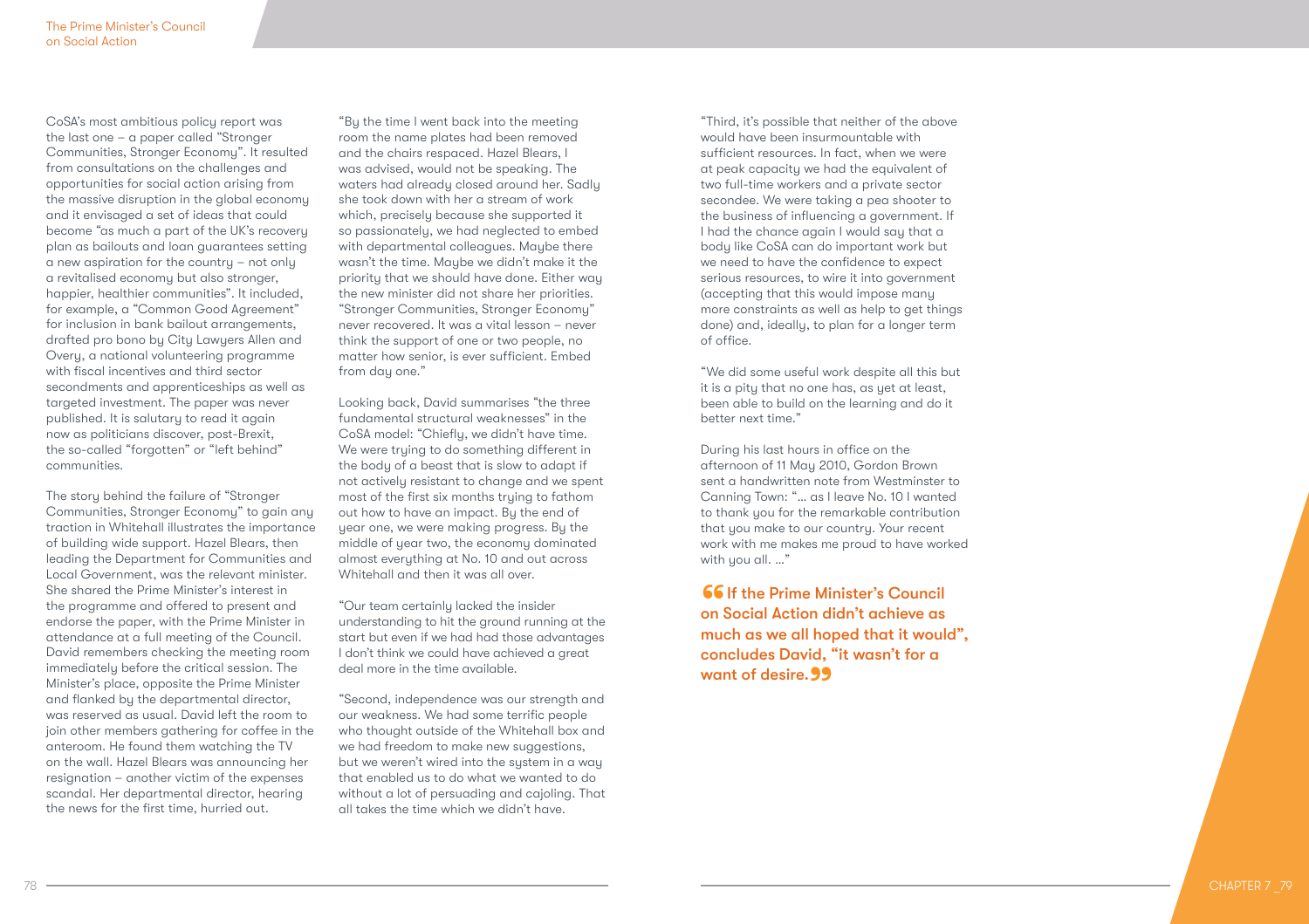# **We Are What We Do / Shift**

### **Simply brilliant.**

(The Creative Journal)

 **I've left my job to find an answer to the question – what should a million Dutch people do to change the world.** 

(A reader in Amsterdam)

Although by now diverse and improbable partnerships had become the hallmark of many of Community Links' more innovative projects, We Are What We Do took a different approach to social change from most of Community Links' work and involved different partners. It was, like all else, rooted in the day-to-day experience of Community Links.

Shortly before Community Links' 30th birthday, staff began to reflect on how patterns of engagement with the organisation had changed over the years. They noted how it had become more difficult to recruit volunteers for the sort of formal opportunity that demanded regular commitment but at the same time easier to recruit for episodic participation, team challenges and informal support.

They realised that theirs was not an isolated experience. When Community Links began, more than 60% of people in their 30s in the UK were active members of local community organisations. Twenty-five years on and across a similar section of society the figure had dropped to less than 10%. Church attendance across Europe halved over a similar period, and political party membership in the UK once nudged 3.5m but was struggling to reach half a million by the early noughties.

These were dramatic changes over a relatively short period with, Community Links began to suggest, wider implications: the proportion of the population who believed that other people could be trusted had fallen from 60% to 29% in 50 years and, although individual prosperity had increased by more than 80% over this time, the UK Life Satisfaction Index showed that the population as a whole was happier in the harsh years of post-war rationing.

However, these numbers only told a part of the story: people might have been less inclined to vote, but huge street demonstrations against the war in Iraq were bigger than any previous protest. Different forms of volunteering were emerging to replace the traditional commitments and many utilised the new potential for networking online. The Jubilee Campaign to Drop the Debt and, later, the Make Poverty History movement were mobilising a large and diverse following that was largely unaligned to parties or organisations. These were all indicators of something new. Behaviour was changing, but it was too simple to say that people didn't care anymore.

Community Links' work on Action Match and its growing familiarity with the corporate sector had introduced new insights and offered an alternative perspective on the changing scene. "Nike", David Robinson wrote at the time, "began selling training shoes to basketball players at about the same time as Community Links began. Theirs was a small niche market but they gradually expanded the appeal into 'urban fashion' and onto a 'lifestyle product' owned by four out of five Western males. British men didn't suddenly start playing basketball. We realised that Nike weren't just selling sportswear; they were selling a brand and that brand was shaping attitudes and behaviour, commanding loyalty and weaving a sense of identity around shared aspirations and experiences. If it could be done for shoes, then might we do the same and develop a brand to inspire simple changes in attitudes and social behaviour?"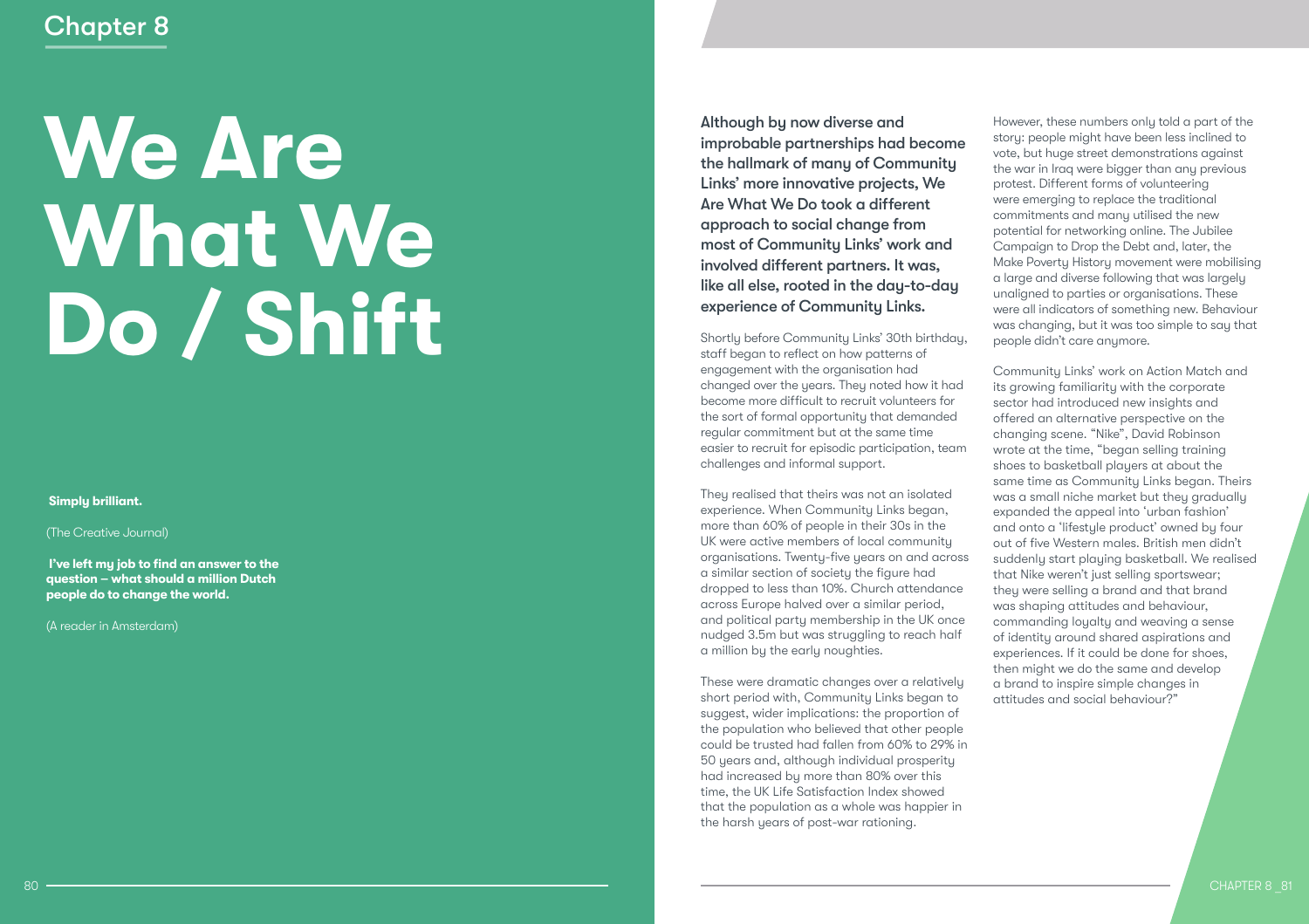Marketing and branding agency Interbrand donated time to exploring the idea. They concluded that for such a project to succeed it would need to overcome three obstacles:

- 1) "I am sympathetic but I don't know what to do." The project should not underestimate the need to repeatedly communicate basic information in places and styles where people hear it, understand it and remember it.
- 2) "My little bit won't make much difference." We are paralysed less by apathy, more by a sense of powerlessness.
- 3) "It's boring; not for people like me." The project would need a style, a "tone of voice" that didn't just reach beyond the usual joiners but that started somewhere else. It became an article of faith that its first press coverage should not be in the *Guardian*. (It wasn't. It was in *Heat* magazine.)

The team at Interbrand helped to develop the name – We Are What We Do – and an identity for the project. A public relations specialist, Eugenie Harvey, joined Community Links to develop the project, at first as a fulltime volunteer, then as a paid manager. Her dynamic enthusiasm inspired a burgeoning team of volunteers from the worlds of social action, public relations, advertising and marketing, and work began on the first product. *Change the World for a Fiver* was a quirky little anthology of 50 everyday actions – "decline plastic bags", "learn first aid", "register as an organ donor" – all compiled in answer to the question "what should a million people do to change the world?" and each one presented in a style that was surprising, provocative, entertaining, sometimes rude and often beautiful.

Short Books (who had also published *What If*) agreed to publish it in September 2004 and a

punt was taken on a print run of 20,000. The publishers, the retailers, the distributors and everyone involved either donated their services or worked at a substantial discount, allowing a book that included fancy pull-outs, a packet of seeds, a post card, a poster and 50 full-colour spreads to be sold for £5.

What happened next was as unexpected as it was spectacular.

Within two weeks a further print run had been ordered, by the end of the month the book was in the *Sunday Times* top 100 (it would stay there until Christmas and reach number 5), the *Independent on Sunday* proclaimed it "one of the great ideas for the 21st century" and *The Bookseller* "a great idea beautifully executed".

Over the coming months Gordon Brown would say that it "captured the spirit of the age", David Cameron would quote from it in his first New Year message as leader of the Conservative Party, Sainsbury's would issue their reusable bag for sale at the checkouts alongside the book, Channel 4 would run short films about a different action from the book every night for a week, *The Brownies Annual, The Post Office* magazine and *The Customs and Excise Journal* would feature spreads taken from the book, so would the *Sunday Times* and, eventually, the *Guardian.*

Local editions were published across the world. The Swiss edition was a bestseller, *Stern*  magazine devoted its cover and 12 inside pages to "Einfach die Welt Verandern", the Victorian state government bought 70,000 copies of *Change the world for 10 bucks* and gave one to every school leaver, and more than a million copies were sold across the world.

It was indeed, as *The Bookseller* said, a "publishing phenomenon".

Other books followed: *Teach your Granny to Text* was produced for children and by children beginning with a national competition and *Change the World 9 to 5* capitalised on the adult market with a similar format but with ideas focused on the workplace. Both were modest successes, but neither approached the performance of *Change the World for a Fiver*. It was time to think about other products.

"I'm not a plastic bag" was a designer tote bag building on the first action in the first book. It was a collaboration with market leader Anya Hindmarch and backed by Kate Moss and it, too, was a spectacular seller, attracting queues at major stores and international press coverage.

"Real artists ship", says Steve Jobs, and We Are What We Do was certainly shipping in this period, but sales figures could only tell a part of the story. Were any of these products really changing behaviour?

As with a lot of Community Links' earlier work, the outcomes from these opening stages of the venture were not rigorously evaluated. This is a particular pity for We Are What We Do, as the numbers were extraordinary and the exposure exceeded anything else achieved since the Tower Blocks Campaign.

Once again lots of strong anecdotes have survived. Dismas Ootari, a headmaster in Uganda, organised his entire community around the 50 actions; an Australian *Big Issue* seller sold the book to the Prime Minister (*Big Issue* were involved in several ways across the world, including devoting their 15th Anniversary issue to the second book). A Customs and Excise employee in London made Action 42 (Recycle your specs) her own, and eventually extended her campaign to 26 offices across HMRC. An Accenture manager from Melbourne took the book to a meeting in Chicago and gave it to a colleague from Canada. He went home and pre-ordered 5,000 copies of the Canadian edition.

All of these anecdotes paint a picture, but we still can't be sure how much of this colourful activity subsequently matured into lasting changes in behaviour.

We Are What We Do ran an online tracker capturing the stories and recording numbers engaged alongside each action. The tracker could also be customised for schools, businesses and other organisations. At its peak the tracker was recording tens of thousands of "ticks" every week and was widely adopted and adapted by individual schools, workplaces and communities. It is not unreasonable to imagine that some of the children in the most active schools started to adopt behaviours that have stayed with them ever since, or that some of the businesses made adjustments to their day-to-day conduct and the corporate culture which have also endured.

"It's hard to understand now why we weren't more rigorous at the time", says David, "but I think we see the same pattern in the Tower Blocks Campaign, Action Match, even the Social Enterprise Zone. An enthusiastic group of people are excited by the momentum in the project, carried forward by the wave of opportunities that suddenly unfold and committing every spare hour to exploiting them. No one at the time questioned for a moment whether the effort was worthwhile, and it probably was, but exactly how worthwhile and what has endured we just can't sau."

Part of the reason, of course, is financial. All of these projects began with very little money and were heavily dependent on volunteer labour. Engaging an independent external partner to monitor and assess or allocating some of the scarce and stretched internal resources to evaluation would have felt like an unjustifiable indulgence.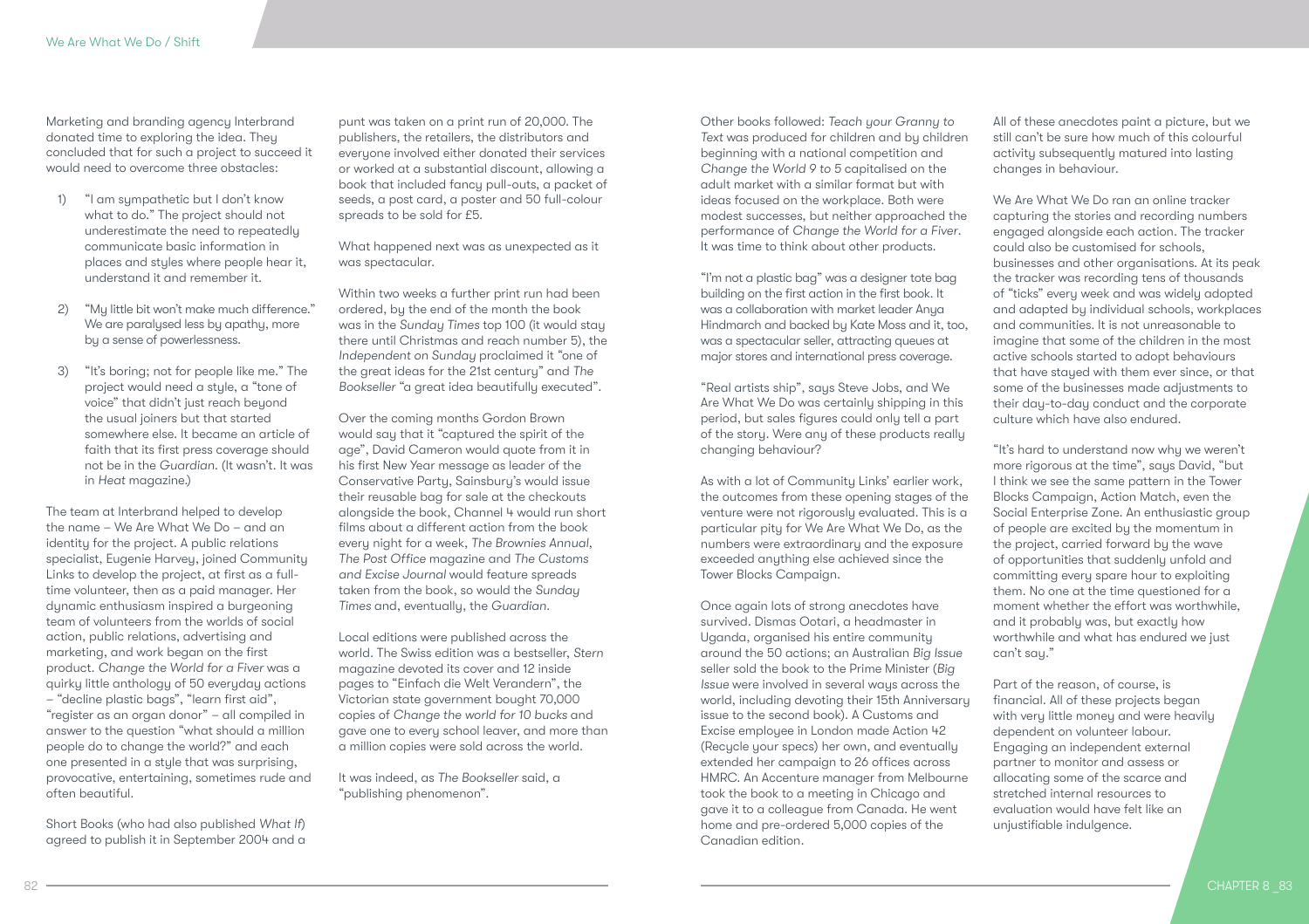Nick Stanhope began at We Are What We Do working in schools, training teams of young people to lead and support their peers. He took over as CEO after the first phase of development. In addition to redefining and refining the process of product development, he has recognised the importance of high-quality preliminary research, understanding in depth the issue to be tackled, and of rigorous ongoing evaluation, understanding the full impact of the work.

Products and the process have become more subtle and sophisticated. The little experimental project has blossomed into an independent social enterprise applying a rigorous research, design and venture-building process to issues like mental illness, poor diets, social isolation and energy inefficiency. The name has been changed to the rather more manageable "Shift", and products have won a Webby and a Google Global Impact Challenge award and been recognised in the *Observer's* New Radicals and the *Sunday Times* Applist.

The approach has even rippled out to Whitehall: Steve Hilton was one of the volunteers who helped with the creative work on the books. He was so inspired by the idea that when he moved into No. 10 as David Cameron's principal adviser six years later he established, in Downing Street, the government's own Nudge unit – now called the Behavioural Insights Team.

Roll forward 12 years to October 2016, and Shift is launching its latest product. This time a video game, *Champions of the Shengha*, pioneering emotionally responsive gaming as a way to increase resilience to mental health problems amongst young people. *Champions of the Shengha* trains and rewards players for controlling their emotional state. This is tracked through a unique wireless wearable device called a BfB Sensor. Independent clinical trials have shown not only that participants enjoy playing the game, but also that it is a very effective way of training emotional regulation skills and that the young players learn, very quickly, how to apply these skills in their everyday lives.

Online gaming is an enormous market. Many of the existing games are compelling, even addictive. Clear and uncontested evidence shows that regular playing of these games affects our behaviour and damages our mental health, particularly in the vulnerable adolescent years. *Champions of the Shengha*  doesn't just mitigate these dangers; it turns them upside down – it, too, is compelling and fun and commercially viable but it builds rather than reduces the players' emotional resilience and it improves rather than damages their mental health.

The new game and the first little book are very different products, but both have been explicitly designed to drive positive behaviour change, to influence social and cultural norms and to help prevent complex, expensive problems. These are what Nick calls the "incidental effects" of Shift products that are bought not for their social purpose but because they are attractive, desirable and competitively priced.

David elaborates, "*Change the World for a Fiver* was a very simple idea and, although of course no one was using those words at the time, it was probably the first consumer product explicitly designed to 'nudge' – to change behaviour without threat or exhortation. *Champions* is the most recent and the most sophisticated, with several other Shift products in between – Historypin, Buttons and Box Chicken – each valuable in their own right and further refining our thinking."

In a recent lecture Nick further explained, "over the last ten years Shift has developed an approach to behaviour change and social innovation that focuses on the role of consumer products. Existing consumer landscapes tend to reflect and compound inequalities, and as a result the products that surround disadvantaged, vulnerable or socially excluded audiences tend to ignore, aggravate or even cause problems. This provides a strong remit for disruptive social innovation which can populate

these environments with products that provide positive behavioural influences, build resilience to problems like poor health and offer relevant opportunities for advancement. Our approach to research, design, and venture-building aims to harness the unique potential of consumer products to prevent and reduce social problems."

Shift has now been independent of Community Links for many years but the relationship remains close and strong. Much of Shift's work is trialled in Newham, and David chairs the board. In Nick's description of the purpose and value of Shift's work the connections and the roots are explicit and prominent:

**66 Community Links has always** described the importance of an intricate network of support within communities, which, at some points, is just above the surface as formal public services or community organisations and, at many others, disappears into the relationships and interactions of everyday life. 99<br>"This latter part of this vision, which seeks

"This latter part of this vision, which seeks to help populate communities with mutually supportive influences that blend into community life, has always been at the heart of our work.

"At Shift, we try and understand those everyday influences as intimately as possible, particularly through the lens of consumer products and services. While consumerism may seem to some like the nemesis of community, we regard it as an extraordinarily powerful influence. The shops on our high streets, the apps on our phone or the services that sit in the background of our lives combine to shape and reflect behavioural and cultural norms in ways that we often can't perceive.

"Sometimes, this role is insidious, creating or aggravating problems and inequalities.

Sometimes, it can be constructive, meeting important needs, building relationships and reducing anxiety. We believe strongly that introducing more positive influences within this consumer landscape is a crucial companion to work to improve public services and the organisational and associational life of communities.

"In this way, we have and will always see ourselves as another arm of Community Links' work. Often, this has been most visible in the way in which we draw on its expertise and network during the early stages of new products. Many of the roots of Shift's products and ventures can be traced back to work in Newham, with partners developed through Community Links:

- The very first Historypin storytelling test sessions in 2009, which invited older local residents to share their old photographs and memories of the area, were run alongside Community Links' bingo sessions.
- Box Chicken, our first experiment to compete against chicken shops with healthier, but equally cheap, tasty and convenient fast food, set up shop at the corner of Woodgrange Road and Sebert Road, just outside Forest Gate station.
- Our mental health tech venture ran its first major impact trial with students at St Angela's Ursuline School in Newham."

Some projects in this book, the Tower Blocks Campaign for instance, have done what they were established to do and wound up. Some have ended without completion of the task – CoSA, for example. Some, like Shift and the Early Action Task Force, are still developing in new directions – Shift now as a valued but independent partner, EATF, our next and final story, firmly within the organisational structure of Community Links.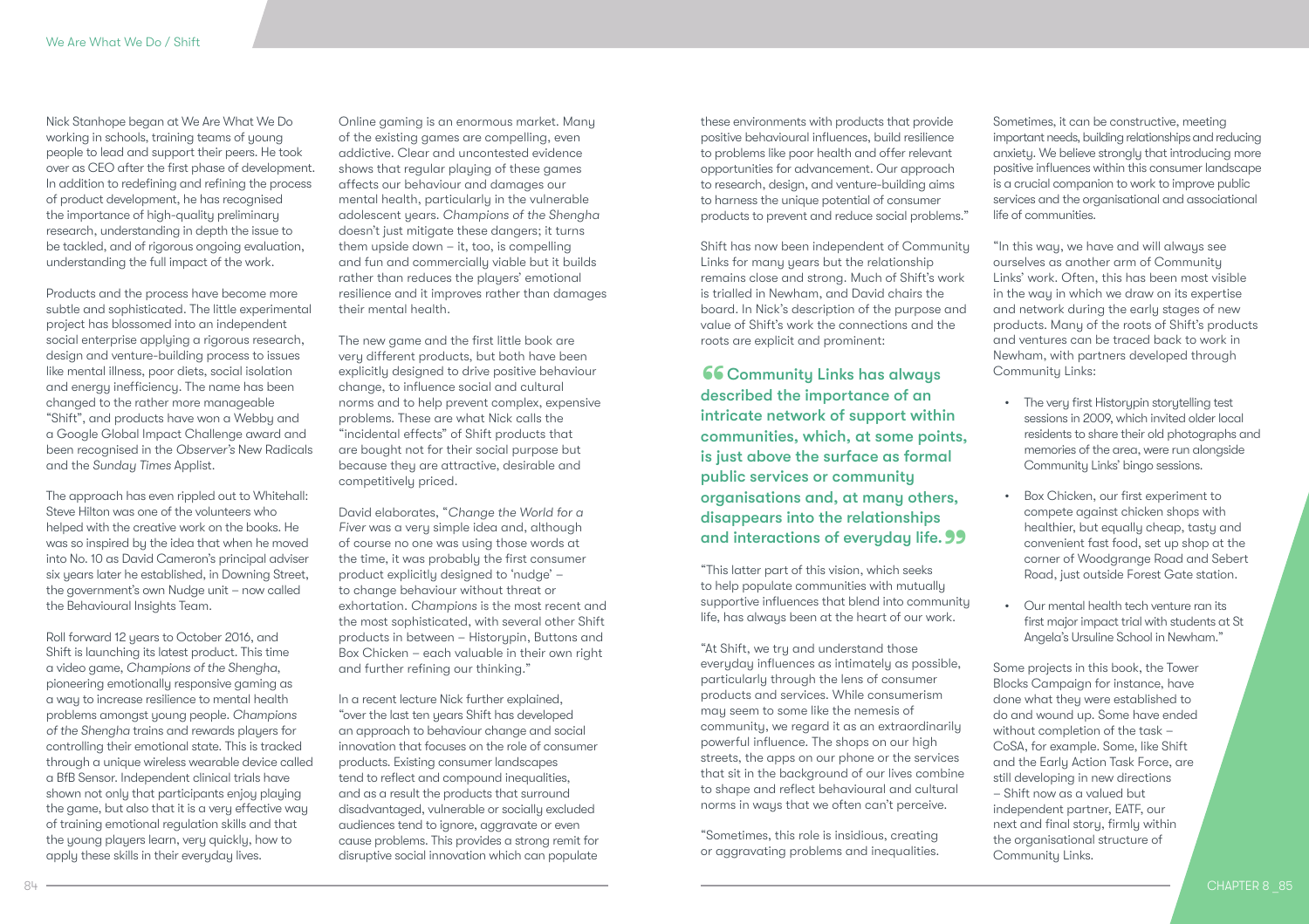# **The Early Action Task Force**

**Then an old sage remarked: "It's a marvel to me That people give far more attention To repairing results than to stopping the cause, When they'd much better aim at prevention. Let us stop at its source all this mischief," cried he, "Come, neighbors and friends, let us rally; If the cliff we will fence, we might almost dispense With the ambulance down in the valley."**

**We need a different kind of society – one that values sustainable solutions above short-term crisis management. Isolated programmes paper over cracks.**

(*The Deciding Time*)

**Talking about Early Action, about readiness, is really critical for that shift in mindset towards a more people-centred approach. It's absolutely critical for civil society and third sector organisations. At a time when there's not a lot of inspiration out there, with spending cuts [that are] making people less and less ambitious, more and more focused on a narrow agenda, I think this offers a real alternative. I think that's what Community Links has been able to do.**

(Dan Paskins, Big Lottery Fund, 2016)

This chapter describes how Community Links came to put early action at the heart of its national work, identifuing it as an essential component of any meaningful social reform in a period of diminishing resources and escalating needs. Here also are some interim conclusions to one of the primary threads of this book: the story of the evolving relations between a small organisation and central government. These have been shaped and refined in attempt after attempt, idea after idea in an undulating journey of setbacks and successes.

By 2011, nobody at Community Links imagined that all of the answers lay in a powerful ally at Number 10. CoSA's lifespan had shown that that wasn't enough, although equally no one would have denied that it could be a major asset. Pressure networks need to be articulated in a more sophisticated manner around all the key relationships, taking into account structural links and broader cultural trends.

Drawing on experiences as diverse as the Tower Blocks Campaign, Action Match, Need NOT Greed and We Are What We Do, the Social Enterprise Zone and CoSA, Community Links could see that systemic change involves perceptions and habits and established working patterns as much as rules and powers and resources. The organisation began to think of this complex cocktail as a triangulation of systems, leadership and culture. Each element reinforced the others. Sustainable change needed simultaneous impact on all three.

Although it hadn't been noticed, or planned deliberately at the time, the Tower Blocks Campaign revealed this at the local level. The expertise of Sam and the architects presented a strong and compelling challenge to the rules and systems, the raw passion and tenacity of the tenants, and their canny use of the media drew in popular support and the bold leadership of, on the one side, Community Links and, on the other, key politicians pulled it all together. Ronan Point and other large-panel blocks around the country would not have been demolished without the work of all three points on the triangle.

The Early Action Task Force is the latest model. It brings four sectors together – public, private, voluntary and academia – in pursuit of a big goal – to build a society that prevents problems from occurring rather than one that deals with the consequences – and it works with a wide range of leaders on the systems and the cultures that are barriers to early action.

### **66** It's not just about tackling<br>problems; it's about investing i problems; it's about investing in people **99** people 99<br>Early action isn't an original idea – Joseph

Malins, the poet quoted at the start of this chapter, was writing in 1895. In 2010, however, when austerity became the main principle informing central policy-making, early action – with its idea of making public investments more targeted, effective and sustainable – began to gain a whole new layer of relevance. Community Links' front-line work had always prioritised prevention, particularly in its community development projects and its work with children and young people. Now it was time to push the concept beyond the purely local.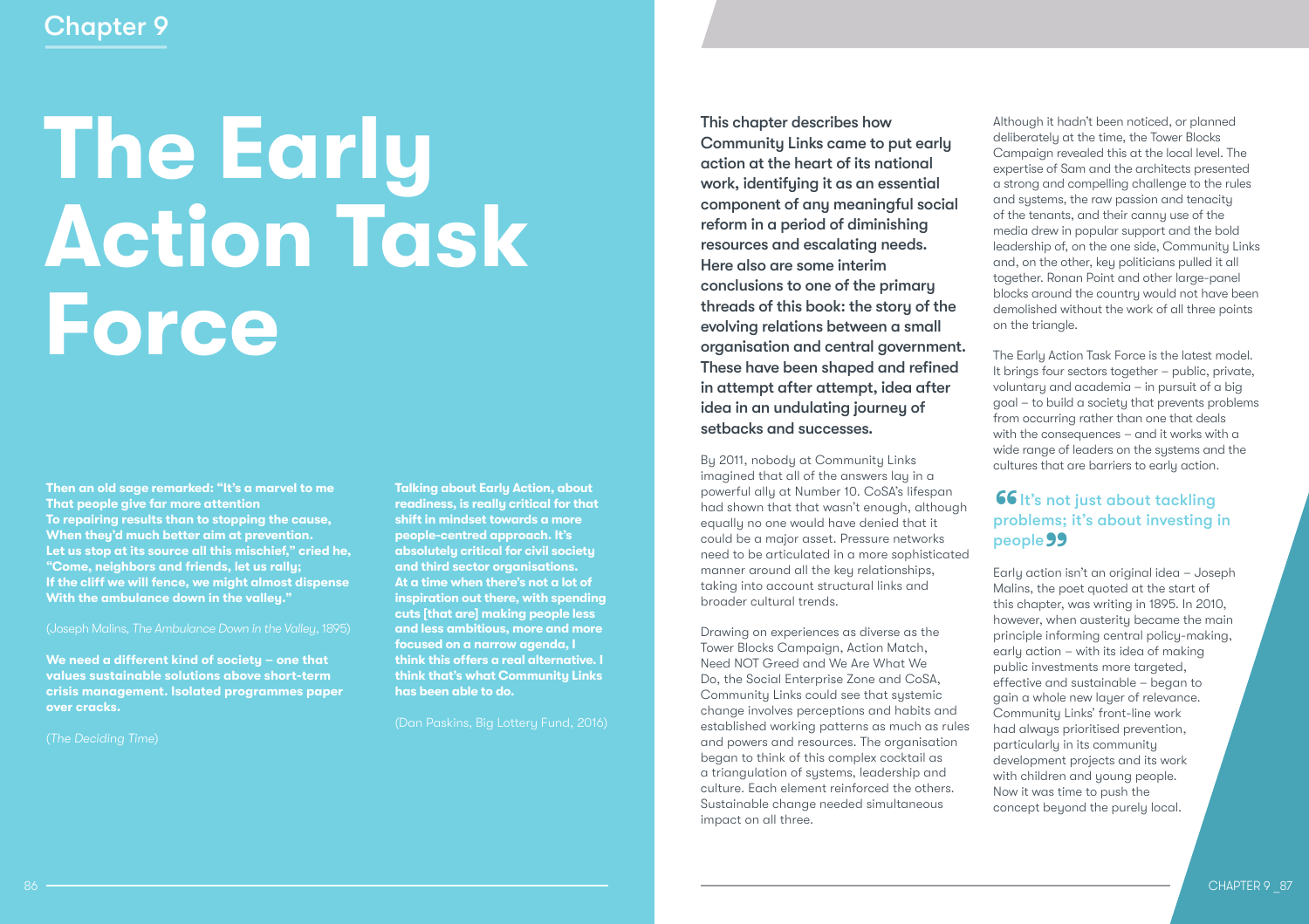In 2011, the government-commissioned Allen report "Early Intervention: Smart Investment, Massive Savings", made the case for a specific tupe of "early intervention", mainly designed to give young children the best start in life. This was good but not enough. A broader approach was also needed. Preparing for a healthy retirement is just as much early action, and just as sensible, as preparing for parenthood, and if it wasn't possible to prevent the teenager's first offence it is still important to prevent the adult from reoffending.

"Ultimately", said Will Horwitz, former adviser to the Task Force, "[Community Links' broad conceptualisation of early action] is an argument against austerity." And in that specific context, early action did become an argument for different values, priorities and interactions; an invitation to always consider the future when investing in the present, choosing ambitious visions over quick fixes, even at a time of perceived scarcity. By shifting the focus onto early action just as spending cuts were starting to awaken deep social tensions, Community Links was implicitly advocating for government to resist the impulse of scrapping basic services by highlighting the long-term implications.

"Paradoxically, austerity also created an opportunity", notes Task Force member Caroline Slocock, currently director of Civil Exchange, formerly a Private Secretary for Home Affairs to two Prime Ministers and a senior official at the Treasury. "Because the more [public] expenditure is ratcheted down, the more difficult it becomes to just cut back and make a few incremental savings through efficiency. You actually have to start thinking radically."

"To tackle causes, not symptoms", Community Links' mission statement had always promised.

# 66 Find solutions, not palliatives. 99<br>Ben Robinson, the former head of policy and

Ben Robinson, the former head of policy and research at Community Links and now Director of the Early Action Funders Alliance, first came

across the charity precisely because of this focus, as he was working in public policy and focusing on ways to transform systems to tackle underlying problems. "As an approach, it infused all of Community Links, work", he explains now. "It was really clear, although they weren't then using the language of early action."

As the organisation began to explicitly formulate its early action framework, the CoSA experience and the big chunk of funding that government had enthusiastically set aside for it were already starting to feel like distant memories. Threatened by cuts and fighting for its own survival, Community Links started wondering why it was that if everyone could agree in principle that acting early is common sense, why isn't it common practice? What are the obstacles? How could they be understood and surmounted? And, most importantly, how could the urgent need for such investment be communicated in a way that might resonate with a diverse audience?

### **66** We understood that we could<br>do that best by collaborating with<br>other people **99** do that best by collaborating with other people 99 other people 99<br>|<br>|<br>| says David Robinson, something that Community

Links had tried to do from the very beginning.

Much had been learnt through the decades. CoSA had offered the organisation unique insights into the workings of central government, and also a close-up view of some of the levers that would need to be pulled in order to create systemic change. The heart of mainstream policy-making had been a fascinating yet complex place to be, where it was hard to get things done. Any new alliance would now have to be developed outside of Number 10 to influence government most effectively and it shouldn't be a rigid coalition of similar kinds of organisations. This might imply that everyone shares exactly the same perspectives, something that would likely create tensions in the long run – or at least absorb more energy

than it could liberate in the endless pursuit of perfect consensus, and it would, says David, "limit the gene pool. We'd learnt that very different sorts of organisations bring different insights and assets." Instead, it should be a loose consortium of people sharing similar goals and values; practitioners and public officials, bankers and business people, social innovators and academics. Without this, any charity attempting to interact with the Treasury would too easily be dismissed; but "if a leader from UBS or Accenture alongside, say, a professor from the LSE and a couple of people with senior-level experience in government, are all saying very similar things it becomes an entirely different kind of exercise", explains David.

In 2011, Community Links brought together the Early Action Task Force to address the question: How do we build a society that prevents problems from occurring rather than one that, as now, copes with the consequences?

"I think it's really successful because it's a broad alliance of lots of different organisations and people", says Caroline. "We knock around ideas. We take along the way all the richness of people's thoughts and experience. It's a bit like building a movement. We have events to draw in ideas, but also to disseminate them; to learn from each other."

The initial findings of the Task Force were published in a report that also set out the work of this broad alliance: *The Triple Dividend* (2011). "Forestalling problems, not coping with the consequences, is socially and financially a smart thing to do", announces the publication. "The Task Force proposes that early action should be a fundamental principle shaping the way in which both government and civil society spend their resources and judge their success. Investing wisely and early in social wellbeing yields a triple dividend – thriving lives, costing less, contributing more." The report is practical and positive, making a series of recommendations for developing communities that are "ready for anything".

The innovative element added by Community Links to the widely understood idea of preventative intervention wasn't just the labels of "readiness" and "Early Action". Above all, the organisation and the Task Force managed to communicate the concept in ways that made sense for account managers, civil servants and activists alike, so that everyone, despite their specific interests and priorities, could agree on the need to act "one step sooner" before social issues become too big or too costly. It mirrored, to some extent, the strategic attempt of the environmental movement to brand climate action as not only good for the people and the planet, but good for business too. It linked social elements to financial considerations, showing that if one side thrived, the other would too.

This type of reasoning, of course, wasn't without its critics. Some members of the Task Force wanted to see the importance of social prosperity recognised in and of itself, without the need to monetise it. For many others, particularly those working across government and the private sector, the social element alone wouldn't have been enough to trigger action.

# **66 The Triple Dividend highlights growth 99**<br>says Task For

says Task Force member Dan Corry, now CEO at New Capital Philanthropy and formerly Head of the Number 10 Policy Unit and Senior Adviser to the Prime Minister on the Economy. "We have debates about how some of the members don't really like growth, but I think that's essentially why we're getting people. [It's an argument that shows how to] go from austerity to growth."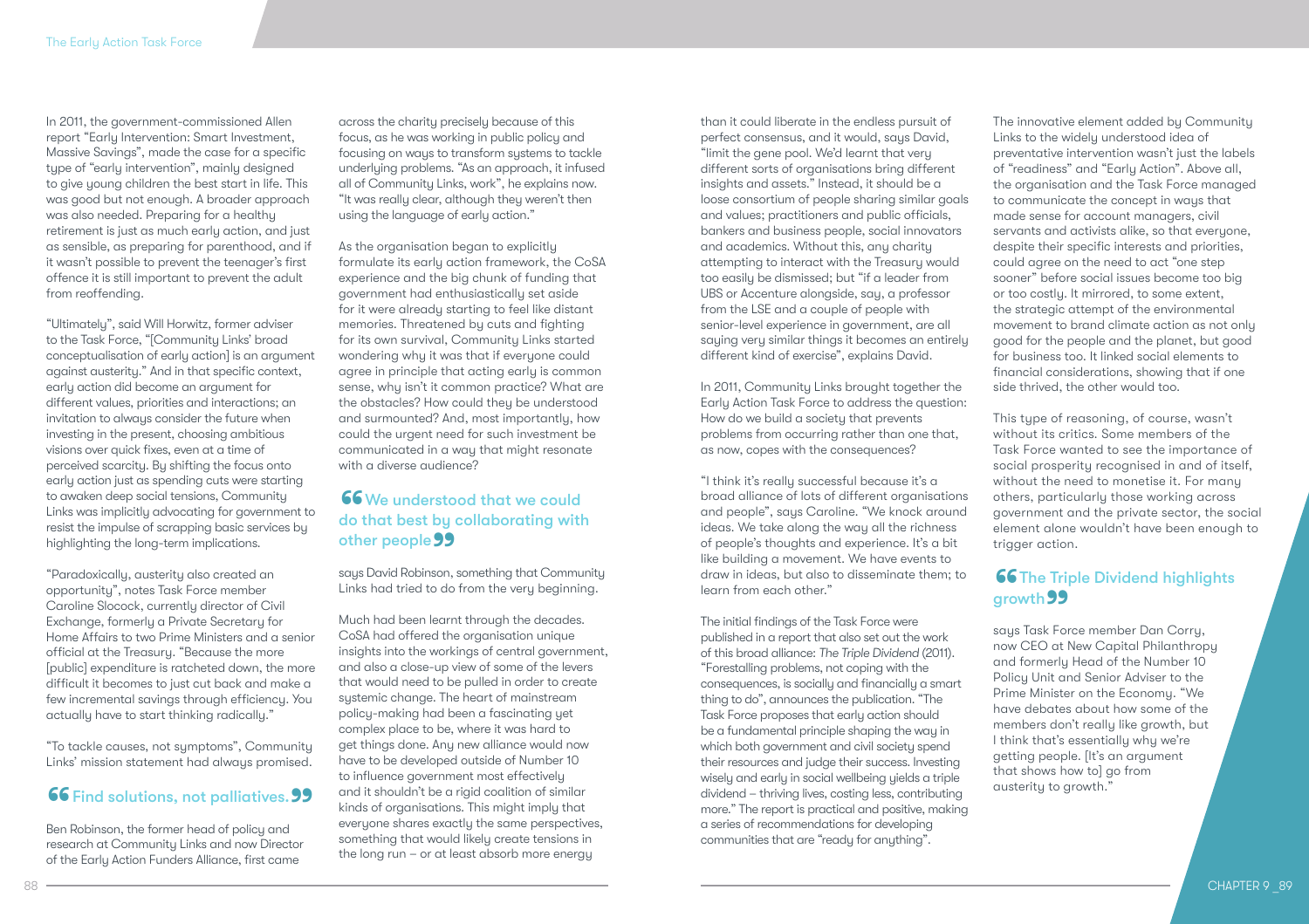By aligning these two sets of priorities, in the end, "everyone – although they might be a bit sceptical – could see the logic of it", says Ben Robinson. "[Personally,] I love how the Task Force later developed its definition not just in negative terms", he adds. "So it's not just about stopping problems, not just about saving money, it's about investing in people. You might happen to save money, you might happen to grow the economy, but the most important [thing is that] people flourish on the back of it."

It was that same belief in people that had shaped the Social Enterprise Zone and the work on the informal economy and many other projects. It was indeed about saving, but it was also and above all about putting the human element back in focus, about letting optimism flourish.

"Early action is not just prevention", says Luke Price, former research officer at Community Links. "There's a more positive side to it – we talk about readiness, about enabling people to seize opportunities and do positive things in their lives, often in the face of difficult circumstances."

This approach, according to Caroline, mirrors the optimism at the heart of Community Links. "It's a completely undervalued quality in the voluntary sector, which is too often just pessimistic and angry", she says. "You can see why, but to be constantly optimistic about being able to make things much better is good, [especially] in the face of a lot of [adverse] experience." She refers to the Council on Social Action – "a great initiative that didn't have as much impact as it should have had". "Community Links [seems aware] that it's here for the duration", adds Caroline. "Governments come and governments go, [but the organisation still has] that drive and determination, [and knows] that however difficult the environment might be, something can be done to make it better."

Rather than temporarily losing sight of its broader vision and trust in people to dedicate itself to exclusively fighting cuts, Community Links has continued to cultivate both. "The story around the impact of the welfare reform has been incredibly negative – and rightly so – for five years", says Ben, as it revolves around how "it's getting worse and worse for people in poverty and how they can't cope. Being able to then look at the Task Force and think 'but a different way is possible' makes the other side easier to manage as well."

### **66** It's better to build fences at<br>the top of the cliff than invest in<br>ambulances at the bottom the top of the cliff than invest in ambulances at the bottom ambulances at the bottom **99**<br>"Government knows how many 12- and

13-year-olds are not functionally literate", says David. We know the likelihood of them emerging from school still not literate. We know how this will affect their employment prospects. We know the cost of an unemployed 17- or 18-year-old. We also know the costs of reading recovery work. We know the success rate. We have all the figures we need to evaluate whether as a society it's better to pay for the literacy of a 13-year-old or wait until they're 18 and unemployed. The economics point unequivocally towards early action. But we don't do it; in fact, it's been systematically cut in recent years. Why?"

In its second report, *The Deciding Time* (2012), the Task Force unpicked the explanation: Central policy-making seemed consistently unable to plan for the long term. The cost of the unemployed 18-year-old five years from now doesn't enter into the planning process. And government departments worked in isolation rather than pool resources and bear costs collectively; even if they saw the need for early action. Consequently the costs of reading recovery would be borne by a different budget from the one that would benefit from the gainful employment of the 18-year-old.

And so the Task Force began to think about how it could introduce longer term planning and break down the silos that prevented government from working in a holistic manner. Why was it that the Treasury could, for example, entertain long-term considerations when investing in a new motorway? Why was it that, in those circumstances, government would commit to investing a consistent sum of money over a period of at least five years, to ensure that the motorway would last six decades or more? Why did it accept that, when investing in infrastructure, tarmacking a bit of ground as cheaply as possible could not be regarded as a sustainable solution? And, most importantly, if government was already capable of doing this for physical infrastructure, why wasn't the same reasoning applied to social spending, too? What would our society look like if government thought about every unborn child as a capital asset and a financially sound investment? Surely, waiting for the potholes to appear and a few accidents to happen before repairing a motorway would never be regarded as the most cost-effective option, so why would this be an acceptable solution when attempting to tackle social issues?

The problem, the Task Force concluded, went back to the way that systems, culture and leadership operated together. There can't be any structural improvement without someone who chooses to take it upon themselves to inspire others, no cultural shift without the right mechanisms in place, but also no cultural shift without leadership and no sustainable structural improvement without a cultural shift; ultimately, as so much of Community Links' work had shown, systemic change couldn't be brought about without pressing these three levers at the same time.

After articulating these issues in *The Triple Dividend* and *The Deciding Time*, two reports that effectively constituted a manifesto for Early Action, the Task Force attempted to shift behaviour and facilitate the creation of new structures by engaging the Public Accounts Committee (PAC) and the National Audit Office (NAO). Margaret Hodge,

chair of PAC, was invited to respond to the *The Triple Dividend* at its launch in Westminster and, in particular, to address the recommendation that the PAC should ask the NAO to conduct a "landscape review" scoping the current extent of early action spending. She and her committee agreed, and the Task Force secured its first serious foothold in Westminster and Whitehall.

The Task Force worked with the NAO and, in particular, helped with the development of a system for classifying early action spending which it later extended to work extensively across other sectors. The conclusions of the NAO Review were very similar to those that the Task Force had previously shared in its reports, but this time two authoritative institutional voices were acknowledging the importance of early action in the design of social policy. A dialogue began, particularly with the Treasury but also with other government departments, on the barriers to early action and the opportunities for overcoming them.

Government change was important, but wider systemic change depended on the engagement of other parties too. "Charitable foundations don't fund preventative action that much either ... it's much easier to raise money for a soup kitchen than it is to raise money for the causes of why people are there. It goes deeper than just government being problematic."

The fences and cliffs metaphor often deployed by the Task Force is taken from the Malins poem. It is a vivid representation of the tension between two different sets of priorities: the need to invest now, at the point of crisis, and the need to prevent that crisis from happening in the first place. According to Ben Jupp, a member of the Task Force, Director at Social Finance and former Director of Public Services Strategy at the Cabinet Office, the main challenge lies in attempting to meet the needs of individuals who are in a crisis today while finding the time and resources to put in place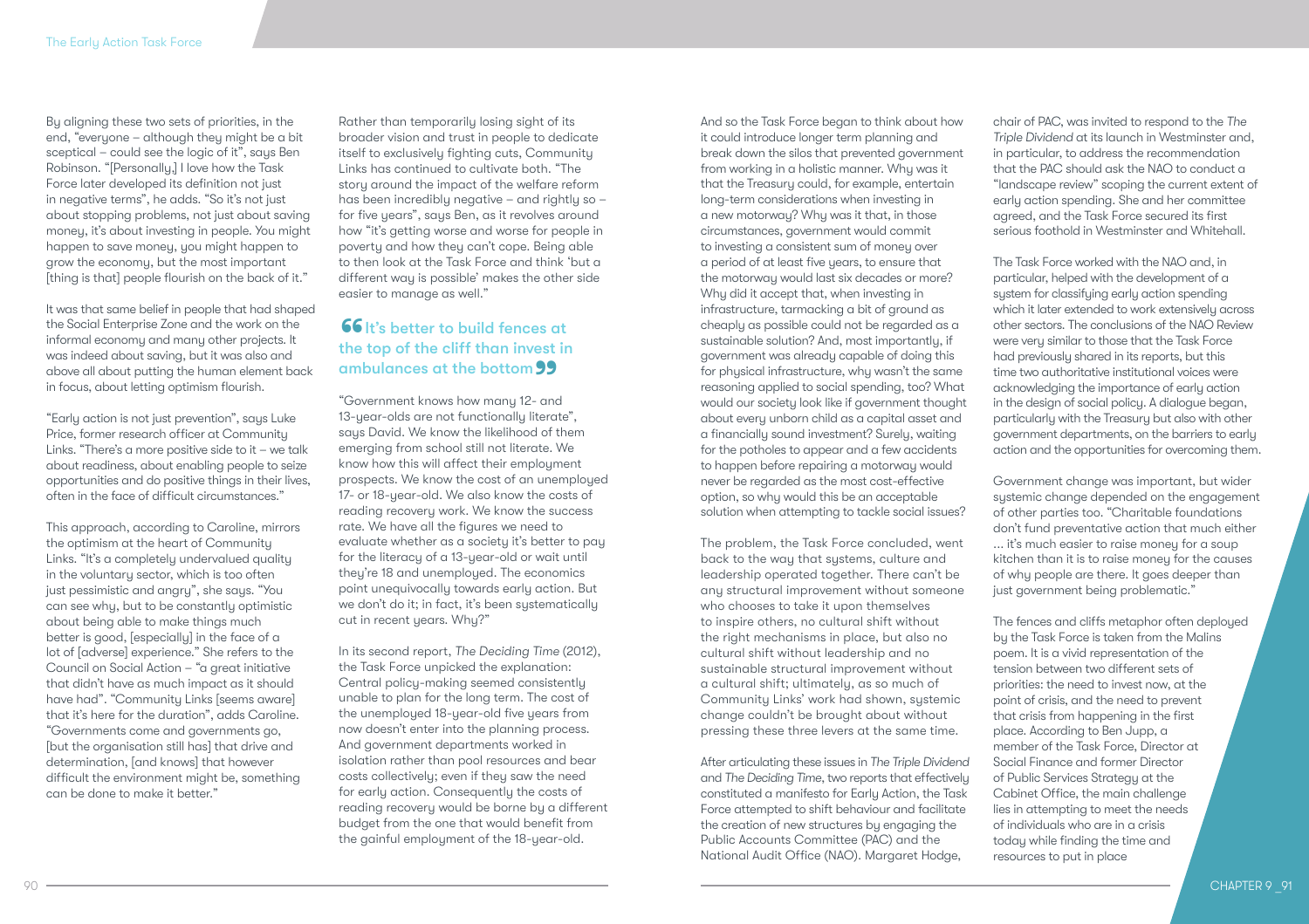### 66 an infrastructure of learning, development and constant reflection 99 **reflection 99**<br>that takes into account people's lifetime rather

than just their point of need. But government and organisations often don't have the money to do that, so someone else would need to fund a similar shift, at least at the beginning.

"If you want to transition out of spending on the ambulances to spending on the fence", says Dan, "you can't suddenly stop the ambulances, because for some time people are going to still be falling off the cliff. So someone has to double fund the transition for a while." And that's why the Task Force also worked with charitable foundations to get them to support "organisations that would love to be more preventative but can't stop picking up the pieces".

In order to do that, the Task Force gathered a group of leading independent funders and offered to classify their spending in a process similar to the one that they had helped the NAO apply to government. They were working on the hunch that, as in government, the results would reveal the misalignment between common sense and common practice. Most trustees thought prevention was a good idea; few in reality funded it to any great extent. This work (subsequently written up and widely shared in *How to Classify Early Action Spend*, 2012) eventually inspired the initial group not only to review their own practice but to set up the Early Action Funders Alliance stimulating and supporting the funding of early action across the sector. It, in turn, has established the pooled Early Action Neighbourhood Fund and encouraged initiatives like the CAF fund for smaller organisations. The Alliance started as a Community Links' project but became independent, run and funded by its own members now numbering more than 60, 15 months later.

At the same time, the Task Force has continued to research the ways in which this concept could be used in practice to tackle a broad range of big social issues. In its report *Looking Forward to Later Life*, they particularly wanted to confront the presumption that early action is only relevant to the young. The report argues that a more systemic approach to managing an ageing society would benefit both the people approaching their later years and wider society. For example, befriending services to alleviate loneliness are useful because they identify an immediate need, states the report, but they are not an acceptable solution in the long term. "Just as we should be working to eliminate the need for foodbanks, we should aim to abolish befriending schemes. Their existence is an indictment of a wider failing, and that is what we should try to solve" (p.29).

In another report, *Secure and Ready*, the Task Force showed how the same type of reasoning could be applied to in-work benefits – something that Community Links had already begun to explore when conducting research on the informal economy – and in *Thriving Minds* argued that early action could also offer solutions to one of the most severe crises of our time: mental illness.

### 66 Action that takes place now sets a pathway to a more sustainable future 99 sustainable future 99<br>As the Task Force began to advocate for a

different way of doing things, share examples of good practice and show that early action made logical sense in most circumstances, it began to influence and support practical early action transitions across Britain. It has attracted more than 600 members to its early action network. These practitioners and policy-makers get a monthly bulletin, access to training events and occasional individual support. They give back the intelligence and insights which drive the work forward.

The work with the Lancashire Police is a powerful example: soon after the *Triple Dividend* was launched Andy Rhodes, then Deputy Chief Constable, came across the report as he was "doing a little Googling" on prevention and problem-solving applied to neighbourhood policing at a time of austerity. When the publication came up in his search results, he immediately felt drawn to the way it was framed and written: "As a police officer, I could really see those issues. [The report] wasn't aimed at the police, but we feel at the bottom of the cliff [too] sometimes – where prevention and early action have failed." Recognising in the *Triple Dividend* that same urgency for radical reform that had motivated him to actively look for different ways of implementing public services in the first place, Andy started working with David Robinson and a few local partners to introduce early action as a core principle at the heart of policing in Lancashire. "The cliff metaphor became part of our language", says Andy. "It's referenced on the crime plan, it's in our recruitment, promotion and Learning and Development with a master's in Early Action at UCLAN and tons of front-line toolkits. In four years, we've taken a department-wide approach. We secured the biggest Police Innovation Fund grant in the country and are using it entirely for early action initiatives … the first Early Action police cohort that came out of this selection process and training programme was immediately assigned to work on prevention in intensive neighbourhoods and an Early Action board has been set up to facilitate collaboration between different partners and agencies sharing the same purpose in the region."

To what extent would it be fair to credit the Task Force with these achievements? While the connection is undeniable, it was surely thanks to Andy's own ambition, leadership skills and sensitivity to these issues that the Lancashire policing system committed to this cultural shift. "We would never even be on this journey without the Task Force", wrote Andy in 2016.

**66** We are experiencing real challenges through austerity and the work of the Task Force has helped us to light some candles. instead of complaining about t<mark>he dark. **99**<br>Andy was promo</mark>

Andy was promoted to Chief Constable, head of the Lancashire Constabulary in March 2017 and his enthusiasm for early action is as palpable as ever. "I am now leading on a national consensus that's developing a new model of local policing, integrated with partners and community assets – amazing opportunity despite the huge cuts everyone is facing."

This is a classic example of what the Task Force has tried to do: spread information; share the recognisable, ready-to-use label of Early Action to nurture similar interpretations of preventative action; offer assistance to anyone who is determined to apply this concept to their local or regional dimension; learn from it and share it again as an inspiration to others. Andy has spoken at two Task Force training events.

Andy's belief that investing in people is better than arresting people matches the vision of the Task Force. "From the outside, people see the police as enforcement", he says. "But policing is about social impact; it's about people feeling safe where they live, about people who are vulnerable being protected. The lock-up-and-throwaway-the-key-system isn't working. We need to spend upstream."

In 2016 Andy told the Task Force that the Lancashire Constabulary was spending 48% of its time dealing with issues that might have been prevented had they been addressed earlier.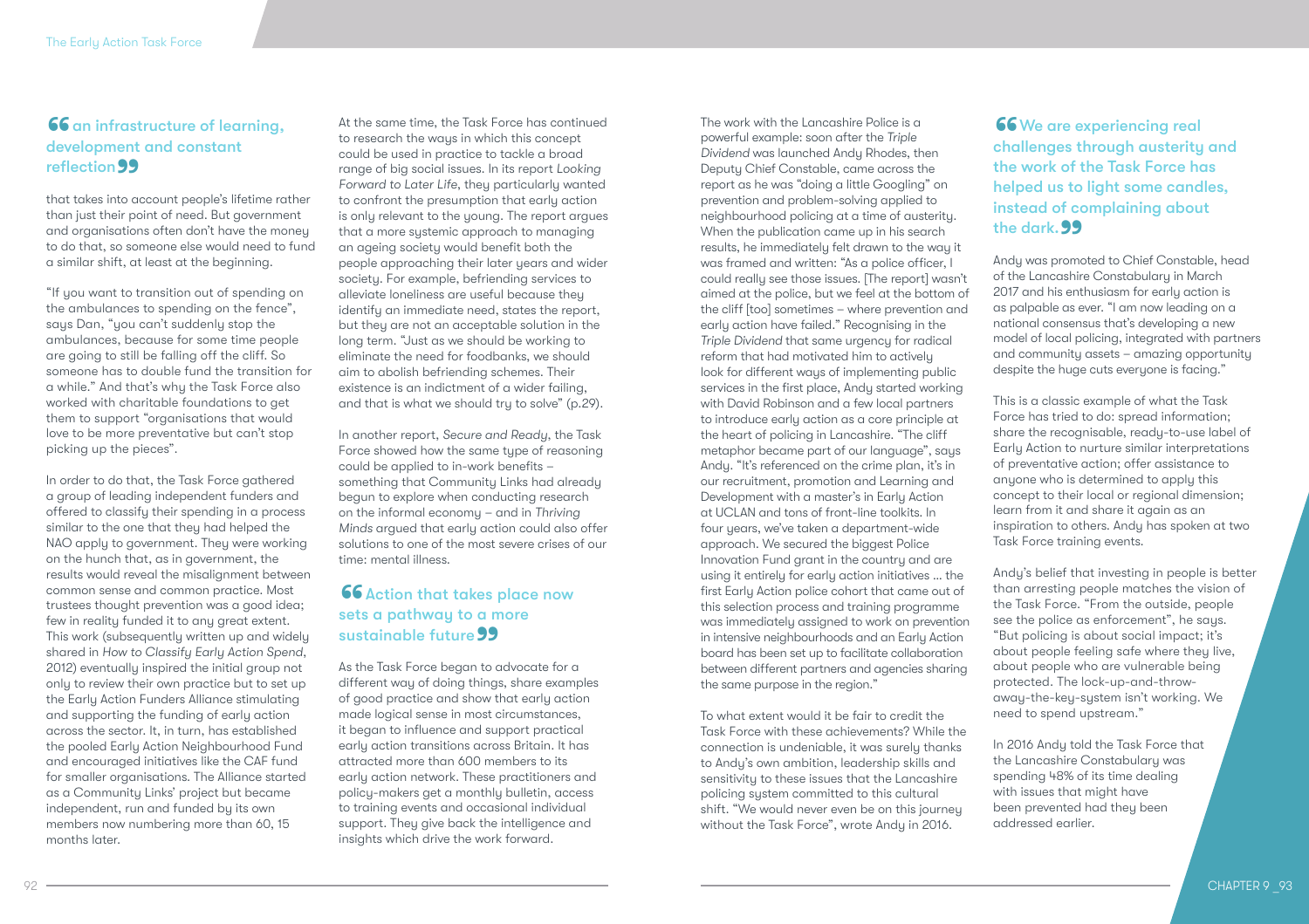The Task Force offered positive language and a useful framework in which to develop preventative action and, above all, a new interpretation of success; a systemic view with people at its centre rather than a statistical account of narrow achievements. "Policing is traditionally measured on arrests, just like firefighting was originally measured on how many fires you put out", explains Luke. "If you're moving to a preventative firefighting service, or preventative policing you have to think differently about what you measure rather than necessarily worrying whether there is something to measure. This demands the cultural change that Andy Rhodes describes when he talks about 'moving away from enforcement, not charging around under flashing lights catching criminals', but actually aiming to have fewer calls to 999 in the first place."

The Task Force also helped the Welsh government to enshrine early action principles in policymaking. The Labour Party won the 2011 election in Wales on the campaign promise of "A more sustainable Wales". This commitment was largely focused on environmental policy, which is still how many people think of sustainability, but, of course, it could also be argued that Wales is "more sustainable" if its workforce is healthier and well educated and if its government is better able to address the divergent trends of needs and resources across the public sector. Here was an opportunity for the Task Force. Expanding the scope of the campaign pledge ran with the grain of intention and led ultimately to the Well-being of Future Generations Act embracing the "social, economic, environmental and cultural well-being of Wales" and requiring public bodies to "think more about the long term, work better with people and communities and each other, look to prevent problems and take a more joined up approach".

"The work of the Early Action Task Force has been really influential in the development of the Well-being of Future Generations Act", said Peter Davies, the former Commissioner for Sustainable Futures in Wales. "*The Triple Dividend* brought much-needed focus on

action that can take place now, preventing long-term consequences and setting a pathway for a more sustainable future."

With this Act the Senedd shifted the focus of government onto prevention and working together, and away from what Caroline calls "the commodification of policy" or "retail politics" – a policy environment that looks like a supermarket with a range of products, and where voters ask for short-term solutions, or "special offers".

"Hopefully the natural short-termism of government will be counterbalanced", says Caroline, as every initiative will have to be measured against a broader idea of well-being, encouraging the formation of a society in which mere survival is no longer an acceptable outcome, where people thrive together and where narrow measurements such as the Gross Domestic Product (GDP) will be perceived as obsolete."

Although it is too early to judge how much these changes will actually shape public expenditure, the Welsh project aims to show what could happen if, instead of just one mechanism, the entire system demands an early action perspective. It promises a more inclusive interpretation of what success and prosperity should look like: one that builds on statistics by putting flesh on numbers; one that reframes the values and priorities at the heart of society; one that is often articulated in terms of human interactions rather than strict causal chains, of "contribution rather than attribution", as Debbie Pippard of the Barrow Cadbury Trust – one of the first funders that supported the early action programme back in 2011 – now explains.

Early action is also a call for funders to reframe how they interpret outcomes, away from technical measurements that don't take into account human elements and social arguments. Increasingly, small and big funders alike have shown, again and again, that they see value in this too.

One of the most striking examples is the Big Lottery Fund's support for the work of the Task Force and its decision in 2016 to include early action as one of the three core principles that will inform its £2 billion spending for the next five years. The support of the Big Lottery Fund was a very big win for the Task Force. Not only is it, far and away, the UK's biggest funder, it is also the most prominent thought leader and the sector's most visible exemplar.

"Early action is a concept that's still growing", says Dan Paskins, Senior Head of Portfolio Development at the Big Lottery Fund. "There is a lot more potential in terms of awareness raising for the future." According to him, the impact of Community Links' work has been "tangible", which is why the Big Lottery Fund decided to use the language that the Task Force previously developed when reviewing its funding priorities. "We want to make sure that people applying to us get comfortable with thinking about the work they're doing in terms of early action; we want to support that common understanding, that learning [which, in turn,] generates further ideas." Eventually, Dan hopes, an early action "microcosm" will take shape: "More offices of public services, more funders, more organisations [will be] thinking this way, spreading the early action agenda [and giving it] the potential to really thrive."

# 66 Now we simply need to apply

this concept to other aspects **99**<br>So far, the Task Force has tried to show, bot So far, the Task Force has tried to show, both theoretically and with practical examples, how early action isn't a utopian view but, on the contrary, makes logical sense. "If you look back over history, it's clearly not impossible". says Caroline. "Until the 19th century we didn't invest in education. We left much of our population illiterate. And we didn't invest in public health. But at various stages we have understood that it's really important to invest in people and in an infrastructure that makes society more stable and that creates social and economic

prosperity. You need to invest in good health because it makes people happier, but also much more productive. On the environment, [too,] it's taken many years but now there's a consensus across the globe. Now, we [simply] need to apply this concept to other aspects."

One of the reasons for optimism on this agenda is the fact that the language that the Task Force has developed for early action has gradually entered mainstream political conversations. In the 2015 national election, for example, for the first time all the manifestos of the main political parties included some reference to early action. Speaking at the launch of *The Deciding Time*, Dame Louise Casey, Director General of the Troubled Families Team at the Department for Communities and Local Government, said, "Community Links' work on the Early Action Task Force and more generally is an enormous powerhouse in terms of social policy", but whether it transforms practice on the ground, not just in some places but everywhere, remains an open question and a work in progress.

The next step is to show that this programme can work when actually applied across an entire system – perhaps by converting one of the newly devolved city regions. "I think that's an interesting place for early action", considers Dan Corry. "We have to put it on the agenda not only in Whitehall, but also for the new mayors in Liverpool, Manchester, the West Midlands. They're all places where power and budgets are coming together so it might be easier to get different departments to cooperate." For Community Links, this will also be a chance to complete the loop again, to go back to that attention to local action which has characterised its work over the past four decades and from which so much has sprung, and another opportunity to evolve its understanding about how to turn projects on the ground into ambitious, systemic change.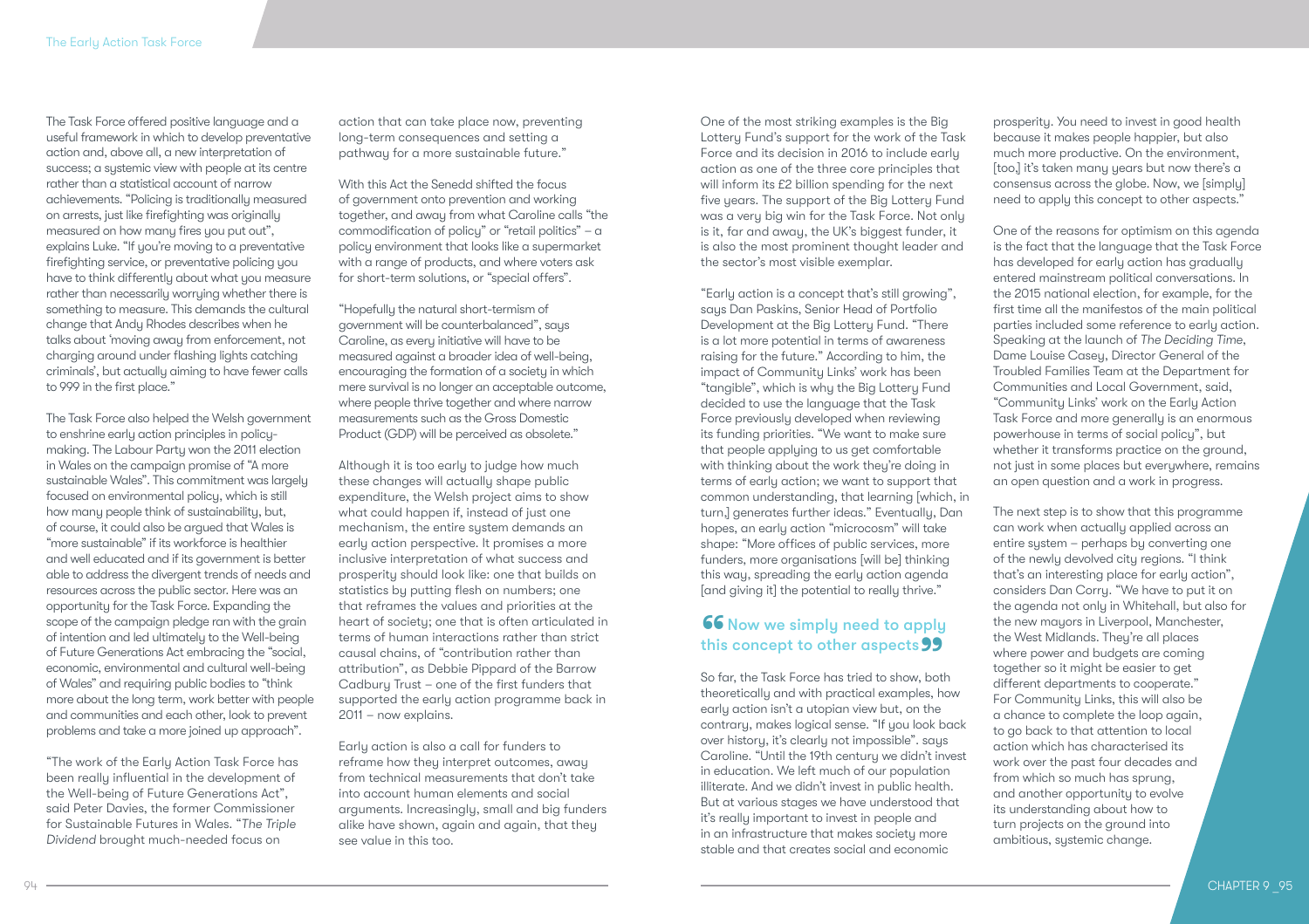# **The Learning From The Doing**

**To invent, you need a good imagination and a pile of junk.** 

(Thomas Edison)

**Vision without action is merely day dreaming. Action without vision is passing time. With vision and action we change the world.** 

(Nelson Mandela)

**People give up their power by thinking they don't have any.** 

(Alice Walker)

The greatest social reformers were children of their time. To read Canon Barnet or Marjorie Fry, Beatrice Webb or Eleanor Rathbone today is to be reminded of a different economic context, a different legislative framework, different challenges, cultural norms and political sensibilities. These giants of their time changed lives but, unlike the major artists or architects or sculptors, their work could never be completed because their goal was social progress, an unending dynamic. The great reformers didn't leave a Pietà or a David; they laid stepping stones.

Our work has all been relatively recent and, of course, tiny in comparison, but reading through the stories in this collection I am struck by the extent to which the context for our projects has also changed and moved on even in just 40 years. Looking back now we can place the stories into four categories:

- 1) The obsolete: A couple of projects now seem very distant, the Ideas Annuals for instance – a smart and valuable idea at the time has long been overtaken by technology.
- 2) The eclipsed: Some "solutions" have been overshadowed by new problems – we may have secured some important advances on Tax Credits, for example, but the rapid growth of the Food Bank movement in recent years reflects the dark reality that there is now more poverty, not less.
- 3) The keepers: Many achievements endure, although some may not have been sufficient. Ronan Point is gone for ever but, as Grenfell Tower brutally attests 30 years on, there are still tower blocks in Britain that are disasters waiting to happen.
- 4) The growers: The kind of work that might be most useful is the hardest to score – these are the projects that have continued to move forward. Our contribution to the development of social sponsorship, behavioural insight, deep value / relational welfare, social impact bonds or early action needs placing in the context of its time. Here, if what we were saying or doing several years ago now seems old hat and common practice, it is probably an achievement – we contributed to the momentum; perhaps we even started it. On our best days Community Links has laid stones, sometimes the first ones. Others have followed and laid more.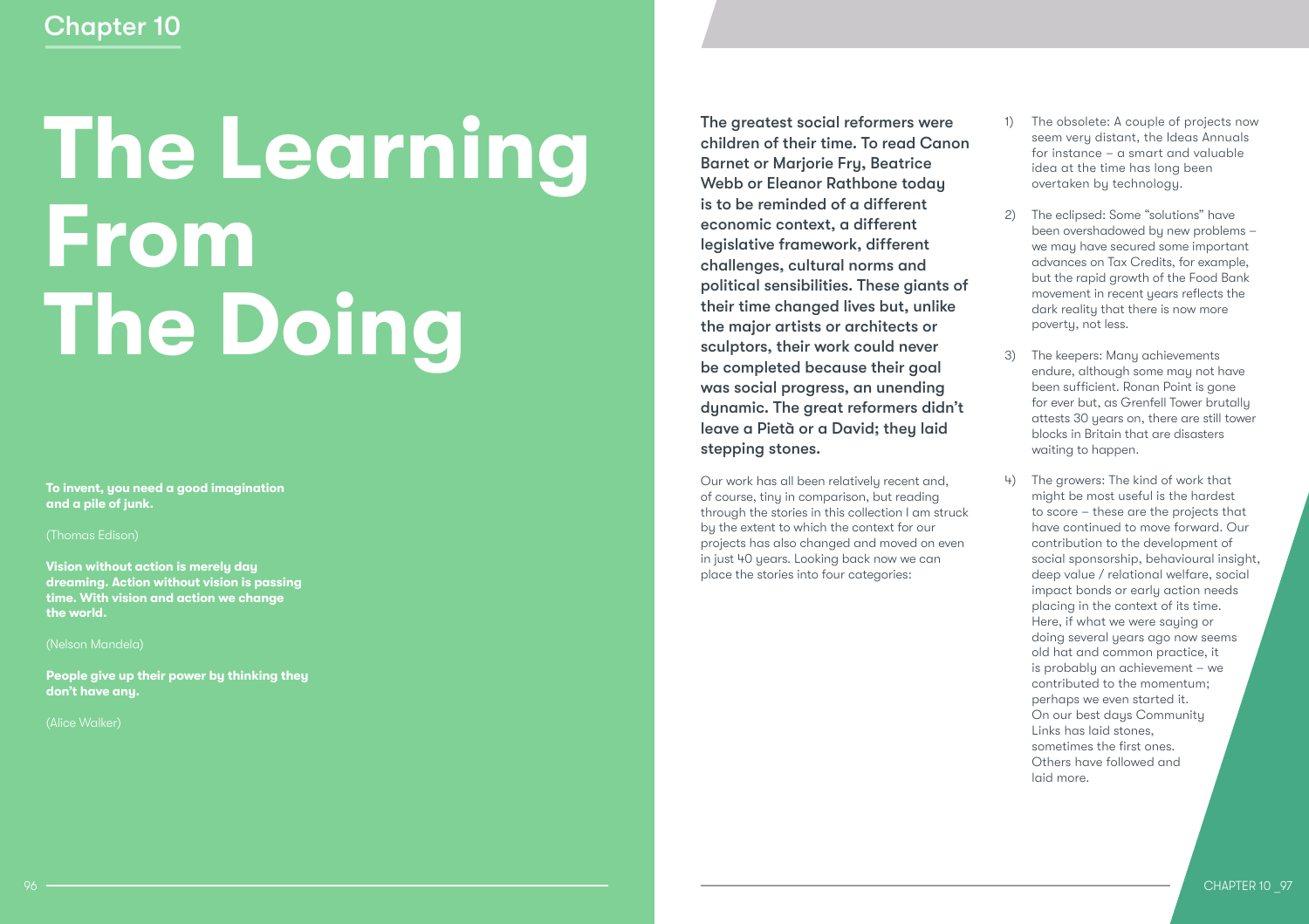Here are some headline observations about what I think we have learnt on the way:

### About Funding

Fundamental shifts in the attitudes and behaviour of funders over the lifetime of Community Links has changed the activity of our organisation and of the sector.

### **Funding dissent**

In Community Links' first decade it was possible to attract funding for campaigning activity like the Tower Blocks Campaign. The project was small p political and often contentious although consistently even handed in its opposition to the tower block policies of both the Labour local authority and the Conservative government. The Newham dimension to this work, which was particularly critical of the Labour-led borough council, was largely funded by the Labour-led GLC; the national development was supported by the Gulbenkian Foundation. Both funders were consistently supportive.

The Gulbenkian Grants Director Paul Curno would say in 2002 that, "In our view Community Links is one of three or four leading community agencies which has set a standard for other similar organisations to aspire to." But it was still a bold punt at the time and it is difficult to imagine any part of government, local or national, funding any such activity today.

A healthy democracy needs opposition as much as it needs governance but with important exceptions, civil society has been losing its voice in recent years. Time was when councils would be loudly implored to not set a rate that couldn't sustain essential services, when a Wednesday night TV play about one homeless family could spark national and transformational outrage and when charities were expected to disturb as well as to comfort. The Tower Blocks Campaign was part of that tradition. Now Food Banks are the response to hunger at home, not a Poor

People's March on Parliament. The changing attitudes of funders isn't the only reason for the shift, but it is a significant contributor.

### **Best guesses**

Third sector innovation is dependent on leaders who have the support to think as optimists, the freedom to work as explorers and the responsibility to evaluate as sceptics. A mature relationship between funders and funded respects and supports all three.

Rigorous monitoring and evaluation was a rare bird in the sector in the 1980s, seldom expected or required. That was not good. A lyrical bid writer could succeed with a sloppy proposal and the wider benefits of an apparently effective project like Action Match were neither tested nor captured and exploited.

Times have changed. The Pollyanna visions have been necessarily displaced by evidence-based proposals, and the sweeping narrative of the typical annual report has been superseded by the finer-grained precision of the monthly dashboard.

It is morally right to be clear about our plans and accountable for our performance and it is also common sense. Targets and outputs are an essential part of good management particularly if change is an integral part of the project, but evaluating an idea is not the same as monitoring a contract.

If we lose the distinction, voluntary organisations will promise only what they are very confident of doing without stretch or imagination and then deliver it without questioning, learning or deviating. It may make for the tidy completion of the contract and be, within those constraints, an effective project but it is an approach that will never break new ground. I worry that the pendulum may well have swung too far.

I am concerned that startling vision and insight now struggles to break through because it is just too unpredictable, too far removed from the

proven or even from the immediately provable. Action Match was a punt – a sparky idea, well supported by a diverse range of experienced people, but there was little evidence to support the speculative suggestion that the burgeoning movement behind art and sport sponsorship could be extended to social welfare. At that time almost all of this sponsorship money went into the high end – national theatre companies, top six football teams, etc.

A Community Links is a very different beast from a Royal Philharmonic or a Manchester United.

In 2017 a wealthy individual might pay for the exploration of this flimsy hunch, although probably not with two-year funding for four staff. I doubt whether any charitable trusts would look at it without much more groundwork and it certainly wouldn't get government money. Does that matter? I think it does. The moon shots have to start somewhere and someone has to pay for the groundwork, or they don't get launched. I am not sure where it sits best, but the nation needs a budget for best guesses, perhaps some form of funders collaborative to maximise expertise and to share risk?

### **Paid to roam**

The freedom to work without borders at Community Links and to follow the evolving evidence has led to new organisations like Shift or the Children's Discovery Centre, to new approaches like social sponsorship, deep value or the Social Impact Bond, and to change in other places like the Lancashire Constabulary's commitment to early action or the creation of the Early Action Funders Alliance.

Some outcomes have been entirely incidental. Jane Tewson, for instance, founder of Comic Relief, TimeBank and Pilotlight says, "The team at Community Links have inspired all aspects of my work and each and every charity I have founded is a tribute to them. Community Links were fundamental to the development of

TimeBank. Indeed, they inspired and came up with the idea of people giving what they are passionate about as opposed to people giving their time because they feel it is their duty."

While the results of this exploratory approach have been varied, none began with a strict contract and detailed plan. Our capacity to roam in this way is threatened by the inflexible contract and the fixed outcome schedule. Thomas Edison observed, "To invent, you need a good imagination and a pile of junk." We might add "and trusting, patient sponsors".

Not everything works. When the National Lottery franchise was retendered, we developed a very big fundraising idea based around combining the better parts of the Lottery with a reinvented premium bond. It was a proposal that excited some influential partners, and international advertising agency BBDO donated a secondee for six months to help to develop the details. Despite repeated false dawns, most recently in the spring of this year, we still haven't found the necessary combination of backers. Yet.

Some exploration took us down a winding path. Set against the aspirations at the outset, the experience of the Social Enterprise Zone, for example, was frustrating. Ultimately, the project did some very good work but not as we had originally imagined. There is an important distinction to be made between what we might call "good failure" and "bad failure". Bad failures result from poor preparation, weak management, and incompetent execution. Good failures suffer from none of these faults but still the project falls short on its original objectives. Lessons are learnt, changes are made. Progress incurs risk and risk incurs failure. It is good to be wrong; that is part of the journey. It is bad to be wrong for long.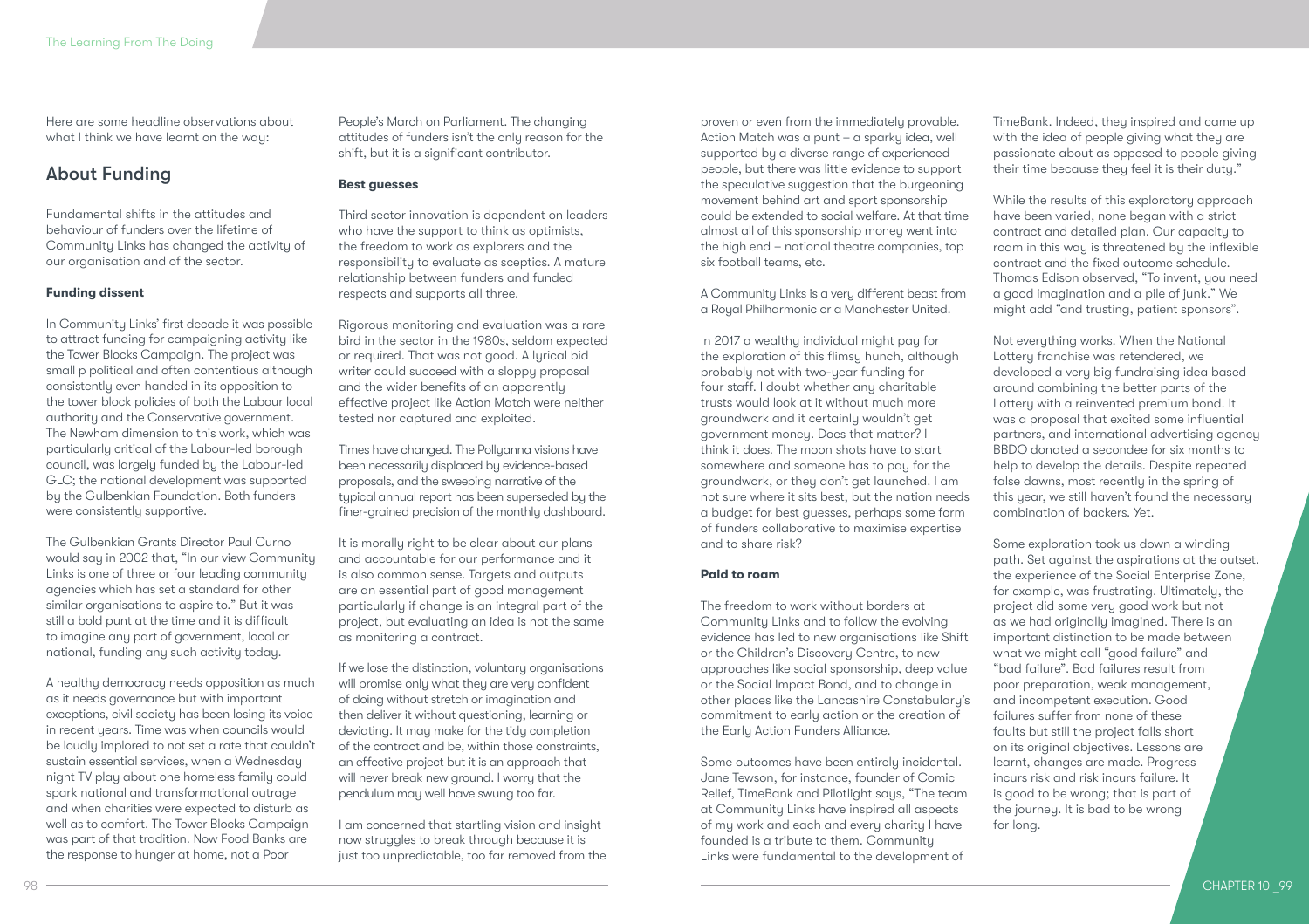Funders of medical and scientific research may be better at acknowledging this than funders of social welfare. To the extent that cancer has not yet been eliminated – the top line objective – we might say that all the research has failed, all the money misspent, but of course that would ignore all the step changes in prevention, care and even, sometimes, cure. Some of this could have been incidental, unexpected, but all of it would help to build towards the greater goal.

In this we are helped by our size. Community Links is small and nimble. None of the projects described in this book had more than eight staff; most had two or three. Learning from our "good failures" and changing direction could be easy and quick and largely accomplished without reputational damage. Compare this agility with, for example, the National Citizens Service which has recently been examined and criticised by the Public Accounts Committee. I have sympathy for managers on the ground who say that the scheme is still bedding in, that staff are learning and that the numbers are moving in the right direction but, with £1.5bn worth of public money pouring in, scrutiny is understandably intense and patience is short. If innovation is necessarily a voyage of discovery, it is not best undertaken in an oil tanker.

The freedom to roam is an exceptional privilege. It cannot come freighted with £1.5bn, but nor should it ever be lost.

### **Unintended outcomes**

Even within the framework of a clearly defined project, remaining open to the unintended maximises value. Looking back on the Tower Blocks work, Frances Clarke noted how many of the most active tenants went on to become school governors or to volunteer in other Community Links projects or with other agencies, and how many decided to apply for training or seek different work. Building individual confidence and self-belief wasn't

an objective of the campaign, nor part of the funding bids, but is as much a legacy of the campaign as the houses and gardens now occupying the old Freemasons estate. Having the freedom to spot and pursue unintended outcomes requires trust and maturity in the relationship between the funder and the funded and a willingness to revisit objectives, even to recalibrate targets, without fearing that such changes are an implicit criticism of the original bid.

### **Proportionate monitoring**

All the projects covered in this collection began on a shoe string, a couple of workers and a lot of volunteers. With such limited resources it is important to ensure that every penny works. but monitoring has now become an industry embraced with particular zeal by a number of the big corporate sponsors whose processes have become disproportionate to the scale of the grant. As I write, a colleague across the room is preparing for a "routine" monitoring visit where she is required to provide bank statements which demonstrate not only that Community Links has paid the people that we said we paid, but also that the payments have been cashed.

Given that all our accounts are audited in the usual way, that there is no suggestion or history of fraud and that the project on the ground is exceeding its targets this seems, to say the least, disproportionate. On our side of the table it is hard to say this without appearing to be afraid of scrutiny. We absolutely recognise the need to be accountable but there will come a point where we have nothing to be accountable for if the demand on staff time for ever more detailed monitoring continues on present trajectories.

The sector needs to give more thought to what is good practice in monitoring, and what is not, and it needs to feel more confident about saying so.

### **Count the value, not the saving**

Funders and funded are increasingly converting the legitimate measurement of outputs into a crude and far more dubious assessment of cost and saving.

Community Links has helped to drive the development of social investment, particularly Social Impact Bonds. We have argued that some outputs save money and that that saving can be related back to the cost of the input. For example, Community Links debt advisers regularly prevent family evictions. The local authority has a statutory duty to house homeless families, often initially in expensive temporary accommodation. We can count this cost night by night and compare it very easily to the cost of an advice worker.

However, in other projects it isn't always so easy and we shouldn't pretend that it is. Some things that we cannot count and price, or at least that we have not yet learnt to count and price, may nonetheless be amongst the most important. The development of the hospice movement over the last 50 years is surely one of the third sector's greatest achievements. It hasn't reduced the benefits bill, got the unemployed into work or equipped the next generation to be economically active, but it is often, for those whose lives have been touched by it, of literally immeasurable value.

Charity is not first and foremost about relieving the public purse and although many of us, including Community Links, will sometimes argue that we do, it is not why we are here. In our zealous pursuit of measurement we, funders and funded, must not become the generation of third sector leaders that knows the cost of everything and the value of nothing.

### **Go back to the future**

When I speak about early action I often begin with the "Ambulance down in the valley" poem quoted at the beginning of chapter 9, partly because it captures the essence of the approach lightly and vividly but mainly because it was written 120 years ago. This makes the point powerfully – early action is not a new idea. It has been common sense for a very long time; why isn't it common practice?

Deep value and the importance of strong relationships is another idea at the heart of our front-line services and of our policy work, and again it isn't a new one but we and other grant seekers often pretend that these are ground breaking ideas because we think that that is what funders want to hear.

This has two possible consequences: either we pretend and offer old wine in new bottles or we really do abandon old ideas in constant pursuit of new ones. Neither outcome is satisfactory. We need experimentation and pioneers but we also need to recognise that, for instance, human beings change lives, not apps. Deep value relationships, like early action, is not a new idea but nor are these approaches universally adopted. Until they are, policy development must be as much about embedding timeless truths as it is about the next big thing. Maybe Nesta should give over half its money to a new National Endowment for the Development of the Tried and Tested?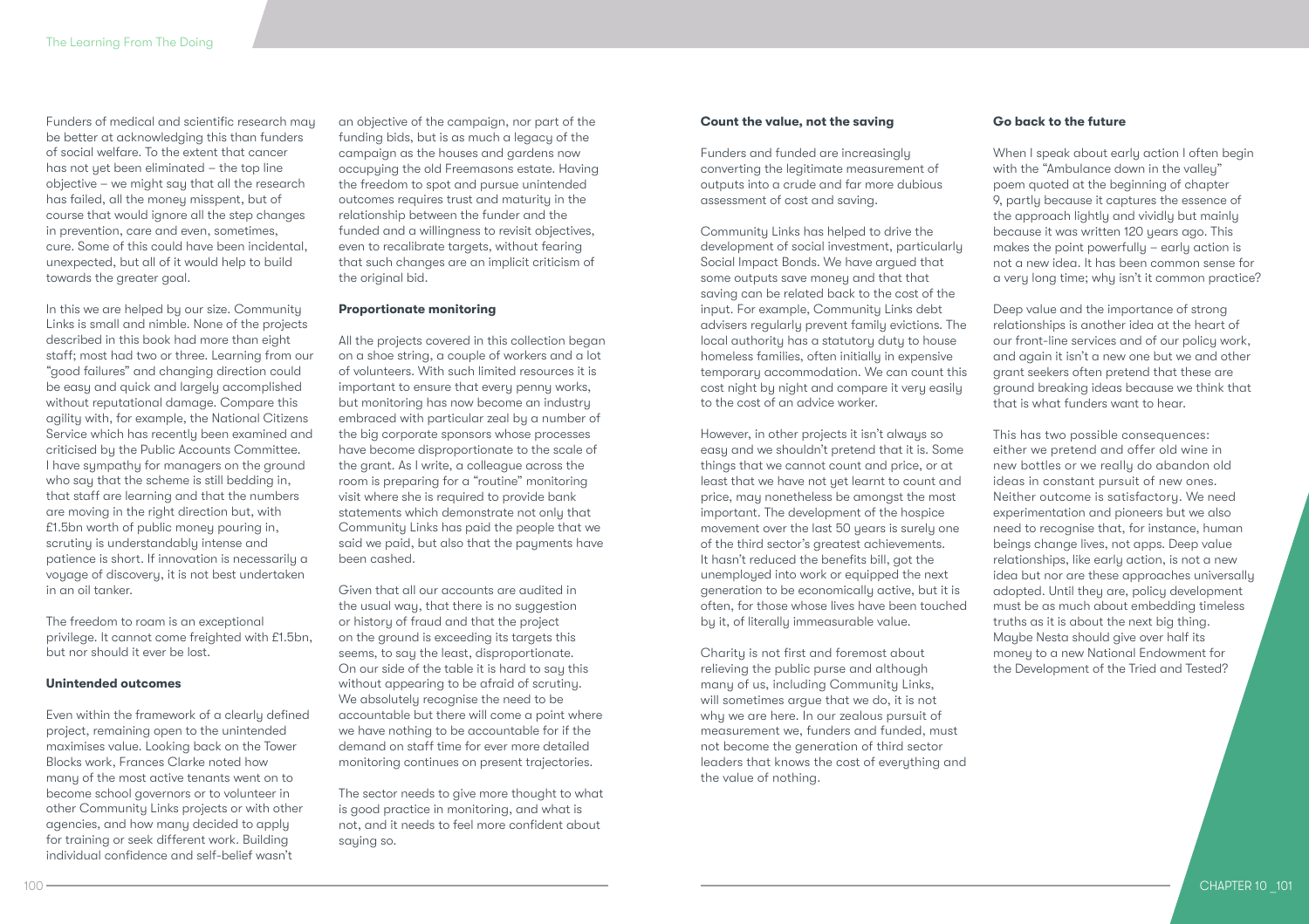### About Partnership

One of the characteristics of all the stories told in this collection has been the dependence on a very wide range of partners. Funders are obviously important but skills, knowledge or practical resources have also been drawn from organisations as diverse as the Inland Revenue (a secondee for work on the informal economy), major advertising agencies (a pro bono copy writer and several creatives for We Are What We Do), the Canterbury College school of architecture (student architects surveuing blocks for the National Tower Blocks Network), the Accenture management consultancy (two-year secondee for CoSA and several shorter projects), the Home Office (secondee for the development of the Social Enterprise Zone).

### **Unlikely friends**

It is always easiest and most tempting to work with people just like us, but partnerships are most productive with partners who are most different. *Change the World for a Fiver* sold a million copies because it was funny, creative and beautifully produced. The inhouse team that produced the Ideas Annuals at Community Links could have come up with the 50 ideas, published them neatly and sold 2,000 copies. Combining the skills of those who understand social change with outstanding creative talent shifted a million copies of a product that neither side could have produced and sold on their own.

On top of their specialist skills these unlikely friends often brought challenge and sometimes disagreement.

The Inland Revenue manager began with a negative view of the informal economy, but she rightly pointed out that embedded and often unquestioning opinions at Community Links could be equally one sided. We had no interest in preaching to the choir. If we wanted to influence a wider audience, and in

particular the Treasury and the tax authorities, we needed to not only know their policies but to understand the experiences, the values, the principles and, to a certain extent, the attitudes and opinions which underpinned them. A little organisation like Community Links cannot influence the behaviour of a very large one with a big stick. In almost every policy success Community Links has built a coalition of the willing, albeit perhaps with people who didn't start on the same page. As you can't impose willingness or retro fit it, this would have been much harder to achieve, probably impossible, if we hadn't coproduced from the outset with our improbable partners.

Sometimes it's not so much about the skill set as the perception. In working with public officials on the Council on Social Action it was often helpful not just to use the slick presentation produced by the Accenture secondee but to say it was produced with Accenture even though all the ideas may have come out of a session with third sector partners. Similarly at the moment we find that it helps to open doors for the Early Action Task Force at the Treasury if we mention that UBS are active partners. Indeed, the decision to create the Task Force to campaign for early action, rather than just campaigning for it on our own, actively embodies the lesson that we have learnt from previous projects: diverse coalitions reach parts that single agencies, or single sector coalitions, never can.

### **Give and take**

Different kinds of organisations, although sympathetic to the top line objective, are likely to be additionally motivated by a different goal. Sam Webb, for example, was able to mobilise an army of student architects to undertake the structural surveys because his students needed the practical work experience.

The idea that "we all need to give as well as to receive" is enshrined in our founding principles. This applies as much in our relationship with

other organisations as it does in our work with individuals. It is obvious that different organisations can give different things. It is less obvious that what they need to get back is also different, but successful partnerships are dependent on a frank, pragmatic and mutually supportive understanding of what's in it for you as well as what's in it for me.

Sharing the work involves sharing the control and sharing the credit. We Are What We Do, CoSA, the Early Action Task Force, the Tower Blocks Campaign and most of the other projects in this collection would not have evolved as they did if they looked like a Community Links subcommittee. Partners participated enthusiastically because they felt a sense of ownership for the process, responsibility for the outcomes and pride in the achievements.

There are two risks:

First, that this approach distorts, or at least dilutes, our objectives. At worst the project could take off in a direction that our own trustees oppose.

The community development model which is at the heart of all of our work, local and national, is built on the understanding that we empower people most effectively by acknowledging that we don't have all the answers, or at least, all the parts of an answer. Other people hold other pieces. The claimants that led the work on Need NOT Greed, for example, knew more about the experience of life outside the formal economy than any salaried "expert" at Community Links or anywhere else. A comparable point could be made about the tower block tenants or even the varied interests gathered round the Early Action Task Force table. The best-laid plans of Community Links managers can be changed in a single meeting by others who know better.

Learning how to lead collaborations has been a clear strand in the development of our work. We've learnt the importance of being explicit

and uncompromising on the values and the headline objective from the outset. These are non-negotiable, but beneath the top lines different priorities and strategies are more than welcome; they are actively encouraged. Staff, funders, managers, partners, trustees need to recognise that, at least at first, the process can be untidy and the outcomes unpredictable. This necessarily demands the welcome embrace of uncertainty and risk, but all our experience demonstrates the importance of keeping the faith. The results are invariably better in the end.

Second, that the sub brands (the Task Force, Shift, CoSA, etc.) become better known than the parent (Community Links) and that we are therefore unable to capitalise on our track record when we promote the next idea. It is true that if Community Links' part in all this work were more widely recognised it might be easier to fundraise, but then if we hadn't collaborated as we did most of the achievements would not have happened. On balance we have learnt to agree with Harry Truman – "it is amazing what you can achieve if you don't care who gets the credit".

### **Partners or protesters?**

In the work with Job Centres arising from the Social Enterprise Zone it would have been easy to criticise the managers for the number of applications that were treated incorrectly or for the long waiting times. The project could have mobilised a protest outside the Centre or an eye-catching flash mob inside but both would have been a conceit. Claimants don't have labour to withdraw; small charities don't have investment to relocate. At most we can expose and damage reputations but the problem here was not deliberate intent. It was administrative overload and insufficient time, possibly insufficient imagination, to work on a solution.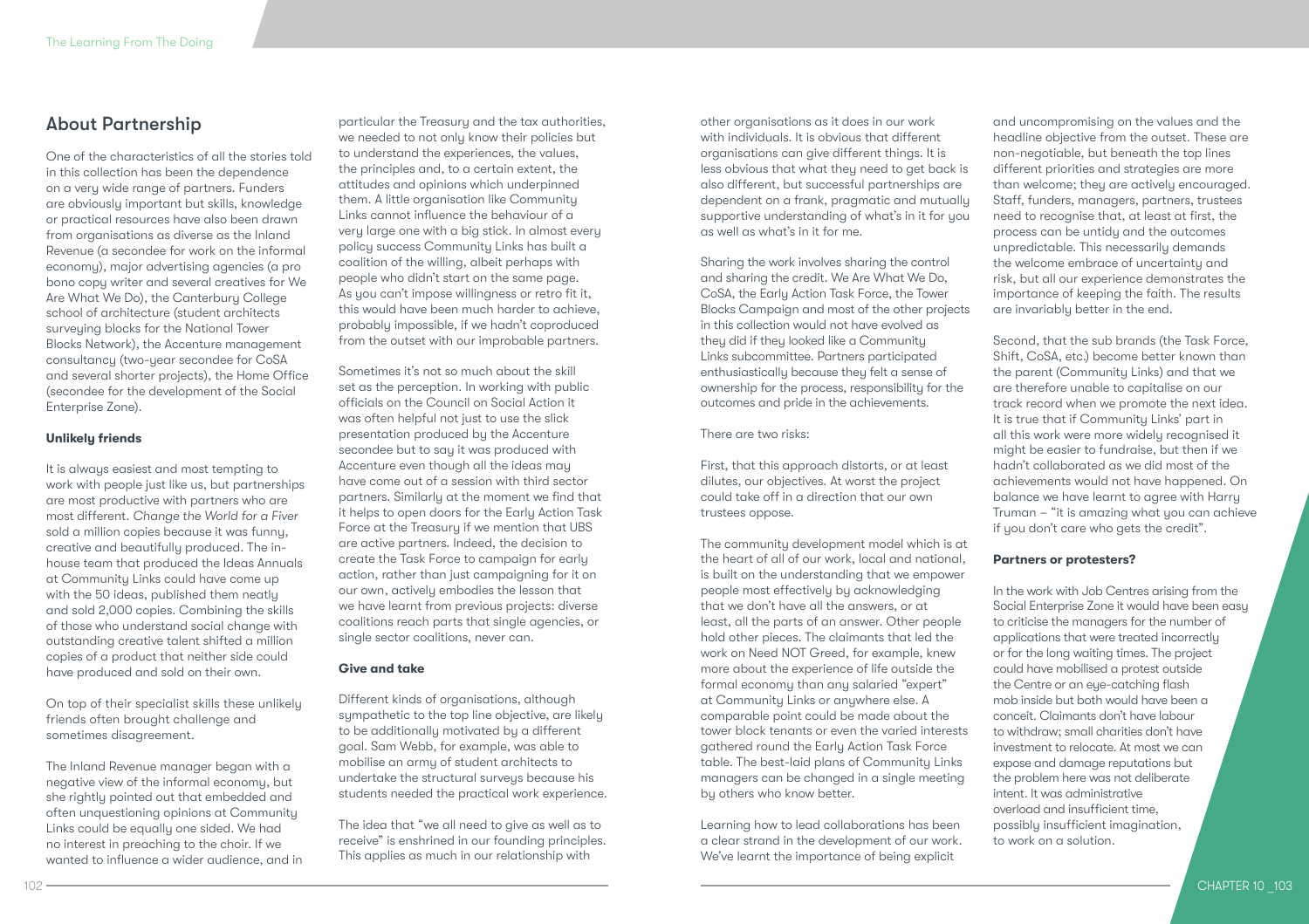Instead of making Job Centre staff the enemy it made more sense to offer our help to change a sustem that manifestly wasn't working. Of course the offer could have been rebuffed, but assuming good intentions, partnering with, rather than campaigning against, and trying to change systems from within has become our default strategy because it plays to our strengths and not our weaknesses.

This isn't to say that it is the only way. The huge achievements of London Citizens on the Living Wage, for instance, would not have been achieved without their many boots on the ground, and of course within our own history the Tower Blocks Campaign massed some serious crowds at critical council meetings. In general, however, we have chosen to challenge more as partners than protesters.

The big danger here is that we are coerced into feeble compromises. Again it is obviously important to be clear about our objectives and about our red lines but that doesn't mean that others can't work for the same goals for different reasons. The Job Centre manager was at least equally interested in achieving national targets and in the wellbeing of his staff as he was in delivering the service that we thought he should. Identifying these alignments may lead to a different presentation of the problem but that doesn't necessarily matter so long as it doesn't compromise the pursuit of the solution.

The Early Action Task Force has achieved considerable traction around its presentation of the threefold benefits of early action – thriving lives, costing less, contributing more. Left to its own devices Community Links might well argue that the social argument – thriving lives – is the only one that really matters. However, effective early action does save money from acute budgets and does strengthen the workforce. Presenting these arguments as a "need reduction strategy", deliberately aping the ministerial language about deficit reduction, alongside the

104

purely social case opens different doors and widens the coalition of support. It does not compromise our principles or our objectives.

Sometimes a facility for understanding and for co-opting the objective or the language of other parties requires also a certain fleet of foot. The work of the Task Force on shaping and supporting the implementation of the Well-being of Future Generations Act (described on page 94) built out from Labour's "a more sustainable Wales" campaign pledge with a much bigger idea that ran with the grain of intention but incorporated the "social, the economic and the cultural well-being of Wales" as well as the environmental.

### **An inward journey?**

This book began with an independent campaign of direct action that was very critical of local and central government. Gradually the approach became more and more collaborative to the point where CoSA was, quite literally, located in Downing Street. It is a clear trend, more than a shift in emphasis, but we mustn't post rationalise. Sometimes history is, as Arnold Toynbee said, " just one damn thing after another". To some extent we just responded to the issues and the opportunities as seemed appropriate at the time, but looking back I think there is more to the pattern than simple serendipity:

Community Links has learnt how to use its assets – the authenticity of its deep local roots, the expertise derived from that experience, the reputation for imaginative problem solving and the enthusiasm for collaboration and coproduction. We have also followed opportunities and sought to maximise them – a period of economic growth and a chancellor and then a prime minister that was passionately committed to the third sector was a short-lived, but once in a generation, opportunity.

We have adapted to the changing environment, not least the kind of changes in funder attitudes and approaches described above and we have been alert to dangers: berating the council through the Tower Blocks Campaign when we were tiny and unfunded wasn't risky. Offending them as we did with the "Uncounted" work when we were in receipt of over £1m worth of grant funding for frontline services required more consideration.

This takes us to the next question about proximity to power. Was the evolution in the approach from outside to inside subconsciously influenced, if not overtly determined, by receipt of government funding and, if so, at what cost?

I cannot recall a meeting when anybody has said, "we mustn't do this because X might stop our funding". If it was ever a subconscious influence I think it made us smarter campaigners - thinking more about targeting our fire, building coalitions so we aren't conspicuously isolated, putting forward solutions rather than aimless opposition, and always being certain of our evidence and respectful in our disagreements – the policy might be bad; the person isn't.

Furthermore, and, importantly, if delivering state funded services ever inhibited our voice it also gave us more to say: We were doing more and learning more.

### **Friends for life**

Careful readers will have already noticed that some of the same names pop up over and over again in this book, often moving into new roles as time passes. That's important. Although Community Links has never stopped seeking and welcoming new friends, it is easier to keep important partners than it is to find new ones. This is as true of individuals as it is of organisations. Others who didn't get a mention in the book are just as important. It would be unfair to pay tribute to a few and

boring to list them all, but no organisation, movement or project is just a corporate entity. It is the sum of the people within it. This book, and the story of Community Links, belongs to those people.

### About Qualitative Policy-making

"Evidence-based policy" became a Whitehall mantra in the Blair years. Nothing moved without numbers. Ministers in the Cameron government then cut back on targets and placed less reliance on the data. Today, officials certainly want data but ministers are equally likely to pursue an idea they believe in and assemble the numbers as they go. One Treasury official described this to me as "policy-based evidence".

Community Links has negotiated this inconsistent world by exploiting its assets. We do not have the resources of a university or of the big consulting firms. We do have the experience of need pouring through our doors every day, and we do see how policy which looks smart in the Whitehall committee room plays out on the ground. This has led us towards the qualitative approach. The granularity of stories and the authenticity of lived experience isn't better or worse than the random control trial or the large-scale study; it is a different dimension and it is what we are best placed to do well.

When Community Links service users spent evenings in Downing Street with Gordon Brown discussing their dayto-day experiences, they provided insights that this most assiduous of Chancellors never found in the red box. Marshalling and distilling that kind of "qualitative evidence" into reports, events and campaigns has become the dominant Community Links' approach.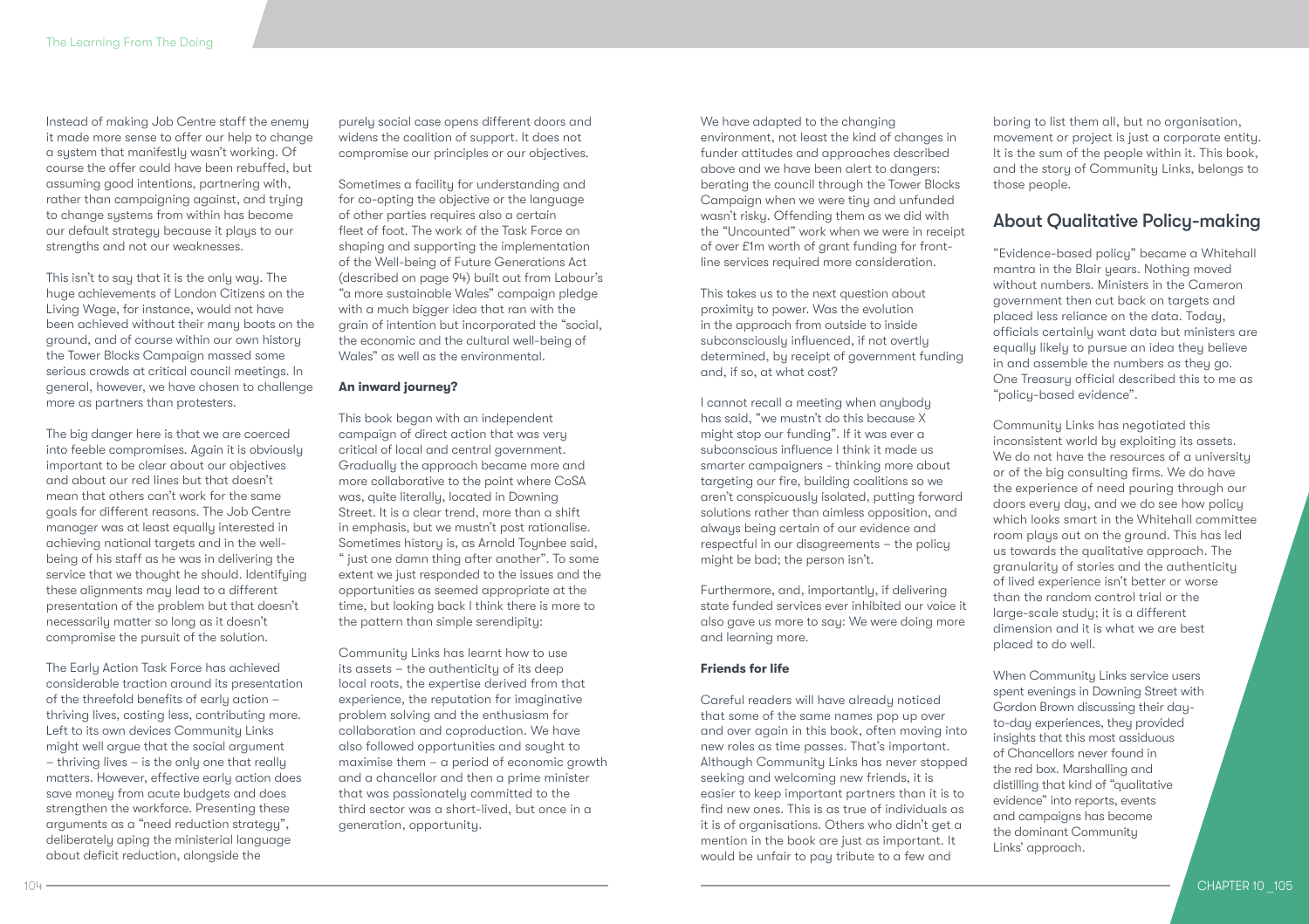The current series of publications on the cumulative impact of welfare reform, for example, began in 2014 and follows 16 households with an independent, intimate and trusting approach that enables us to see how the systems really work. Maria, for instance, lives in private rented accommodation. Her husband had been the main breadwinner but recently left. She is now a single parent with one child and another on the way. She works part time but since her partner left, she can't afford the rent on a house that is unnecessarily big. "We don't need this big place", she said. "It doesn't make any sense to have them help us live here." But when Maria asked the council for a smaller home or for help with a deposit to secure a more affordable property in the private sector she was advised that the council could only provide emergency temporary accommodation and that she would need to be evicted from her current home before they could do anything.

No one designs systems to be deliberately unhelpful but sometimes it is necessary to understand the "customer" perspective to see how one problem compounds another and how the simple linear theories of individual policies play out very differently in real people's lives.

Other participants shared similar stories …

- "I didn't even have £10 so I couldn't attend (the job interview). So I spoke to them and said you've affected me from getting the job, because of their mistake I was sanctioned. You can't describe how it feels. When you're so desperate to earn more and you realise that one of the reasons you couldn't do that was because of their mistake."
- "I've got to stick with 99p microwave dinners which are not good for you. You need fresh veg. I should be eating fish and things because of my bone deficiency but how can I? Unless I put them in my pocket, know what I mean?"

• "They told me, 'we put adverts on the TV and have been talking about it (the benefit cap) for 2 years now. If you don't understand the adverts we won't be able to explain it to you today.' They send so many letters and I don't understand. What can I do about it?"

The reports conclude with recommendations that arise from these accounts. Mostly they are improvements or amendments in practice rather than major reforms, relatively easy to adopt but potentially transformational for the people that the sustem was set up to serve.

The risk in this approach is that small numbers produce unreliable evidence, but the record suggests that, done well, this can be overcome. Community Links' first report on welfare reform focused on 25 families. At the time the DWP felt that the work was too limited to be reliable. Within three years, however, it was clear that the conclusions were prescient and the recommendations were relevant and helpful. By understanding, in detail, how people were coping at the start it was plainly possible to see how they might manage in the future and to spot the difficulties. Asking the right questions, and taking time to listen to the answers, yields a quality of intelligence that is never captured in the customer feedback surveys.

Community Links is careful to identify representative samples and to locate its detailed work within the bigger picture. We don't say that everybody in circumstances similar to Maria will want the same things or experience the same difficulties but, if we avoid the obvious outliers, the qualitative approach can help us to make what lawyers might call "reasonable person" decisions and to develop policies that work. To return to Maria, for example, enabling her to downsize will suit her and benefit a wider community where the supply of family accommodation is currently inadequate. However, the rules, far from encouraging this reasonable behaviour,

actively obstruct it. It doesn't really matter whether there are five other Marias across the UK or five thousand; amending the rules makes sense.

Other organisations can do all this but the constant exposure to the issues through the front-line advice work enables Community Links to do it with particular expertise, efficiency and sensitivity.

### **Telling a good story**

We began this book with a short description of the first Community Links bus and the young people involved. As you might have guessed, it is one that I have told many times before and the details, largely forgotten, are not relevant to the rest of the book. I tell it because it isn't really about a bus. It is about what Barack Obama has called the "audacity of hope". It is a good story and good stories drive social change.

In *Britain's Everyday Heroes* we quoted Ben Okri on the "secret reservoir of values. … Change the stories individuals and nations live by and tell themselves and we change the individuals and the nations … if they tell themselves stories that are lies they will face the future consequences of those lies. If they tell themselves stories that face their own truths they will free their histories for future flowering."

We can see the power of story telling in shaping attitudes and behaviour throughout history from biblical times to the European referendum or the election of Donald Trump. These victorious campaigns in 2016 didn't necessarily have the strongest case, but they did tell a story which voters recognised. They offered hope and inspiration. The winners were the best story tellers.

Stories that drive change aren't primarily about facts and figures or even policies. They are compelling narratives populated by people just like us. Stories are the threads that we weave with, through and around the characters.

That is why the random anonymised "case studies", without which no modern policy report is considered to be complete, are of limited value and should not be confused with a proper "story", although the words are often and unhelpfully used interchangeably.

Good stories never stay still. They are carried on the currents of the time.

Truth should be important (although sadly some politicians have shown that it isn't necessary). Details certainly don't travel.

It is for all these reasons that we used the Gordon Brown opportunity to consider poverty, refugees, gun crime, trafficking and many other issues in conversation with the change makers and the bridge builders on the front line. It is why the Tower Blocks Campaign in Newham focused so relentlessly on Ivy Hodge, April Merrin and David Cash, why Chief Constable Andy Rhodes is so important to the Early Action Task Force and why the Ideas Annuals weren't full of independent evaluations but the personal accounts of people who were doing the job.

There is a danger that fictions grow around the edges. That is why we also need to learn from other forms of evaluation; but it is stories that expose pain and injustice in ways too visceral to ignore and it is stories that make us believe not only that change is possible but also that we can be involved.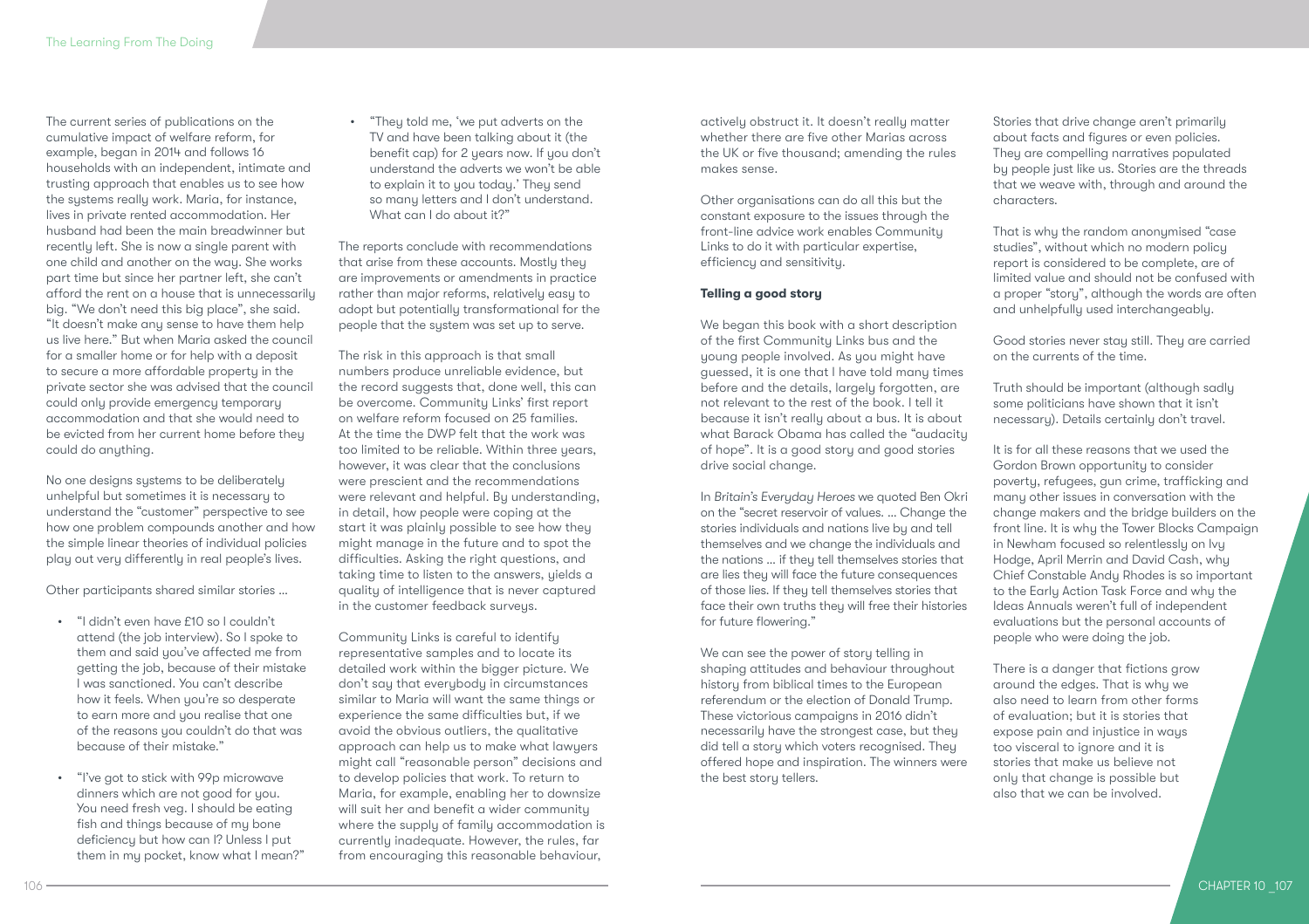### About Attitudes

"Whether you think you can or think you can't, you will be right." The Henry Ford maxim graced the wall in one of our training rooms for many years. Self-belief isn't always sufficient, but doubt and negativity is always destructive. In all our work we have tried to be positive and ambitious and to believe that whilst we may not have the capacity to do as much as we would like, we all have the power to do something.

### **Building as well as demolishing**

At the start of the Gordon Brown meetings, the Chancellor observed that in his first few months in office he had listened to many charities present compelling arguments against existing systems and structures. When he then asked for recommendations he heard a repeat broadcast of the same complaints. "Everyone presents problems", he said. "No one brings solutions."

In different ways all the stories in this collection are about solutions. Clarity and good evidence on the problem to be addressed are essential precursors but from the Tower Block campaigners to the Early Action Task Force every project harnesses solutions to problems. We try to not complain until we can answer the question "what would you do about it?" and, as far as we can, we try to ensure that our answers reflect political and financial realities. Sometimes the obvious answer is "spend more", but where that answer is plainly unworldly we know that we squander the opportunity to influence with an artless reflex. It is better to wait until you have got a realistic answer than gain a reputation for naivety.

I think there is also something here about being optimistic as well as about being practical and positive. Too much political discourse, and subsequently too much political or social action, is driven by fear: fear of immigrants, fear of claimants, fear of Europe, fear of the media, fear of the sack. It may be easier for us to be optimistic than it is for politicians. We used to run our local projects under the strap line "we can all do great things". The same belief has underpinned our national approach. Optimism in community development is not so much a moral duty as an operating imperative. Despair demoralises and destroys. Hope nourishes and inspires.

### **Thinking big**

We have been thinking recently about the development of our work on deep value, about a "devaluation in the currency of relationships" and about how it might be done. I concluded a blog on the subject with these lines, "Voluntary organisations like ours don't have all the pressing mandatory duties of a statutory authority. We have the freedom, and with the freedom a responsibility, to try to understand not just how we manage or ameliorate a problem but how we build a better society."

This may sound grandiose but we have always regarded "thinking big" as a responsibility, whilst knowing that big thoughts are of little value if we are not also aligning them to the real world.

Many years ago I spoke about leadership at a voluntary sector conference in Milton Keynes. It was held in a primary school on a wet Saturday morning, and on the wall behind me was a display by Year 3 children. They had each drawn a picture of themselves and completed the sentence, "My name is …, I am … years old and I am good at …" Several stood out:

### **66** My name is Ruth. I am 7 years old and I am good at making rabbit noises. 99

### 66 My name is Robert, I am 8 years old and I am good at driving the  $cor. 99$ car. 99<br>But it was Michael's contribution that I

particularly enjoyed:

# **66** My name is Michael. I am 8<br>years old and I am good at making dreams years old and I am good at making big dreams. 99<br>Michael didn't say h

Michael didn't say he was a day dreamer, as his teachers or his parents might. Instead he talked about making big dreams. It reminded me of Nelson Mandela's famous lines, "Vision without action is merely day dreaming. Action without vision is passing time. With vision and action we change the world."

Community Links has always endeavoured to not only have big dreams, big, some might say, beyond our station, but also to make them happen. This principle is captured in our statement of purpose with the line "Driven by dreams, judged on delivery". It is an audacious ambition and inevitably some projects fall short but the search for that biting point, the place where action meets vision, hasn't changed since the old bus first sputtered down the Barking Road in 1978.

We think of our early tower blocks work as an example of success. It was, within the borders of the Freemasons estate and the other large-panel block estates across the country which were then demolished, but as we can now see so clearly in the horror of the Grenfell disaster it wasn't successful enough. There was nothing but despair in Sam's voice this morning as he told the *Today* programme that we knew it would happen; it could have been avoided. It shouldn't be necessary for a rich, sophisticated and well-networked society to learn lessons more than once. If that means saying unpopular things, making the same points over and over again, and behaving as charities have largely forgotten how to behave we shouldn't be afraid to do it.

At the conclusion of the second story in this book we considered how unusual Action Match would look in the voluntary sector landscape that has evolved in the intervening years. We wondered if the sector "no longer has the appetite for risk, the funding for experimentation or even the belief that an idea shared is an idea doubled?" The last chapter described how our current work on early action has been shaped by Community Links' "undulating journey of setbacks and successes".

I think it is increasingly unusual but more important than ever that at least part of the voluntary sector should be devoted to pushing out the boundaries. If our journey in the years ahead, as an organisation and as a sector, were to be less bumpy I would worry that we had settled at the wrong point on the risk curve. If our collective purpose is not to "make big dreams" and constantly juggle "vision and action", then who will? And what are we for?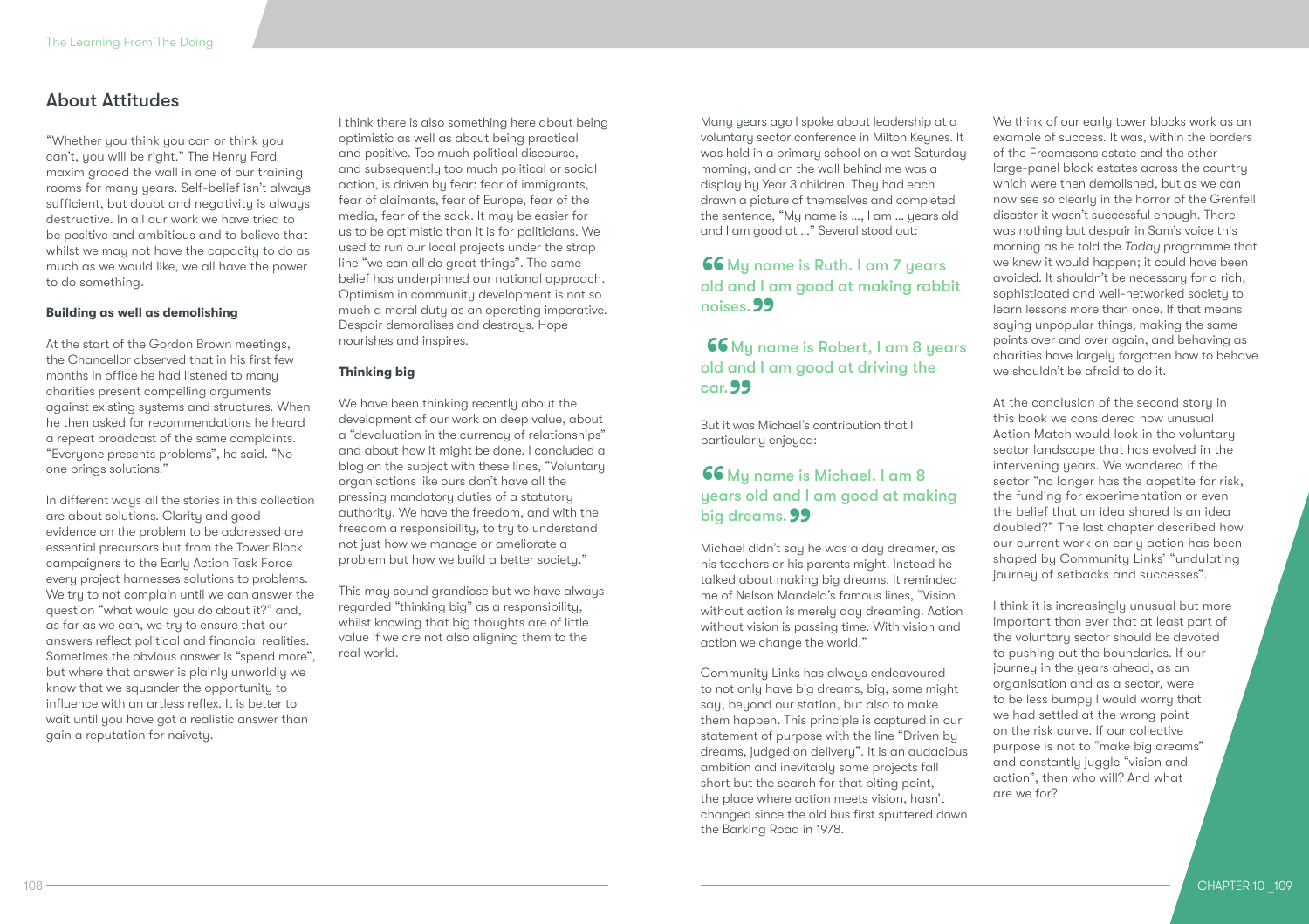#### **Now is a good moment for social change.**

I don't think there is ever a bad time to be working in the voluntary sector and to be working for social change, but I think a period of austerity can be particularly fertile. The twin trajectories of escalating needs and diminishing resources are unsustainable. We know that it is an insanity to do the same thing repeatedly and expect different results. We need new solutions, and history tells us that real innovation rarely comes from within government. The future is always on the periphery.

Besides, austerity will end one day, maybe this year, maybe next; eventually it will happen and then we will face a choice of three scenarios: to look back and seek to restore everything to 2010 with a fraction of the money. To look inwards, repair the estate, make the pay rises and look after the producer. Or to look forward with a modern post-austerity narrative and practical new ideas for gripping old problems. The options aren't exclusive – we probably need to put back some things that have proved to be essential and we will need to mend the estate to a point where it is ready for option three, but essentially, I believe, the future belongs to the change makers. Be ready.

# **66** People give up their power by thinking they don't have any 99<br>The introduction to the second Early Action

Task Force report (*The Deciding Time*) concluded with an important caveat.

#### **"The implementation of these**

**recommendations would be worthwhile, indeed in some cases transformational, but not sufficient in the context of an unequal society and an economy in recession. These issues are far bigger than the Task Force but without also reducing inequality and improving social cohesion we will always be battling against an overwhelming tide. We focus on the technocratic aspects, the bureaucratic plumbing, because we feel that we can make a measureable difference here. The Ten Year Test, Transition Plans and other recommendations are practical tools, but we hope that their development will also lead to a bigger conversation – one about values, priorities and the fundamental nature of the society in which we live."**

The details would change but much of the sentiment could be applied to everything we do and all the stories in this book – the obsolete, the eclipsed, the keepers and the growers.

Sometimes I fear that the opposite will happen, that instead of leading to a bigger conversation the day will be deferred, that by reforming systems and structures and by supporting and improving practical projects we make the essentially indefensible just about workable for a little bit longer.

Our national projects as much as our frontline services operate in the shadow of towering inequalities, but all those who have played a part in our work over the last 40 years have made a judgement and that judgement has framed all that we have done: we believe that the Community Links' approach to community development has a value beyond the borders of our community and that we all have something to contribute. Like Alice Walker, we see that "people give up their power by thinking they don't have any". We don't fool ourselves about the scale of our contribution – as Grenfell Tower has most recently and ferociously reminded us, it is not enough – but that's not a reason to give up. It's a reason to try harder.